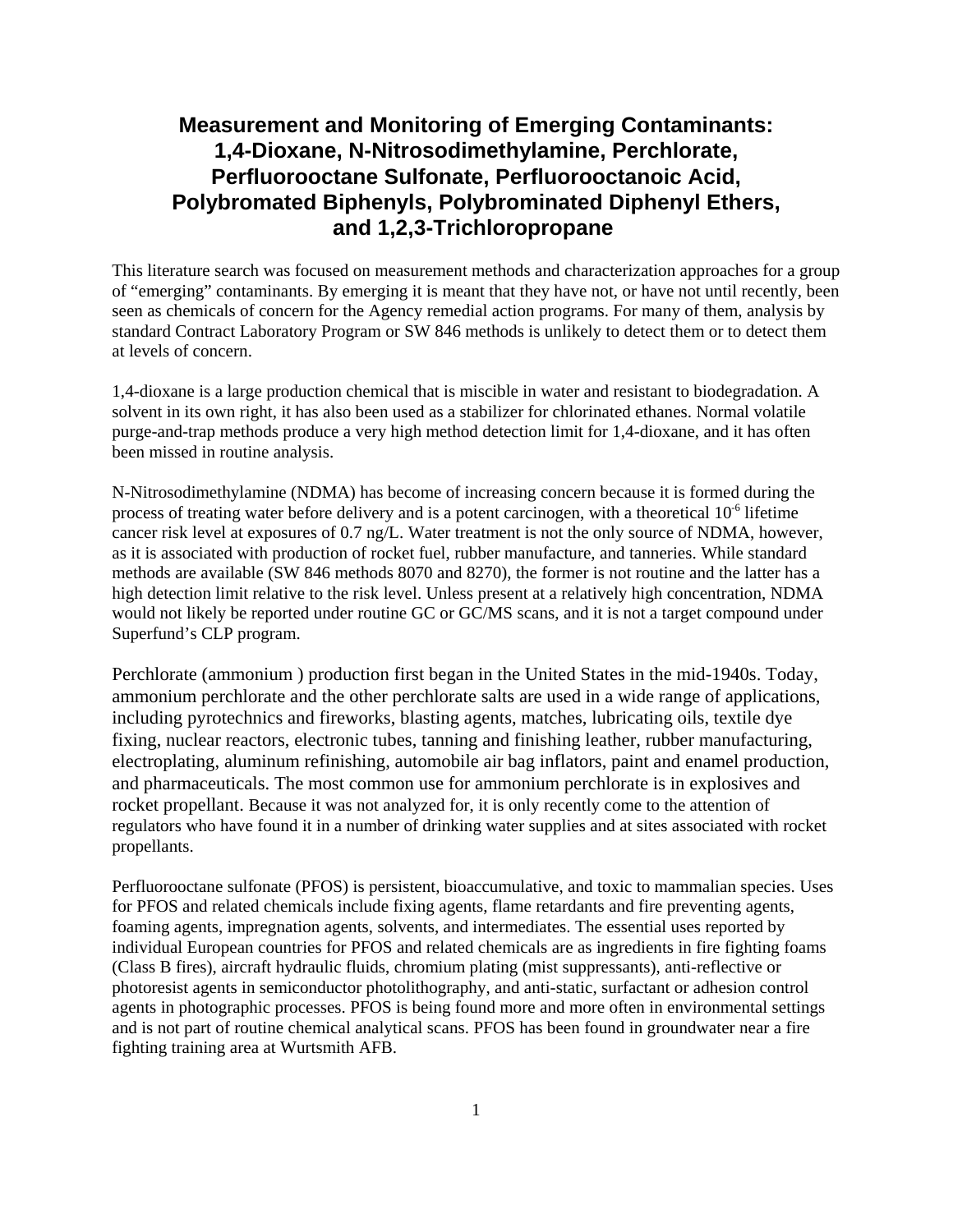Perfluorooctanoic acid (PFOA) is used to make fluoropolymers, substances with special properties that have thousands of manufacturing and industrial applications. Consumer products made with fluoropolymers include non-stick cookware and breathable, all-weather clothing. PFOA is very persistent in the environment, is found at very low levels both in the environment and in the blood of the general U.S. population, and can cause developmental and other adverse effects in laboratory animals. It is not part of routine chemical analytical scans.

Polybrominated biphenyls were at one time large production chemicals used primarily as fire retardants. Production in the US was stopped in the early 1970s following an incident involving them in Michigan. They are still produced outside the U.S., but at a very low volume. They are persistent, bioaccumulative, and classified as potential human carcinogens. They should be detectable using SW 846 Method 8270, but they are unlikely to be reported as the result of a routine scan.

Polybrominated diphenyl ethers (PBDEs) are large production chemicals used predominantly as fire retardants in plastics, upholstery fabrics, and foams and in products such as computers, televisions, furniture, and carpet pads. Prior to 2004, three products consisting primarily of penta-BDE, octa-BDE, and deca-BDE, respectively were produced. In 2004, the penta-BDE, and octa-BDE products were discontinued. PBDEs, which are persistent and bioaccumulate, are as common in the Great Lakes as PCBs and are found throughout the environment. They are not part of routine chemical scans.

1,2,3-Trichloropropane is a large volume solvent/intermediate and has had an historic use as a pesticide. It is a suspected carcinogen. While it is a targeted chemical under SW-846 method 8021B and 8060B, it is not a targeted chemical under the Superfund Contract Laboratory Program.

### 1,4-DIOXANE

1,4-Dioxane in Water by Selective Ion Monitoring (SIM) Gas Chromatography/Mass Spectrometry (GC/MS): EPA CLP Method OLM03.1 (1994)

U.S. EPA Region 9, 3 pp, Revised 12/17/99

Analyze water samples for 1,4-dioxane following protocols for GC/MS analysis of volatile organic compounds (VOCs) outlined in the Contract Laboratory Program (CLP) Statement of Work (SOW) OLM03.1 with the following modifications: (1) Perform GC/MS analysis using selective ion monitoring rather than full scan analysis. Monitor ions of m/e 88 +/- 0.5 and 58 +/- 0.5 for 1,4-dioxane. Monitor ions of m/e  $96 +/- 0.5$  and  $64 +/- 0.5$  for internal standard 1,4-dioxane-d8. (2) Use 25 mL aliquots of all standards, samples, and blanks. (3) Use a heated purge (50 degrees C). <http://www.epa.gov/region9/qa/pdfs/dqi/dioxane.pdf>

Determination of 1,4-Dioxane in Toluene by Gas Chromatography Cortellucci, Remi and Ed Dietz, Occidental Chemical Corporation.

Journal of High Resolution Chromatography, Vol 22 No 4, p 201-204, 1999

A gas chromatographic method for determining from 1 to 100 mg/mL 1,4-dioxane in toluene with purities ranging from commercial to high-purity grades. The method relies on extracting 1,4-dioxane from toluene into water. The water extract is analyzed for 1,4-dioxane content by gas chromatography/ flame ionization detection using splitless-injection and a capillary column coated with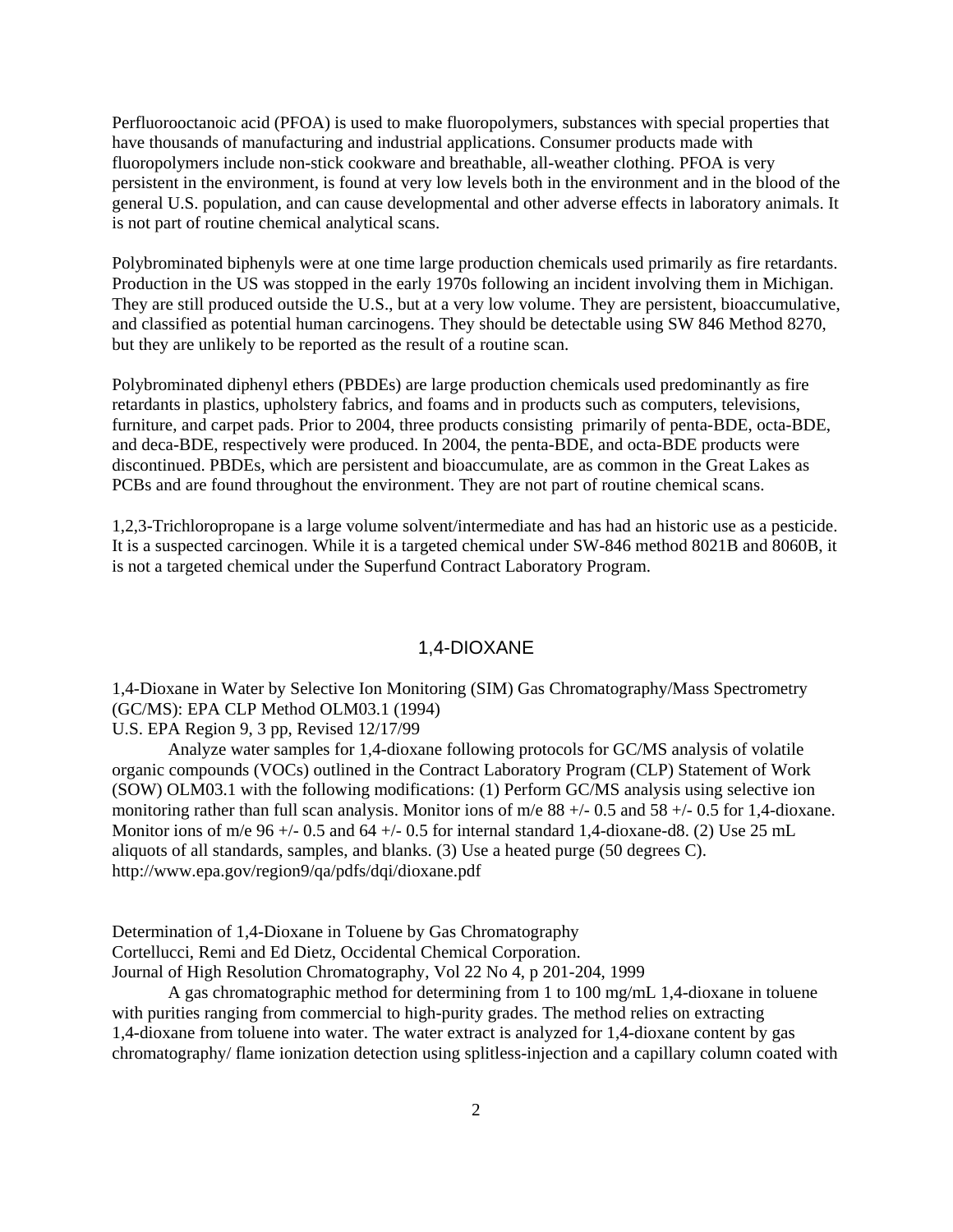a bonded polyethylene glycol stationary phase. Purging extracts with nitrogen after an initial analysis is suggested as a means to confirm the identification of 1,4-dioxane and to improve baseline resolution of toluene and 1,4-dioxane when its concentration is near the method detection limit.

Determination of 1,4-Dioxane Impurity Levels in Triton X-100 Raw Material by Gas Chromatography with Mass Spectrometric Detection

Poss, M., T. Couch, A. Odufu, J. McCann, J. Mellon, B. Melnick, and D. Jenke, Baxter Healthcare Corporation, Round Lake, IL.

Journal of Chromatographic Science, Vol 41 No 8, p 410-7, Sep 2003 [Erratum in: J Chromatogr Sci.41(10):580, Nov-Dec 2003]

1,4-Dioxane is formed as a byproduct during the synthesis of Triton X-100 (octoxynol 9), a commercially available surfactant used as a solvent detergent in numerous pharmaceutical applications, including virus inactivation. The United States Pharmacopoeia (USP) contains a labor-intensive 1,4-dioxane test for Triton X-100. The method couples vacuum distillation to extract the 1,4-dioxane from the Triton X-100 matrix followed by gas chromatography (GC) using a packed column with flame-ionization detection. A headspace GC-mass spectrometry (MS) method has been developed for this application to provide a more automated and specific test methodology. Analyte quantitation is accomplished by the method of standard additions. The automated sample preparation, coupled with the specificity inherent in high-efficiency capillary column separations together with single-ion MS detection, results in an assay that is more efficient, accurate, and precise than the USP procedure. This paper contrasts the performance characteristics of the headspace GC-MS method with those of the USP method.

Determination of Organic Components in Leachates from Hazardous Waste Disposal Sites in Japan by Gas Chromatography-Mass Spectrometry

Yasuhara, A., H. Shiraishi, M. Nishikawa, T. Yamamoto, T. Uehiro, and O. Nakasugi (National Inst. for Environmental Studies, Ibaraki, Japan); T. Okumura, K. Kenmotsu, H. Fukui, M. Nagase, Y. Ono, Y. Kawagoshi, K. Baba, and Y. Noma.

Journal of Chromatography A, Vol 774 Nos 1-2, p 321-332, 1997

This paper describes an investigation of the presence and origin of organic substances in landfill leachates in Japan. The researchers used several analytical methods by which approximately 190 compounds were detected, including high amounts of organic phosphates and phthalates, 1,4-dioxane at 14 to 10,900 ng/L in most leachates, a few species of halogenated volatile organic substances, and several species of agricultural chemicals, such as pesticides.

Development and Optimization of a Mid-Infrared Hollow Waveguide Gas Sensor Combined with a Supported Capillary Membrane Sampler

de Melas, F., V.V. Pustogov, N. Croitoru, and B. Mizaikoff, Vienna Univ. of Technology, Vienna, Austria.

Applied Spectroscopy, Vol 57 No 6, p 600-606, June 2003

A gas sensor for application in water analysis was developed by combining a mid-infrared (MIR) hollow waveguide with a Fourier transform infrared (FT-IR) spectrometer and coupling the hollow waveguide gas sensor module to a supported capillary membrane sampler (SCMS) for continuous liquid-gas extraction. Different hollow waveguides were characterized to develop an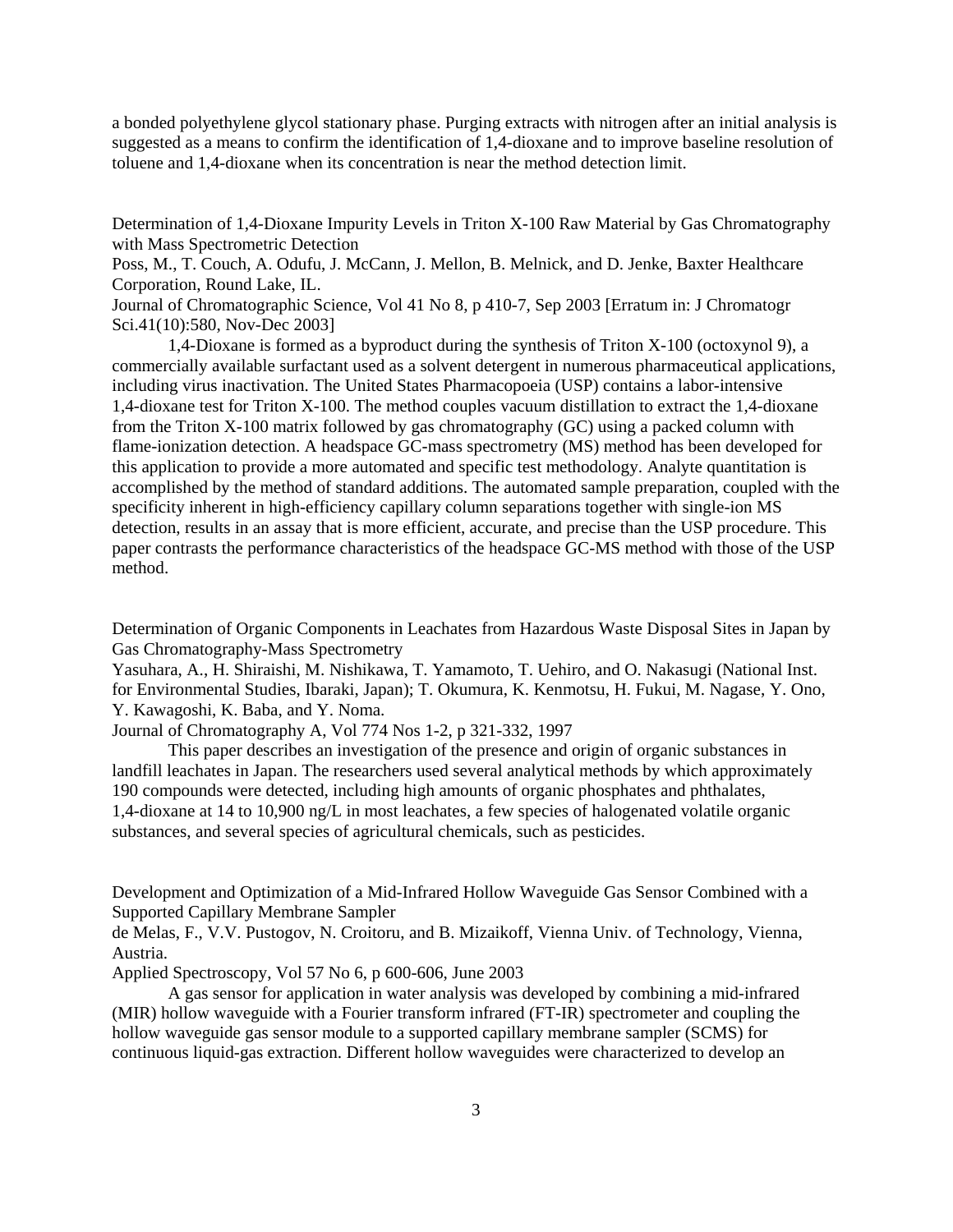optimized optical configuration. Analysis of industrially relevant compounds--dichloromethane, chloroform, and 1,4-dioxane—under simulated real-world conditions demonstrated the suitability of this spectroscopic IR sensing system for industrial applications, with limits of detection in the ppb  $(v/v)$ and ppm (v/v) concentration range for the chlorinated hydrocarbons and 1,4-dioxane, respectively.

Gas Chromatographic Determination of 1,4-Dioxane at Low Parts-per-Million Levels in Glycols Pundlik, M.D., B. Sitharaman, and I. Kaur, Toshniwal Instruments (India) Ltd,, Satpur, Nasik, India. Journal of Chromatographic Science, Vol 39 No 2, p 73-76, Feb 2001

1,4-Dioxane may be formed in glycols by condensation in the low parts per million in refineries where the glycols are used as dehumidifying agents. Gas chromatography (GC) can be used to identify and determine the levels of 1,4-dioxane in glycols. GC analysis can be carried out using a flame ionization detector for determination of 1,4-dioxane down to 2 ppm in glycols (and benzene).

Gas Chromatographic-Mass Spectrometric Determination of Hydrophilic Compounds in Environmental Water by Solid-Phase Extraction with Activated Carbon Fiber Felt Kawata, K., T. Ibaraki, A. Tanabe, H. Yagoh, A. Shinoda, H. Suzuki, and A. Yasuhara.

Journal of Chromatography A, Vol 911 No 1, p 75-83, 2001

A cartridge containing activated carbon fiber felt was made for simple GC-MS determination of hydrophilic organic compounds in environmental water. The cartridge was evaluated for solid-phase extraction of various hydrophilic compounds: acrylamide, N,N-dimethylacetamide, 1,4-dioxane, N,N-dimethylformamide, N-nitrosodimethylamine (NDMA), N-nitrosodiethylamine, furfural, and furfuryl alcohol. The relative standard deviations ranged from 4.5 to 16% for the target compounds. The minimum detectable concentrations were 0.02 to 0.03 ug/L. Overall recoveries were good (80 to 100%) from groundwater and river water.

Highly Sensitive Determination of 1,4-Dioxane in Tap Water and Raw Water in Hyogo Prefecture by GC/MS Coupled with an Improved Solid-Phase Extraction-GC/MS Yano, Miho, Tatsuhiko Kawamoto, and Nobuko Makihata, Hyogo Prefectural Inst. of Public Health and Environmental Sciences, Hyogo, Japan.

Bunseki Kagaku, Vol 54 No 9, Sep 2005

1,4-Dioxane was listed as a Standard Item in the New Water Quality Standards for Drinking Water, which was enforced as of April 1, 2004. Its regulated value was set at 0.05 mg/L. Studies of the analytical method that is used to determine 1,4-dioxane by solid phase extraction-GC/MS clarified the following: (1) 1 ml of acetone is a sufficient volume for the elution of 1,4-dioxane. Therefore, any losses of 1,4-dioxane that may accompany the concentration process can be prevented and the recovery rate is improved. (2) Blank experiments using 16 kinds of water, including purified water, re-purified water, and 14 types of mineral waters, showed that blank peaks were detected from all samples. It was also shown that the blank values of 6 of the treated mineral waters were high. Therefore, for highly sensitive analysis, the blank value from minerals should be considered. (3) The detection and quantitation limits of 1,4-dioxane by this method were  $0.02 \text{ mg/L}$  and  $0.05 \text{ mg/L}$ , respectively. Therefore, a concentration of 1/1000 of the Water Quality Standard can be quantified by this method. Using this method, the concentrations of 1,4-dioxane in raw and tap water sampled at 20 sites in Hyogo prefecture were determined. The results show that the range of concentrations that can be detected is between N.D. and 4.2 mg/L. Furthermore, tests that were conducted to compare water sources revealed that the concentration of 1,4-dioxane in ground water samples was higher than for surface waters.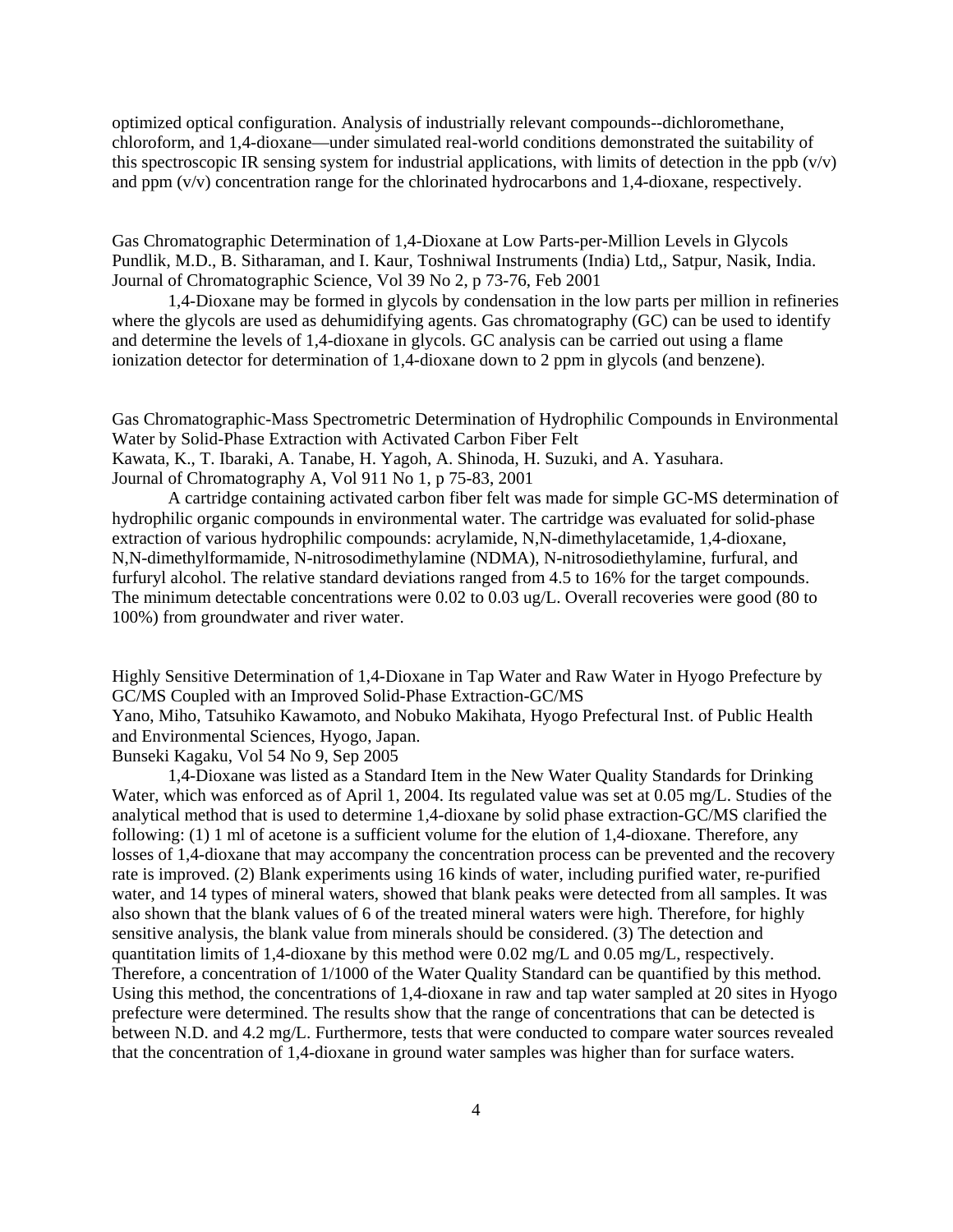Improved Purge-Trap and GC/MS/MS Techniques for the Trace-Level Determination of 1,4-Dioxane in Water

Yoo, Lee J., Orange County Water District.

The 13th Korean-American Scientists and Engineers Association South-Western Region Technology Conference & Job Fair.

Abstract not available.

Improved Purge-Trap and GC/MS/MS Techniques for the Trace-Level Determination of 1,4-Dioxane in Water

Yoo, L.J., S. Fitzsimmons, and M. Wehner.

2002 AWWA Water Quality Technology Conference.

American Water Works Association, Fountain Valley, CA.

Abstract not available.

Impurity Analysis of 1,4-Dioxane in Nonionic Surfactants and Cosmetics Using Headspace Solid-Phase Microextraction Coupled with Gas Chromatography and Gas Chromatography-Mass Spectrometry

Fuh, C.B., M. Lai, H.Y. Tsai, and C.M. Chang.

Journal of Chromatography A, Vol 1071 Nos 1-2, p 141-145, 15 Apr 2005

Impurity analysis of 1,4-dioxane in nonionic surfactants and cosmetics used headspace solid-phase microextraction coupled with gas chromatography and gas chromatography-mass spectrometry. Experimental results showed no significant difference using SPME-GC and SPME-GC-MS for analysis of 1,4-dioxane in three types of nonionic surfactants at the 95% confidence level. Conventional solvent extraction takes around 1 hour for extraction and re-concentration, but SPME takes only around 10 minutes. SPME provides better analyses of 1,4-dioxane in nonionic surfactants and cosmetics than conventional solvent extraction and head space pretreatments in term of simplicity, speed, precision, detection limit, and solvent consumption.

Nylon-Mesh Passive Samplers and 1,4-Dioxane: A Case Study in Fractured Rock in Florida Linton, P.J. and J.C. Alonso, Blasland, Bouck and Lee, Inc., Tampa, FL. The 15th Annual AEHS Meeting and West Coast Conference on Soils, Sediments and Water, 14-17 March 2005, San Diego, California.

Association for Environmental Health and Sciences (AEHS), poster presentation, 2005.

A new generation of passive samplers using a fine nylon mesh that allows a direct water-to-water interface has shown a potential for application to semi-volatile organic compounds and metals. At a former electronics component manufacturing facility in west-central Florida, a 1,4-dioxane/chlorinated solvent plume is present in the fractured rock aquifer beneath the site. An evaluation of the vertical distribution of contaminants in the site's open-hole rock aquifer monitoring wells was planned, using down-hole vertical and horizontal flow measurement and multiple-level sampling with nylon-mesh samplers. This paper describes the approach presented to the Florida Department of Environmental Protection in requesting implementation approval, and the results of the subsequent study.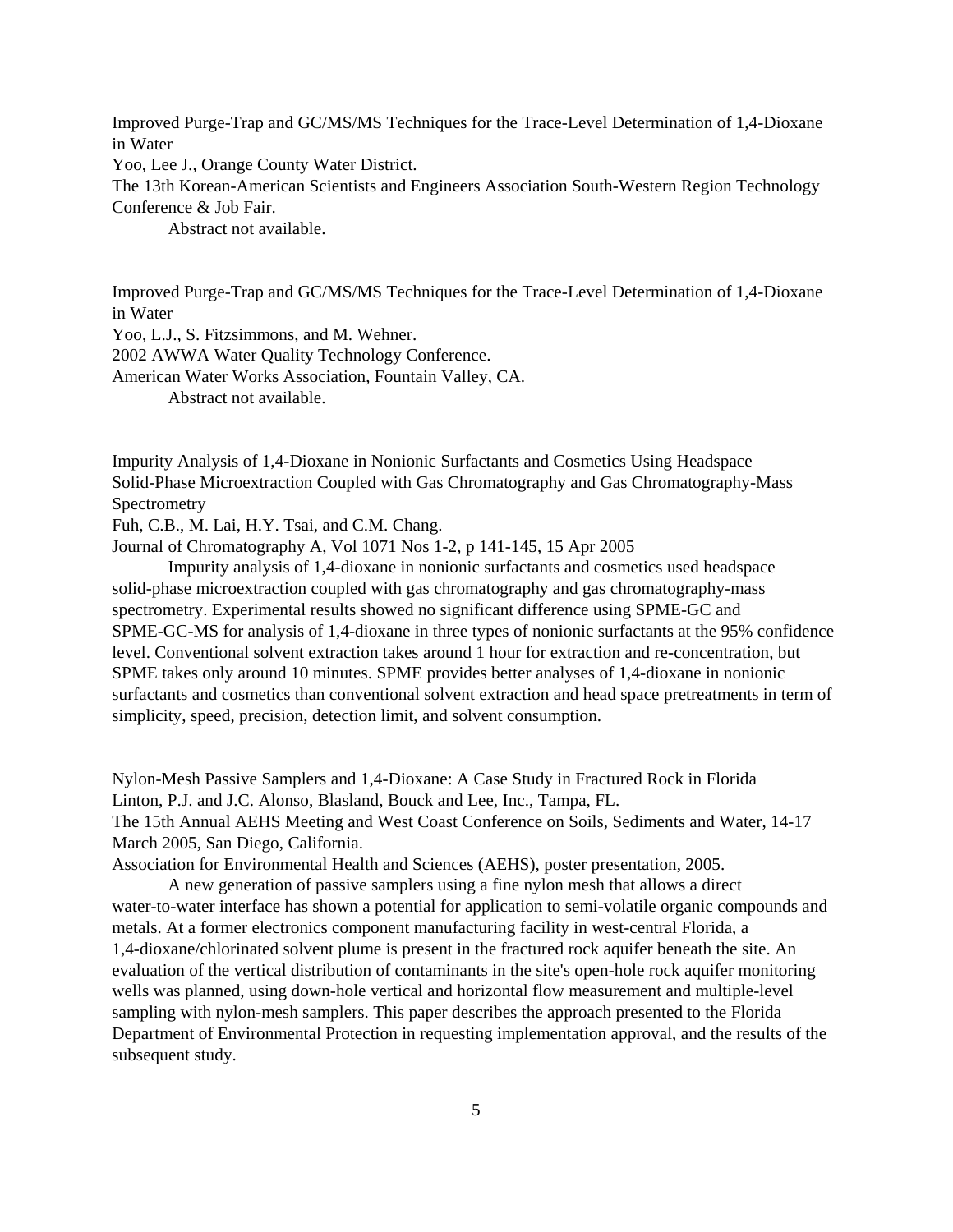Rapid Determination of 1,4-Dioxane in Water by Solid-Phase Extraction and Gas Chromatography-Mass Spectrometry Song, D. and S. Zhang, Clinical Research Associates, New York, NY.

Journal of Chromatography A, Vol 787, p 283-287, 1997

Dioxane in a water sample was extracted by hexane-methylene chloride  $(80:20, v/v)$ , then transferred to a C18 solid-phase extraction (SPE) cartridge and eluted by acetonitrile. An aliquot of this solution was analyzed by gas chromatography-mass spectrometry with electron impact ionization and selected ion monitoring (dioxane m/z 88) mode. The quantitative limit was set to be 0.05 ug/ml with an injection volume of 2 microliters and a sample volume of 1 milliliter. The isotopically labeled [2H8]dioxane (m/z 96) was used as internal standard. Analysis time is approximately 6 min. The authors tested various kinds of SPE cartridges in the execution of this method.

Simultaneous Determination of 22 Volatile Organic Compounds, Methyl-tert-Butyl Ether, 1,4-Dioxane, 2-Methylisoborneol and Geosmin in Water by Headspace Solid Phase Microextraction-Gas Chromatography-Mass Spectrometry

Nakamura, S. and S. Daishima, Yokogawa Analytical Systems Inc., Tokyo, Japan.

Analytica Chimica Acta, Vol 548 Nos 1-2, p 79-85, 29 Aug 2005

The authors present a method for the simultaneous determination of 22 volatile organic compounds (VOCs), methyl-tert-butyl ether (MTBE), 1,4-dioxane, 2-methylisoborneol (2-MIB), and geosmin in water by headspace solid phase microextraction (SPME)-gas chromatography-mass spectrometry (GC-MS). Three types of SPME fibers (carboxen (CAR)/polydimethylsiloxane (PDMS), divinylbenzene (DVB)/PDMS, and 100-um PDMS) were evaluated to achieve the method detection limits and linear range required in Japanese water regulation. A 100-um PDMS was found to be the best coating to obtain a wide range of linearity for the target compounds in multiple-component system. CAR/PDMS and DVB/PDMS of adsorbent type fibers showed a narrow linear range for 22 VOCs, MTBE, and 1,4-dioxane at the ug/L levels due to the limited capacity.

Solid-Phase Microextraction Method for the Determination of 1,4 Dioxane in Cosmetics Silva, Fernando C., Cintia G. Faria, Geraldo M. Gabriel, et al. Quimica Nova, Vol 24 No 6, p 748-750, Nov/Dec 2001

The authors present a headspace solid-phase microextraction (HS-SPME) for the determination of 1,4-dioxane in cosmetics by gas chromatography. The method utilizes a manual SPME holder with 85 um polyacrylate coating. The method shows good resolution, satisfactory linearity, a relative standard deviation of 6.3% and a detection limit of 5.00 ug/kg.

Summary: Analysis of 1,4-Dioxane by Heated Purge & Trap GC/MS U.S. EPA Region 9, Laboratory SOP 307, Nov 2002

This Standard Operating Procedure (SOP) is for the determination of 1,4-dioxane in aqueous

samples. The quantitation limit of the method is 5 ug/L. The applicability of this procedure is specific to project data quality objectives and must be assessed on a case-by-case basis. The summary describes the procedures used for the analysis of 1,4-dioxane in the Region 9 Laboratory. 1,4-Dioxane is purged from 25-ml water samples in a heated fritted sparge cell. An inert gas (helium) is bubbled through the sample in the heated sparge cell, which purges the target compound from the sample onto a trap containing an adsorbent material, which retains the analyte at ambient temperature. After the purging of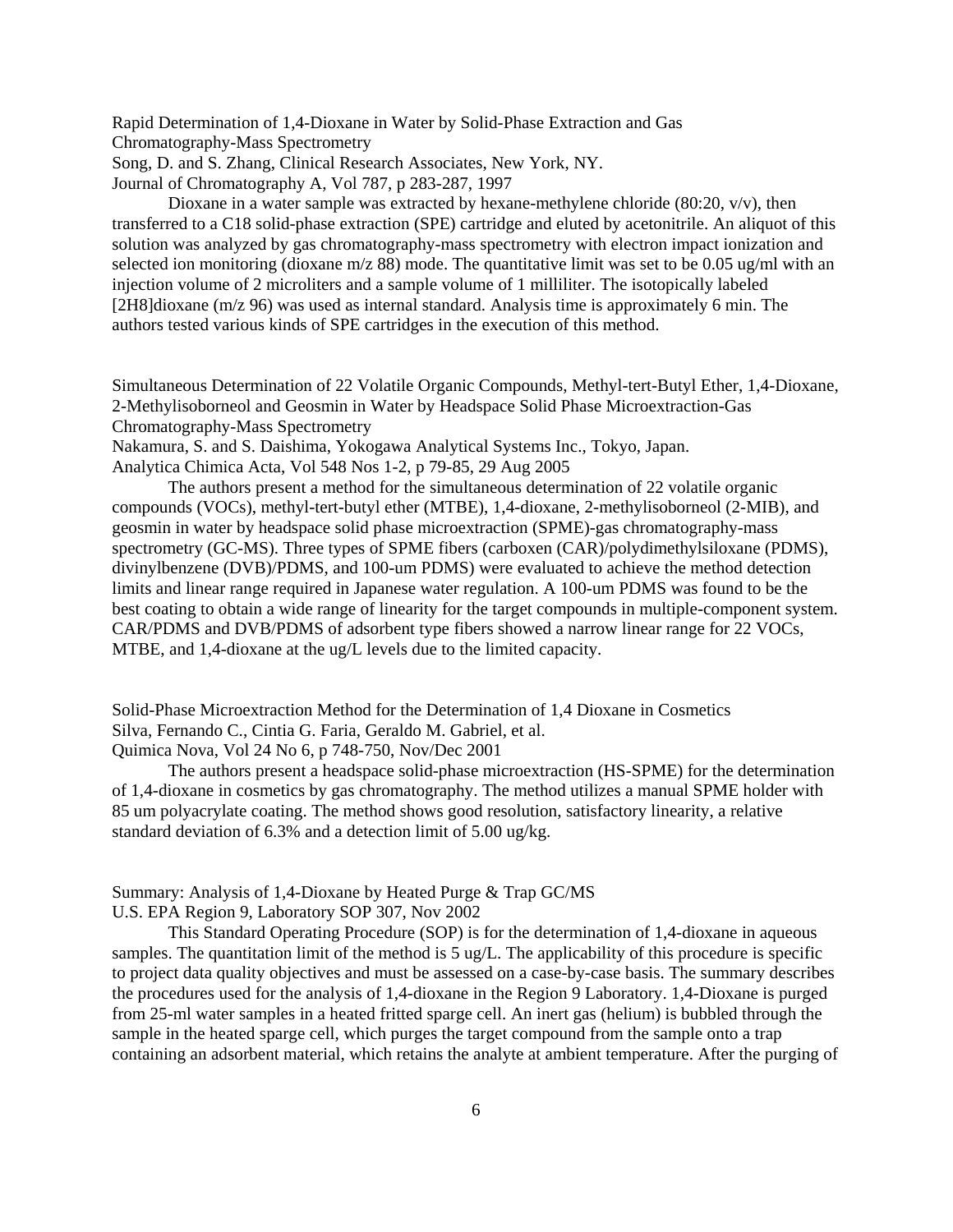the sample is completed, the adsorbent trap is heated and back-flushed with helium to desorb the analyte onto a capillary column. The capillary column separates the analyte from potential interferences, and the effluent is swept into the mass spectrometer (MS) detector. The MS operates in the selective ion monitoring (SIM) mode, detecting specific ions. The samples are spiked with an internal standard. The target volatile organic compound is identified in the sample by analyzing standards under the exact same conditions employed for samples and comparing the resulting mass spectra and GC retention times. A response factor is established for the target compound during the initial and continuing calibrations by comparing the MS response of the primary ion produced by the target compound to the MS response for the primary ion produced by the associated internal standard. The target compound is quantitated by comparing the responses of the target compound to the internal standard in the sample, using the response factor from the most recent continuing calibration. <http://www.epa.gov/region9/lab/sops/sop307.html>

Toxicological Profile for 1,4 Dioxane [Draft for Public Comment], Chapter 7: Analytical Methods Agency for Toxic Substances and Disease Registry, p 163-172, Sep 2004

This chapter describes the analytical methods that are available for detecting, measuring, and/or monitoring 1,4-dioxane, its metabolites, and other biomarkers of exposure and effect to 1,4-dioxane. The intent is not to provide an exhaustive list of analytical methods. Rather, the intention is to identify well-established methods that are used as the standard methods of analysis. Levels of 1,4-dioxane in environmental and biological samples are determined analytically by gas chromatography-mass spectrometry (GC-MS) or gas chromatography-flame ionization detection (GCFID). The determination of 1,4-dioxane at parts-per-billion (ppb or ug/L) concentrations in samples where water is present (e.g., water, soil, sediment, and tissues) is difficult because of the high solubility of 1,4-dioxane in water. As a polar volatile organic compound (VOC), 1,4-dioxane has a low purge efficiency from water compared to non-polar VOCs. Consequently, 1,4-dioxane has a poor purge-and-trap GC-MS response. The purge-and-trap technique also suffers from interferences by some substances. 1,4-Dioxane gives poor response with headspace sample introduction due to its low volatility from water. The partition coefficients for 1,4-dioxane lead to low recoveries in single contact liquid-liquid extraction (LLE), and very large solvent-to-water ratios are needed to achieve acceptable recoveries. Because of these limitations, alternative techniques have been developed to improve the determination of 1,4-dioxane. Methods have been developed to extract 1,4-dioxane from the aqueous phase using solid-phase extraction followed by desorption with an organic solvent, heated purge-and-trap with salting out, azeotropic distillation; and continuous LLE. Isotopic dilution has also been used to correct for variability in MS instrument response. <http://www.atsdr.cdc.gov/toxprofiles/tp187.html>

Trace-Level Determination of 1,4-Dioxane in Water by Isotopic Dilution GC and GC-MS Draper, W.M., J.S. Dhoot, J.W. Remoy, and S.K. Perera, California Department of Health Services, Berkeley.

### Analyst, Vol 125 No 8, p 1403-1408, Aug 2000

Investigation has established that the volatile and polar solvent 1,4-dioxane can be determined in water by various techniques, including direct aqueous injection (DAI) gas chromatography (GC) and purge-and-trap GC-mass spectrometry (MS). Because purge-and-trap GC-MS is limited by 1,4-dioxane's poor purge efficiency, resulting in detection limits up to 100 times greater than the more efficiently purged volatile organic compounds, a method based on continuous liquid-liquid extraction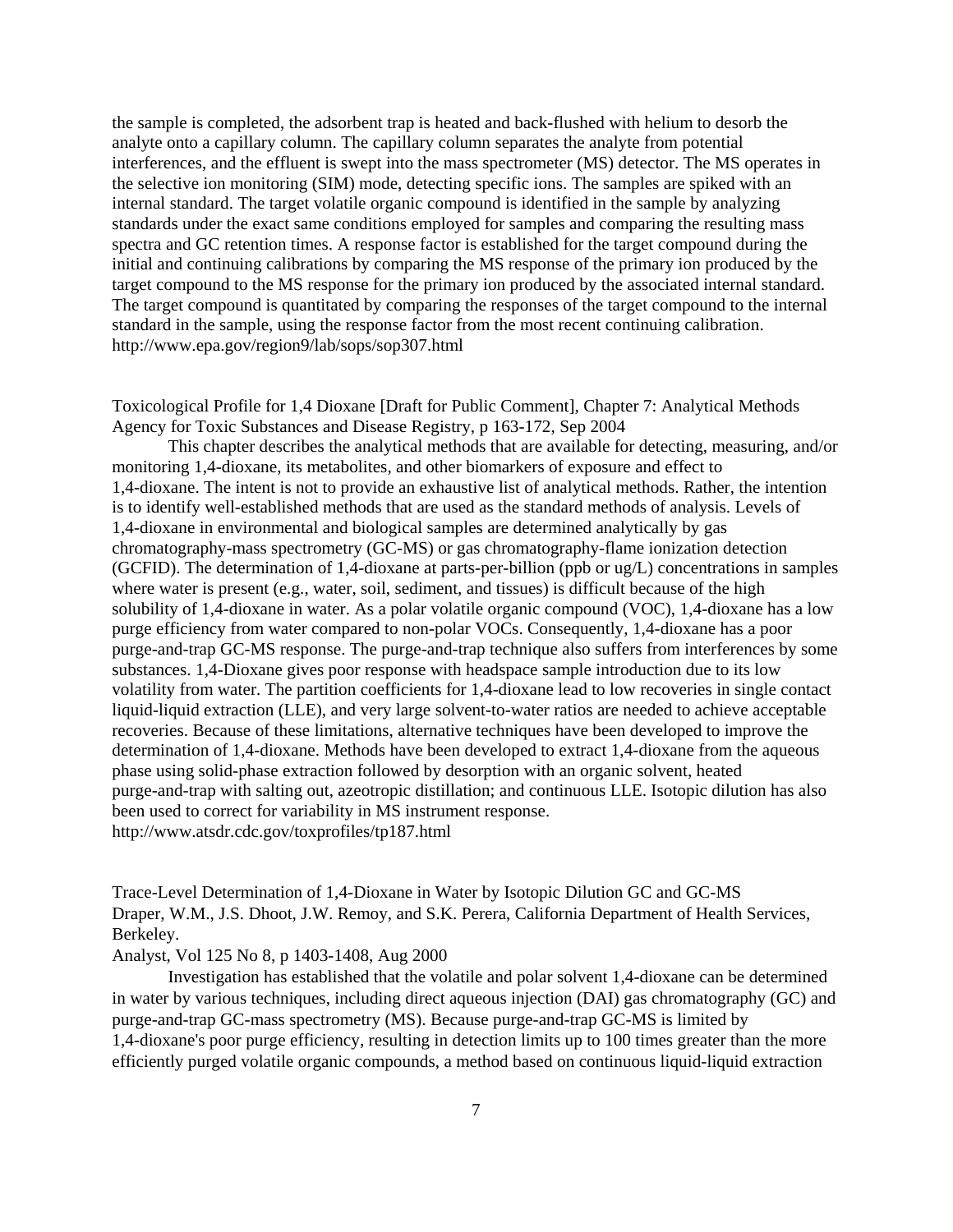with dichloromethane was developed to attain the sensitivity required for monitoring drinking water. Isotope dilution was more accurate and reproducible than quantification with external standards, and the improvement in precision led to a lower method detection limit of 0.2 ug/L, using a quadrupole ion trap instrument in the electron ionization mode. Isotope dilution accuracy approached 100% at ppb.

## N-NITROSODIMETHYLAMINE (NDMA)

Analysis of NDMA by Modified Method 1625 utilizing Chemical Ionization and Large Volume Injection

McLean, S., J.F. Occhialini, A. Jones, and J. Todaro, Alpha Analytical Labs, Westborough, MA. The 15th Annual AEHS Meeting and West Coast Conference on Soils, Sediments and Water, 14-17 March 2005, San Diego, California.

Association for Environmental Health and Sciences (AEHS), poster presentation.

The authors describe a robust analytical procedure based on a modification of EPA Method 1625. This GC/MS analysis utilizes isotope-dilution, chemical ionization, and large volume injection and is capable of reaching low parts-per-trillion (ppt) reporting limits.

Analysis of Primary and Secondary Aliphatic Amines in Waste Water and Surface Water by Gas-Chromatography-Mass Spectrometry after Derivatization with 2,4-Dinitrofluorobenzene or Benzenesulfonyl Chloride

Sacher, F., S. Lenz, and H.-J. Brauch.

Journal of Chromatography A, Vol 764, 85-93, 1997

This paper presents two methods for the determination of aliphatic amines such as methylamine, dimethylamine, ethylamine, diethylamine, piperidine, pyrrolidine or morpholine in waste water and surface water at the sub-ppb level. The methods are based on a derivatization of the amines within the aqueous medium with 2,4-dinitrofluorobenzene and benzenesulfonyl chloride, respectively. In both cases the derivatives are extracted with dichloromethane and measured by GC-MS. The authors compare performance data of the two methods and discuss the application of the benzenesulfonyl chloride method to industrial wastewaters and surface waters to determine the rate of occurrence of aliphatic amines in the aquatic environment.

An Approach to the Determination of N-Nitrosodimethylamine at Part-per-Quadrillion Levels Using Positive Chemical Ionization and Large-Volume Injection

Prest, Harry F. (Hewlett-Packard Company, Palo Alto, CA); Richard E. Herrmann (APEX Technologies, Inc., Cincinnati, OH).

Hewlett-Packard Company, HP 5973 MSD, 5 pp, 1999

Concentration and recovery factors for NDMA using present published methodologies suggest effective preconcentration of NDMA in samples to be on the order of 500, e.g., 60 to 70% recovery of NDMA in extraction of a 1-liter water sample. This suggests that the low 20-fg/ul NDMA standard corresponds to a sample concentration of 40 pg/L, or 40 parts per quadrillion. Alternatively, to quantitate NDMA at 0.5 ppt in water, which is 4 times lower than the California DHS limit and slightly lower than the EPA regulated limit, quantitating at 20 fg/ul is equivalent to requiring the extraction of only 80 ml of water even if recoveries are still only 50%. Extracting small volumes presents a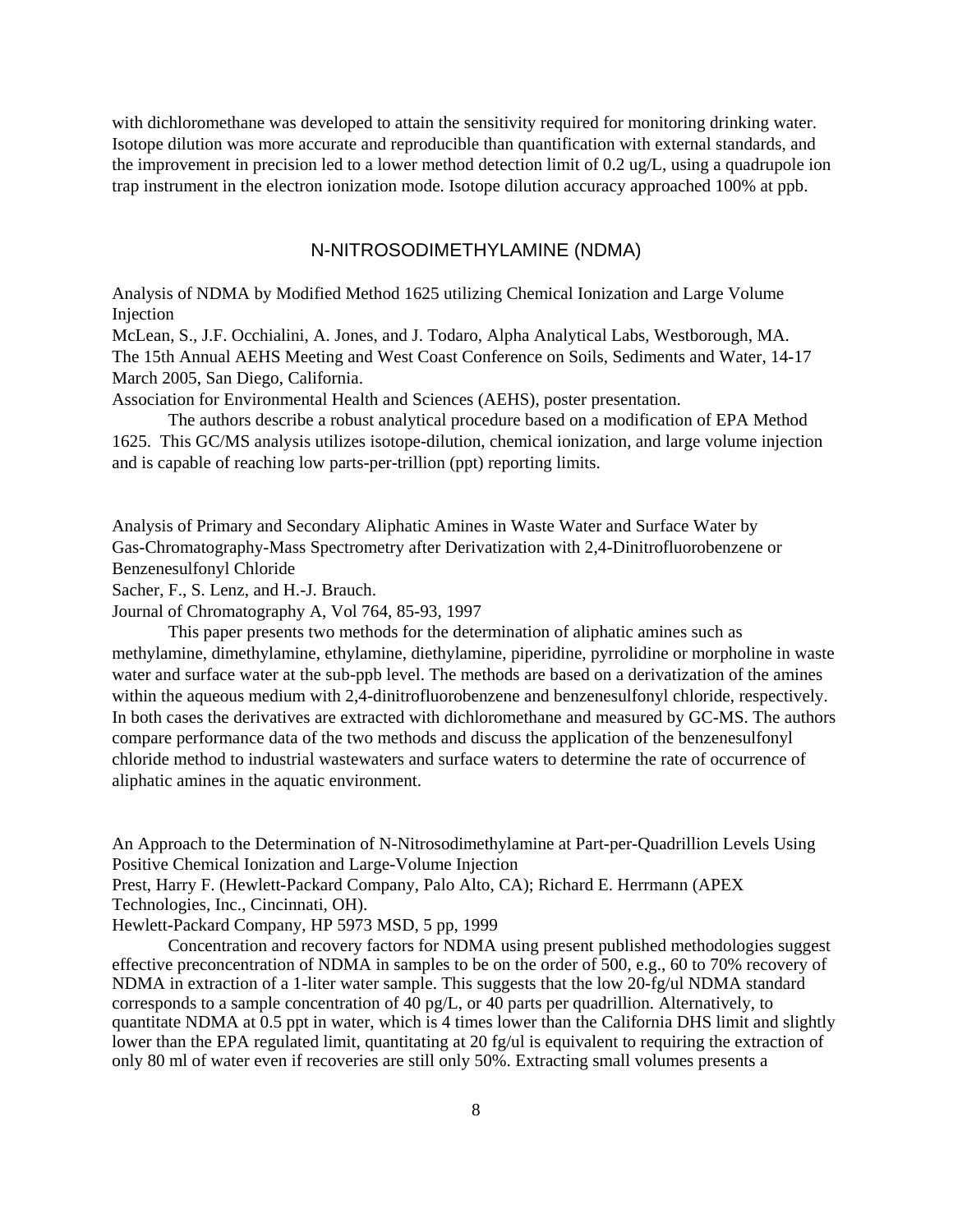significant simplification of the process and offers savings in solvent and related materials, and in processing time. With NDMA eluting in about 5.5 minutes, the analysis is fast, and the run-to-run cycle time is short—less than 13 minutes between injections. The method can be further optimized for even more rapid analysis. The 5973 MSD provides very stable ratios for the confirming ion that can be optimized for quantitative purposes as described. In contrast to EI, in which many possible interfering fragment ions are possible that may distort the ratio of the target and confirming ion(s), PCI with ammonia is unlikely to cause fragmentation-induced interferences due to the relatively gentle nature of ammonia reagent gas. Interferences could occur involving compounds with molecular weights of 74 or 91 g/mole eluting at the same retention time, but that is unlikely scenario. The high degree of reproducibility in the injections, even at very low NDMA concentrations, demonstrates the robustness of large-volume injections using the APEX ProSep with the HP 6890/5973 MSD. It should be emphasized that the reproducibility of 2.4% for the replicate 50-ul injections of the 20-fg/ul standard reported here was for the absolute response. Use of an internal standard should further lower the deviation in response and improve quantitation. Using this approach it should now be possible to satisfy the 2 ppt action level for NDMA set by the State of California and the 700 ppq regulatory standard promulgated by the U.S. EPA.

<http://www.bst.com.au/resources/5968-6036E.pdf>

Attenuation Mechanisms of N-Nitrosodimethylamine at an Operating Intercept and Treat Groundwater Remediation System

Gunnison, D, M.E. Zappi, C. Teeter, J.C. Pennington, and R. Bajpai, U.S. Army Environmental Research and Development Center, Waterways Experiment Station, Vicksburg, MS. Journal of Hazardous Materials, Vol 73 No 2, p 179-197, 3 Apr 2000

The North Boundary Containment System (NBCS) at Rocky Mountain Arsenal (RMA), Commerce City, CO, is designed to intercept and remove low-level organic contaminants from a groundwater plume exiting RMA. N-nitrosodimethylamine (NDMA) was detected in groundwater collected from the dewatering and recharge zones of the NBCS system. An investigation was undertaken to evaluate potential attenuation mechanisms for NDMA within the alluvial aquifer system and within the NBCS itself. Groundwater, soil, and granular activated carbon (GAC) samples were taken from key locations in the NBCS system. NDMA biodegradation experiments were conducted by following (14)CO2 evolution from (14)C-labeled NDMA in soils and GAC samples under aerobic and anaerobic conditions. The sorptive capacity of the site soils for NDMA was insignificant, and the little soil adsorption of the NDMA was almost completely reversible. Evaluation of the degradation potential of the native microbial consortia indicated a high level of NDMA mineralization when measured using bench-scale microcosms. The native consortia were able to mineralize the NDMA under both aerobic and anaerobic incubations. Tests of the local groundwater chemistry revealed that the area of the aquifer of interest was microaerobic and neutral in pH. These conditions were optimal for NDMA removal. While sorption was insignificant, degradation was a significant attenuation mechanism, which may be the reason that no NDMA has migrated off-site. This gives rise to the potential of a long-term sink for attenuating NDMA within the recharge zone of the treatment system.

Automated Solid-Phase Extraction and High-Performance Liquid Chromatographic Determination of Nitrosamines Using Post-Column Photolysis and tris(2,2'-bipyridyl) Ruthenium(III) Chemiluminescence.

Perez-Ruiz, T., C. Martinez-Lozano, V. Tomas, and J. Martin, Univ. of Murcia, Murcia, Spain. Journal of Chromatography A, Vol 1077 No 1, p 49-56, 3 June 2005

This paper presents a sensitive and selective post-column detection system for nitrosamines. The principle upon which the detector works is that UV irradiation of aqueous solutions of nitrosamines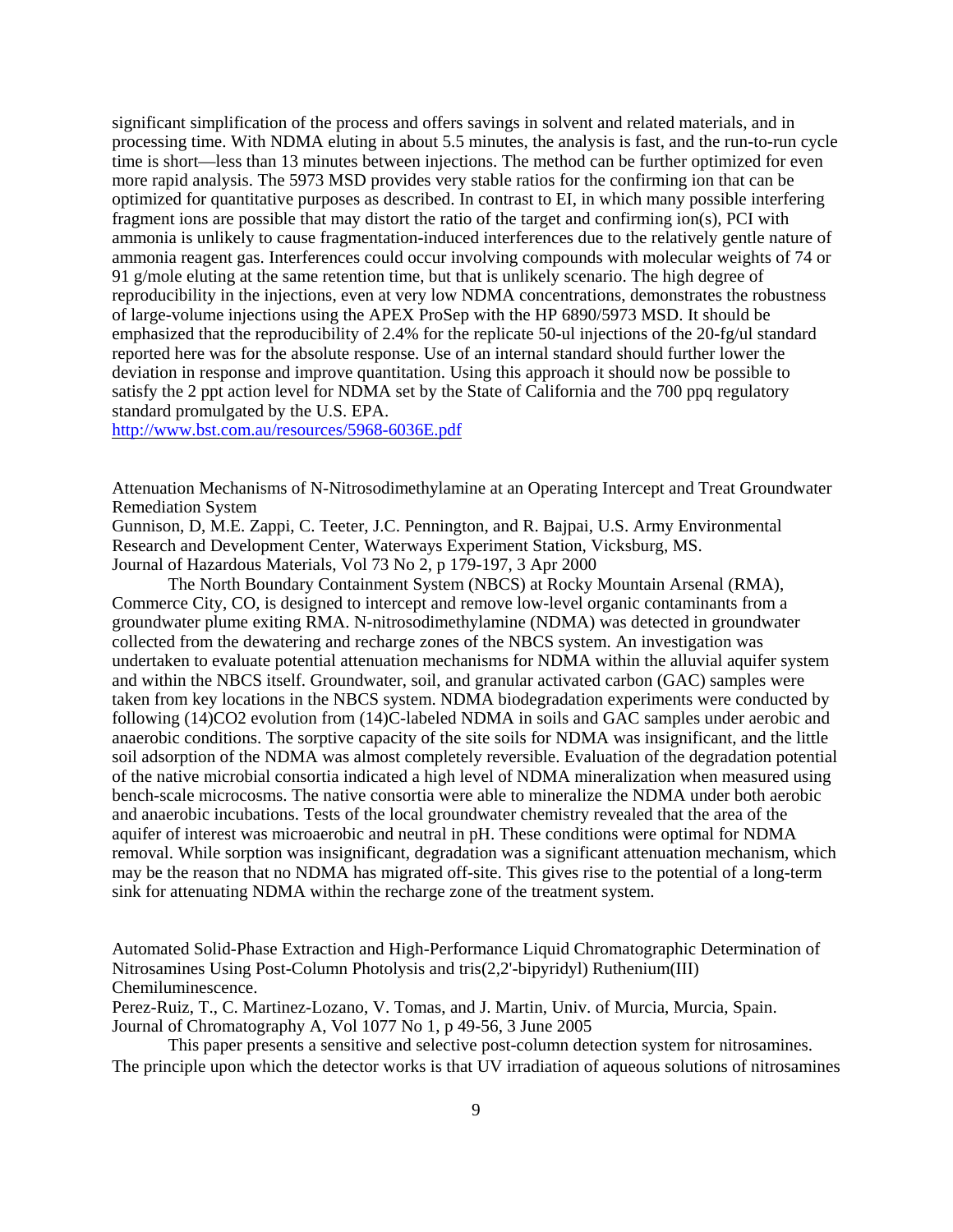leads to cleavage of the N-NO bond; the amine thus generated is detected by chemiluminescence using tris(2,2'-bipyridyl) ruthenium(III), which is generated on line by photooxidation of the ruthenium(II) complex in the presence of peroxydisulfate. This detection system was tested for N-nitrosodimethylamine, N-nitrosodiethylamine, N-nitrosomorpholine, An automated solid-phase extraction (SPE) system was used in conjunction with HPLC to determine nitrosamine residues in waters. Detection limits within the range 0.10 to 3.0 ng/L were achieved for only 250 ml of sample.

Characterization and Fate of N-Nitrosodimethylamine Precursors in Municipal Wastewater Treatment Plants

Mitch, W.A. and D.L. Sedlak, Univ. of California, Berkeley.

Environmental Science & Technology, Vol 38 No 5, p 1445-1454, 1 Mar 2004

N-nitrosodimethylamine (NDMA) is a carcinogen produced during disinfection of municipal wastewater effluent from the reaction of monochloramine and organic nitrogen-containing precursors. NDMA formation was measured after extended chloramination of both model precursors and samples from conventional and advanced wastewater treatment plants to delineate the sources and fate of NDMA precursors during treatment. Only dimethylamine, tertiary amines with dimethylamine functional groups, and dimethylamides formed significant NDMA concentrations upon chloramination. Though biological treatment effectively removed the known NDMA precursor dimethylamine, biological treatment was less effective at removing other dissolved NDMA precursors, even after extended biological treatment. The authors discuss effective strategies for the prevention of NDMA formation during wastewater chlorination.

Comparison of Alternative Nitrosoamine Analyses for Water Reuse Samples

Cheng, R.C. and C. Andrews-Tate (Long Beach Water Department); C.J. Hwang and Y. Guo (Metropolitan Water District of Southern California); J.E. Grebel and I.H. Suffet (Univ of California, Los Angeles).

Water Recycling: Realizing California's Potential, 27 February - 1 March 2005, San Diego, California. 15 pp, 2005

The methods tested in this paper are derivations or refinements of existing methods, including liquid-liquid extraction (LLE) and solid-phase extraction (SPE). One project goal was to evaluate the capabilities of multiple methods for a variety of water matrices, matrices that test the durability of the methods over a wide range of concentrations expected in various water matrices, including recycled waters. It was found through the round-robin testing that the Ambersorb(R) 572- Envicarb (Amb-Envi) cartridge SPE, Ambersorb(R) 572 SPE (Amb SPE), and the traditional LLE methods (coupled with gas chromatography/mass spectrometry (GC/MS)) were all able to report NDMA to a minimum level of approximately 2 ng/L and other nitrosamines to a level of between 2 to 4 ng/L across a broad range of sample matrices. The micro-LLE technique developed in this study, which uses a sample volume of 100 ml, also appears to be effective at analyzing a broad range of sample matrices, though the reporting level for this method is somewhat higher than the other methods (7 ng/L for NDMA, 5 to 12 ng/L for the other nitrosamines). Solid phase microextraction (SPME) was also evaluated as an alternative extraction method for nitrosamine analyses, and proved to be effective for higher concentration samples (> 30 ng/L NDMA). While NDMA was the only nitrosamine analyzed in detectable concentrations in potable water and tertiary wastewater effluent treated through reverse osmosis membranes, the two wastewater treatment plant effluent samples (secondary and tertiary effluent) contained detectable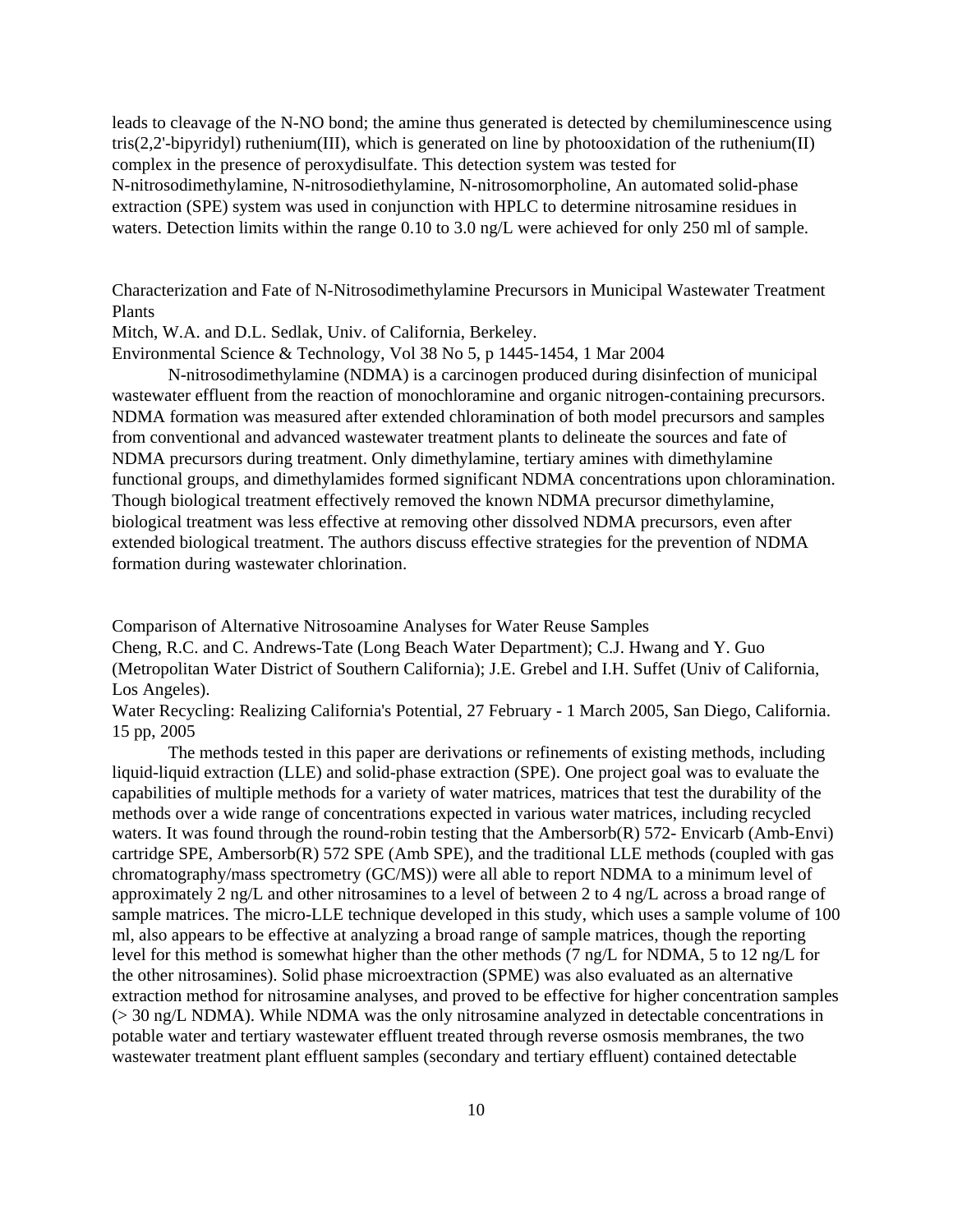concentrations of nitrosodiethylamine (NDEA), nitrosopyrrolidine (NPYR), nitrosomorpholine (NMOR), nitrosopiperidine (NPIP), and nitrosodi-n-butylamine (NDBA). [http://www.watereuse.org/ca/2005conf/papers/A1\\_rcheng.pdf](http://www.watereuse.org/ca/2005conf/papers/A1_rcheng.pdf) 

A Competitive ELISA Detecting 7-Methylguanosine Adduct Induced by N-Nitrosodimethylamine Exposure

Niot-Mansart, V, A. Muhamedi, J.P. Arnould, Univ. de Picardie Jules Verne, Amiens, France. Human & Experimental Toxicology, Vol 24 No 2, p 89-94, Feb 2005

The authors discuss the development and validation of a competitive enzyme-linked immunosorbent assay to detect the adduct 7-methylguanosine (a methylating nucleic acid) in DNA exposed to N-nitrosodimethylamine in vitro or in vivo. This assay is reproducible, can be routinely performed, and is sensitive enough to detect 7-methylguanosine adduct in DNA samples from human exposed to N-nitrosodimethylamine.

Degradation of N-Nitrosodimethylamine (NDMA) in Landscape Soils Yang, W.C., J. Gan, W.P. Liu, and R. Green, Univ. of California, Riverside. Journal of Environmental Quality, Vol 34 No 1, p 336-341, Jan-Feb 2005

N-nitrosodimethylamine (NDMA), a potential carcinogen, can be found in treated wastewater as a byproduct of chlorination. Where treated water is used for landscape irrigation, it is possible for NDMA to leach into soils. In adsorption and incubation experiments conducted using landscape soils planted with turfgrass, ground cover, and trees, adsorption of NDMA was weak in all soils, indicating that NDMA has a high potential for moving with percolating water in these soils. Degradation of NDMA occurred at different rates among these soils. At 21 degrees C, the half-life of NDMA was 4.1 d for the ground cover soil, 5.6 d for the turfgrass soil, and 22.5 d for the tree soil. The persistence was substantially prolonged after autoclaving or when incubated at 10 degrees C. The rate of degradation was not significantly affected by the initial NDMA concentration or addition of organic and inorganic nutrient sources.

Detecting N-Nitrosamines in Drinking Water at Nanogram per Liter Levels Using Ammonia Positive Chemical Ionization

Charrois, J.W., M.W. Arend, K.L. Froese, S.E. Hrudey, Univ. of Alberta, Edmonton, Alberta, Canada. Environmental Science & Technology, Vol 38 No 18, p 4835-4841, 15 Sep 2004

Researchers seeking a selective, sensitive, and affordable benchtop analytical method for eight N-nitrosamines at relevant drinking water concentrations have developed a solid-phase extraction method using Ambersorb 572 and LiChrolut EN in conjunction with GC/MS ammonia positive chemical ionization (PCI). Method detection limits for all investigated N-nitrosamines ranged from 0.4 to 1.6 ng/L. Applying the extraction method to authentic drinking water samples with dissolved organic carbon concentrations of 9 mg/L detected N-nitrosodimethylamine (2 to 180 ng/L), N-nitrosopyrrolidine (2 to 4 ng/L), and N-nitrosomorpholine (1 ng/L). With high recoveries of standards and analytes, the described internal standard method offers a valuable new approach for investigating several N-nitroso compounds at ultratrace levels in drinking water.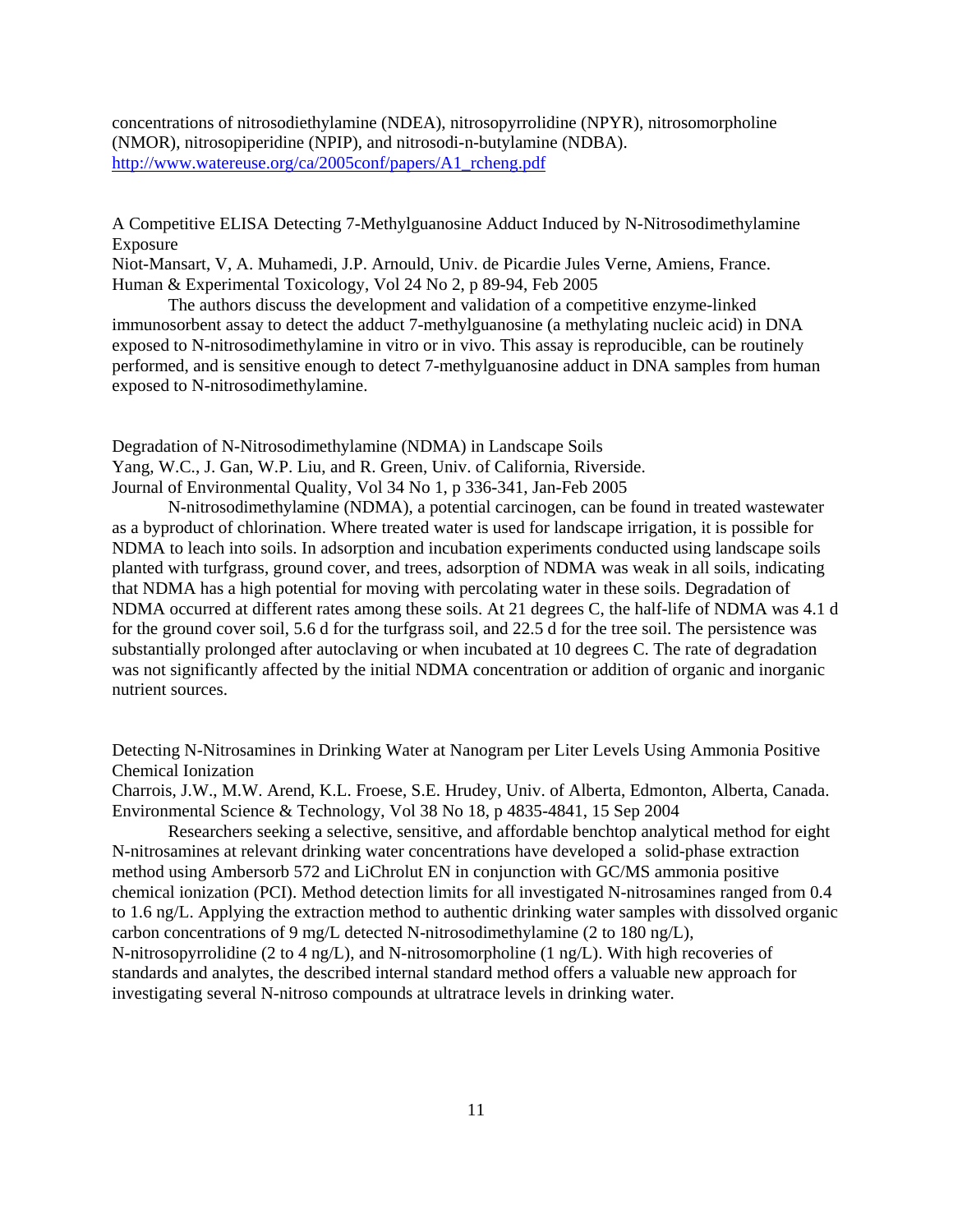Determination of N-Nitrosodimethylamine at Part-per-Trillion Levels in Drinking Waters and Contaminated Groundwaters

Tomkins, B.A., W.H. Griest, and C.E. Higgins, Oak Ridge National Laboratory, Oak Ridge, TN. Analytical Chemistry, Vol 67 No 23, p 4387-4395, 1 Dec 1995

N-nitrosodimethylamine (NDMA) can be quantitated routinely at ultratrace (ng/L) levels in drinking water or contaminated groundwater when the aqueous sample is passed through a preconditioned Empore C18 filter disk to remove neutral nonpolar species and then extracted continuously overnight with highest purity dichloromethane. The latter is then concentrated to 1 ml, and a large aliquot (up to  $200 \mu l$ ) is loaded onto a dual-stage carbon sorbent trap, after which the solvent is removed with ultrapure helium. The concentrated residues are then injected onto a gas chromatographic column using a short-path thermal desorber. NDMA is selectively detected using a chemiluminescent nitrogen detector (CLND) operated in its nitrosamine-selective mode, with a reporting limit of 2 ng of NDMA/L. A related procedure, employing an automatic sampler instead of the short-path thermal desorber, provides convenient analysis of heavily contaminated samples and exhibits a reporting limit (under the same protocols) of 110 ng of NDMA/L. When the two methods are used together in a "two-tiered" protocol, NDMA concentrations spanning  $ng/L$  to  $\mu g/L$  levels can be measured routinely.

<http://www.osti.gov/bridge/servlets/purl/164458-mLXhMz/webviewable/164458.pdf>

Determinations of N-Nitrosodimethylamine at Part-per-Trillion Concentrations in Contaminated Groundwaters and Drinking Waters Featuring Carbon-Based Membrane Extraction Disks Tomkins, B.A. and W.H. Griest.

Analytical Chemistry, Vol 68 No 15, p 2533-2540, 1 Aug 1996

N-nitrosodimethylamine (NDMA) can be analyzed at part-per-trillion (ng/L) concentrations in aqueous samples using a solid-phase extraction procedure implementing a C18 (reversed-phase) membrane extraction disk layered over a recently introduced carbon-based extraction disk. The reversed-phase disk removes nonpolar water-insoluble neutrals and is set aside; the carbon-based disk is extracted with a small volume of dichloromethane. NDMA is quantified in the organic extract using a gas chromatograph equipped with both a short-path thermal desorber and a chemiluminescent nitrogen detector. The detection limit for the procedure is 3 ng of NDMA/L; the analyte recovery is approximately 57%. A related procedure substitutes a standard automatic sampler for the short-path thermal desorber and is suitable for determining NDMA in heavily contaminated (> 300 ng of NDMA/L) aqueous samples. The detection limit for the procedure, calculated in the same manner as above, is 300 ng of NDMA/L, with an analyte recovery of approximately 64%. These newer procedures offer a 50-fold saving in extraction time and a 100-fold reduction in dichloromethane consumed per sample while maintaining the wide range (3 to 4 orders of magnitude concentrations of NDMA) observed for the original procedures used together.

<http://www.osti.gov/bridge/servlets/purl/261102-7RdzjS/webviewable/261102.pdf>

Determination of N-Nitrosodimethylamine by HPLC, with Fluorescence Detection: A Survey of N-Nitrosodimethylamine in Commercial Beers

Cadenes, L., J.H. Ayala, V. Gonzalez, A.M. Afonso, Univ, of La Laguna, La Laguna, Spain. Journal of Liquid Chromatography & Related Technologies, Vol 25 No 6, p 977-984, 2002

This paper describes a new method for the determination of N-nitrosodimethylamine (NDMA) in beers. The method involves extraction with diethyl ether containing 25% 2-propanol. The extract is denitrosated by hydrobromic acid-acetic acid to produce secondary amines, which are then subjected to microwave-assisted reaction with dansyl chloride. The reaction mixture is analyzed by HPLC on a C 18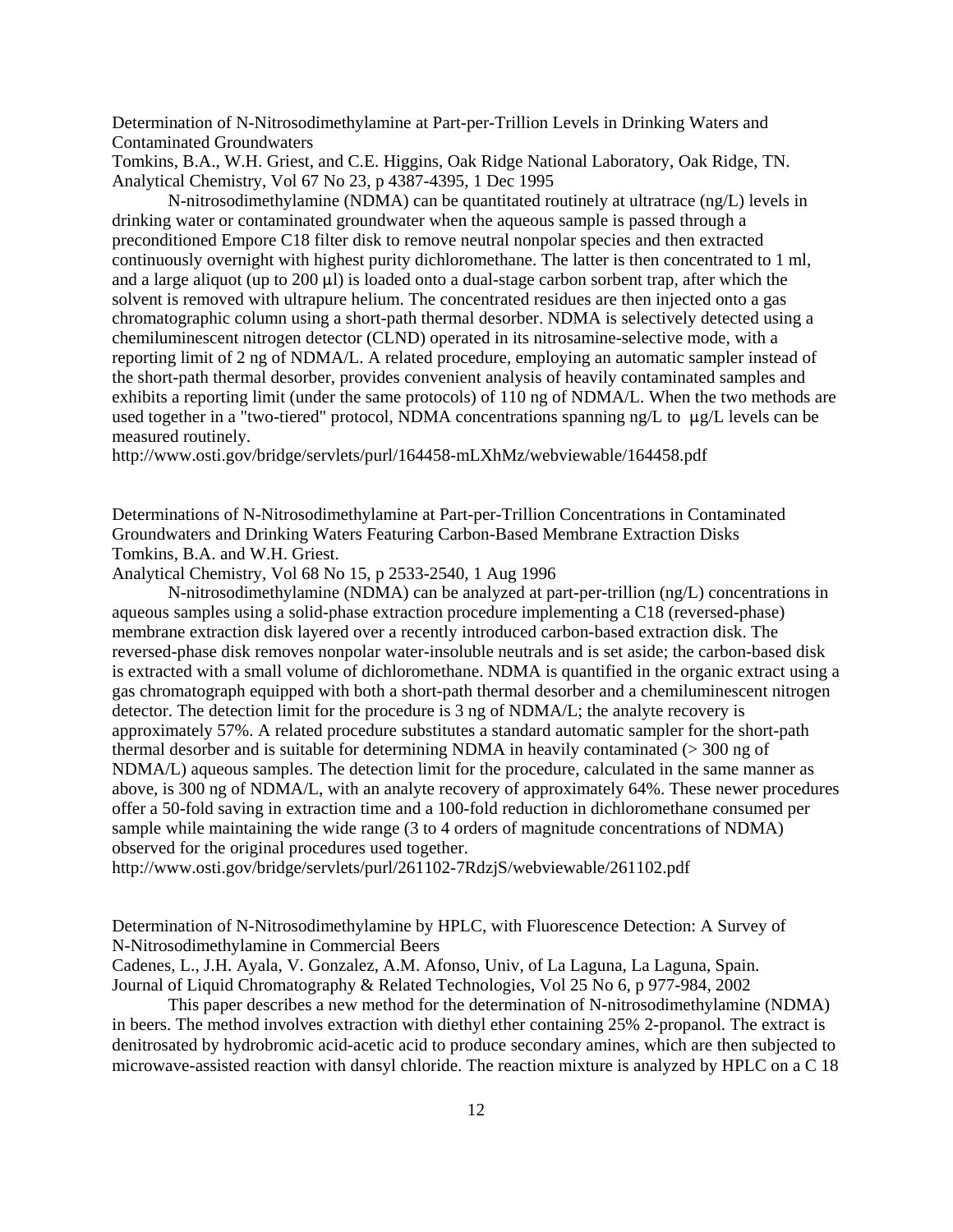column with acetonitrile-water as mobile phase with fluorimetric detection at 531 nm. The method detection limit is 0.04 ug/L. NDMA was found in 20% of the beer samples at levels ranging from 0.04 to 0.50 ug/L.

Determination of N-Nitrosodimethylamine in Artificial Gastric Juice by Gas Chromatography-Mass Spectrometry and by Gas Chromatography-Thermal Energy Analysis Dallinga, J,W,, C.A. Krul, A. Tenfelde, E.J. Moonen, I.T. Vermeer, D. van Doorn, R.C. Schothorst, Maastricht Univ., The Netherlands.

European Journal of Cancer Prevention, Vol 10 No 3, p 265-268, June 2001

The thermal energy analyzer (TEA) is considered to be the gold standard for the determination of nitrosamines; however, many laboratories cannot justify the use of such a very specific detection system. With regard to alternative detection methods, while standard gas chromatography (GC) detectors lack the selectivity of the TEA detector, mass spectrometry (MS) seems to be the method of choice to combine GC separation with mass selective detection. The detection limits of the GC-MS assay in general use are about 4 times lower than those of the GC-TEA assay. The authors compare GC-MS and GC-TEA data on N-nitrosodimethylamine determinations, showing a strong correlation between the two assays and demonstrating the exchangeability of these methods.

Determination of N-Nitrosodimethylamine in Environmental Aqueous Samples by Isotope-Dilution GC/MS-SIM

Raksit, A. and S. Johri, ENTECH-Agri-Service Laboratory, Inc., Mississauga, ON, Canada. Journal of the AOAC International, Vol 84 No 5, p 1413-1419, Sep-Oct 2001

A new analytical method for the determination of N-nitrosodimethylamine in environmental aqueous samples uses isotope dilution gas chromatography/mass spectrometry in the selected ion monitoring mode (GC/MS-SIM). After deuterated N-nitrosodimethylamine as surrogate standard is added to the samples, the analytes are extracted with methylene chloride, dried with anhydrous sodium sulfate, and concentrated in a rotary evaporator. The concentrated extracts are analyzed by GC/MS-SIM after adding N-nitrosodiethylamine as an internal standard. The tested method detection limit was 0.003 pg/uL, validated by an analysis of a fortified water sample.

Dimethylnitrosamine

OSHA Method 06, May 1979

Dimethylnitrosamine is an OSHA-regulated carcinogen. This standard applies to all solid or liquid mixtures that contain more than 1.0% dimethylnitrosamine by weight or volume. <http://www.osha-slc.gov/dts/sltc/methods/organic/org006/org006.html>

Effect of Ultraviolet (UV) Disinfection on the Fate of NDMA and Cyanide

Jalali, Y., S.-J. Huitric, J. Kuo, C.-C. Tang, M.H. Nellor, S. Thompson, A. Garcia, R.W. Horvath, and J.F. Stahl, Los Angeles County Sanitation Districts, Whittier, CA.

Water Recycling: Realizing California's Potential, 27 February - 1 March 2005, San Diego, California. 15 pp, 2005

Because the chloramination process in wastewater treatment has been discovered to produce N-nitrosodimethylamine (NDMA) and cyanide as byproducts, the Los Angeles County Sanitation Districts are evaluating alternative disinfection technologies to replace chloramination. The authors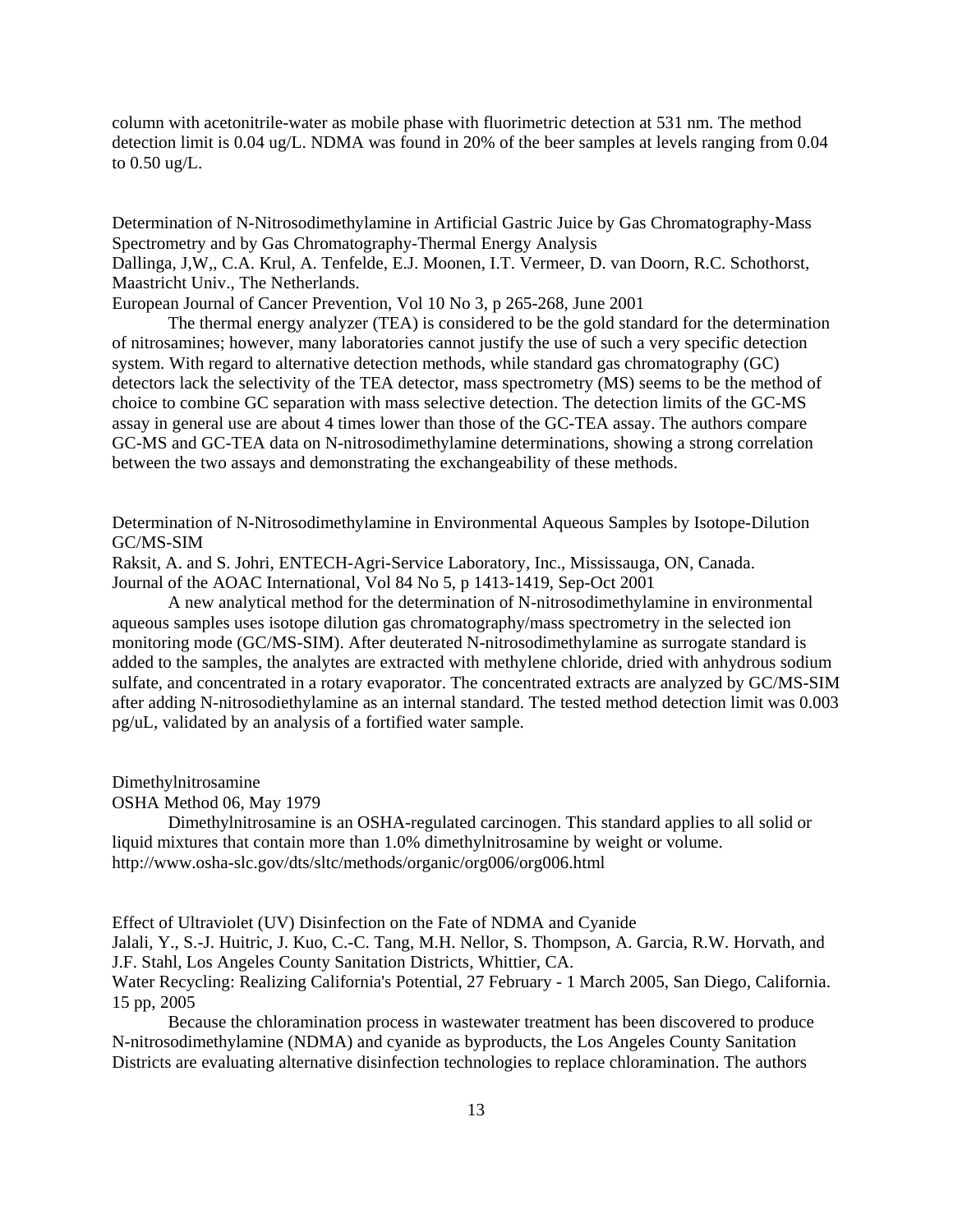describe an investigation of the effects of UV disinfection on NDMA and cyanide concentrations in filtered secondary effluent. The scope of work included characterizing NDMA and cyanide concentrations in the secondary effluent and tertiary filtered effluent, conducting laboratory collimated beam testing, and verifying the laboratory testing results with pilot-scale UV testing. [http://www.watereuse.org/ca/2005conf/papers/A1\\_yjalali.pdf](http://www.watereuse.org/ca/2005conf/papers/A1_yjalali.pdf)

Fast Microwave-Assisted Dansylation of N-Nitrosamines: Analysis by High-Performance Liquid Chromatography with Fluorescence Detection Cardenes, L., J.H. Ayala, V. Gonzalez, A.M. Afonso, Univ. of La Laguna, Spain. Journal of Chromatography A, Vol 946 No 1-2, p 133-140, 8 Feb 2002

A fast microwave-assisted dansylation procedure has been developed for the derivatization of N-nitrosamines prior to high-performance liquid chromatography determination. N-Nitrosomorpholine, N-nitrosodimethylamine, N-nitrosodiethylamine, N-nitrosopyrrolidine and N-nitrosopiperidine are first denitrosated by hydrobromic acid-acetic acid to produce secondary amines, which are then quantitatively dansylated in 5 min using radiation power of 378 W and a maximum pressure of 1.4 bar inside the reactor. The reaction mixture is separated on a C18 column with acetonitrile-water (55:45, v/v) as mobile phase with fluorimetric detection at 531 nm (excitation at 339 nm). The detection limits range from 8 to 75 pg for N-nitrosomorpholine and N-nitrosodiethylamine, respectively. The method was applied to study the recoveries of N-nitrosamines in beer and their determination in cigarette smoke.

Formation of N-Nitrosodimethylamine (NDMA) from Dimethylamine During Chlorination Mitch, W.A. and D.L. Sedlak, Univ. of California, Berkeley.

Environmental Science & Technology, Vol 36 No 4, p 588-595, 15 Feb 2002

Lab experiments with potential N-nitrosodimethylamine (NDMA) precursors indicate that NDMA formation can form during the chlorination of dimethylamine and other secondary amines. The formation of NDMA during chlorination may involve the slow formation of 1,1-dimethylhydrazine by the reaction of monochloramine and dimethylamine, followed by its rapid oxidation to NDMA and other products, including dimethylcyanamide and dimethylformamide. Other pathways also lead to NDMA formation during chlorination, such as the reaction of sodium hypochlorite with dimethylamine. The authors suggest that it may be possible to reduce NDMA formation during chlorination by removing ammonia prior to chlorination, by breakpoint chlorination, or by avoidance of the use of monochloramine for drinking water disinfection.

Formation of N-Nitrosodimethylamine (NDMA) from Reaction of Monochloramine: a New Disinfection By-product

Choi, J. and R.L. Valentine, Univ. of Iowa, Iowa City

Water Research, Vol 36 No 4, p 817-824, Feb 2002

Experiments undertaken to investigate the hypothesis that N-nitrosodimethylamine (NDMA) can be produced by reactions involving monochloramine were conducted using dimethylamine (DMA) as a model precursor. NDMA was formed from the reaction between DMA and monochloramine, indicating that it should be considered a potential disinfection byproduct. The formation of NDMA increased with increased monochloramine concentration and showed maximum in yield when DMA was varied at fixed monochloramine concentrations. The mass spectra of the NDMA formed from DMA and 15N isotope-labeled monochloramine (15NH<sub>2</sub>Cl) showed that the source of one of the nitrogen atoms in the nitroso group in NDMA was from monochloramine. Addition of 0.05 and 0.5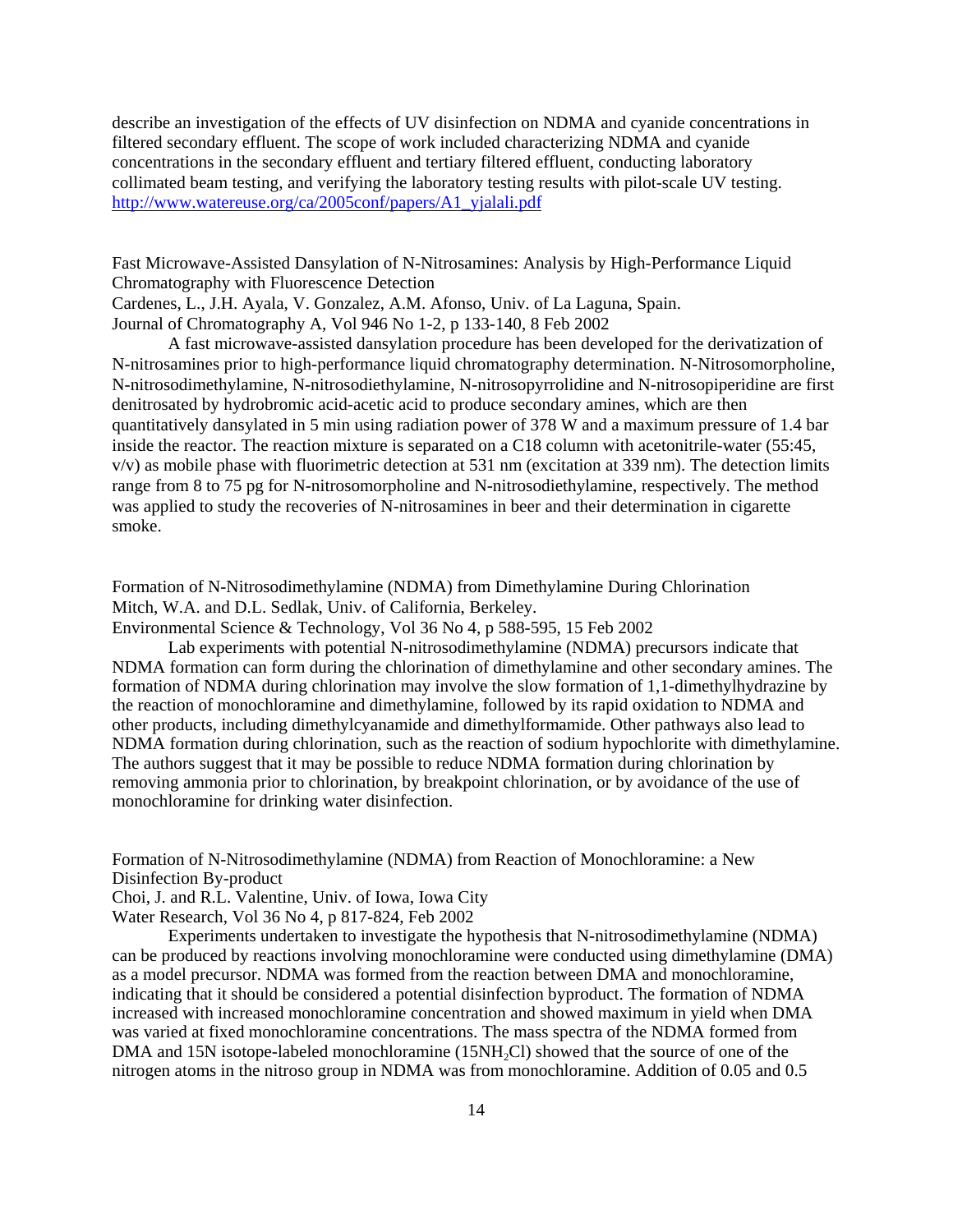mM of preformed monochloramine to a secondarily treated wastewater at pH 7.2 also resulted in the formation of 3.6 and 111 ng/L of NDMA, respectively, showing that this is indeed an environmentally relevant NDMA formation pathway.

Free Radical Destruction of N-Nitrosodimethylamine in Water

Mezyk, S.P., W.J. Cooper, K.P. Madden, and D.M. Bartels, California State Univ. at Long Beach. Environmental Science & Technology, Vol 38 No 11, p 3161-3167, 1 June 2004

Absolute rate constants for the reactions of the hydroxyl radical, hydrated electron, and hydrogen atom with N-nitrosodimethylamine (NDMA) in water at room temperature have been determined using electron pulse radiolysis and transient absorption spectroscopy and EPR free induction decay attenuation measurements. DMPO spin-trapping experiments demonstrated that the hydroxyl radical reaction with NDMA occurs by hydrogen atom abstraction from a methyl group. The relatively slow rate constant implies that regeneration of the parent nitrosoamine from the oxidized transient could occur in natural waters containing dissolved organic compounds. The reaction of the hydrated electron with NDMA was to form a transient adduct anion, which could subsequently transfer this excess electron to regenerate the parent chemical. Such regeneration reactions would significantly reduce the effectiveness of any applied advanced oxidation technology remediation effort on NDMA-contaminated natural waters.

Gas Chromatographic-Mass Spectrometric Determination of Hydrophilic Compounds in Environmental Water by Solid-Phase Extraction with Activated Carbon Fiber Felt Kawata, K., T. Ibaraki, A. Tanabe, H. Yagoh, A. Shinoda, J. Suzuki, and A. Yasuhara. Journal of Chromatography A, Vol 911 No 1, p 75-83, 9 Mar 2001

Simple gas chromatographic-mass spectrometric determination of hydrophilic organic compounds in environmental water was developed. A cartridge containing activated carbon fiber felt was devised and evaluated for solid-phase extraction of the following compounds in water: acrylamide, N,N-dimethylacetamide, N,N-dimethylformamide, 1,4-dioxane, furfural, furfuryl alcohol, N-nitrosodiethylamine, and N-nitrosodimethylamine. Overall recoveries from groundwater and river water were good (80 to 100%). The relative standard deviations ranged from 4.5 to 16% for the target compounds, and the minimum detectable concentrations were 0.02 to 0.03 ug/L.

Influence of the Order of Reagent Addition on NDMA Formation During Chloramination Schreiber, I.M. and W.A. Mitch, Yale Univ., New Haven, CT.

Environmental Science & Technology, Vol 39 No 10, p 3811-3818, 15 May 2005

The formation of the carcinogen N-nitrosodimethylamine (NDMA) during chlorine disinfection in drinking water or wastewater treatment is of significant concern. Contrary to the importance of monochloramine indicated by previous studies, other work shows that hypochlorite forms an order of magnitude more NDMA than monochloramine when applied to a secondary municipal wastewater effluent containing excess ammonia. Experiments involving variation of the order that each reagent (i.e., hypochlorite, ammonium chloride, and dimethylamine) was added to solution suggest that the chlorination state of organic nitrogen precursors and the partial formation of dichloramine may be more important for NDMA formation than the presence of monochloramine. Chloramination strategies are suggested that may reduce NDMA formation by nearly an order of magnitude.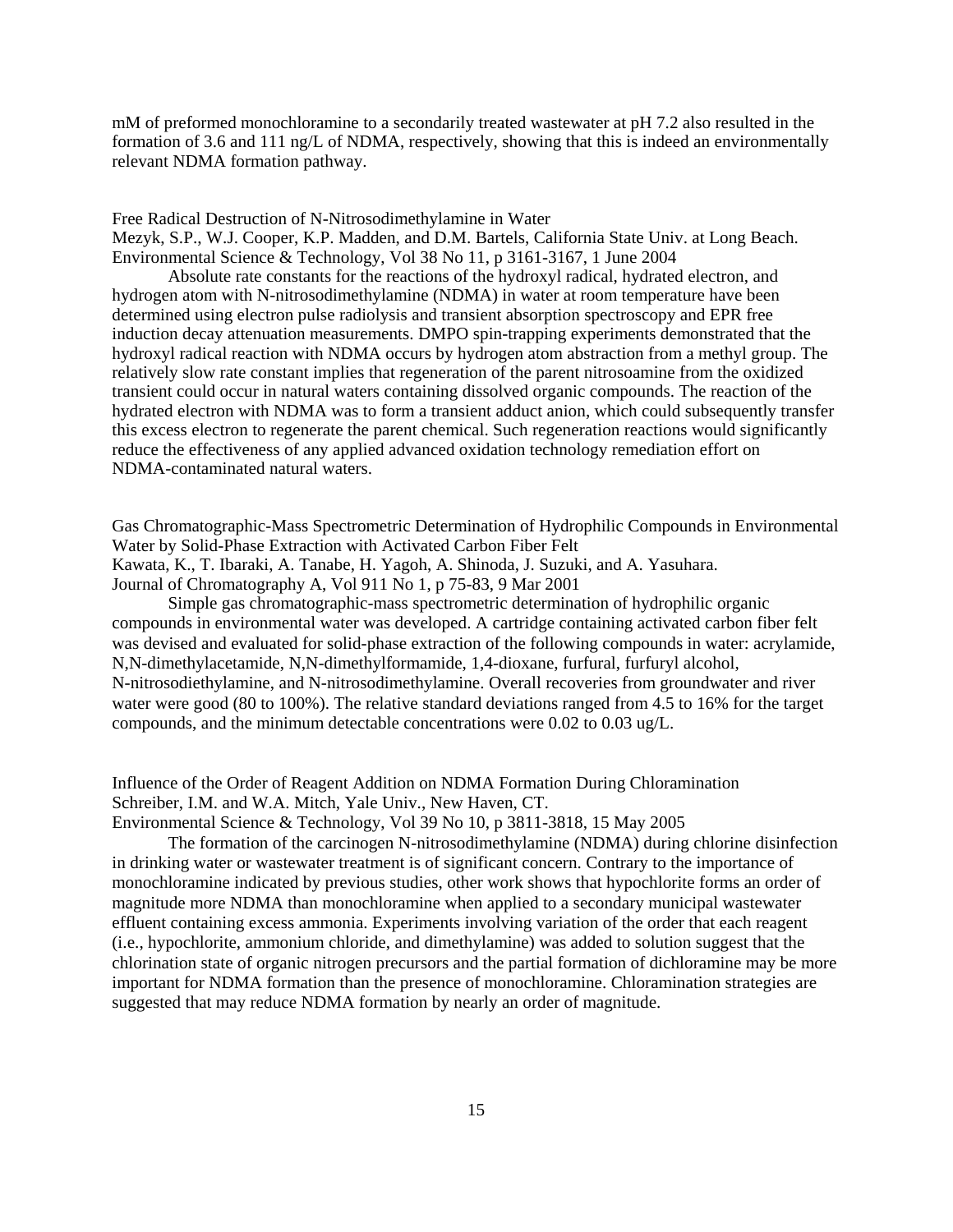A Kinetic Model of N-Nitrosodimethylamine (NDMA) Formation During Water Chlorination/Chloramination.

Choi J. and R.L. Valentine, University of Iowa, Iowa City.

Water Science Technology, Vol 46 No 3, p 65-71, 2002

During experiments conducted to investigate the hypothesis that N-nitrosodimethylamine (NDMA) is a potential disinfection byproduct, NDMA was formed by the reaction of dimethylamine (DMA) with monochloramine and also with free chlorine in the presence of ammonia. The researchers proposed a mechanism for NDMA formation that does not require the presence of nitrite. The critical NDMA formation reactions consist of the formation of monochloramine by combination of free chlorine with ammonia, the formation of 1,1-dimethylhydrazine (UDMH) intermediate from the reaction of DMA with monochloramine, followed by the oxidation of UDMH by monochloramine to NDMA, and the reversible chlorine transfer reaction between free chlorine/monochloramine and DMA. A kinetic model was developed to validate the proposed mechanism.

Low Level Determination of N-Nitrosodimethylamine by GC/MS with Large Volume Injection Grindstaff, Jeff, Jerry Peterson, and Carl Degner, Columbia Analytical Services, Inc., Kelso, WA. The 15th Annual AEHS Meeting and West Coast Conference on Soils, Sediments and Water, 14-17 March 2005, San Diego, California.

Association for Environmental Health and Sciences (AEHS), 2005

A method has been developed to detect N-nitrosodimethylamine (NDMA) at low part-pertrillion (ppt) levels using a separatory funnel extraction designed to minimize analytical interference. The extracts are subsequently analyzed using a large volume injector in conjunction with gas chromatography and mass spectroscopy (GC/MS) running in the selected ion monitoring mode and quantified by isotope dilution techniques. An alternate method using chemical ionization GC/MS was also developed to confirm the presence of NDMA in samples with severe matrix interferences, potentially attaining method detection limits at sub-ppt levels.

Mechanistic Studies of N-Nitrosodimethylamine (NDMA) Formation in Chlorinated Drinking Water Choi, J., S.E. Duirk, and R.L. Valentine, Univ. of Iowa, Iowa City.

Journal of Environmental Monitoring, Vol 4 No 2, p 249-52, Apr 2002

In studies conducted to investigate the hypothesis that N-nitrosodimethylamine (NDMA) is a potential disinfection byproduct specifically produced during chlorination or chloramination, experiments were conducted using dimethylamine (DMA) as a model precursor. NDMA was formed by the reaction of DMA with free chlorine in the presence of ammonia and also with monochloramine. A mechanism for NDMA formation in chlorinated or chloraminated water does not require nitrite, as in N-nitrosation. The critical NDMA formation reactions consist of the formation of monochloramine by combination of free chlorine with ammonia, the formation of 1,1-dimethylhydrazine (UDMH) intermediate from the reaction of DMA with monochloramine, followed by the oxidation of UDMH by monochloramine to NDMA, and the reversible chlorine transfer reaction between free chlorine/monochloramine and DMA. A kinetic model validates the proposed mechanism.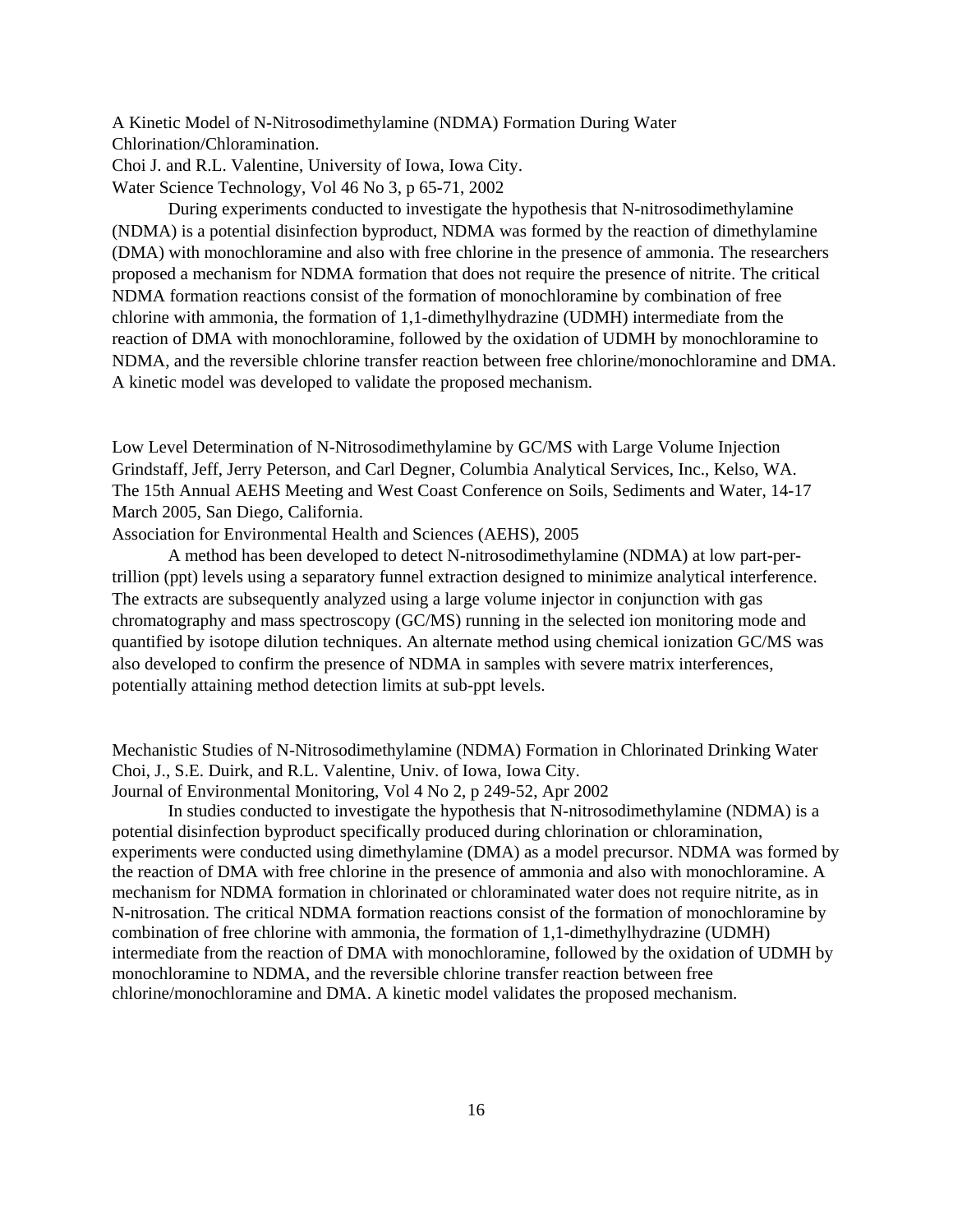Method 521: Determination of Nitrosamines in Drinking Water by Solid Phase Extraction and Capillary Column Gas Chromatography with Large Volume Injection and Chemical Ionization Tandem Mass Spectrometry (MS/MS), Version 1.0

Munch, J.W. and M.V. Bassett, U.S. EPA, National Exposure Research Laboratory, Chemical Exposure Research Branch, Cincinnati, OH.

EPA 600-R-05-054, 47 pp, Sep 2004

This method provides procedures for the determination of nitrosamines in finished drinking water. The method may be applicable to untreated source waters and other types of water samples, but it has not been evaluated for these uses. The method is applicable to nitrosamines that are efficiently partitioned from the water sample onto a solid phase extraction (SPE) sorbent, and sufficiently volatile and thermally stable for gas chromatography. The method covers N-nitrosodimethylamine (NDMA), N-nitrosomethylethylamine (NMEA), N-nitrosodiethylamine (NDEA), N-nitrosodi-n-propylamine (NDPA), N-nitrosodi-n-butylamine (NDBA), N-nitrosopyrollidine (NPYR), and N-nitrosopiperidine (NPIP).

[http://www.epa.gov/nerlcwww/m\\_521.pdf](http://www.epa.gov/nerlcwww/m_521.pdf)

Method Development for the Determination of N-Nitrosodimethylamine (NDMA) in Drinking Water U.S. EPA, National Exposure Research Laboratory - FY04 Research Abstract.

NDMA is an emerging drinking water contaminant that is of interest to EPA and the environmental community. Its presence in drinking water is a potential health concern, because EPA's IRIS database lists the concentration of NDMA required to result in a one-in-one-million lifetime cancer risk to be only 0.7 ng/L. Existing methods for measuring NDMA in water are expensive and labor intensive, and some require the use of very large amounts of toxic solvents such as methylene chloride, and the sensitivity of some existing methods is insufficient for conducting low-level monitoring. EPA Method 521 was developed for inclusion in EPA's Unregulated Contaminant Monitoring Rule, scheduled for proposal in 2005, in order for the EPA Office of Water to collect nationwide occurrence data on nitrosamines in drinking water and make a regulatory determination. If NDMA or other nitrosamines become regulated drinking water contaminants in the future, the method could also be used for compliance monitoring. The research goal was to develop a sensitive, selective and cost-effective method for measuring NDMA (and other additional nitrosamines.) This research note briefly describes the approach to the development of EPA Method 521 and its potential regulatory impact.

<http://www.epa.gov/nerl/research/2004/g2-6.pdf>

Methods for Emerging Contaminant Groups: Explosives and Nitrosamines Munch, J.W. and M.V. Bassett.

Proceedings: American Water Works Water Quality Technology Conference, Philadelphia, PA, November 3, 2003.

The interest in developing a method for nitrosamines began with the information that N-nitrosodimethylamine (NDMA) is a likely drinking water disinfection byproduct. This is of concern to EPA because NDMA is a potent carcinogen, with a theoretical 10(-6) lifetime cancer risk level at exposures of 0.7 ng/L. The decision was made to start a method development effort because of its emerging importance as a drinking water contaminant. In addition to NDMA, it was decided to try to include seven additional nitrosamines that are on EPA's RCRA Groundwater Monitoring List to the method. Other sources of NDMA and other nitrosamines in the environment are: production of rocket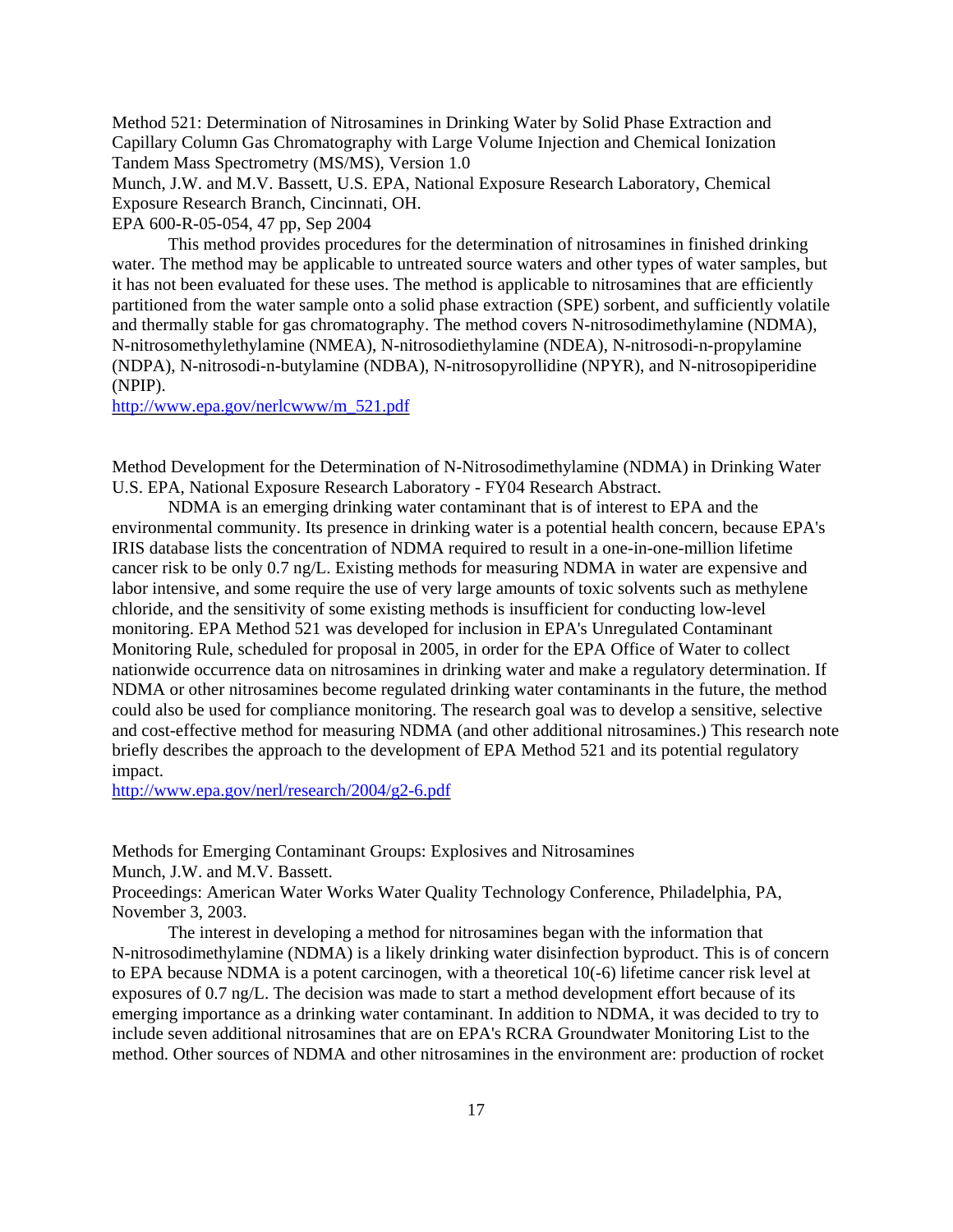fuel, rubber manufacture, and tanneries. Analytical challenges associated with developing a method for NDMA centered around two issues. The first issue is that NDMA is miscible with water in all proportions, and therefore very difficult to extract from water efficiently. The approach to solving that issue was to investigate the use of carbon as an SPE sorbent. The second issue is the need for an extremely low detection limit combined with the need for very specific detection. In light of the fact that NDMA and other nitrosamines are very insensitive to conventional electron ionization MS, a less conventional approach was needed. The initial approach to detection was chemical ionization (CI) GC/MS using methanol as the CI reagent. As development progressed, it became clear that the molecular ion for NDMA (m/z 75) may not be specific enough to preclude false positives. At this point, tandem mass spectrometry (MS/MS) was investigated as a possible option. Although at the time of this writing method development is still in progress, the preliminary extraction and detection procedures are summarized.

[http://oaspub.epa.gov/eims/xmlreport.display?deid=62563&z\\_chk=2633](http://oaspub.epa.gov/eims/xmlreport.display?deid=62563&z_chk=2633)

Monitoring Airborne Genotoxicants in the Rubber Industry Using Genotoxicity Tests and Chemical Analyses

Monarca, S., D. Feretti, A. Zanardini, M. Moretti, M. Villarini, B. Spiegelhalder, I. Zerbini, U. Gelatti, E. Lebbolo, Univ. of Brescia, Brescia, Italy.

Mutation Research, Vol 490 No 2, p 159-169, 20 Feb 2001

This paper describes research designed to examine the presence of mutagenic/carcinogenic compounds in airborne pollutants in the rubber industry using an integrated chemical/biological approach. Inhalable airborne particulate matter was collected in four rubber factories using a high-volume sampler equipped with a cascade impactor for particle fractionation. The organic extracts were examined for mutagenicity with the Ames test and for in vitro DNA-damaging activity in human leukocytes by single-cell microgel electrophoresis (Comet assay). The extracts were also studied by gas chromatography/mass spectrometry (GC/MS) for polycyclic aromatic hydrocarbon (PAH) content. Nitrosamines in ambient air were sampled on cartridges and analyzed by GC with a thermal energy analyser (TEA) detector. Airborne volatile genotoxins were monitored in situ using a clastogenicity plant test (Tradescantia/micronuclei test). The results showed that airborne particulates were mainly very fine (<0.5 microm) and that trace amounts of genotoxic nitrosamines (N-nitrosodimethylamine, N-nitrosomorpholine, and PAH) were present in air samples. The study results showed the applicability of this integrated chemical/biological approach for detecting volatile and non-volatile genotoxins and for monitoring genotoxic hazards in the rubber industry.

N-Nitrosodimethylamine: a Disinfectant Byproduct and its Occurrence in Wastewater Siddiqui, M. and K.Z. Atasi, Tetra Tech MPS, Detroit, MI.

Water Environment Research, Vol 76 No 4, p 316-26, July-Aug 2004

This paper provides a comprehensive synthesis of information pertinent to N-nitrosodimethylamine (NDMA) to help utility professionals develop confidence toward controlling NDMA during wastewater treatment. Given the increased probability of the formation of NDMA using current wastewater treatment technologies and also in the complex matrices of the wastewaters subjected to UV treatment, the investigation of occurrence pathways and means of suppression of NDMA formation before and after treatment needs to be investigated. This paper summarizes treatment and practice strategies for NDMA control.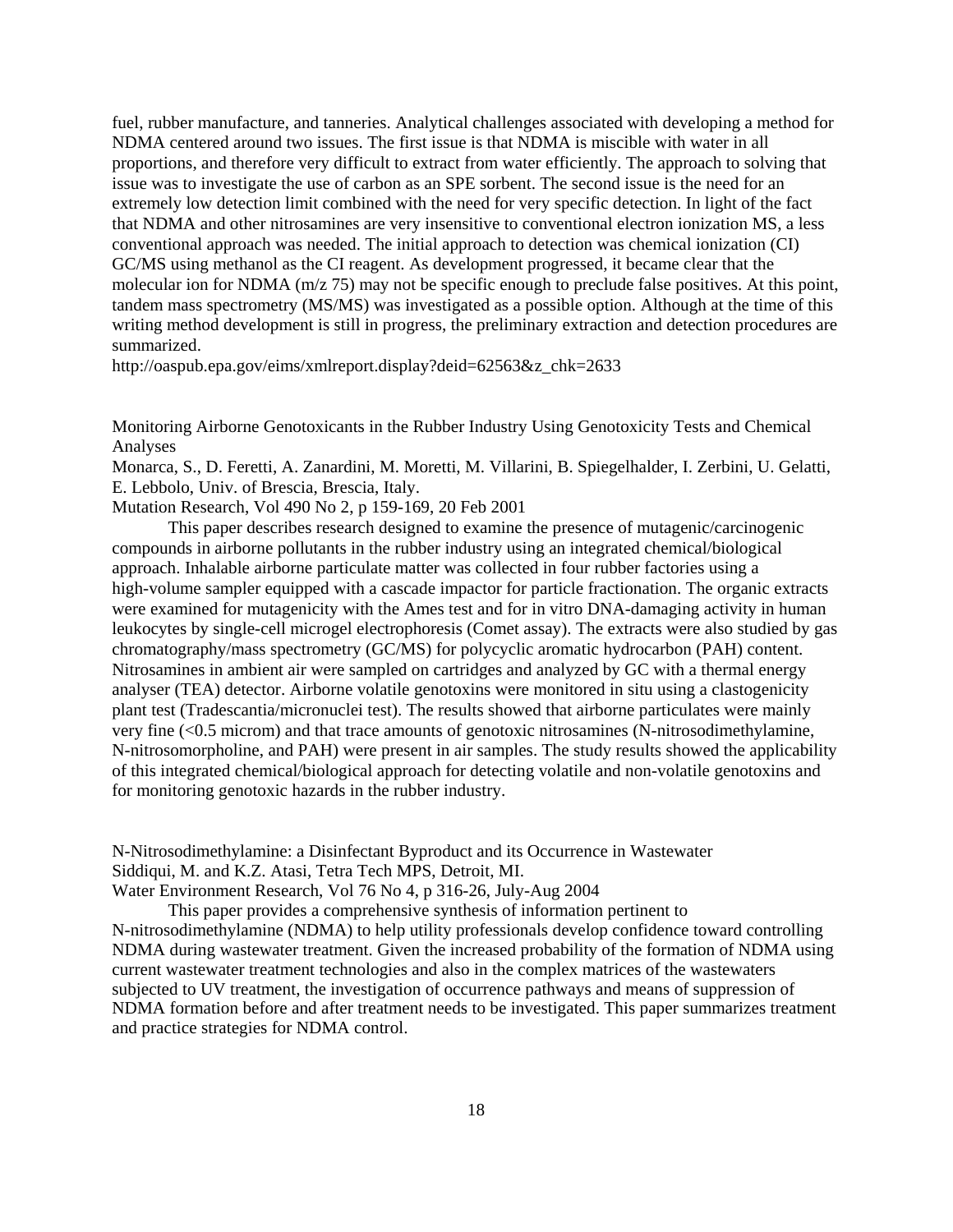N-Nitrosodimethylamine (NDMA) as a Drinking Water Contaminant: A Review Mitch, W.A. (Yale Univ., New Haven, CT); J.O. Sharp (Univ. of California, Berkeley); R.R. Trussell (Montgomery Watson Harza, Inc., Pasadena, CA); R.L. Valentine (Univ. of Iowa, Iowa City); L. Alvarez-Cohen and D.L. Sedlak (Univ. of California, Berkeley). Environmental Engineering Science, Vol 20 No 5, p 389-404, 2003

N-Nitrosodimethylamine (NDMA) is a member of a family of extremely potent carcinogens, the N-nitrosamines. Current concern focuses on NDMA as a drinking water contaminant resulting from reactions occurring during chlorination or via direct industrial contamination. This review covers NDMA sources, occurrence, analysis, and treatment.

[http://superfund.berkeley.edu/pdfs/03\\_mitch\\_1.pdf](http://superfund.berkeley.edu/pdfs/03_mitch_1.pdf)

N-Nitrosodimethylamine Content of US and Canadian Beers Scanlan, R.A. and J.F. Barbour.

IARC Sci Publ. Vol 105, 242-243, 1991

A total of 194 beers (148 U.S. and 46 Canadian) were analyzed for volatile N-nitrosamines. N-Nitrosodimethylamine (NDMA), the only volatile N-nitrosamine detected, was found in 56% of the beers (detection level, 0.05 ug/kg), at a mean level of 0.074 ug/kg. The results indicate that NMDA levels in present-day U.S. and Canadian beers are approximately 1 to 5% of what they were a decade ago.

N-Nitrosodimethylamine Formation by Free-Chlorine-Enhanced Nitrosation of Dimethylamine Choi, J. and R.L. Valentine, Univ. of Iowa, Iowa City.

Environmental Science & Technology, Vol 37 21, p 4871-4876, 1 Nov 2003

The formation of N-nitrosodimethylamine (NDMA) by the nitrosation of dimethylamine (DMA) is greatly enhanced by the presence of free chlorine (HOCl). The effect of HOCl appears at first to be contrary because HOCl rapidly oxidizes nitrite and hence should reduce NDMA formation from a mechanism involving classical nitrosation. The enhanced nitrosation by the presence of HOCl is, however, consistent with a mechanism that involves the formation of a highly reactive nitrosating intermediate such as dinitrogen tetroxide (N2O4) formed during the oxidation of nitrite to nitrate. This mechanism is quite unlike another recently proposed NDMA formation pathway involving the rate-limiting oxidation of DMA directly by monochloramine. The mechanism described here suggests the potential involvement of other nitrogen redox reactions that may produce reactive intermediates leading to the indirect and incidental formation of NDMA in the presence of appropriate organic nitrogen precursors.

A N-Nitrosodimethylamine (NDMA) Precursor Analysis for Chlorination of Water and Wastewater Mitch, W.A., A.C. Gerecke, and D.L. Sedlak, Univ. of California, Berkeley. Water Research, Vol 37 No 15, p 3733-3741, Sep 2003

N-nitrosodimethylamine (NDMA) is a potent carcinogen formed during chloramination of water and wastewater treatment plant effluents. A procedure is described for quantifying the concentration of the organic precursors of NDMA that could be formed during chlorination of wastewaters and natural waters. The method involves applying a high dose of monochloramine to a pH-buffered sample, followed by a 10-day contact period, during which the monochloramine decays at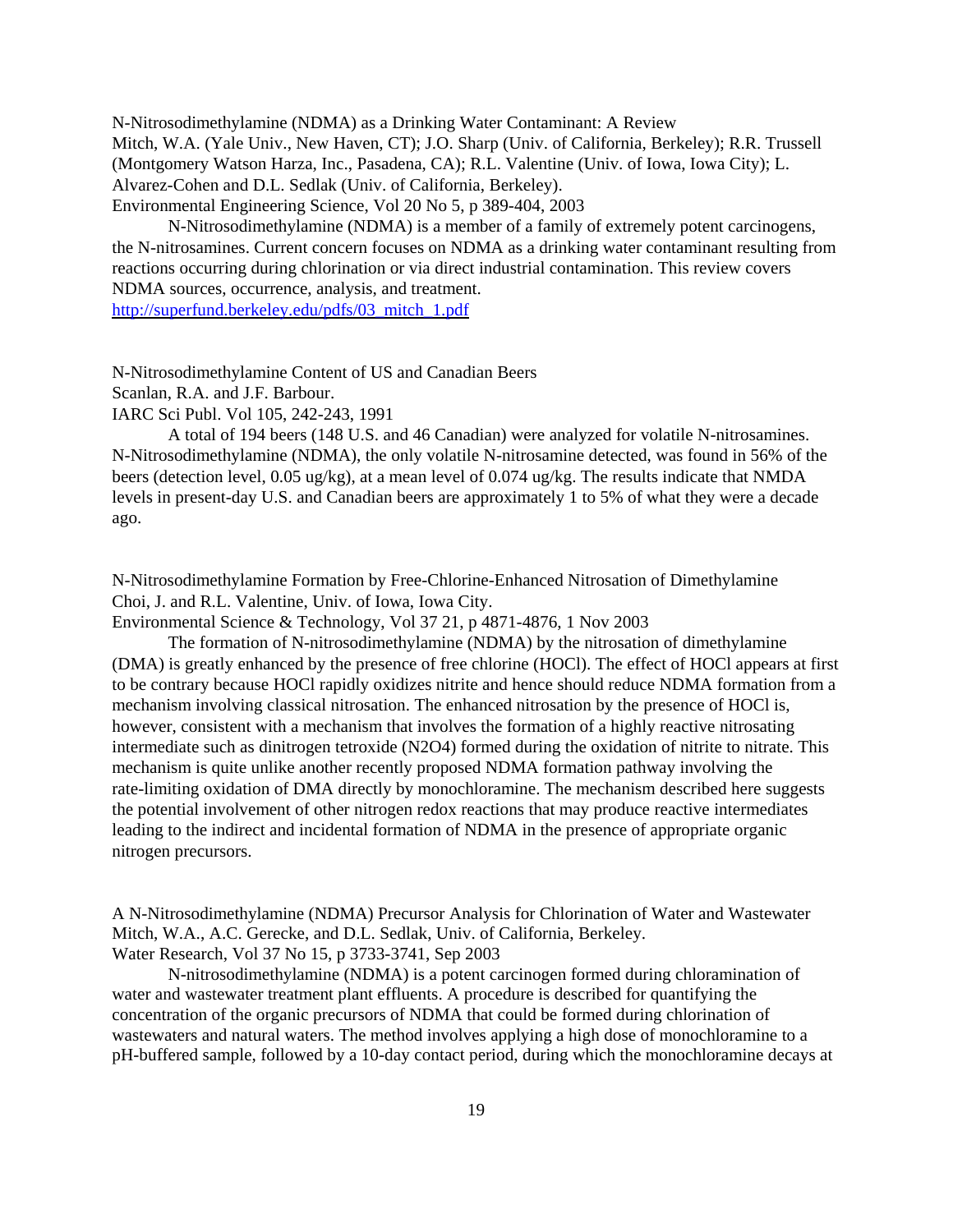a rate unrelated to the composition of the sample. Analyses of samples of municipal wastewater effluents and surface waters indicate that the method provides a robust and reproducible measurement of NDMA precursors over a wide range of conditions. A sensitive GC/CI/MS/MS analytical procedure for dimethylamine also is described and used to demonstrate that NDMA formation during chlorination of wastewater and natural waters cannot be explained by dimethylamine concentrations alone.

NDMA: Analytical Methods Options for a New Disinfection Byproduct? Eaton, Andrew and Mike Briggs, Montgomery Watson Laboratories, Pasadena, CA. AWWA Water Quality Technology Conference, Nov 2000, Salt Lake City, Utah. 12 pp, 2000

Establishing the extent to which N-nitrosodimethylamine (NDMA) occurs is critical for assessing disinfection alternatives. In order to establish occurrence, it is necessary to have reliable analytical methods. Because the levels of interest for NDMA are extremely low (ppt), it is a greater challenge to ensure reliability than with contaminants occurring at higher levels. This paper describes the authors' experience in developing and validating a rugged technique for low-level NDMA and some of the issues that are critical in the analysis.

<http://www.mwhlabs.com/files/papers/NDMA-Analysis%20of%20a%20new%20DBP.pdf>

Occurrence of Preformed Volatile Nitrosamines in Preparations of Some Nigerian Medicinal Plants: a Preliminary Report.

Atawodi, S.E., Ahmadu Bello Univ., Zaria, Nigeria.

Food Chemistry & Toxicology, Vol 41 No 4, p 551-554, Apr 2003

Preparations of some tropical plants of medicinal importance were analyzed for preformed volatile N-nitrosamines. N-nitrosamines were analyzed by chemiluminescence detection on a thermal energy analyzer (TEA) following gas chromatographic (GC) separation. N-nitrosodimethylamine (NDMA) in the range of 1.2 to 3.4 ug/kg was detected in only four of the 29 sample preparations. These preliminary data suggest that medicinal plant preparations may be subject to microbial contamination, contributing to N-nitroso compound burden in many developing countries where ethnomedicine in still widely practiced.

Sources and Fate of Nitrosodimethylamine and its Precursors in Municipal Wastewater Treatment Plants

Sedlak, D.L., R.A. Deeb, E.L. Hawley, W.A. Mitch, T.D. Durbin, S. Mowbray, and S. Carr, Univ. of California, Berkeley.

Water Environment Research, Vol 77 No 1, p 32-39, Jan-Feb 2005

To assess the occurrence and fate of nitrosodimethylamine (NDMA) and its precursors, samples from wastewater treatment plants and industrial sources were analyzed for NDMA, total NDMA precursors, and dimethylamine (DMA). The median concentration of NDMA in untreated wastewater was approximately 80 ng/L, with maximum concentrations up to 790 ng/L. Concentrations of DMA in untreated wastewater ranged from approximately 50 to 120 ug/L and accounted for a majority of the NDMA precursors. While the removal of NDMA during secondary biological treatment exhibited considerable variability by ranging from 0 to 75%, removal of NDMA precursors and DMA generally exceeded 70%. Though DMA was removed during secondary treatment, other NDMA precursors in wastewater effluent will result in formation of additional NDMA upon disinfection with chloramines.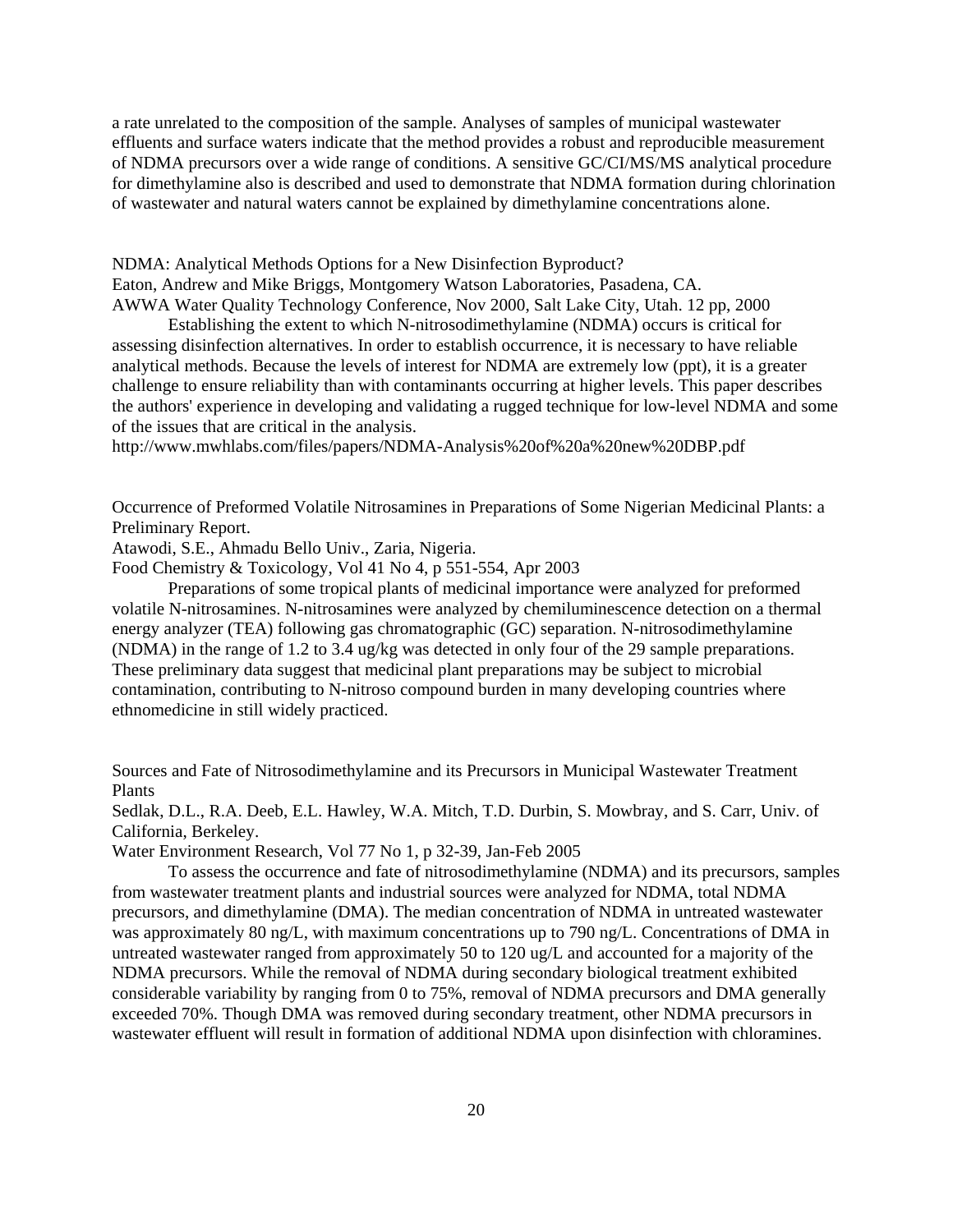Supercritical Fluid Extraction of Volatile N-Nitrosamines in Fried Bacon and its Drippings: Method Comparison

Fiddler, W. and J.W. Pensabene.

Journal of the AOAC International, Vol 79 No 4, p 895-901, July-Aug 1996

Because the known carcinogens N-nitrosopyrrolidine (NPYR) and N-nitrosodimethylamine (NDMA) are consistently formed in bacon during frying, commercial bacon has been subject to regulatory monitoring and compliance for the past 20 years to ensure that N-nitrosamines do not exceed the 10 ppb volatile level. Investigators use time-consuming distillation-solvent extraction and solid-phase extraction (SPE) methods for this purpose. The authors have investigated supercritical fluid extraction (SFE) using supercritical carbon dioxide (SC-CO2) for isolation of volatile nitrosamines common to fried bacon. Eighteen fried bacon samples were analyzed for NPYR and NDMA by SFE, SPE, mineral oil distillation (MOD), and low-temperature vacuum distillation (LTVD) methods, using the same gas chromatographic-chemiluminescence detection (thermal energy analyzer) conditions. Overall, SFE was superior to the other methods with the highest recoveries, best repeatability, rapidity of analysis, and solvent-sparing characteristics.

Toxicological Profile for N-Nitrosodimethylamine, Chapter 6: Analytical Methods Agency for Toxic Substances and Disease Registry, p 77-82, Dec 1989

Discusses analytical methods for biological materials and environmental samples. <http://www.atsdr.cdc.gov/toxprofiles/tp141.html>

UV Photolytic Mechanism of N-Nitrosodimethylamine in Water: Dual Pathways to Methylamine Versus Dimethylamine

Lee, C., W. Choi, Y.G. Kim, J. Yoon, Seoul National Univ., Seoul, Korea.

Environmental Science & Technology, Vol 39 No 7, p 2101-2106, 1 Apr 2005

The direct ultraviolet (UV) photolysis of the carcinogen N-nitrosodimethylamine (NDMA) was investigated in aqueous solution, with its degradation products analyzed quantitatively. NDMA is known to be photolyzed either to dimethylamine (DMA) or to methylamine (MA) by two distinct pathways. A new mechanistic pathway of NDMA photolysis to DMA has been revealed by identifying the factors influencing the photolysis pathway. The two pathways of NDMA photolysis were found to be strongly dependent on the initial NDMA concentration and solution pH. Increasing the initial NDMA concentration clearly favored the DMA formation path. DMA production was optimized in the region of pH 4 to 5. The observed photolytic behaviors of NDMA photolysis could be successfully explained in terms of the mechanism involving the role of the nitrite ion, which is a key reagent in directing the NDMA photolysis toward DMA production.

### PERCHLORATE

35Cl and 37Cl Magic-Angle Spinning NMR Spectroscopy in the Characterization of Inorganic **Perchlorates** 

Skibsted, Jrgen; Hans J. Jakobsen, Instrument Centre for Solid-State NMR Spectroscopy, Dept. of Chemistry, Univ. of Aarhus, Aarhus, Denmark. Inorganic Chemistry, Vol 38 No 8, p 1806-1813, 1999

35Cl quadrupole coupling constants (CQ), asymmetry parameters (Q), and isotropic chemical shifts (iso) have been determined for a series of inorganic perchlorates from 35Cl magic-angle spinning (MAS) NMR spectra at 14.1 T. Illustrative 37Cl MAS NMR spectra are obtained and analyzed for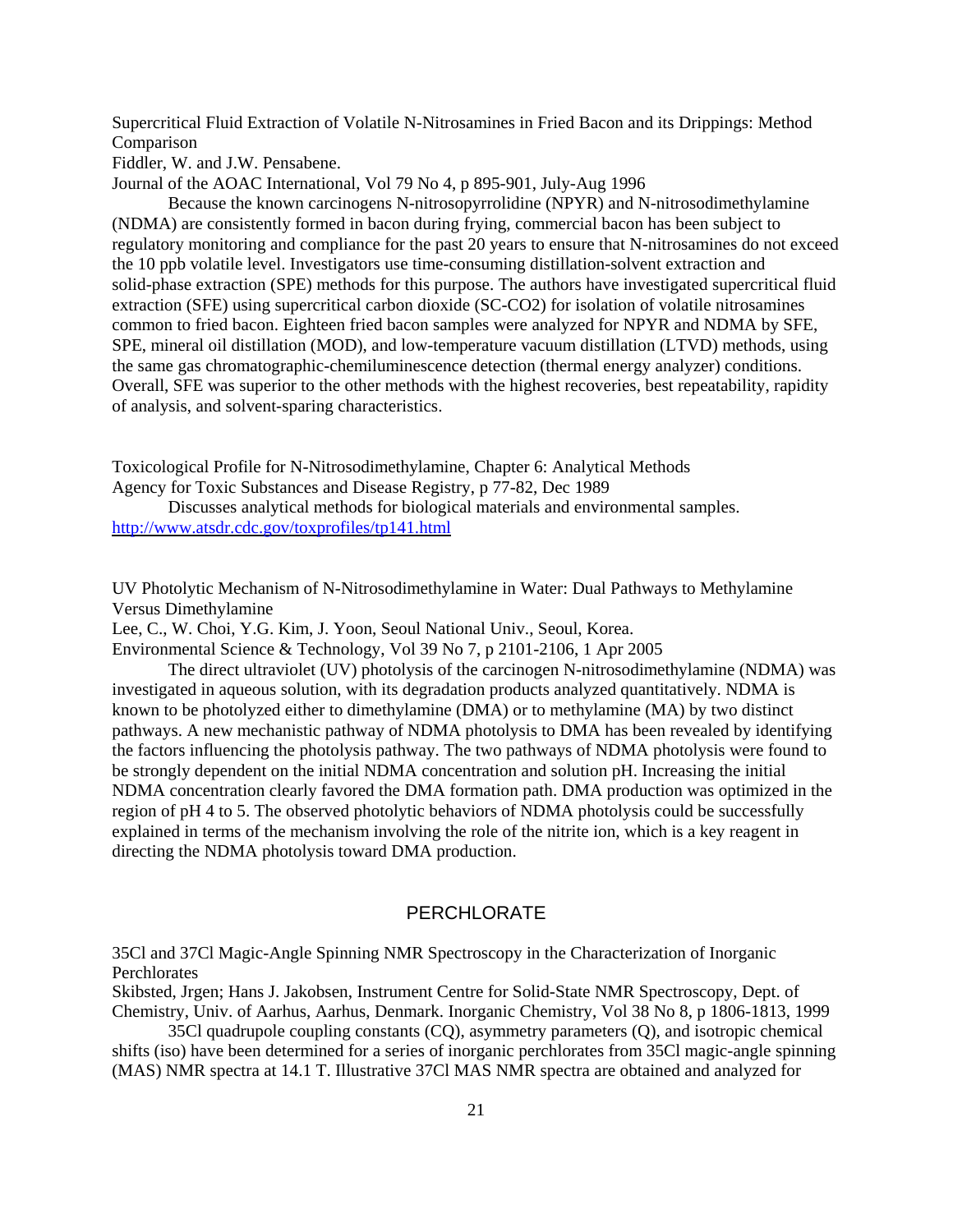some of the samples. For perchlorate anions with quadrupolar couplings less than about 1 MHz, the 35Cl/37Cl NMR parameters are most precisely determined from the full manifold of spinning sidebands observed for the satellite transitions while line-shape analysis of the central transition is employed for the somewhat larger quadrupolar couplings. The environments for the individual perchlorate anions are best characterized by the quadrupole coupling parameters (e.g., CQ ranges from 0.3 to 3.0 MHz), while the dispersion in the isotropic 35Cl chemical shifts is small (1029 ppm  $<$  iso  $<$ 1049 ppm) for the perchlorates studied. Due to the variation in quadrupole coupling parameters, 35Cl MAS NMR may conveniently be employed for identification of anhydrous and hydrated phases of perchlorates, in studies of phase transitions, hydration reactions, and the composition of mixed phases. The perchlorates studied include the anhydrous and the anhydrous and/or hydrated forms.

Accelerated Solvent Extraction (ASE) as a Sample Extraction Technique for Perchlorate in Solid Matrices

Richter, B.E., S. Henderson, and D. Later, Dionex Corp.

PITTCON 2004, 7-12 March 2004, Chicago, Illinois.

Several approaches for sample extractions are being explored as part of the overall analytical scheme to isolate perchlorate. Accelerated solvent extraction (ASE) is an extraction technique that uses organic or aqueous-based solvent for fast and efficient extractions. The use of elevated temperatures and pressures allow extractions to be done very quickly and with very little solvent. ASE fulfills the requirements of Method 3545A for the extraction of organic contaminants from solid waste samples. Aqueous solvent systems are widely used in ASE, which allows the extraction of very polar compounds. This presentation centers on the use of ASE as an extraction method prior to perchlorate determination using ion chromatography (IC) with suppressed conductivity or mass spectrometry for detection in the recovery of perchlorate from soils and vegetable samples.

Accelerated Solvent Extraction (ASE) as a Sample Extraction Technique for Perchlorate in Solid Matrices

Richter, Bruce, Sheldon Henderson, Doug Later, and Rosanne Slingsby, Dionex, Salt Lake City, UT. NEMC 2004: The 20th Annual National Environmental Monitoring Conference, 19-23 July 2004, Washington, DC. Book of Abstracts, No. 30.

Accelerated solvent extraction (ASE) is an extraction technique that uses organic or aqueous-based solvent for fast and efficient extractions. The use of elevated temperatures and pressures allow extractions to be done quickly and with little solvent. ASE with chelating agents has been used for the extraction of metals from soils, and the method also has been used for ionic materials like chloride, sulfate, phosphate, bromate, and perchlorate. This presentation addresses the use of ASE as an extraction method prior to perchlorate determination using ion chromatography (IC) with suppressed conductivity or mass spectrometry for detection in soils and vegetation samples.

Advanced Perchlorate-Tracking Technology to Be Applied to Area Groundwater by NASA Team NASA Jet Propulsion Laboratory Bilingual Newsletter, p 3, Mar 2005

Advanced isotopic analysis techniques similar to those being developed in the search for water on Mars are being applied to NASA's ground-water cleanup project at the Jet Propulsion Laboratory (JPL). NASA has been cleaning up volatile organic compounds (VOCs) and, more recently, perchlorate in ground water known to be related to past activities at the JPL site. While cleanup efforts continue and progress has been achieved, additional off-site groundwater investigation is still needed to determine the complete extent of travel of chemicals in ground water from historic JPL activities. With recent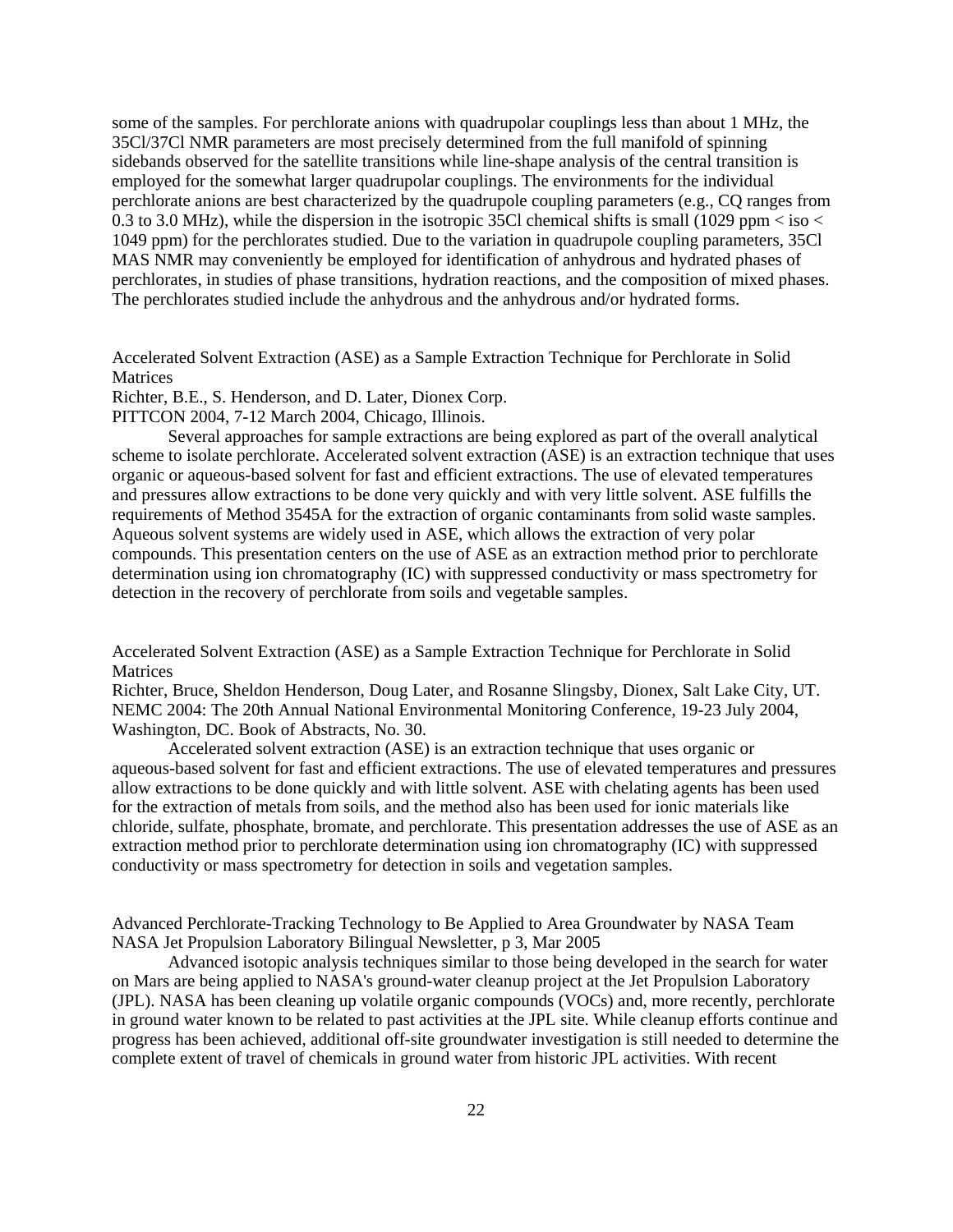detections of perchlorate in additional groundwater wells downgradient of JPL but not thought to be related to historic JPL activities, NASA is seeking a better understanding of groundwater flow patterns and possible sources of the perchlorate. Isotopic analysis may be one way of getting the information needed. All isotopes of an element contain the same number of protons, but different isotopes of the same element have different numbers of neutrons in their atoms--thus the compounds that those elements create have a unique chemical "fingerprint." Isotopic analysis is a way of fingerprinting the perchlorate in ground water by comparing the ratio of certain chemical isotopes present in or accompanying the perchlorate. For example, naturally occurring perchlorate has a higher value of the oxygen-17 isotope (an oxygen atom with eight protons and nine neutrons in its nucleus) but a lower chlorine-37 value (a chlorine atom with 17 protons and 20 neutrons in the nucleus) when compared to synthetic or manufactured samples of perchlorate. Perchlorate isotopic analyses may help distinguish between natural and man-made perchlorate and even improve the ability to distinguish among various man-made perchlorate sources, especially if each source's unique isotopic fingerprint can be determined. It could also provide clues as to whether off-site groundwater problems originated from beneath the JPL facility. The new analyses might also help in determining flow patterns of the groundwater near JPL. NASA intends to analyze isotopes of chlorine, oxygen, hydrogen, helium, and strontium in the groundwater and has assembled a team of national experts to conduct the analyses. Initial results are expected within a year.

[http://jplwater.nasa.gov/NMOWeb/Adminrecord/docs\\_nonadmin/March%20Newsletter.pdf](http://jplwater.nasa.gov/NMOWeb/Adminrecord/docs_nonadmin/March%20Newsletter.pdf)

Advances in the Determination of Inorganic Ions in Potable Waters by Ion Chromatography Jackson, Peter E. and Kirk Chassaniol, Dionex Corporation, Sunnyvale, CA. Journal of Environmental Monitoring, Vol 4 No 1, p 10-15, 2002

The authors discuss recent developments in the field of ion chromatography, such as the use of higher capacity columns, larger loop injections, more complex sample preparation and detection schemes. These advances allow the determination of contaminants, such as common inorganic anions, bromate, perchlorate, and chromate, at trace levels in potable waters using ion chromatography.

Advances in The Determination of Perchlorate in Drinking Water and Ground Water Using IC and IC/MS Methods

Joyce, Robert J. (Dionex Corporation, Sunnyvale, CA), D.W. Later, R. Slingsby, D.H. Thomas. The Pittsburgh Conference: PITTCON 2003, Presentation 2060-3.

Using IC with an MSQ mass spectrometric (MS) detector equipped with an enhanced low mass option (ELMO), perchlorate can be determined with an MDL of 0.05 ug/l. This exceptionally low MDL, combined with the unique mass selective detection that MS offers, makes IC/MS a good choice for accurate and sensitive ultra-low level perchlorate determinations. The effect of high concentrations of total dissolved solids on both IC and IC/MS methods are discussed.

Analysis of Hydroponic Fertilizer Matrixes for Perchlorate: Comparison of Analytical Techniques Collette, T.W. (U.S. EPA, Athens, GA), T.L. Williams, E.T. Urbansky, M.L. Magnuson, G.N. Hebert, and S.H. Strauss.

## Analyst, Vol 128 No 1, p 88-97, 2003

Seven retail hydroponic nitrate fertilizer products, two liquid and five solid, were comparatively analyzed for the perchlorate anion by ion chromatography (IC) with suppressed conductivity detection, complexation electrospray ionization mass spectrometry (cESI-MS), normal Raman spectroscopy, and infrared spectroscopy using an attenuated total reflectance crystal (ATR-FTIR) coated with a thin film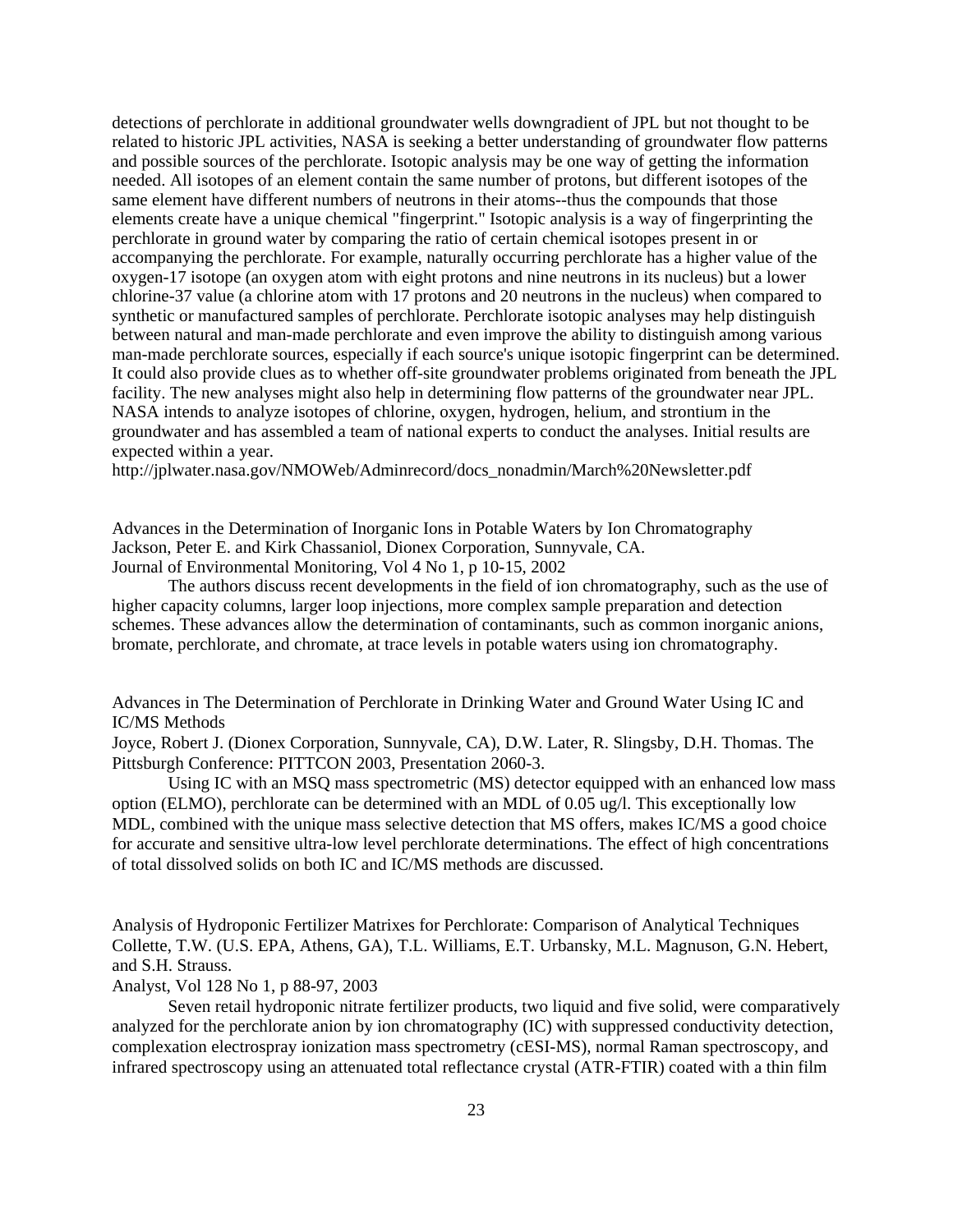of an organometallic ion-exchange compound. Three of the five solid products were found by all techniques to contain perchlorate ranging from 100 to 350 mg/kg. The remaining products did not contain perchlorate above the detection level of any of the techniques. Comparative analysis using several analytical techniques that depend on different properties of perchlorate allow for a high degree of certainty in both the qualitative and quantitative determinations, particularly in complex matrices.

Analysis of Perchlorate in Drinking Water, Groundwater, Saline Water, Soil, and Biota by LC/MS Di Rienzo, Robert P. (DataChem Laboratories, Inc., Salt Lake City, UT); Kham Lin; Thomas T. McKay; Richard W. Wade. NEMC 2004: The 20th Annual National Environmental Monitoring Conference, 19-23 July 2004, Washington, DC. Book of Abstracts, No. 31.

A method has been developed and validated for the determination of perchlorate in drinking water, groundwater, saline water, soil, and biota using liquid chromatography/mass spectrometry (LC/MS) without sample pretreatment. This new method uses a newly developed commercially available peptides-impregnated reverse-phase liquid chromatography column (KP-RPPX series columns) developed by K'(Prime) Technologies, Inc. By using this column in an Agilent 1100 LC/MSD system, the technique separates perchlorate from known interferences in difficult matrices and can detect the chemical in matrices that are unacceptable for analysis by method 314.0. Mass spectrometry is used to monitor perchlorate at mass 83. An 83/85 isotopic ratio is used for additional identification of perchlorate, with statistical process control limits to assess the validity of the detection. An Internal Standard of Oxygen-18-labeled perchlorate is used to enhance the analysis. The method can achieve a method detection limit in aqueous samples of 0.05 ppb and can easily quantify perchlorate at 0.2 ppb in environmental sample matrices. Analysis is accomplished in less than 13 minutes and up to 20 samples can be processed in an eight-hour sequence with appropriate QC. The method eliminates matrix interference, high dissolved solids, and conductivity.

Analysis of Perchlorate in Groundwater by Electrospray Ionization Mass Spectrometry/Mass **Spectrometry** 

Koester, C.J.; H.R. Beller\*; R.U. Halden Lawrence Livermore National Laboratory, Livermore, CA Environmental Science & Technology, Vol 34 No 9, p 1862-1864, 2000

An electrospray ionization mass spectrometry/mass spectrometry (ESI/MS/MS) method was developed to measure part-per-billion  $(\mu g/L)$  concentrations of perchlorate in ground water. Selective and sensitive perchlorate detection was achieved by operating the mass spectrometer in the negative ionization mode and by using MS/MS to monitor the ClO4- to ClO3- transition. The method of standard additions was used to address the considerable signal suppression caused by anions that are typically present in ground water, such as bicarbonate and sulfate. ESI/MS/MS analysis was rapid, accurate, reproducible, and provided a detection limit of  $0.5 \mu g/L$  perchlorate in ground water. Accuracy and precision of the ESI/MS/MS method were assessed by analyzing performance evaluation samples in a ground water matrix  $(4.5\n-75 \mu g/L)$  perchlorate) and by comparing ion chromatography (IC) and ESI/MS/MS results for local ground water samples  $\ll 0.5-35 \mu g/L$  perchlorate). Results for the performance evaluation samples differed from the certified values by 4-13%, and precision ranged from 3 to 10% (relative standard deviation). The IC and ESI/MS/MS results were statistically indistinguishable ( $P > 0.05$ ) for perchlorate concentrations above the detection limits of both methods.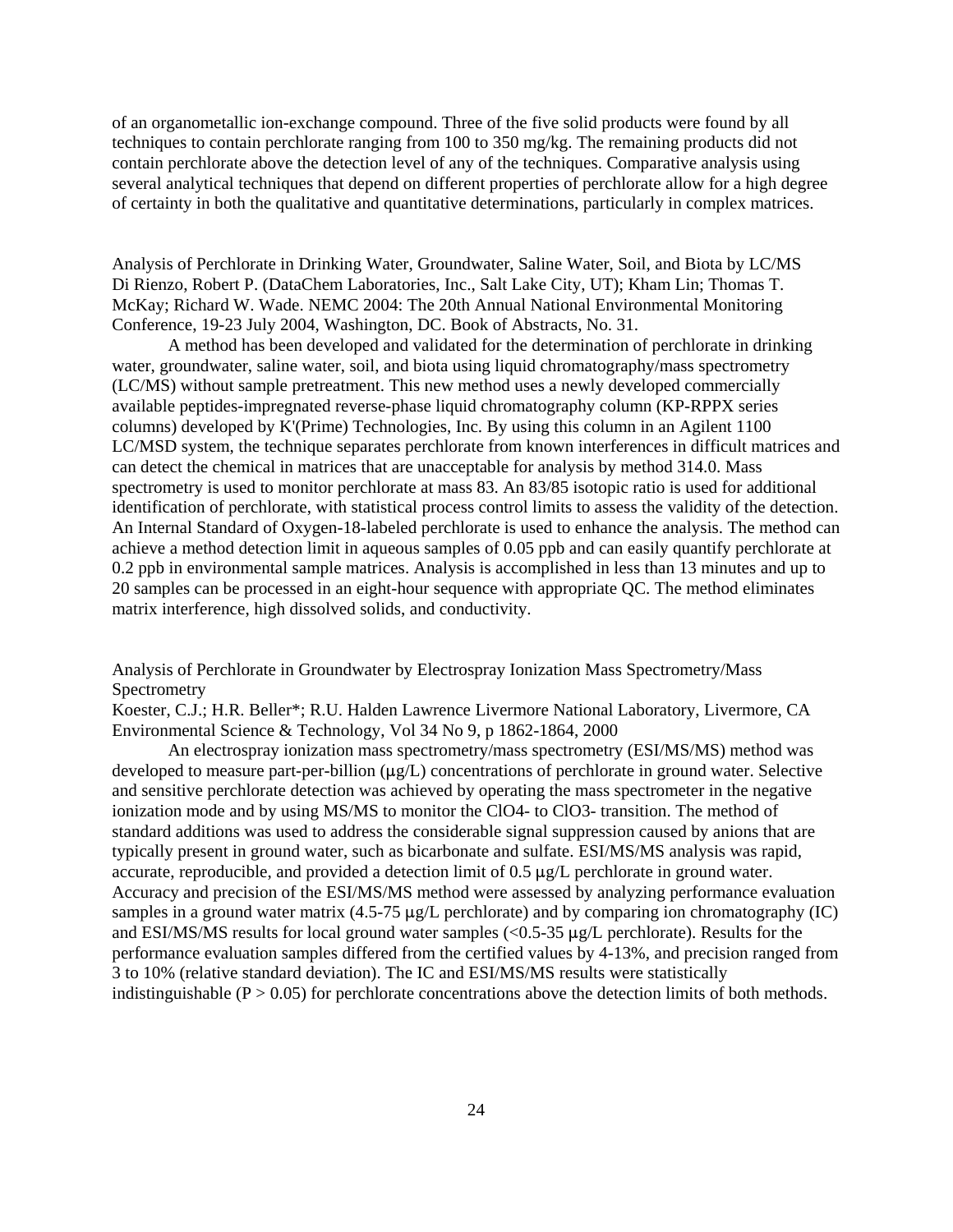Analysis of Perchlorate in Human Urine Using Ion Chromatography and Electrospray Tandem Mass Spectrometry

Valentin-Blasini, L., J.P. Mauldin, D. Maple, and B.C. Blount, Centers for Disease Control and Prevention, Atlanta, GA.

Analytical Chemistry, Vol 77 No 8, p 2475-2481, 15 Apr 2005

A sensitive and selective method for quantifying perchlorate in human urine uses ion chromatography coupled with electrospray ionization tandem mass spectrometry. Perchlorate is quantified using a stable isotope-labeled internal standard with excellent assay precision. Selective chromatography and tandem mass spectrometry reduce the need for sample cleanup, resulting in a rugged and rapid method capable of routinely analyzing 75 samples/day. The lowest reportable level (0.025 ng/ml) is sufficiently sensitive to detect perchlorate in all human urine samples evaluated to date, with a linear response range from 0.025 to 100 ng/ml.

Analysis of Perchlorate in Water and Soil by Electrospray LC/MS/MS

Winkler, P. (Time Solutions Corporation, Golden, CO); M. Minteer (Analytical Quality Associates, Albuquerque, NM); J. Willey (General Engineering Laboratories, Charleston, SC). Analytical Chemistry, Vol 76 No 2, p 469-473, 15 Jan 2004

A method has been developed for the determination of perchlorate in water and soil matrices using electrospray liquid chromatography/mass spectrometry/mass spectrometry. Perchlorate is quantitated by monitoring the ion signal from mass 83, which is formed by a loss of an oxygen atom from the perchlorate molecular ion. The aqueous method detection limit (MDL) is 0.05 ug/L as determined using an actual groundwater matrix. The soil MDL is 0.5 ug/kg as determined using Ottawa sand. The stability study was performed by spiking water samples at 0.25, 10, and 20 ug/L and analyzing them 50 days later. The procedure exhibited no significant suppression effects when tested at high salt levels. Calibration, quality control sample, field sample, and suppression study data were combined to examine isotope ratio reliability. The results of that work show that chlorine isotope ratios can be used to define statistical process control limits for use as an additional analyte identification tool.

Analysis of Perchlorate in Water by Reversed-Phase LC/ESI-MS/MS Using an Internal Standard Technique

Li, Y. and E.J. George, Underwriters Laboratories Inc., South Bend, IN.

Analytical Chemistry, Vol 77 No 14, p 4453-4458, 15 July 2005

perchlorate detection was obtained by monitoring the  $35ClO<sub>4</sub> > 35ClO<sub>3</sub>$  and  $37ClO<sub>4</sub> > 37ClO<sub>3</sub>$  mass A rapid, accurate, and reproducible method was developed for the analysis of perchlorate  $(CIO_4)$  in water using reversed-phase liquid chromatograhy/electrospray ionization-mass spectrometry/mass spectrometry (LC/ESI-MS/MS) in the negative ESI mode. Selective and sensitive transitions. Sample pretreatment for the removal of major common anions and dissolved metal ions along with internal standard quantitation compensated for ion suppression caused by the matrix. The method sensitivity, accuracy, and precision were investigated by analyzing fortified blank samples, field samples, and performance evaluation samples. The calculated method detection limits were 0.007 ug/L for deionized reagent water and 0.009 ug/L for synthesized reagent water, respectively. The minimum reporting limit was conservatively set to 0.05 ug/L.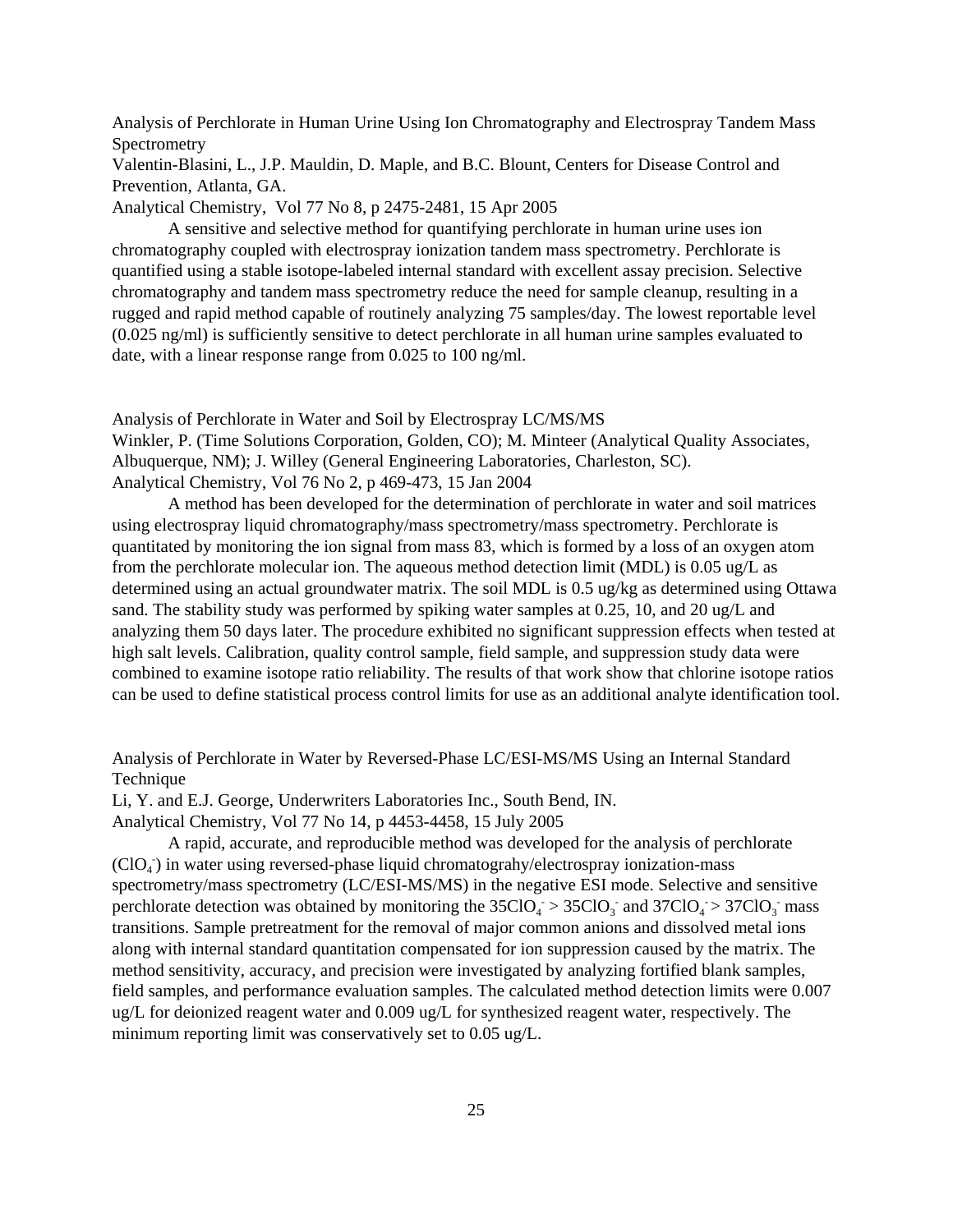The Analysis of Perchlorate in Well Water by Suppressor Based Ion Chromatography Kildew, Brian R. (Alltech Associates, Deerfield, IL); Raaidah Sarri-Nordhaus. Pittcon 2000: Pittsburgh Conference on Analytical Chemistry and Applied Spectroscopy [50th], 12-17 March 2000, New Orleans, LA

The analysis of perchlorate in well water is simple and accurate by suppressor-based ion chromatography. The methacrylate-based anion exchanger column with either carbonate/bicarbonate or carbonate/bicarbonate in p-cyanophenol provides good peak shape with a short retention time for perchlorate. The detection limit for perchlorate can be reduced to the low parts-per-billion range using the methacrylate-based anion exchanger column with these mobile phases.

Application of an Ion Chromatography Method for Perchlorate Determination in Difficult Matrices Canas, J., K. Tian, and T. Anderson, Texas Tech Univ., Lubbock. 24th Annual Meeting of the Society of Environmental Toxicology and Chemistry, 9-13 November 2003, Austin, Texas. Abstract 247, 2003

Due to matrix interferences, little progress has been made in the analysis of perchlorate in non-water samples, but recently an online preconcentration and pre-elution (PC/PE) ion chromatography method has been developed to remove matrix interferences in these difficult samples. Detection limits with this method are comparable to if not lower than those achieved using EPA Method 314.0. The PC/PE method has been applied to the analysis of perchlorate in fertilizers with detection limits ranging from 420 to 870  $\mu$ g/kg (ppb) and also can be applied to other sample matrices, such as plant tissues, urine, and citrus fruits and juices.

Application of Capillary Electrophoresis for the Determination of Inorganic Ions in Trace Explosives and Explosive Residues

Kishi, T.; J. Nakamura; H. Arai, Natl. Res. Inst. Police Sci., Tokyo, Japan Electrophoresis, Vol 19 No 1, p 3-5, Jan 1998

Trace perchlorate explosives on a pair of cotton gloves were extracted with H2O and analyzed by capillary electrophoresis in a fused-silica capillary, with detection of chloride, nitrate and perchlorate. Residue from a homemade chlorate explosive (potassium chlorate plus fuel) was dissolved in H2O and analyzed in a similar manner, as was an aqueous extract of a residue from an emulsion explosive.

Application Note: Analysis of Low Concentrations of Perchlorate in Drinking Water and Ground Water by Ion Chromatography

Dionex Corp., Sunnyvale, CA Application Note 121, 4 pp, Jul 2000

According to a Dionex application note, perchlorate was determined in drinking water down to  $\sim$ 2.5 g/l levels by ion chromatography. Sample (1000 l) was analyzed on an IonPac AS11 analytical column (25 cm x 4 mm i.d.) equipped with an IonPac AG11 guard column (5 cm x 4 mm i.d.) with 100mM-NaOH as eluent (1 ml/min) over 12 minutes and suppressed conductivity detection. The calibration graph was linear up to 100 g/l with a detection limit of 2.5 g/l. The note contains chromatograms.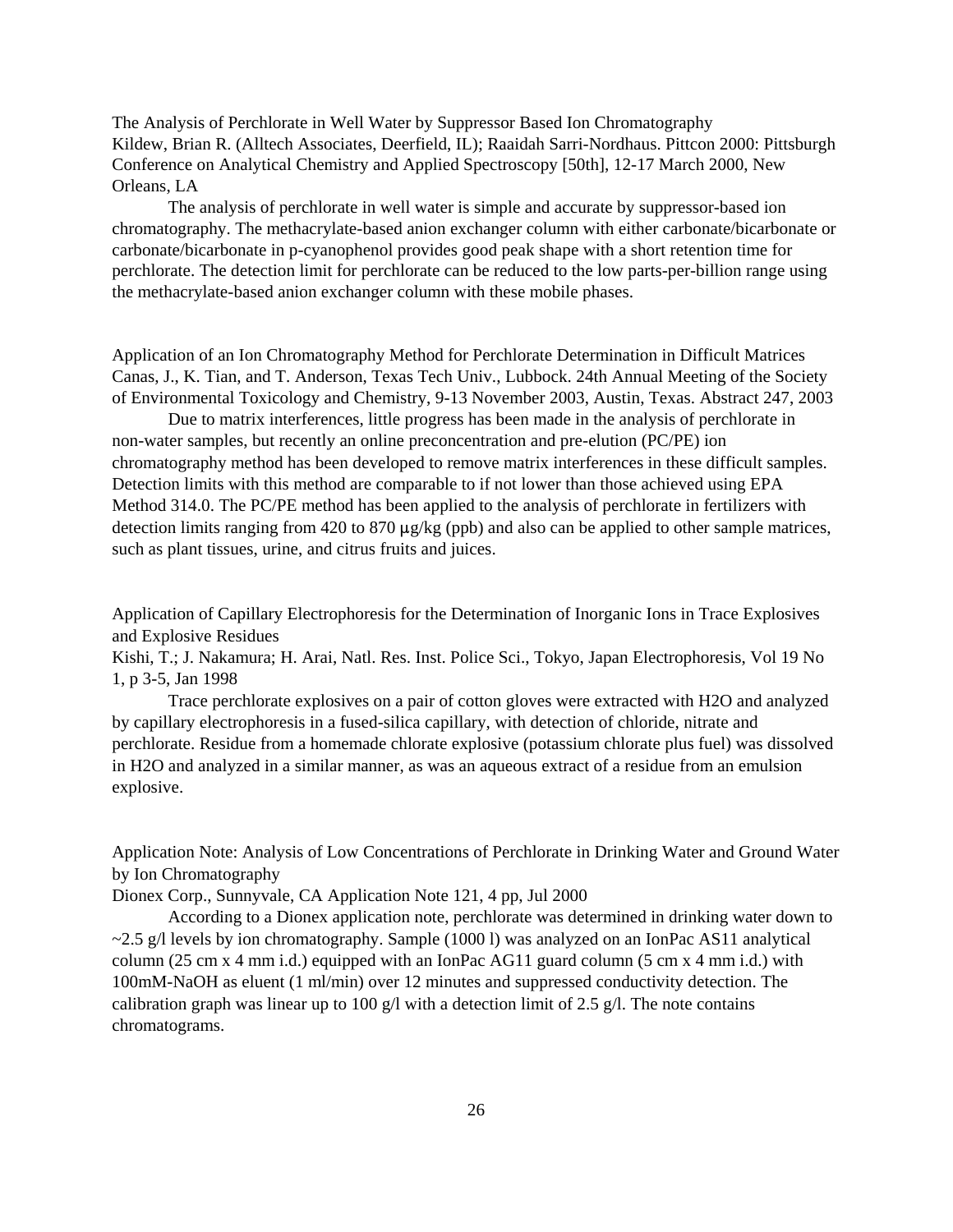Assessment of Perchlorate Releases in Launch Operations Lang, V.I.; K.R. Bohman; J.T. Tooley; E.W. Fournier; B.B. Brady, Aerospace Corp., El Segundo, CA. Report No: TR-2001(1306)-3, NTIS: ADA396842. 44 pp, Oct 2001 Associated Needs Area: Remote optical sensing for fence-line monitoring for fugitive emissions/enforcement activities

An overall approach to the assessment of potential perchlorate releases from launch operations is presented. Two particular aspects of the assessment have been addressed to date. Laboratory studies to determine the effects of salinity and temperature on the chemical kinetics of perchlorate release from solid rocket motor propellant were conducted. The results showed an increase in the rate of perchlorate loss with increasing temperature and a decrease in the rate with increasing salinity. Second, a methodology developed for evaluating solid rocket motor propellant dispersal in the event of a catastrophic failure was applied to several failed historic launches, as well as to Delta IV and Atlas V cases.

More Info: <http://handle.dtic.mil/100.2/ADA396842>

ATR-FTIR Detection and Quantification of Low Concentrations of Aqueous Anions Hebert, G. N., M. A. Odom, S. C. Bowman, and S. H. Strauss Analytical Chemistry, Vol 76 No 3, 781-787, 1 Feb 2004

Evaporated thin-film coatings of anion-selective tetraalkylated ferrocenium salts were applied to the surface of attenuated total reflectance (ATR) crystals, which enabled anion detection limits to be lowered 23,000-fold below those achieved using a commercially available spectrometer with identical uncoated ATR crystals. Linear calibration curves based on d(absorbance)/dt, which is related to the rate of anion exchange in the thin film, were established in the 0.04 to 30 uM range. Using the thin-film coatings, limits of detection (10-min analyses) for perchlorate, chlorate, trifluoromethanesulfonate, perfluoro-n-butanesulfonate, perfluoro-n-octanesulfonate, tetrafluoroborate, hexafluorophosphate, and pinacolylmethylphosphonate in aqueous solution were 0.03, 0.2, 0.05, 0.07, 0.06, 0.06, 0.6, and 0.7 uM, respectively. This simple detection/quantification method using FTIR spectroscopy affords good reproducibility with relatively fast detection times.

ATR-FTIR Detection of [less than or equal to] 25 ug/L Aqueous Cyanide, Perchlorate, and Perfluorooctylsulfonate

Strauss, S.H.; M.A. Odom; G.N. Hebert; B.J. Clapsaddle,

Journal AWWA, Vol 94 No 2, p 109-115, 2002

Until recently, ion chromatography or mass spectrometry were the only ways to detect microgram-per-liter concentrations of anions such as cyanide, perchlorate, or perfluorooctylsulfonate (PFOS). Researchers at the University of Colorado have discovered that Fourier transform infrared (FTIR), a common and potentially portable spectroscopic technique, can be used to detect and identify certain aqueous anions of concern at small concentrations in favorable cases, even when competing anions are present. The reported method does not require pretreatment of the aqueous samples for the detection and identification of the three substances. Using the modified crystal and after 60-min analyses, detection limits for cyanide, perchlorate, and PFOS were 5, 3, and 25 ug/L, respectively. Previously, a commercial IR spectrometer could detect these anions only at concentrations 4,000 to 100,000 times higher. Though the new method was not ready for field or plant use at the time of this report, the authors describe a discovery that will be studied in other laboratories and pursued to develop new instruments that will provide a more robust and potentially far less expensive device for determining concentrations of cyanide, perchlorate, PFOS, and other substances at extremely low levels.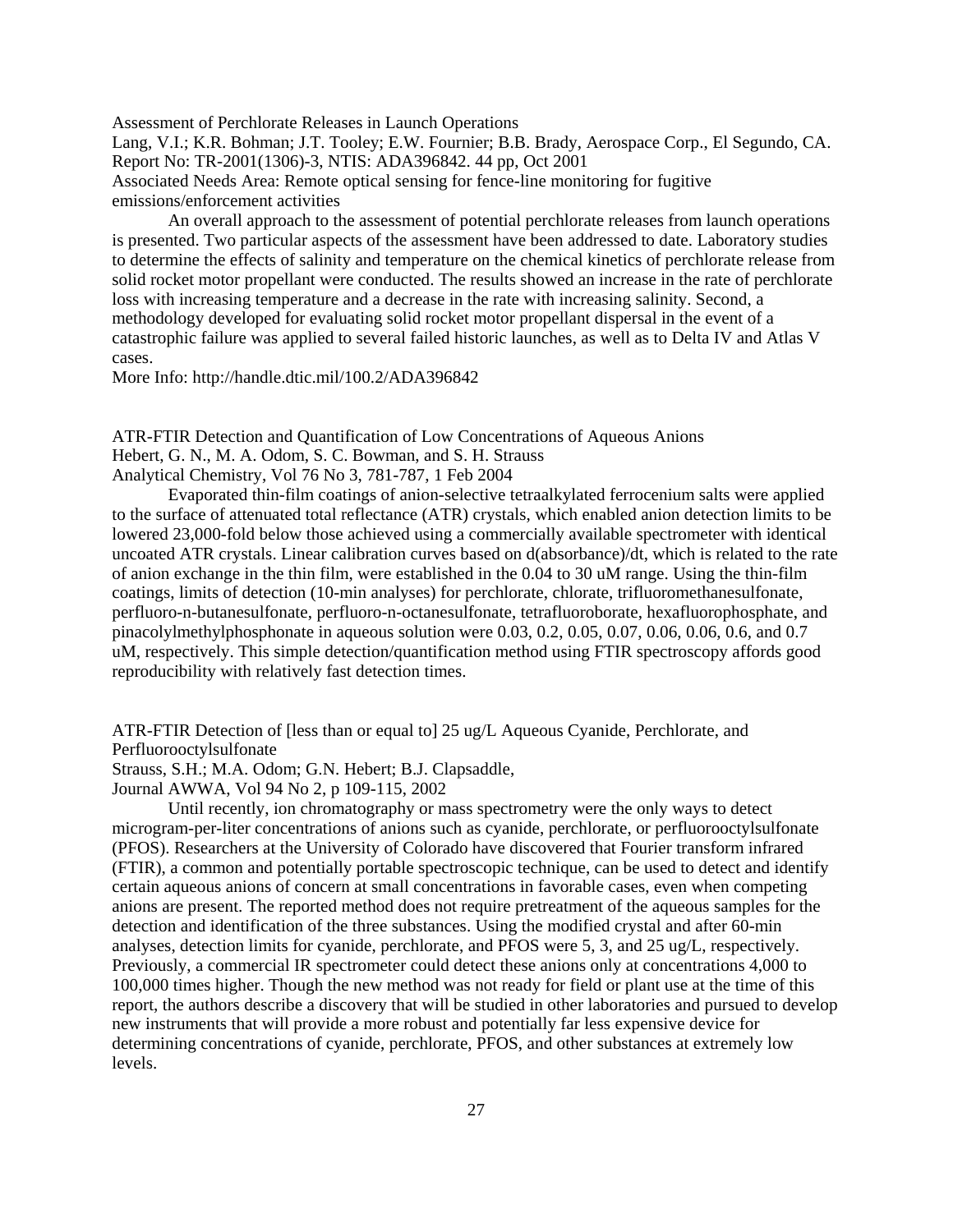Automatic Liquid-Liquid Extraction Flow Injection Analysis Determination of Trace Amounts of Perchlorate With Spectrophotometric Detection

Ensafi, Ali A.; B. Rezaei, College of Chemistry, Isfahan University of Technology, Isfahan, Iran Analytical Letters, Vol 31 No 1, p 167-177, 1998

The authors propose an extractive flow injection analysis for rapid, sensitive, and selective determination of perchlorate by spectrophotometric detection. The method is based on the extraction of perchlorate with Brilliant Cresyl Blue on methyl isobutyl ketone at pH 6.0. Perchlorate can be determined in the range of 0.008-1.00  $\mu$ g/ml with a limit of detection of 0.003  $\mu$ g/ml and rate of 30  $\pm$  5 samples/hour. The effects of reagent concentration, pH, manifold variables, and diverse ions are completely studied. The method was tested for the determination of perchlorate in salt samples.

Available and Emerging Analytical and Sampling Techniques, Methods, and Tools for Perchlorate, and the Importance of Data Quality

Sample, Jacqueline H., U.S. Navy, Naval Sea Systems Command, Charleston, SC. SERDP/ESTCP Partners in Environmental Technology Technical Symposium & Workshop, 2-4 December 2003, Washington, DC. Technical Abstracts, p 85, 2003

At this time, the only EPA-approved method for the analysis of perchlorate is Method 314.0, which was developed and validated for use in potable water (drinking water) samples. The method reporting level (MRL), (i.e., the lowest concentration at which perchlorate measurements are reliable and repeatable within defined criteria) for Method 314.0 in pure drinking water is 4ppb, but it will not be possible to meet this MRL in all drinking water samples or in other environmental media, because Method 314.0 is a "non-specific" method, subject to false positive results due to interferences from numerous sources. Alternative analytical methods are commercially available on a limited basis, but none has yet been published or approved for use by EPA. The DoD Environmental Data Quality Workgroup (EDQW) and the Intergovernmental Data Quality Task Force are collaborating on an initiative, the Perchlorate Roundtable discussion (October 2003), to examine problems and limitations with current perchlorate sampling and testing methods, discuss emerging technology, and recommend a path forward for developing, validating, and publishing improved, performance-based perchlorate sampling and analysis methods. In addition, the EDQW is in the process of developing detailed guidance for the characterization of perchlorate across DoD, expected to be issued late in FY04. The guidance will address the development and design of sampling programs, as well as specific sampling and testing methodology.

Catalytic Determination of Perchlorate Using a Modified Carbon Paste Electrode Neuhold, C.G.; K. Kalcher; X. Cai; G. Raber Analytical Letters, Vol 29, p 1685-1704, 1996

A carbon paste electrode chemically modified with the liquid anion exchanger Amberlite LA2 was used for the voltammetric determination of nitrate and perchlorate in aqueous solutions, based on the catalytic effect of both species on the voltammetric current responses of thallium. Thallium (III) can be accumulated as TlCl4 externally under open circuit conditions from an acidic solution onto the surface of the modified carbon paste electrode, giving a reduction signal at -0.88 V vs. SCE, and reoxidation signal at -0.7 V vs. SCE in cyclic voltammetry. Both signals are enhanced catalytically upon addition of nitrate or perchlorate to the preconcentration solution. The peak increase of the re-oxidation signal was exploited for quantitative purposes with differential pulse voltammetry. A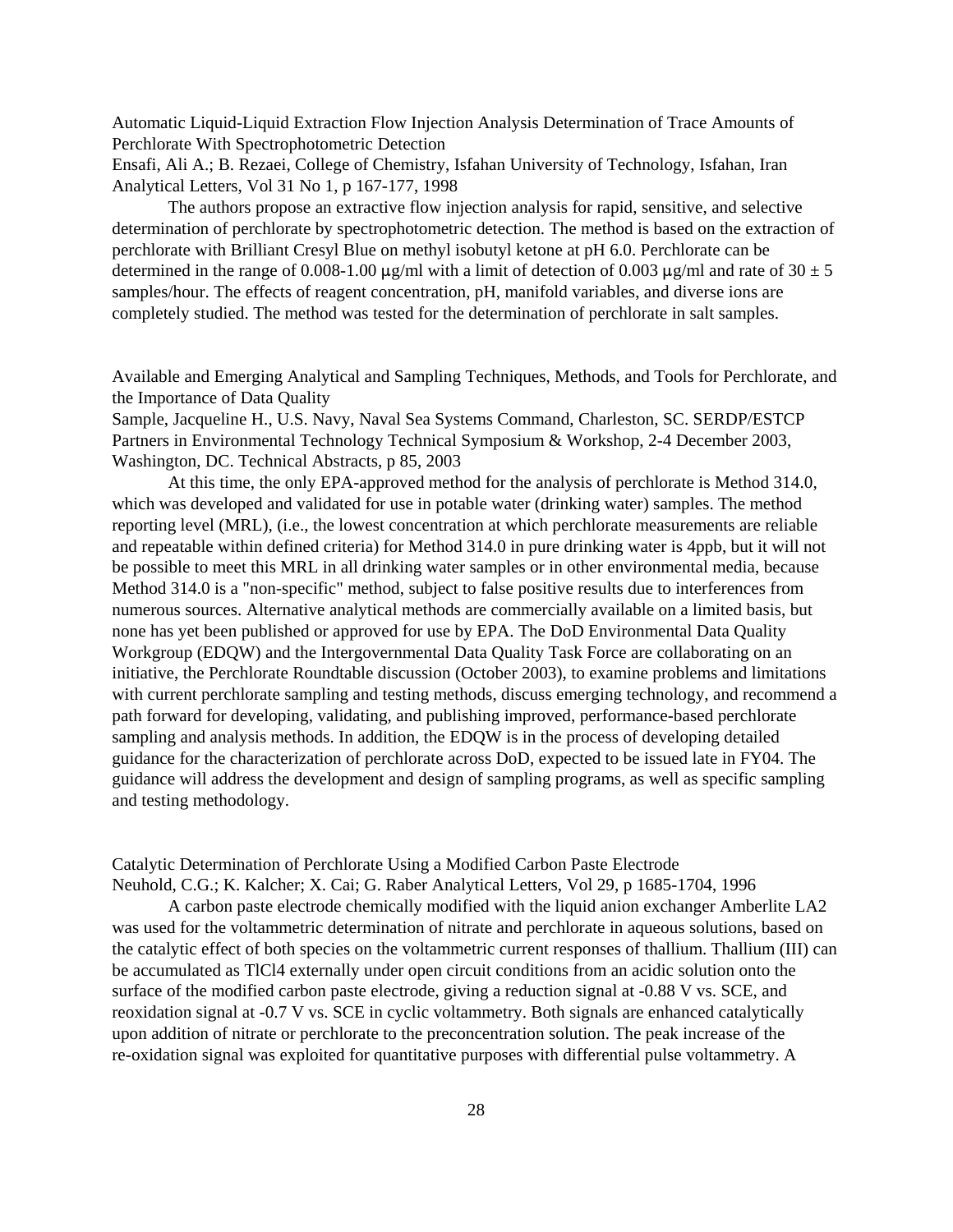procedure for the quantitative determination of both analytes is described. The influence of various parameters affecting the results, such as pH value of the measurement and analyte solution is discussed. The dependence of the peak increase on accumulation time and concentration of nitrate or perchlorate is shown. The detection limits were found to be 0.5 mg/L for nitrate and 0.05 mg/L for perchlorate respectively. The applicability of the method for the determination of the analyte species in various samples was studied

Challenges Encountered in Extending the Sensitivity of U.S. Environmental Protection Agency Method 314.0 for Perchlorate in Drinking Water

Wagner, H.P., F.X. Suarez, B.V. Pepich, D.P. Hautman, and D.J. Munch, EFFEX Analytical Services, Las Vegas, NV.

Journal of Chromatography A, Vol 1039 No 1-2, p 97-104, 11 June 2004

Researchers used 2-mm columns (the Dionex TAC LP-1 and a new Dionex high-capacity Cryptand concentrator column) with a large-loop direct injection method, a column concentration technique, and the concentration technique plus a background reduction step to increase the sensitivity for the analysis of trace levels of perchlorate in high ionic strength matrices. A surrogate was used to monitor trapping efficiency for the concentration technique, as well as confirmational columns to minimize the potential for false positives. The large-loop direct injection method and the column concentration methods provided acceptable data when the samples were pre-treated with solid phase pretreatment cartridges. The background reduction technique did not provide acceptable data with either of the concentrator columns.

Characterization of Perchlorate Exposure Using a Preconcentration Ion Chromatography Method Developed for Complex Matrices

Canas, J., K. Tian, T. Anderson, Texas Tech Univ., Lubbock Fourth SETAC World Congress, 25th Annual Meeting in North America, 14-18 November 2004, Portland, Oregon. Society of Environmental Toxicology and Chemistry, Pensacola, FL. Abstract 163, 2004

Due to matrix interferences, little progress has been made in the analysis of perchlorate in non-water matrices. An online preconcentration and preelution (PC/PE) ion chromatography method has been developed to remove matrix interferences in these complex samples. This new method has been used to characterize exposure in organisms by analyzing for perchlorate in fish, amphibians, avian eggs, biological tissues, vegetation, and hydroponic fertilizers. Preliminary work also indicates the effectiveness of the new method to deal with matrix interferences commonly found in citrus fruits and juices. PC/PE perchlorate detection limits in fertilizers range from 130 to 190 µg/kg (ppb) depending on fertilizer type, compared to a Method 314.0 detection limit of approximately 30 mg/kg (ppm).

Construction and Evaluation of Ion Selective Electrodes for Perchlorate with a Summing Operational Amplifier: Application to Pyrotechnics Mixtures Analysis

Pérez-Olmos, Ricardo; Ainoa Rios; María P. Martín; Rui A.S. Lapa; José L.F.C. Lima The Analyst, Vol 124 No 1, p 97-100, Jan 1999

An ion selective-electrode (ISE) for perchlorate was fabricated by applying four separate but identical membranes on to a conductive graphite/epoxy support. The membranes were prepared from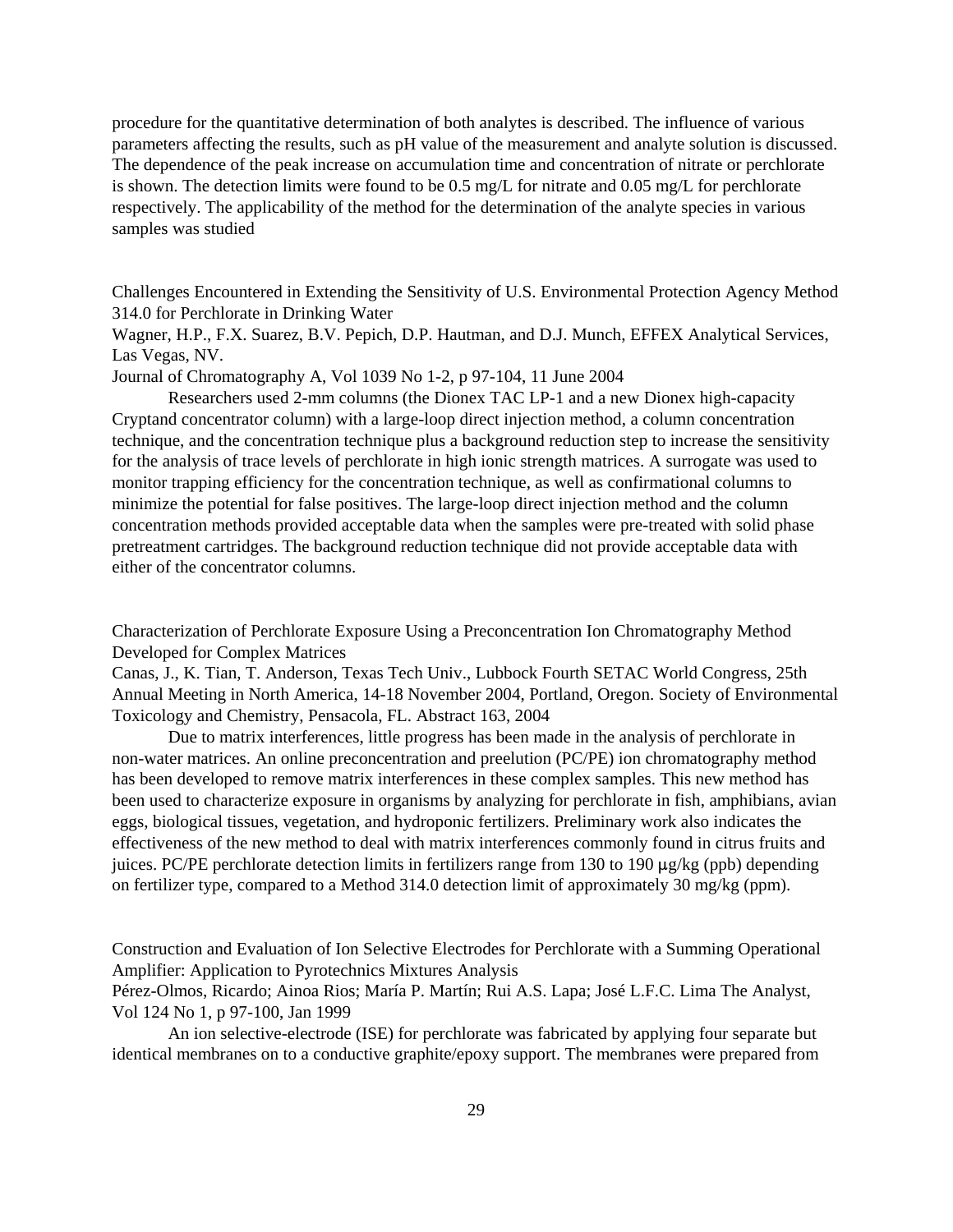PVC, o-nitrophenyl octyl ether, dibutyl phthalate, and tetra-octylammonium chloride. When the use of the ISE for the direct potentiometric determination of perchlorate was evaluated, the lower linear response limit was 5.1 M perchlorate and the detection limit was 1.2 M, with a response time of 13-15 seconds. The sensor was applied to propellants and pyrotechnic mixtures and had a life of more than 10 months.

Detection and Measurement of Explosives in Groundwater Using In Situ Electrochemical Sensors Olsen, Khris B. (Pacific Northwest National Lab., Richland, WA); Joseph Wang. Partners in Environmental Technology: 2002 SERDP & ESTCP Symposium & Workshop, 3-5 December 2002, Washington, DC. Poster Abstracts, p 41, 2002

During the course of this 2001 SEED Strategic Environmental Research and Development Program (SERDP) project, various working electrode materials and voltammetric waveforms were compared, and relevant experimental parameters were optimized. Based on this initial testing a submersible electrochemical probe was developed using a carbon-fiber electrode assembly connected to a 50-foot-long shielded cable, for the real-time monitoring of nitro-organic explosives in natural water. The facile reduction of the nitro moiety group allowed convenient and rapid square-wave voltammetric measurements at trace levels of nitroaromatic explosives (TNT, TNB, and Tetryl) down to levels of 50 to 100 ppb. A newly developed background subtraction algorithm was used to minimize background contributions. A highly stable response (with relative standard deviations of 1.0 to1.5%) was observed for prolonged (10 hour) operations in natural water samples, with no apparent surface fouling. Detection limits for nitroamine explosives (HMX and RDX) and nitrocellulose were in the range of 1 to 2 ppm. The peak potentials for nitroamine explosives are directly superimposed onto the oxygen peak in the voltammogram, resulting in significant increase in detection limits. This interference, caused by the presence of oxygen, complicates the procedures required to measure nitroamine explosives in ground water. To successfully measure nitroamine compounds, oxygen removal will be required. With oxygen removal, detection limits for nitroamine explosives should approach those of the nitroaromatic explosives. Several potential interferences were investigated including mono- and di-nitrotoluene, 4-amino-2,6-dinitrotoluene, trichloroethene (TCE), nitrates, chromate, and perchlorate. Laboratory studies determined only degradation products of nitroaromatic explosives that still contain a nitro group interfere with the measurement of the nitroaromatic parent explosive. Other common co-contaminates did not interfere with the measurements.

Detection and Quantification of Sub-Micromolar Concentrations of Aqueous Anions Using Infrared Spectroscopy and Mass Spectrometry

Hebert, Gretchen N., Ph.D. dissertation, Colorado State University.

University Microfilm, Pub No AAT 3131676, ISBN: 0-496-78917-5, 273 pp, 2004

Two different techniques—electrospray ionization mass spectrometry (ESIMS) and attenuated total reflectance Fourier transform infrared (ATR-FTIR) spectroscopy—were used for the detection and quantification of low concentrations of aqueous anions, such as perfluoroalkanesulfonates (PFAS), perchlorate, phosphonates, and cyanide. PFAS anions were quantified in aqueous solution by ESIMS with a detection limit for perfluoro-n-octanesulfonate (PFOS) of 6 nM. Quantification of PFOS in the groundwater from wells at a fire-training area at Wurtsmith Air Force Base (WAFB), Oscoda, MI, was possible using the method of standard additions as well as linear calibration curves that ranged from 0.01 to 5 uM PFOS. Concentrations of PFAS anions up to 0.6 uM were detected in the groundwater despite a minimum of five years since active fire-fighting activity ceased at WAFB. A new ATR-FTIR method was developed for the detection and identification of low concentrations of aqueous polyatomic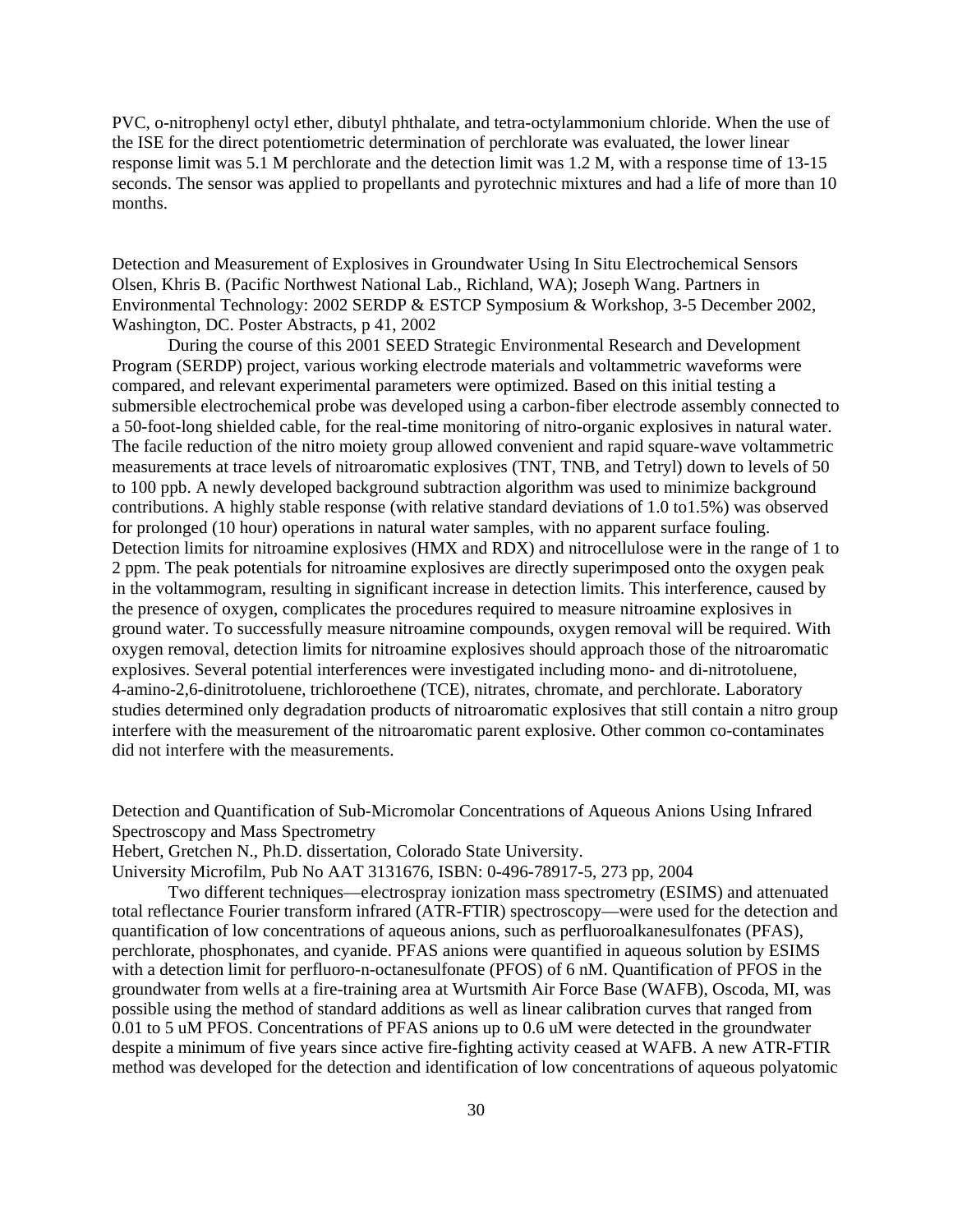anions. The technique involves coating the surface of an ATR crystal with a thin-film coating of an organometallic ion-exchange extractant, which enabled anion detection limits to be lowered up to 23,000—fold below those achieved using the commercially available ATR-FTIR spectrometer with an uncoated ATR crystal. Detection limits for 10-minute analyses of perchlorate, chlorate, trifluoromethanesulfonate, perfluoro-n-butanesulfonate, PFOS, pinacolylmethylphosphonate, and cyanide were 0.03, 0.2, 0.05, 0.07, 0.06, 0.7, and 0.09 uM, respectively, using coated ATR crystals. Linear calibration curves based on d(absorbance)/dt, which is related to the rate of anion exchange, were established in the 0.04-30 uM range. Several complex matrixes—synthetic tap water, simulated seawater, and hydroponic fertilizers—were examined. Using the method of standard additions, trace quantities of perchlorate were detected in hydroponic nitrate fertilizers where the nitrate-to-perchlorate concentration ratios were as high as 9,000. This simple ATR-FTIR detection/quantification method afforded good reproducibility with relatively fast (10-minute) detection times.

Detection of Cyanide, Perchlorate, and Other Terrorist Weapons at ppb Levels in Water by FTIR **Spectroscopy** 

Strauss, Steven H., Colorado State Univ., Fort Collins. PITTCON 2003, March 9-14, Orlando, Florida. Abstract 1550-4.

A particular commercially-available silicon ATR-FTIR probe can be used to detect aqueous perchlorate ion down to 80 ppm with 60 minutes of signal averaging. When the same probe was coated with a redox-recyclable ion-exchange compound, the detection limit for aqueous perchlorate was lowered to 3 ppb at 30 minutes of contact time, an improvement in detection limit by a factor of more than 25,000. In another case, the detection limit for aqueous cyanide (pH 10) with a bare probe was 26 ppm with 60 minutes of signal averaging. When the probe was coated with a different ion-exchange compound, the detection limit decreased by a factor of 10,000 times to 2.6 ppb at 45 minutes of contact time. The author discusses this methodology and relates progress in lowering the detection limit of G-type nerve-agent hydrolysis products from the ppm to the ppb range.

Determination of Nanomolar Levels of Perchlorate in Water by ESI-FAIMS-MS Handy, Russell; David A. Barnett; Randy W. Purves; Gary Horlick; Roger Guevremont Journal of Analytical Atomic Spectrometry, Vol 15 No 8, p 907-911, Aug 2000

Electrospray ionization (ESI) was used to generate gas-phase anions that were subsequently separated by high-field asymmetric waveform ion mobility spectrometry (FAIMS) and detected by quadrupole mass spectrometry (MS). ESI-FAIMS-MS provided selective and sensitive determination of perchlorate at low nanomolar levels, relatively free from the interferences commonly observed for this analysis using conventional ESI-MS. For instance, the gas-phase separation of ions in FAIMS eliminated isobaric overlaps of bisulfate and dihydrogen phosphate with perchlorate. Using the FAIMS interface, analysis yielded a signal-to-background ratio (S/B) improvement of over four orders of magnitude compared with ESI-MS. The detection limit for perchlorate was  $1 \text{ nM}$  ( $\sim 0.1 \text{ pb}$ ).

Determination of Perchlorate Anion in Foods by Ion Chromatography-Tandem Mass Spectrometry Krynitsky, A.J., R.A. Niemann, and D.A. Nortrup, U.S. Food and Drug Administration, College Park, MD.

Analytical Chemistry, Vol 76 No 18, p 5518-5522, 15 Sep 2004

The authors describe a rapid, sensitive, and specific method for determining perchlorate anion in lettuce, cantaloupe, bottled water, and milk. A test portion of chopped crop homogenate was extracted with diluted nitric acid and filtered. Milk proteins were precipitated with acetonitrile, and the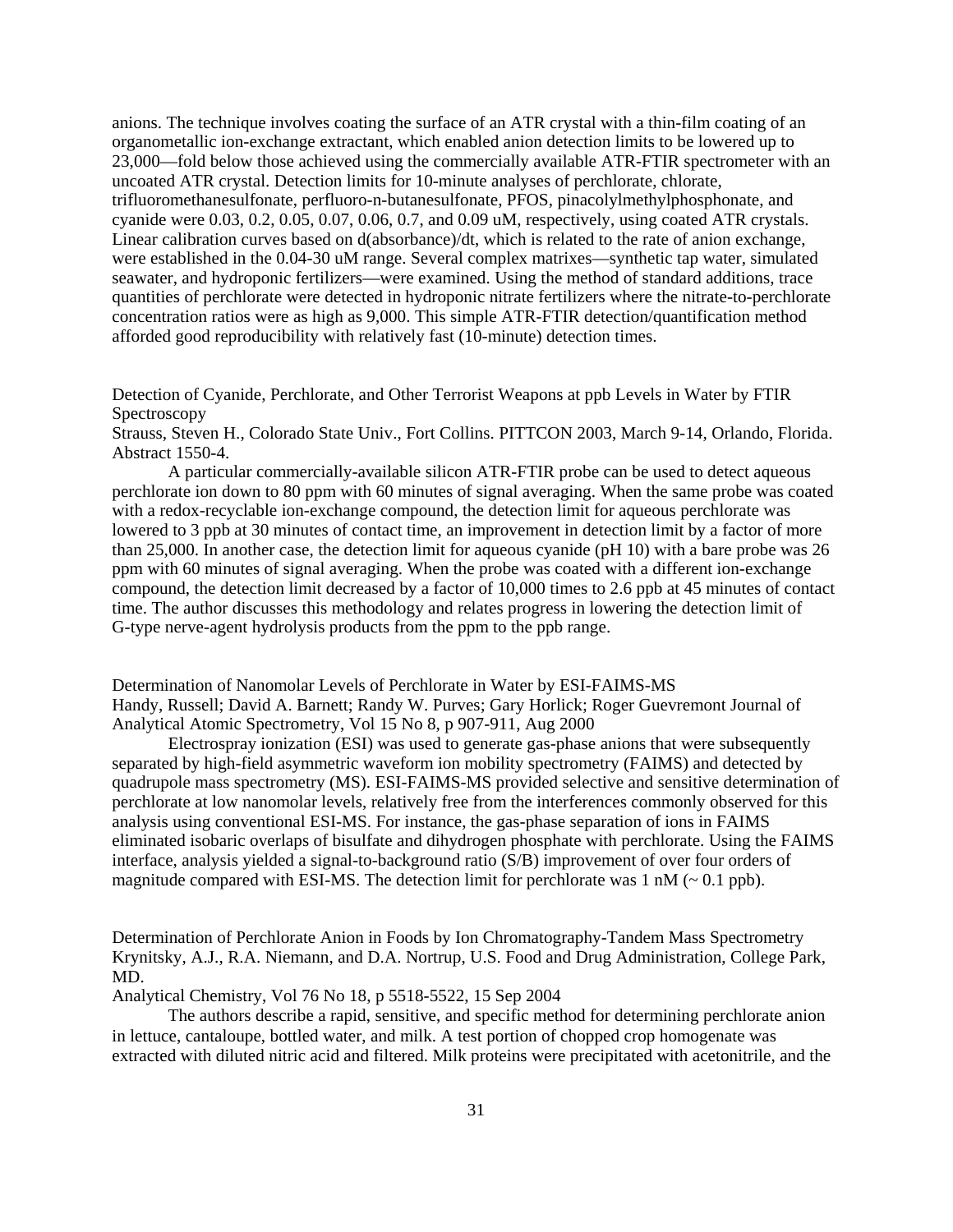supernatant, after centrifugation, was cleaned up on a graphitized carbon solid-phase extraction column. Water samples were analyzed directly. All test solutions were syringe filtered and mixed with an  $(18)O<sub>4</sub>$  labeled perchlorate internal standard before ion chromatography-tandem mass spectrometry. A strong anion exchange column eluted with 100 mM ammonium acetate in 50:50 (v/v) acetonitrile/water was interfaced via electrospray ionization to a triple stage quadrupole mass spectrometer operated in the negative ion mode. The labeled internal standard corrected for any sample matrix effects on measured signals.

The Determination of Perchlorate Anion in High Ionic Strength Samples Thomas, D.H.; J.S. Rohrer, Dionex Corporation. International Labmate, Vol 27 No 2, Apr 2002

Problems of perchlorate anion contamination in drinking water and ground water require a reliable and accurate means of measurement both to identify contaminated water directly and to understand the sources of the contamination. This article focuses on an application of ion chromatography with on-line eluent generation and suppressed conductivity detection for the determination of perchlorate contamination in water derived from materials such as fertilizers and inorganic salts.

More Info: <http://www.product-search.co.uk/internationallabmate.com/features/april2002/dionex.shtml>

The Determination of Perchlorate Anion in High Total Dissolved Solids Water Using LC/MS/MS Krol, Jim, Waters Corp., Milford, MA. NEMC 2004: The 20th Annual National Environmental Monitoring Conference, 19-23 July 2004, Washington, DC. Book of Abstracts, P3.

Using the EPA Information Collection Rule as a data base, drinking water facilities have reported higher than anticipated concentrations of perchlorate in environmental waters in 22 states. DoD and DoE are also interested in perchlorate, an ingredient in many munitions, from a soil contamination perspective. The current EPA method 314.0 (Determination of Perchlorate Using Ion ChromatographyY) uses anion exchange chromatography with suppressed conductivity detection. This method works well but becomes limiting as the total dissolved solids concentration increases, especially sulfate. Sample preparation to remove chloride and sulfate is necessary and requires the use of a O18 perchlorate internal standard to account for recovery. This presentation describes an LC/MS/MS method for perchlorate with no requirement for sample preparation; instead, it looks at the chromatography of perchlorate relative to sulfate. As organic modifier concentration increases, perchlorate elutes faster than sulfate, allowing the chromatographer to place perchlorate baseline separated between high chloride and high sulfate. With the direct injection of 100 uL of a solution containing 1000 ppm each of bicarbonate, chloride, and sulfate, MS/MS detection can obtain a perchlorate detection limit (3:1 S/N) of 0.2 ppb.

The Determination of Perchlorate Anion in High Total Dissolved Solids Water Using LC/MS/MS Krol, Jim, Senior Applications Chemist, Waters Corp., Milford, MA The 20th Annual International Conference on Soils, Sediments and Water, 18-21 October 2004, University of Massachusetts at Amherst.

The current EPA method 314.0 (Determination of Perchlorate Using Ion Chromatography) uses anion exchange chromatography with suppressed conductivity detection. This method works well but becomes limiting as the total dissolved solids concentration increases, especially sulfate. Sample preparation to remove chloride and sulfate is necessary and the most difficult problem, because it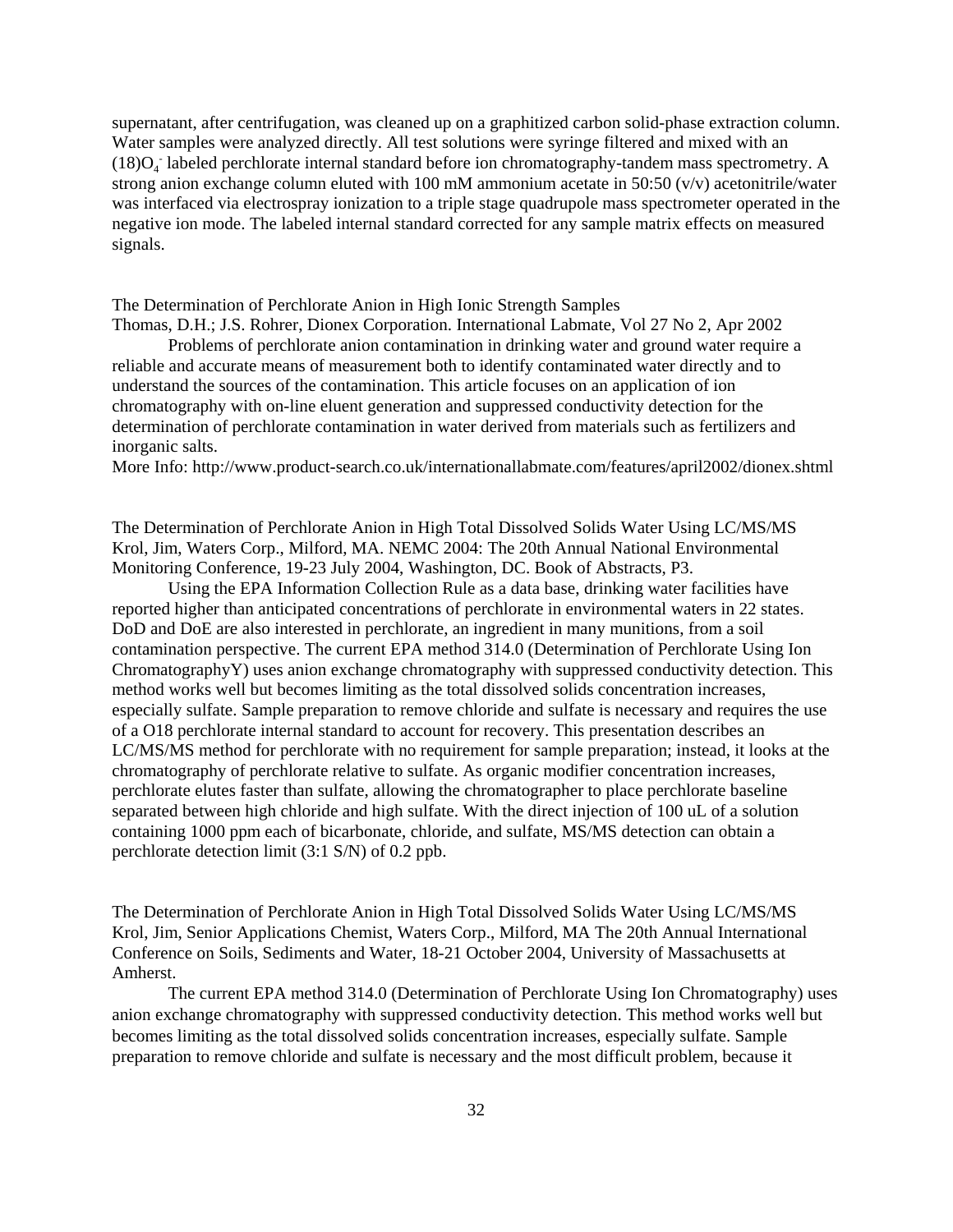requires the use of an O18 perchlorate internal standard to account for recovery. This presentation describes an LC/MS/MS method for perchlorate without the requirement for sample preparation. The key to the problem is the chromatography of perchlorate relative to sulfate. As organic modifier concentration increases, perchlorate elutes faster than sulfate, allowing the chromatograph perchlorate baseline to be separated between high chloride and high sulfate. MS/MS detection can obtain a perchlorate detection limit (3:1 S/N ) of 0.2 ppb with the direct injection of 100 mL of a solution containing 1000 ppm each of bicarbonate, chloride, and sulfate. Larger injection volumes can be used to increase sensitivity.

Determination of Perchlorate at Parts-Per-Billion Levels in Plants by Ion Chromatography Ellington, J.J.; J.J. Evans Journal of Chromatography?A, Vol 898 No 2, p 193-199, 17 Nov 2000 Abstract not available.

Determination of Perchlorate at Trace Levels in Drinking Water by Ion-Pair Extraction with Electrospray Ionization Mass Spectrometry

Magnuson, Matthew L. (U.S. EPA, Cincinnati, OH); Edward T. Urbansky; Catherine A. Kelty Analytical Chemistry, Vol 72 No 1, p 25-29, 2000

This paper describes the analysis of perchlorate in water by liquid-liquid extraction followed by flow injection electrospray mass spectrometry (ESI/MS). Alkyltrimethylammonium salts and other cationic surfactants were used to ion-pair aqueous perchlorate, forming extractable ion pairs. The cationic surfactant associates with the perchlorate ion to form a complex detectable by ESI/MS. The selectivity of the extraction and the mass spectrometric detection increases confidence in the identification of perchlorate. The method detection limit for perchlorate determined after seven replicate injections was 100 ng L-1 (parts per trillion). Perchlorate has been added to the U.S. EPA's Drinking Water Contaminant Candidate List.

Determination of Perchlorate in Drinking Water by Ion Chromatography Saari-Nordhaus, R. (Alltech Associates, Inc., Deerfield, IL); D.R. Douglas, P. Despres. The Pittsburgh Conference: PITTCON 2001, 4-9 March 2001, New Orleans, Louisiana. Abstract 2284P, 2001

Ammonium perchlorate is used as an oxidizer in solid propellant of rockets, missiles, and fireworks. Recently, trace amount of perchlorate is found in drinking water in areas where these devices have been manufactured and tested. Perchlorate interferes with the utilization of iodine and disrupts the production of thyroid gland, so its presence in drinking water presents a health hazard. Regulatory agencies have started to develop methods for the analysis of perchlorate in drinking water. U.S. EPA method 314.0 determines perchlorate in drinking water using ion chromatography. The perchlorate ion is very hydrophobic and it usually retains very strongly on most anion exchange columns used in ion chromatography. A new column that is hydrophilic has been developed to reduce the retention time and improve the peak shape. This paper describes the analysis of perchlorate in drinking water using the new column and discusses the optimized mobile phase conditions, method detection limits, and linearity of the calibration curves.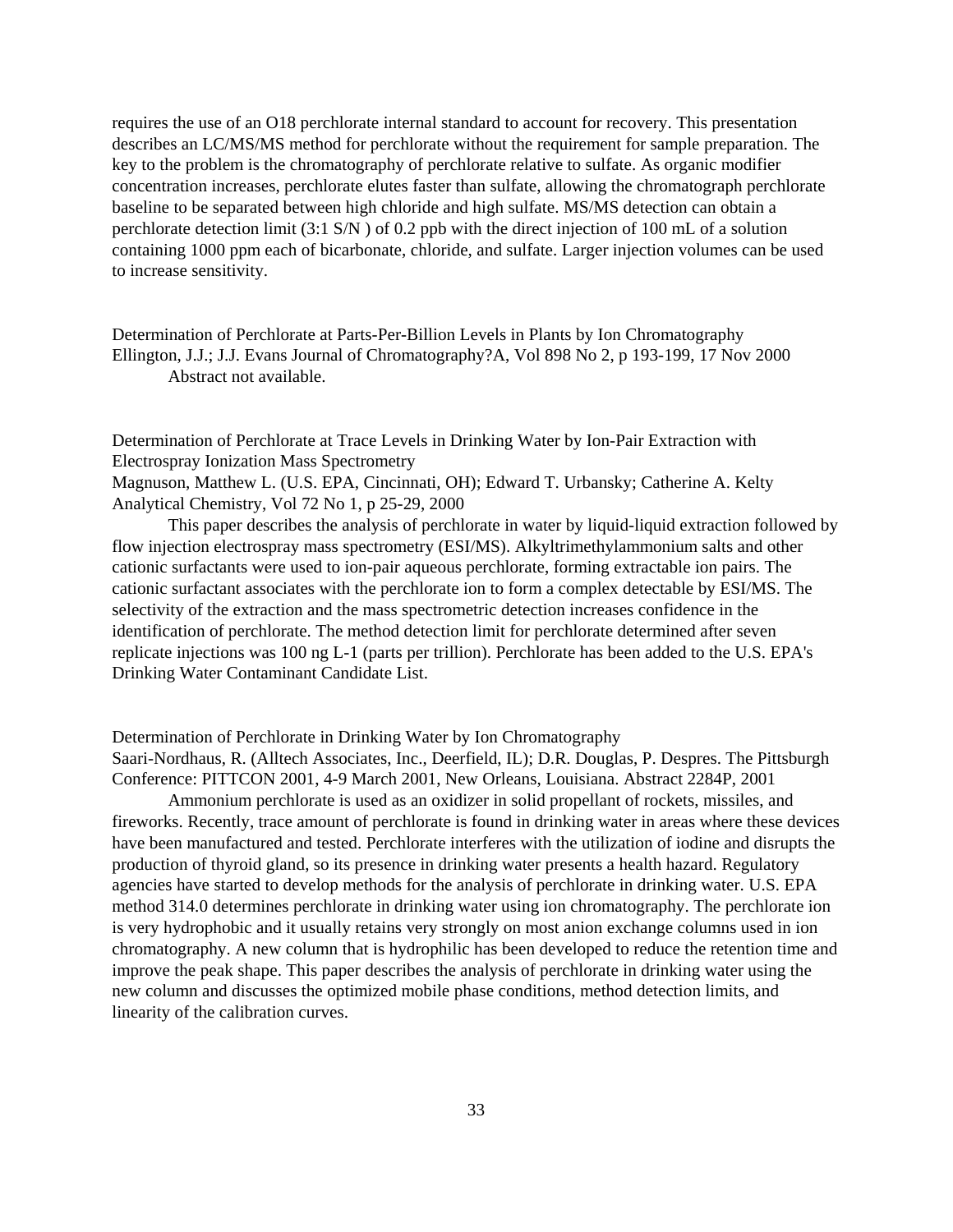Determination of Perchlorate in High Salinity Water: Preconcentration/Preelution IC Tian, K., P. Dasgupta, R. Patel, and T. Anderson, Texas Tech Univ., Lubbock. 24th Annual Meeting of the Society of Environmental Toxicology and Chemistry, 9-13 November 2003, Austin, Texas.

An automated system has been developed for the determination of trace perchlorate by ion chromatography (IC) with an online preconcentration and preelution technique. The sample is preconcentrated and less strongly held ions preeluted before the analyte is transferred to the principal separation system. This approach provides low limits of detection (LOD) and is particularly robust toward the effect of high concentrations of common anions, such as those present in groundwater samples. It compares favorably with EPA Method 314.0. Experimental results with synthetic water samples, groundwater samples, and some retail hydroponic nitrate fertilizer samples show that this approach is particularly robust toward the effect of complex matrix in various samples due to its high efficiency to remove the background matrix of samples.

Determination of Perchlorate in Selected Surface Waters in the Great Lakes Basin by HPLC/MS/MS Backus, S.M., P. Klawuun, S. Brown, I. D'sa, S. Sharp, C. Surette, and D.J. Williams, Environment Canada, Burlington, ON, Canada.

Chemosphere [proofed, corrected, and in press sometime after September 2005]

Surface water samples were collected from 55 sites in the Great Lakes Basin and analyzed for the presence of perchlorate using HPLC/MS/MS with an isotopically enriched internal standard. Detection of perchlorate at several of the sites at concentrations close to the method detection limit (0.2 ug/L) was confirmed by sample concentration and determination of the isotopic ratio of perchlorate.

Determination of Perchlorate in Tobacco Plants and Tobacco Products Ellington, J.J., N.L. Wolfe, W. Garrison, J.J. Evans, J.K. Avantis, and Q. Teng. Environmental Science & Technology, Vol 35 No 15, p 3213-3218, 2001

This paper contains results of preliminary investigations on the occurrence of perchlorate in tobacco plants grown in soils amended with a fertilizer whose nitrogen content is derived from naturally occurring sodium nitrate (Chile saltpeter). Ion chromatography (IC) and capillary electrophoresis (CE) were used for quantitative analysis, while nuclear magnetic resonance (NMR) spectroscopy was used for qualitative analysis of perchlorate. The results show that perchlorate is accumulated into tobacco plant leaves from soil amended with fertilizers that contain perchlorate. The presence of perchlorate can persist in the leaves even under processing, as shown by concentrations ranging from nd to 60.4 +/- 0.8 mg/kg on a wet weight basis in various off-the-shelf tobacco products (i.e., cigarettes, cigars, and pouch and plug chewing tobaccos).

Determination of the Origin and Fate of Perchlorate Using Stable Isotope Analysis Hatzinger, Paul B. (Shaw Environmental, Inc., Lawrenceville, NJ); N.C. Sturchio; A. Beloso, Jr.; J.K. Bohlke; B. Gu; J. Horita; G.M. Brown.

Partners in Environmental Technology Technical Symposium & Workshop, 30 November - 2 December 2004, Washington, DC. Technical Program Abstracts, p 86, 2004

Isotope ratio analysis has been widely used to document the origin and geochemical behavior of both organic (e.g., chlorinated and non-chlorinated VOCs) and inorganic pollutants (e.g., nitrate and nitrous oxide). Recently, isotopic methodologies have also been developed for perchlorate. Using these techniques, the isotopic compositions of both chlorine and oxygen in the perchlorate molecule have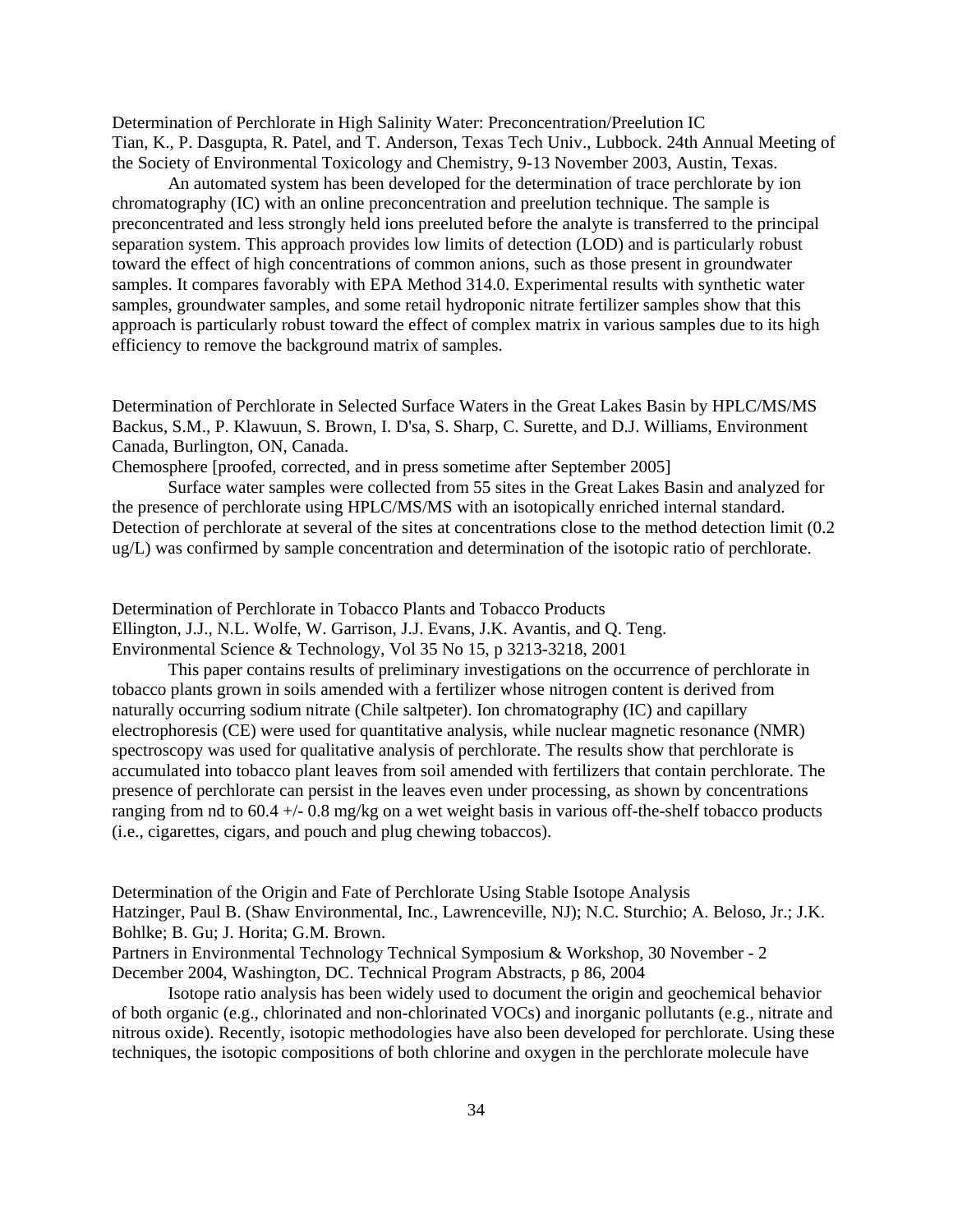been observed to differ significantly and consistently between naturally-occurring perchlorate and perchlorate from various anthropogenic sources. These isotopic differences, which range from approximately 8 - 15 per mil for 37Cl and 5 - 7 per mil for 18O, are readily distinguishable using isotope ratio mass spectrometry (IRMS). Recent data have also revealed that natural perchlorate is characterized by a unique 17O isotopic signature that readily differentiates it from man-made material. In addition to source identification, laboratory studies have shown that chlorine isotope analysis is a sensitive technique to document perchlorate biodegradation. Isotopic fractionation by the perchlorate-reducing isolate Dechlorosoma suillum JPLRND was observed to be as high as 60 per mil for 37Cl during active perchlorate metabolism. A smaller but significant isotopic fractionation of chlorine (approximately 2.7 per mil) was also observed during a SERDP-funded field demonstration of in situ perchlorate bioremediation. This presentation provides an overview of the application of stable isotope analysis for perchlorate forensics and bioremediation.

Determination of Trace-Level Perchlorate According to U.S. EPA Method 314.0 Using a Polyvinyl Alcohol Gel Resin

De Borba, Brian M.; Derrick W. Rowe, Metrohm-Peak, Inc., Houston, TX. American Laboratory News, p 22-24, Apr 2001

No National Primary Drinking Water Regulation (NPDWR) has been determined for perchlorate as of 2001. In 1996, perchlorate was placed on the Contaminant Candidate List, which is not currently subject to the NPDWR. Data from the U.S. EPA suggest an action level from 4 to 18  $\mu$ g/L to provide adequate human health protection. Levels exceeding this range will require removal and proper treatment of the contaminated water source. In 1997, the California Department of Health Services and the Nevada Division of Environmental Protection established an action level of 18  $\mu$ g/L. In 1999, Arizona and Texas set provisional action levels of 31 and 22  $\mu$ g/L, respectively. This article discusses an improved method for the determination of trace levels of perchlorate that requires a large sample loop with a Metrosep A Supp 5 column, a hydroxide eluent modified with p-cyanophenol, and suppressed conductivity to quantitate down to the  $2 \mu g/L$  level. Other parameters, such as calibration linearity, method detection limit, matrix conductivity threshold, and recovery of perchlorate in various matrices, are discussed also. In addition, the performance of a dedicated IC system (Metrohm 761 Compact IC, Metrohm-Peak, Inc., Houston, TX) is assessed. More Info: <http://www.iscpubs.com/articles/entirealn.html>

Determination of Trace Level Perchlorate in Drinking Water and Ground Water by Ion Chromatography

Jackson, P. E.; M. Laikhtman; J.S. Rohrer, Dionex Corp., Sunnyvale, CA Presented at the International Ion Chromatography Symposium, held in Osaka, Japan, 28 Sep-1 Oct 1998 Journal of Chromatography?A, Vol 850, No 1/2, p 131-135, 30 Jul 1999

Samples were analyzed on an IonPac AG11 guard column and an IonPac AS11 analytical column with a mobile phase of 0.1M-NaOH and suppressed conductivity detection, with use of an ASRS-ULTRA suppressor at 0.3 A. Calibration graphs were linear for 2.5-100 ug/ml of perchlorate, with a detection limit of 0.3 ug/l. When seven replicates of a 2.5 ug/l standard were injected, the retention time RSD was 0.5% and the peak area RSD was 2.4%. There was no interference from 22 common anions. Tests were also carried out on a new column, the IonPac AS16, with its IonPac AG16 guard column. The AS16 was specifically developed for polarizable anions, such as perchlorate, iodide, thiosulfate and thiocyanate. The new column is more hydrophilic than the AS11, has higher capacity (allowing the analysis of samples with higher salt contents) and higher peak efficiency. An example of analysis of 5 ug/l of perchlorate in ground water is illustrated.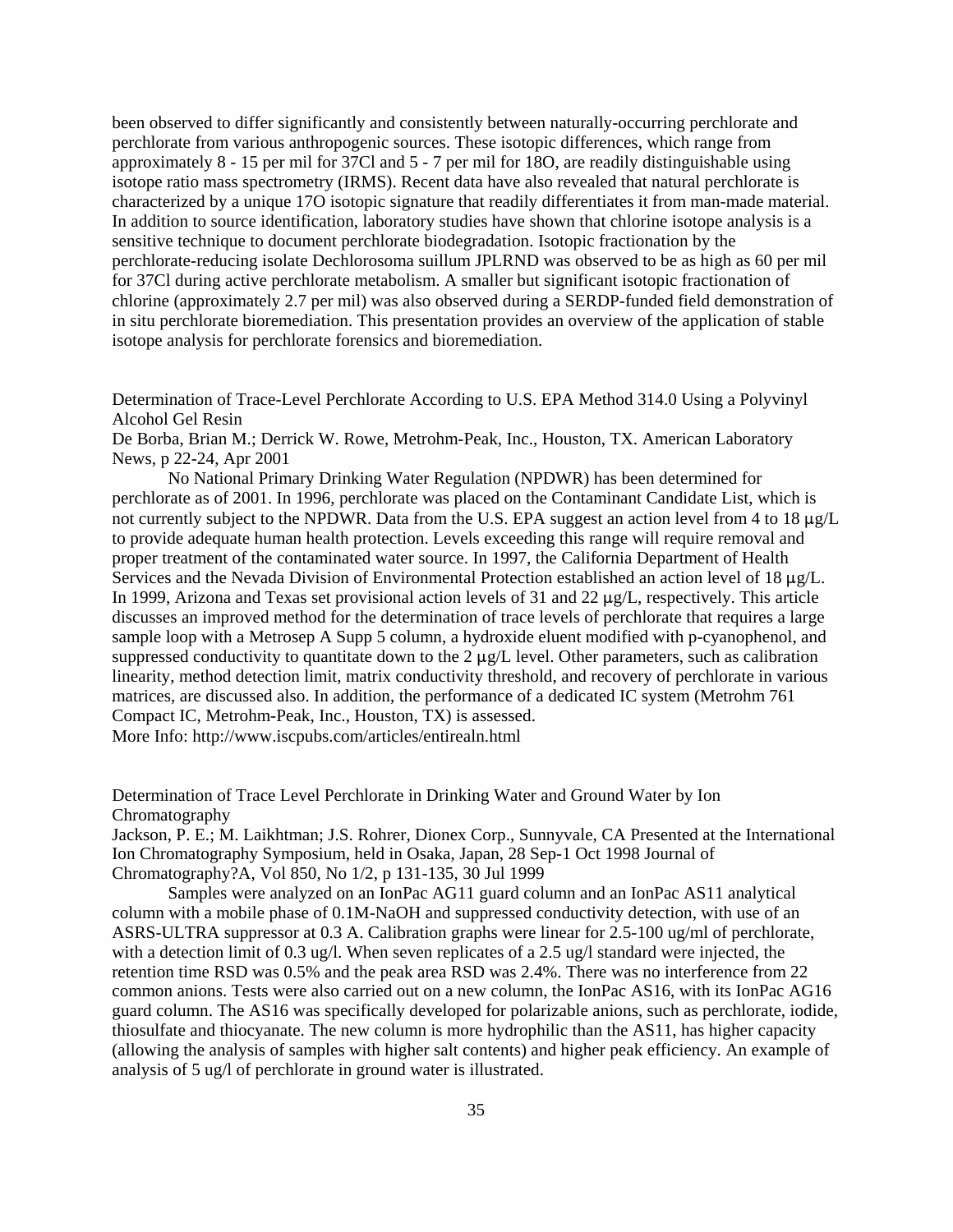The Development and Application of Preconcentration/Preelution Ion Chromatography Methods for the Detection of Trace Perchlorate in Difficult Matrices

Canas, Jaclyn Elaine, Ph.D. thesis, Texas Tech University, Lubbock. 183 pp, Aug 2005

Analysis of perchlorate in biological samples by ion chromatography can be difficult because matrix components often interfere with low-level detection. A preconcentration/preelution ion chromatography method was developed in the laboratory to address such interferences in high salinity samples and was proposed for application to other matrices. This study assessed the ability of the method to remove interferences and determine lower sample background for gastrointestinal tract, kidney, liver, zebrafish, quail egg, lettuce, milk, urine, citrus, and soil matrices. Chapter I contains a review of analytical methods for perchlorate determination to provide a rationale for exploring the methodologies in this dissertation research. Chapter V contains the evaluation and development of a method for perchlorate determination in soil. Though this project was not part of the original dissertation proposal, it was conducted as part of a collaboration with EPA's Office of Solid Waste. The findings of the studies described in Chapter V will be part of the revision of EPA Method 9058 and will also be published as a manuscript on the development of an extraction method for perchlorate determination in soil.

http://etd.lib.ttu.edu/theses/available/etd-07142005-150134/unrestricted/Canas\_Jaclyn\_diss.pdf

Development of a Better Method to Identify and Measure Perchlorate in Drinking Water Hedrick, E.J., D.J. Munch, and T.D. Behymer.

EPA Science Forum 2004, 1-3 June 2004, Washington, DC.

As analytical methods have improved in sensitivity, the discovery of perchlorate in drinking waters at lower and lower concentrations has increased. Collaboration between EPA's Office of Research and Development, the Office of Water and an instrument manufacturer has produced a method that is capable of identifying concentrations of perchlorate in drinking water ten times lower than previous methods. The most distinguishing feature of this method, which is not available in existing methods, is the capability to identify perchlorate by its chlorine isotope ratio. This isotopic ratio, in addition to separation of perchlorate from interferences, virtually eliminates the likelihood of mistaken identity. Should perchlorate become regulated in drinking water, this method will enable definitive identification and quantitation of perchlorate at concentrations as low as 0.1 part per billion.

Development of an IC/MS/MS Method for Low Level Determination of Perchlorate in Environmental Samples

Kurtz, Kristine (Clayton Group Services, Novi, MI) and Kem Charron. The Pittsburgh Conference: PITTCON 2003, Presentation 740-3.

For determination of perchlorate in drinking water, EPA Method 314.0 employs ion chromatography (IC) and conductivity detection, with a reporting limit of 4 ug/L and method detection limit (MDL) of 0.53 ug/L. The report limit of 4 ug/L corresponds to the minimum reporting level established by the EPA for monitoring purposes. Improved analytical methodology sensitivities for perchlorate determination are needed because the current minimum reporting limit and state action levels approach the detection and quantitation capabilities of 314.0. The authors present an IC/MS/MS method that couples IC and tandem mass spectrometry (MS/MS) for the determination of low-level perchlorate in environmental samples. Greatly improved sensitivity and selectivity provide for a calculated MDL of 0.02 ug/L in reagent water. The method is applicable to various environmental matrices, and due to the inherent sensitivity and selectivity of MS/MS detection, matrix interferences are significantly reduced for biological samples such as vegetation and animal tissue.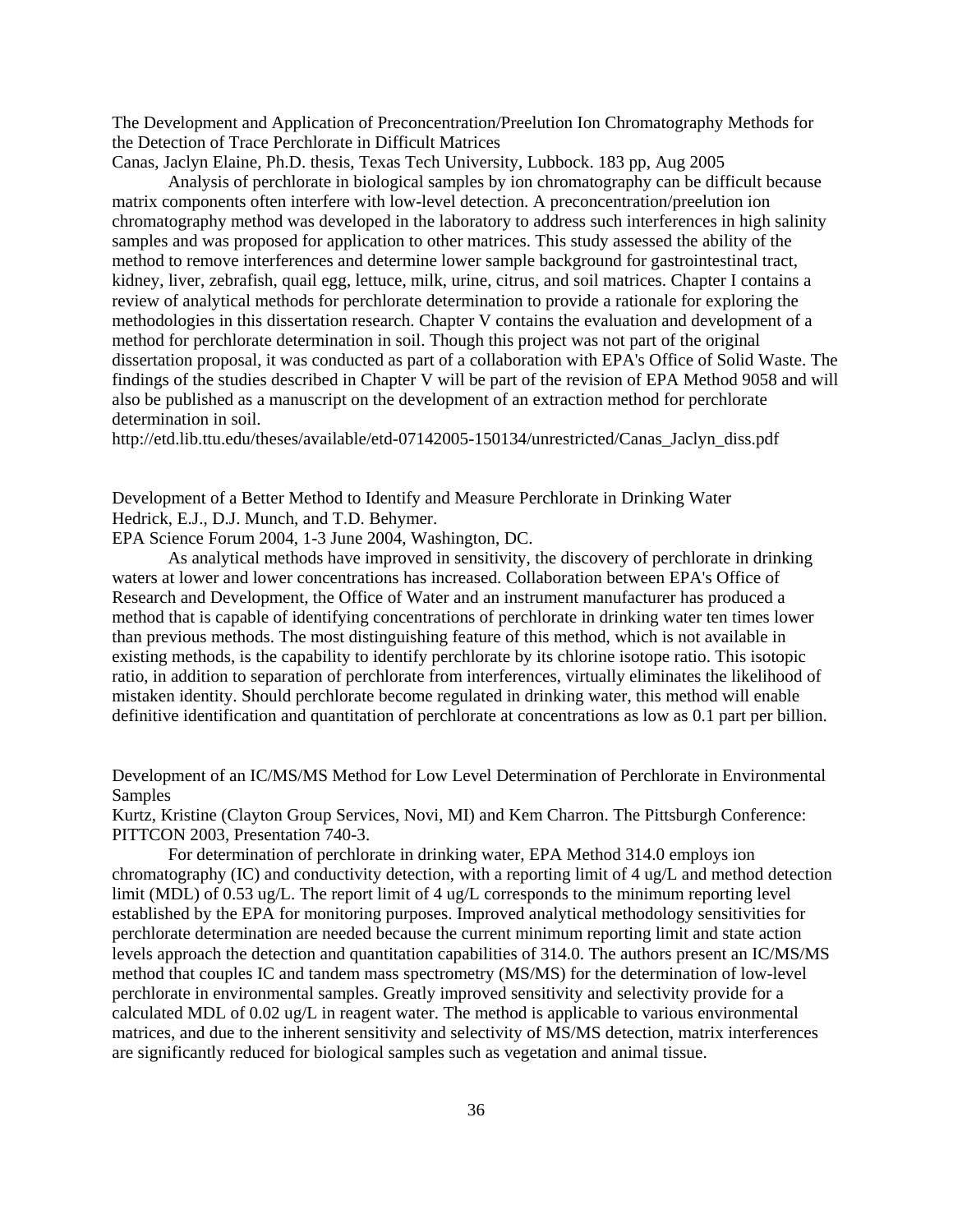Development of a Surface Enhanced Raman Spectroscopy (SERS)-Based Sensor for the Long Term Monitoring of Toxic Anions

Boss, Pamela A., Space and Naval Warfare Systems Center, San Diego, CA. Partners in Environmental Technology: 2002 SERDP & ESTCP Symposium & Workshop, 3-5 December 2002, Washington, DC. Poster Abstracts, p 33, 2002

The ideal field-deployable sensor would be able to detect toxic anions reversibly in the low ppb concentration range, in situ, on site, with little or no sample preparation, and with no interferences. One technology that meets many of these criteria is Surface Enhanced Raman Spectroscopy (SERS) using cationic-coated silver substrates. SERS has advantages of specificity and sensitivity over other spectroscopic techniques. All polyatomic species will exhibit a characteristic Raman signature that can be used to both identify and quantify it, but with time, these substrates oxidize, resulting in a decrease in the SERS signal. To protect the silver or gold SERS substrates from degradation, the surface is allowed to react with a thiol to form a self-assembled monolayer. The added advantage with this approach is that thiol coatings can be chosen to attract the analytes of interest. In this SERDP-sponsored effort, detection of chromate, dichromate, perchlorate, and cyanide using cationic-coated SERS substrates has been demonstrated. Limits of detection in the ppb-ppm concentration range have been achieved. The coatings used in this investigation possess no anion recognition functionalities, other than a positive charge; consequently these coatings interact simultaneously with different anions. Means of improving selectivity have been examined, such as identifying ionophores specific for the anions and removal of the interferences using solid phase extraction, supported liquid membranes, and nanotubule technology. The electrochemical etching parameters have been optimized to lower the detection limit. A sensor module has been designed that can be used either stand-alone or inserted inside a modified, cone penetrometer sampler probe. The sensor module is used stand-alone immersed in samples obtained from monitoring wells. Inserting the sensor module inside a cone penetrometer sampler probe allows sampling of ground water at various depths. Either approach will provide monitoring data in real time without the additional cost of an outside lab.

Electrochemical Detection for Gaseous Vinyl Chloride with a Sputtered Au/Porous Alumina Substrate/Pt Electrode Assembly

Chuang, Min-Chieh; Ming-Chang Yang, National Cheng Kung Univ., Tainan, Taiwan, ROC. Electroanalysis, Vol 14 No 17, p 1209-1214, Sep 2002

A detector with a porous alumina substrate has been developed to monitor vinyl chloride gas in the concentration range of 0.5-4% at room temperature. Higher sensitivities were obtained with tetrabutylammonium perchlorate as the supporting electrolyte than with tetrabutylammonium tetrafluoborate, with the highest sensitivity of 70.9 A%-1 obtained at -2.1 V (vs.  $Ag/Ag+$ ) in 50% toluene/50% DMF electrolyte. The sensing current and the sensitivity for vinyl chloride increased significantly with the porosity of the porous alumina substrate.

Electrochemical Investigation of Lead(II) in a Polymerized Crystalline Colloidal Array Sensor Material Containing Benzo-18-Crown-6-Ether

Geary, Caroline D. (Univ. of Pittsburgh, Pittsburgh, PA); S.A. Asher, C.E. Reese, S.G. Weber. PITTCON 2003, March 9-14, Orlando, Florida. Abstract 450-8.

In nanosystems research, the complexation between 18-crown-6 and lead(II) has been applied to both sensors and display devices. Electrochemical experiments have been carried out on this system with lead(II) in aqueous solution containing an excess of 18-crown-6. Using a square wave waveform with different experimental timescales, stoichiometry, binding constants, and rate constants have been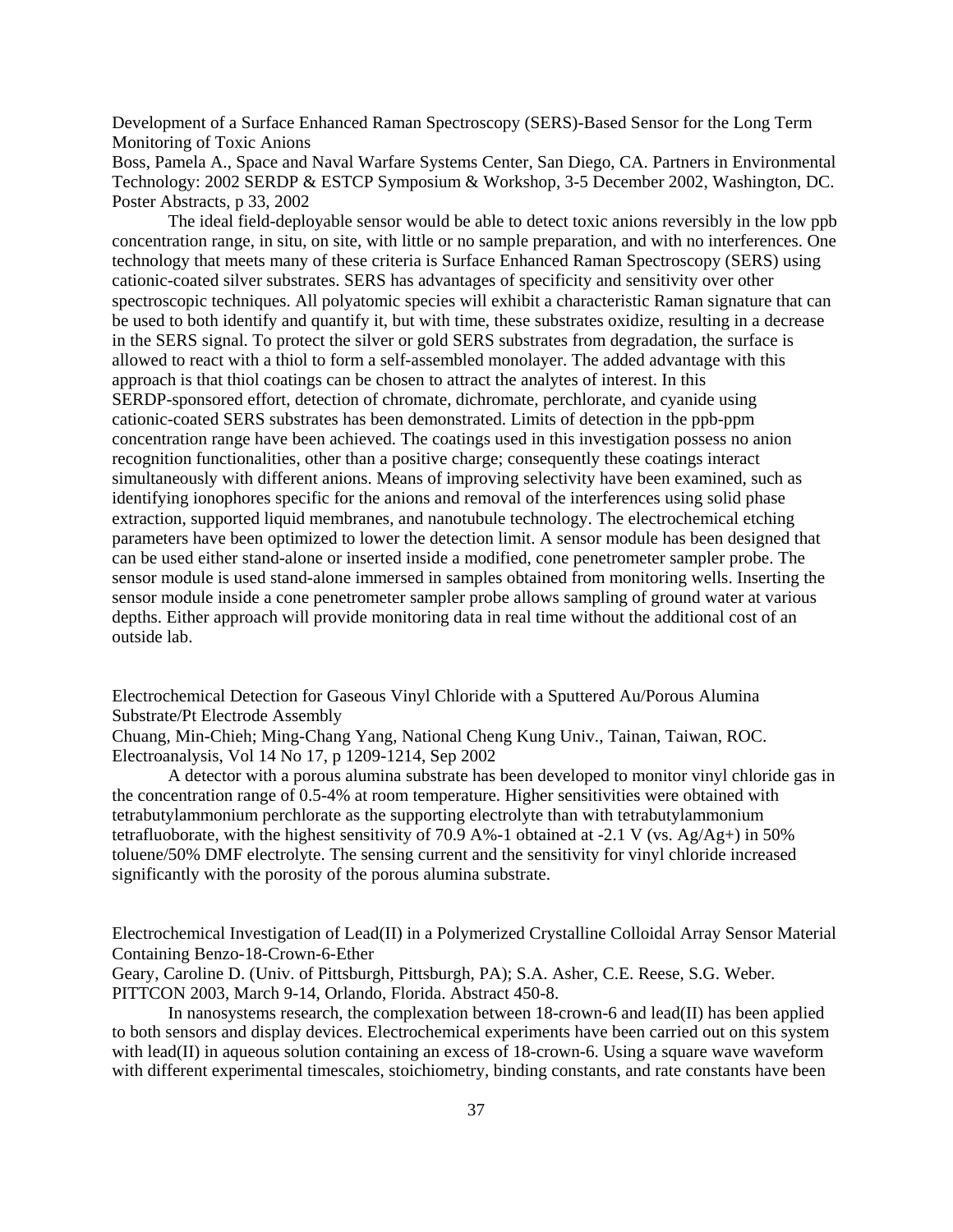determined at 25 degrees C for the system with both nitrate and perchlorate anions at a Hg/C electrode. Results indicate that there is an anion effect on the rate constants. Electrochemical experiments also have tested the binding of lead(II) with benzo-18-crown-6 immobilized in a polymerized crystalline colloidal array (PCCA) using a mercury film on gold electrode in contact with the PCCA.

Electrochemiluminescent Determination of Perchlorate by Solvent Extraction in the Presence of  $Ru(bpy)32+$ 

Xu, G.; S. Dong, Lab. Electroanal. Chem., Changchun Inst. Applied Chem., Chinese Acad. Sci., Changchun, China, Electrochemistry Communications, Vol 1 No 10, p 463-466, Oct 1999

For the highly sensitive determination of perchlorate, the authors propose a method based on solvent extraction in the presence of  $Ru(bpy)32+$  and followed by  $Ru(bpy)32+$ electro-chemiluminescent determination. The detection limit was  $50nM$  perchlorate and the RSD (n =

10) was 1.6%. Interference studies suggest that this method is selective for the determination of perchlorate.

Environmental Forensics of Perchlorate Origin and Biodegradation Using Stable Isotope Ratio Analysis Gu, Baohua (Oak Ridge National Laboratory, Oak Ridge, TN); P.B. Hatzinger; J. Horita; N.C. Sturchio; J.K. Bohlke; H. Bao; A. Beloso, Jr.; G.M. Brown.

Partners in Environmental Technology Technical Symposium & Workshop, 30 November - 2 December 2004, Washington, DC. Poster Program Abstracts, p 75, 2004

Successful isolation and recovery of trace quantities of perchlorate from contaminated water and/or salt deposits has been demonstrated using novel selective ion exchange and recovery technologies. The isotopic compositions of both chlorine and oxygen in perchlorate were found to differ significantly and consistently between naturally-occurring perchlorates and those from various anthropogenic sources. Natural perchlorate derived from Atacama Desert soils has unique chlorine and oxygen isotope signatures and is readily distinguishable using isotope ratio mass spectrometry (IRMS). Natural perchlorates show a low negative 37Cl but large positive 17O anomalies in comparison with no 37Cl and 17O anomalies in man-made perchlorates. These isotope anomalies provide direct evidence of atmospheric origin of natural perchlorates and thus offer a potentially powerful tool for forensic determinations of perchlorate in the environment. In addition to source identification, laboratory studies have revealed that 37Cl isotope analysis is a sensitive technique to document perchlorate biodegradation and potentially to distinguish this process from other non-biological mechanisms leading to reduced perchlorate levels during in situ remediation efforts. For example, chlorine isotopic fractionation by the perchlorate-reducing isolate Dechlorosoma suillum JPLRND was observed to be as high as 60% during active perchlorate metabolism. These data suggest that the rate of the  $35ClO<sub>4</sub>$ reduction by this bacterium is ca. 1.3 to 1.7% faster than that of the  $37ClO<sub>4</sub>$  reduction. Recent data have also revealed a significant isotopic fractionation of chlorine (approximately 2.7%) during perchlorate biodegradation in the field. These results, which were gained during a SERDP-funded field demonstration, confirm that chlorine isotope analysis will be a sensitive technique to verify in situ bioremediation of perchlorate in groundwater.

Environmental Isotope Forensics of Perchlorate Contamination

Horita, J. (ORNL, Oak Ridge, TN); J.F. Bohlke (USGS, Reston, VA): N.C. Sturchio (Univ. Of Illinois, Chicago); B. Gu and G.M. Brown (ORNL): J.R. Batista (Univ. of Nevada, Las Vegas). Geological Society of America 2004 Denver Annual Meeting (November 7-10, 2004), Abstracts with Programs, Vol 36 No 5, p 241, 2004

The stable isotope ratios of Cl and O can potentially be used to distinguish the source(s) of perchlorate in a given location and to evaluate the extent of biodegradation. The stable isotope ratios of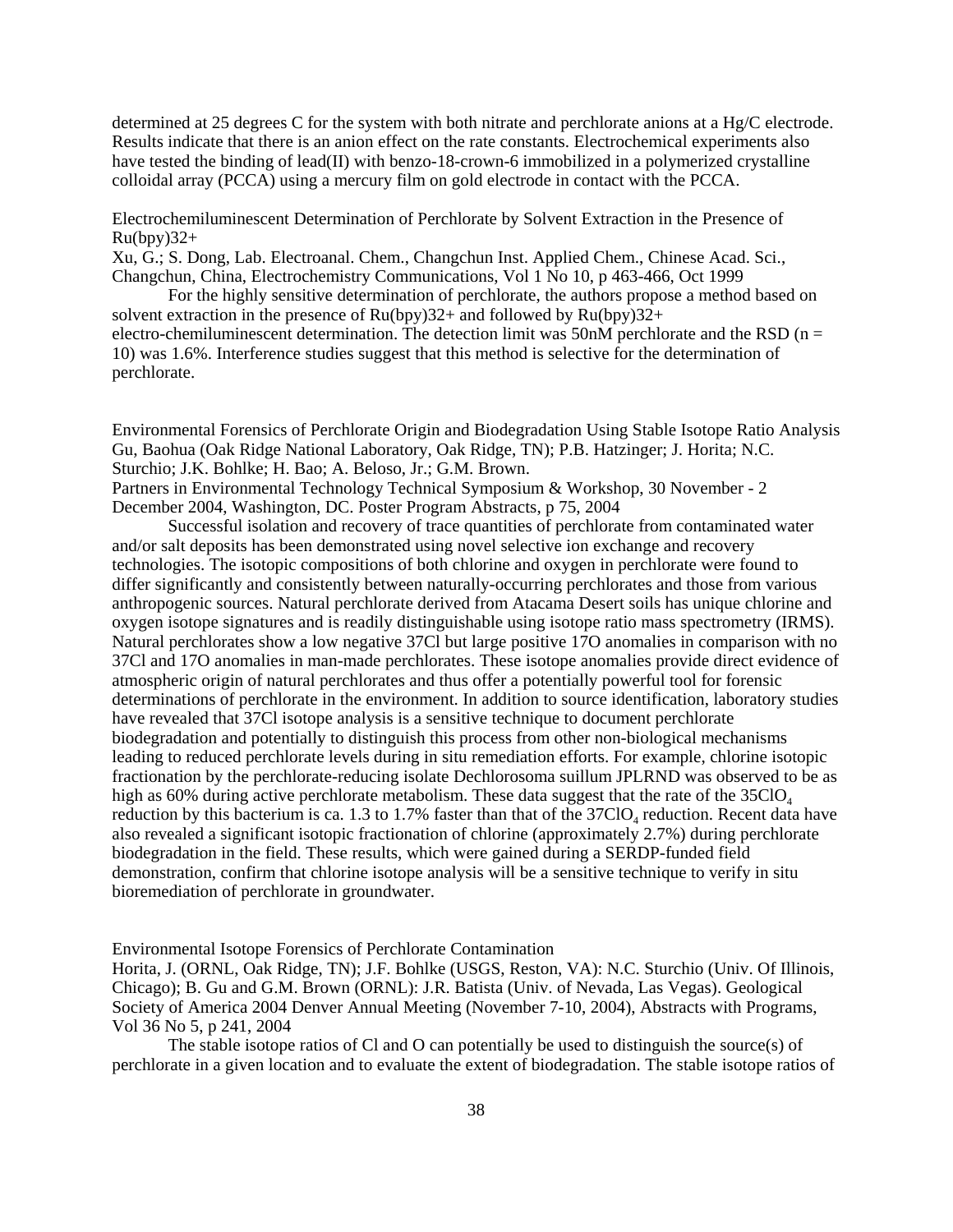Cl and O in anthropogenic perchlorate salts can be readily measured in milligram amounts, but it is difficult to extract and recover isotopically measurable amounts of perchlorate from natural waters in which the perchlorate concentrations may be on the order of ppb. The recent development of a new class of bifunctional anion exchange resins for efficient sorption and removal of perchlorate, along with a new resin regeneration technique for recovering sorbed perchlorate, provides a means for nearly quantitative recovery of perchlorate from water samples collected in the field for isotopic analysis. Using these innovative separation-recovery technologies, both developed at Oak Ridge National Laboratory, researchers have begun a systematic characterization of the stable isotope ratios of Cl and O in perchlorate from different sources, including anthropogenic perchlorate reagents, natural perchlorate-bearing salt deposits, salt-derived fertilizers, and waters from contaminated military and industrial sites. Preliminary results indicate that there are isotopic differences between various anthropogenic and natural perchlorate sources. When the data set of isotopically characterized perchlorate sources becomes sufficiently representative, stable isotope forensics of perchlorate may become useful for issues of source apportionment, natural attenuation, or remediation monitoring.

Evaluation of Perchlorate Biodegradation Using Chlorine Isotope Analysis Hatzinger, P.B. (Shaw Environmental, Inc., Lawrenceville, NJ); N.C. Sturchio; M.D. Arkins; C. Suh; L.J. Heraty. SERDP/ESTCP Partners in Environmental Technology Technical Symposium & Workshop, 2-4 December 2003, Washington, DC. Poster Session Abstracts, p 170, 2003

When evaluating the biological degradation of perchlorate in the field, evaluating the performance of in situ bioremediation is complicated by the difficulty of distinguishing chemical loss due to biodegradation from abiotic loss mechanisms, such as dilution and adsorption. In addition, it is often difficult to document slow biodegradation processes that are occurring naturally over time (i.e., intrinsic bioremediation). Stable isotope analysis of light elements (e.g., H, C, N, Cl) has been used to successfully differentiate biodegradation of common pollutants, such as chlorinated solvents, gasoline constituents, and nitrate, and from other non-biological loss mechanisms for these compounds, but little information exists concerning the application of this technique for evaluating perchlorate biodegradation. Researchers quantified chlorine isotope fractionation during perchlorate reduction by Dechlorosoma suillum JPLRND, an isolate initially obtained from a perchlorate-contaminated groundwater source in southern California. The values of the chlorine isotopic fractionation factor were derived from two studies with this organism. The values show that the rate of the 35ClO4 reduction by this organism is  $\approx$  1.3-1.7% faster than that of the 37ClO4 reduction. This large isotope effect suggests that chlorine isotope analysis will be a sensitive technique to document in situ bioremediation of perchlorate in groundwater. Additional studies are underway to evaluate chlorine isotope fractionation during microbial perchlorate reduction in a field setting and to evaluate the use of isotope analysis to distinguish perchlorate sources.

Experimentally Determined Holding Times for Environmental Samples Containing Low Levels of Perchlorate

Stetson, S. and R. Wanty (USGS, Denver, CO); D. Macalady (Colorado School of Mines, Golden). Fourth SETAC World Congress, 25th Annual Meeting in North America, 14-18 November 2004, Portland, Oregon. Society of Environmental Toxicology and Chemistry, Pensacola, FL. Poster PH010, 2004

The stability of perchlorate in water samples has not been thoroughly examined, which means that scientifically defensible holding times of perchlorate-bearing samples and standards have yet to be determined. This paper details a study to determine the long-term stability of perchlorate standards in deionized water and in a common water matrix. Sets of samples containing 1000, 100, 10, and 0 g/L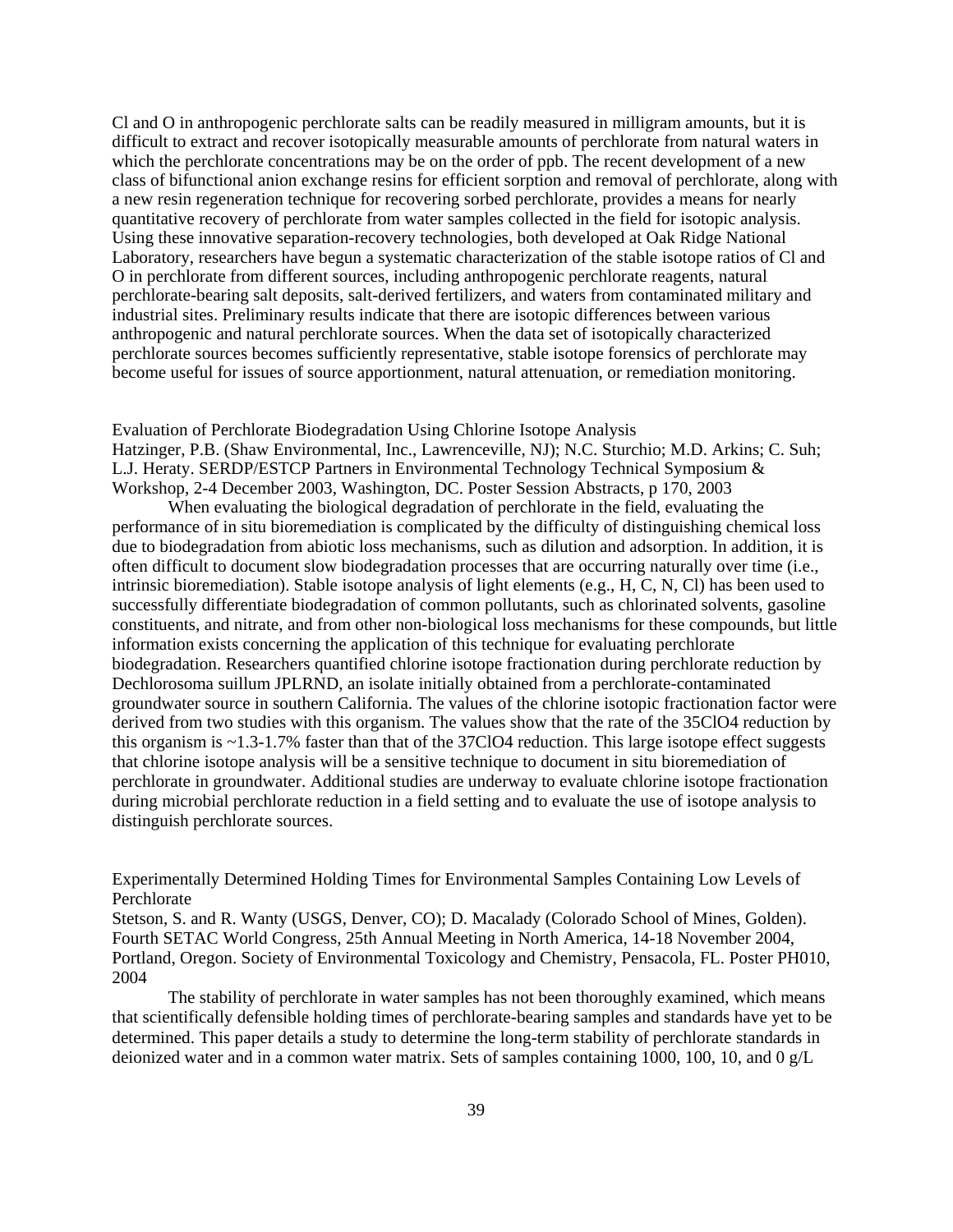perchlorate in deionized water and in local tap water were formulated. These samples were analyzed for perchlorate concentration against freshly prepared standards every 24 hours for the first seven days, biweekly for the next four weeks, and weekly after that for a total of 25 weeks. The results from this 6-month study are presented with a recommendation for maximum holding times of perchlorate samples after collection.

### Field Screening Method for Perchlorate

Thorne, Philip G., Applied Research Associates, Inc., South Royalton, VT. Partners in Environmental Technology: 2002 SERDP & ESTCP Symposium & Workshop, 3-5 December 2002, Washington, DC. Poster Abstracts, p 34, 2002

A simple, reliable, and inexpensive colorimetric method for perchlorate in water has been developed and tested with surface water, well water, and bioreactor effluent. The detection limit is 1ug/L. A 0.5 L sample is passed through a solid-phase extraction cartridge that has been conditioned with a perchlorate-specific ion-pair reagent. Perchlorate is retained, as well as small quantities of chlorate and major ions. A rinse step removes the interferences and the perchlorate is eluted into an ion-pairing dye in a 15mL test tube. A layer of xylene is added, the tube is shaken, and the dye-pair extracts into the xylene that separates into a layer lying in the beam of a standard portable spectrophotometer. Results from nearly 100 well water and bioreactor samples show excellent agreement with EPA Method 314 over the range of 1-300 ug/L (slope = 1.15, R2=0.96). Some false positives were encountered in some wells. The method is being adapted to an automated on-line monitor that will be operational and in field trials by next June.

Field Screening Method for Perchlorate in Water and Soil

Thorne, Philip G., Applied Research Associates, South Royalton, VT. Report No: ERDC/CRREL Technical Report 04-8, 36 pp, Apr 2004

Federal and state regulatory agencies are concerned about the possible adverse effects of perchlorate (ClO4-) contamination in drinking water, as the anion is known to target the human thyroid gland and its metabolic hormone-producing function. A reliable and inexpensive colorimetric method for perchlorate in water and soil extracts has been developed and tested with surface water, well water, bioreactor effluent, and soil extracts. The detection limit for water is 1 mg/L and 0.3 mg/g for spiked soils. A 0.5-L sample of water or a 1-mL sample of aqueous soil extract is passed through a solid-phase extraction cartridge that has been conditioned with a perchlorate-specific ion-pair reagent. Perchlorate, as well as small quantities of chlorate and major ions, is retained. A rinse step removes the interferences and the perchlorate is eluted into an ion-pairing dye in a 13 x 100-mm test tube. A 1-mL aliquot of xylene is added, the tube is shaken, and the dye pair extracts into the xylene that separates into a layer lying in the light path of a standard portable spectrophotometer. Results from nearly 100 well-water and bioreactor samples show excellent agreement with EPA Method 314 over the range of 1 to 225 mg/L  $(slope = 1.11, R2 = 0.913)$ . Some false positives were encountered in some wells. A cleanup method was developed that can eliminate false positives due to humic substances. The colorimetric method is being adapted to an automated on-line monitor.

More Info: [http://www.crrel.usace.army.mil/techpub/CRREL\\_Reports/reports/TR04-8.pdf](http://www.crrel.usace.army.mil/techpub/CRREL_Reports/reports/TR04-8.pdf)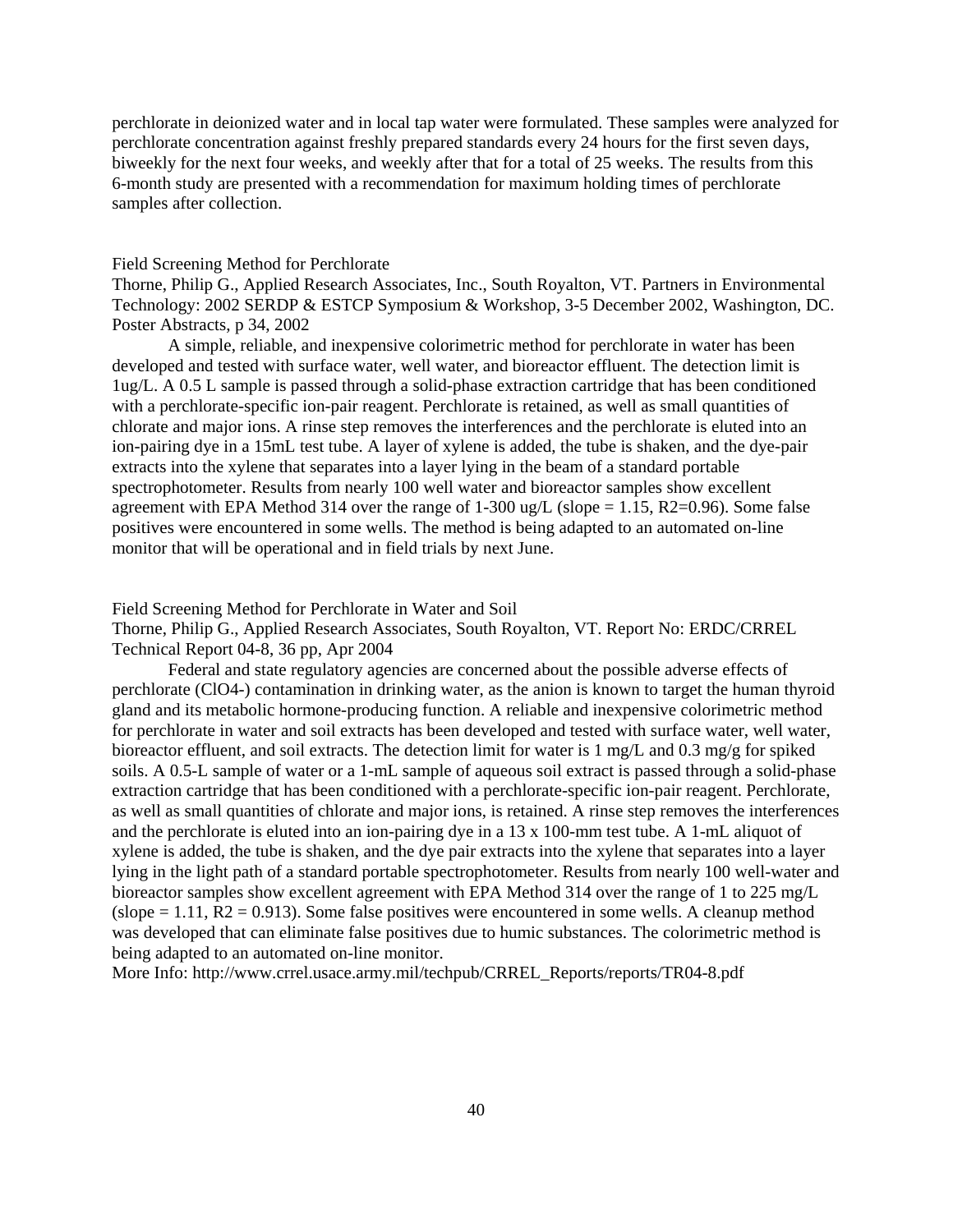Gas-Phase Ion Association Provides Increased Selectivity and Sensitivity for Measuring Perchlorate by Mass Spectrometry

Martinelango, P.K., J.L. Anderson, P.K. Dasgupta, D.W. Armstrong, R.S. Al-Horr, and R.W. Slingsby, Texas Tech Univ., Lubbock.

Analytical Chemistry, Vol 77 No 15, p 4829-4835, 1 Aug 2005

This paper reports an ion chromatography-ion association-electrospray ionization-mass spectrometry (IC/IA-ESI-MS) method for measuring perchlorate  $(CIO<sub>4</sub>)$  that is more selective and sensitive than other available single-stage MS approaches. A long chain dipositive cationic agent  $(D(2+))$  is added postcolumn in low concentration. This ion associates with perchlorate, even in the gas phase, thus detecting it as  $DCIO_4^+$  in the positive ion mode at an m/z value between 300 and 400 (depending on the choice of  $D(2+)$ ). The authors show results for various dicationic agents that vary in their selectivity and affinity for perchlorate. For a 100-ul injected standard, limits of detection are as good as 25 ng/L on a single quadrupole mass spectrometer.

Improved Method for the Determination of Trace Perchlorate in Ground and Drinking Waters by Ion Chromatography

Jackson, P.E.; S. Gokhale; T. Streib; J.S. Rohrer; C.A. Pohl, Dionex Corp., Sunnyvale, CA Journal of Chromatography?A, Vol 888 No 1/2, p 151-158, 4 Aug 2000

An improved ion chromatographic method has been developed for the determination of low  $g/l$ levels of perchlorate in ground and drinking waters based on a Dionex IonPac AS16 column, a hydroxide eluent generated using an EG40 automated eluent generator, large loop (1 ml) injection, and suppressed conductivity detection. The method is free of interferences from common inorganic anions, linear over the range of 2-100  $\alpha$ /l perchlorate, and quantitative recoveries are obtained for low  $\alpha$ /l levels of perchlorate in spiked ground- and drinking-water samples. The method has a detection limit of 0.15  $g/I$ .

Ion Chromatographic Analysis of Food for Perchlorate by Suppressed Conductivity Compared to Tandem Mass Spectrometry

Niemann, R.A. and A.J. Krynitsky, U.S. Food and Drug Administration, College Park, MD. The 230th ACS National Meeting, Washington, DC, Aug 28-Sept 1, 2005. ENVR 212.

An inexpensive but chemically identity-deficient conductivity detector (CD) was compared against highly specific and sensitive mass spectrometry (MS)/MS detection for determination of perchlorate anion in edible portions of cantaloupe, carrots, lettuce, and spinach. A sample test portion was blended with dilute nitric acid, the extract was vacuum filtered, and the volume was measured. Tandem MS with electrospray interface to an anion exchange column was used to analyze, by fixed volume injection, extract diluted 9:10 with NaCl18O4 internal standard solution. Another portion of extract was acidified to pH ~2 by addition of cation exchange resin; several mLs was passed through a graphitized carbon cleanup column; and an aliquot of the collected fraction was pushed through a short anion exchange precolumn for anion extraction, enrichment, and subsequent injection onto an analytical column by valve switching. Experimental details and comparative data are presented.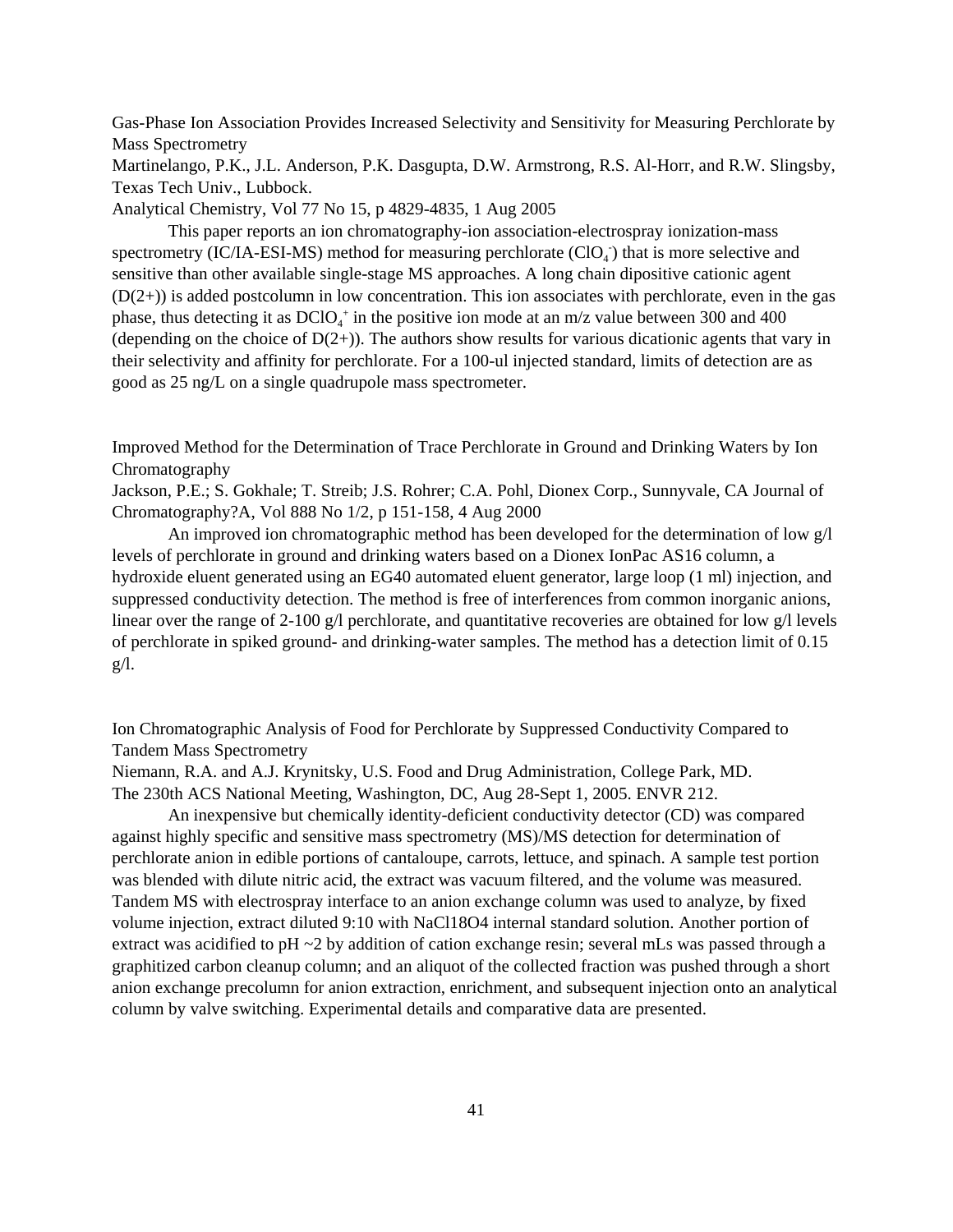Ion Chromatographic Determination of Perchlorate in Vegetation Using Accelerated Solvent Extraction (ASE) With Integrated Clean-Up

Richter, B.E., S.E. Henderson, and B. Murphy, Dionex Corporation, Salt Lake City, UT. The 230th ACS National Meeting, Washington, DC, Aug 28-Sept 1, 2005. ENVR 213.

This presentation centers on the use of accelerated solvent extraction (ASE) as an extraction method prior to perchlorate determination using ion chromatography (IC) with suppressed conductivity or mass spectrometry. Vegetation extracts generally require significant column cleanup steps prior to IC analysis. The authors have found that by placing the proper sorbent material in the exit of an ASE extraction cell, extracts that are essentially free from interferences can be obtained from plant samples. These samples can be analyzed by IC without any additional cleanup steps. This presentation discusses ASE precision and accuracy results for the determination of perchlorate from various milk, fruit, and vegetable sample types and addresses how the various operating parameters affect analyte recovery.

#### Low Level (Subppb) Analysis of Perchlorate

Medina, V.F. (U.S. Army Corps of Engineers, Engineer Research and Development Center, Vicksburg, MS); A. Bednar; A. Weathersby. SERDP/ESTCP Partners in Environmental Technology Technical Symposium & Workshop, 2-4 December 2003, Washington, DC. Poster Session Abstracts, p 167, 2003

Long-term monitoring (LTM) associated with subsurface contamination sites is a key element of Long Term Stewardship and Legacy Management across the DOE complex; however, LTM is an expensive endeavor, often exceeding the costs of the remediation phase of a cleanup project. The primary contributors to LTM costs are associated with labor. Sample collection, storage, preparation, analysis, and reporting can add a significant financial burden to project expense when extended over many years. Development of unattended in situ monitoring networks capable of providing quantitative data satisfactory to regulatory concerns has the potential to significantly reduce LTM costs. But survival and dependable operation in a difficult environment is a common obstacle because deploying almost any sensor in the subsurface for extended periods of time will expose it to chemical and microbial degradation. Frequent replacement or servicing (cleaning) of sensors is expensive and labor-intensive, offsetting most, if not all, of the cost savings realized with unattended in situ sensors. To enable facile, remote monitoring of contaminants and other subsurface parameters over prolonged periods, Applied Research Associates, Inc has been working to develop an advanced LTM sensor network consisting of three key elements: (1) an anti-fouling sensor chamber that can accommodate a variety of chemical and physical measurement devices based on electrochemical, optical and other techniques; (2) two rapid, cost-effective, and gentle means of emplacing sensor packages either at precise locations directly in the subsurface or in pre-existing monitoring wells; and (3) a web browser-based data acquisition and control system (WebDACS) utilizing field-networked microprocessor-controlled smart sensors housed in anti-fouling sensor chambers. The monitoring network is highly versatile and can be applied to a variety of subsurface sensing scenarios in different media. The project is initially focused on monitoring water quality parameters of pH, conductivity, oxidation-reduction potential, and temperature in groundwater.

### Low-Level Perchlorate Detection Method Shows Promise

Los Alamos National Laboratories News Release, 18 July 2003

A Los Alamos National Laboratory evaluation of a relatively new method to detect minuscule amounts of perchlorate in water indicates that the detection method holds promise in detecting perchlorate at concentrations of less than one part per billion, which could further strengthen and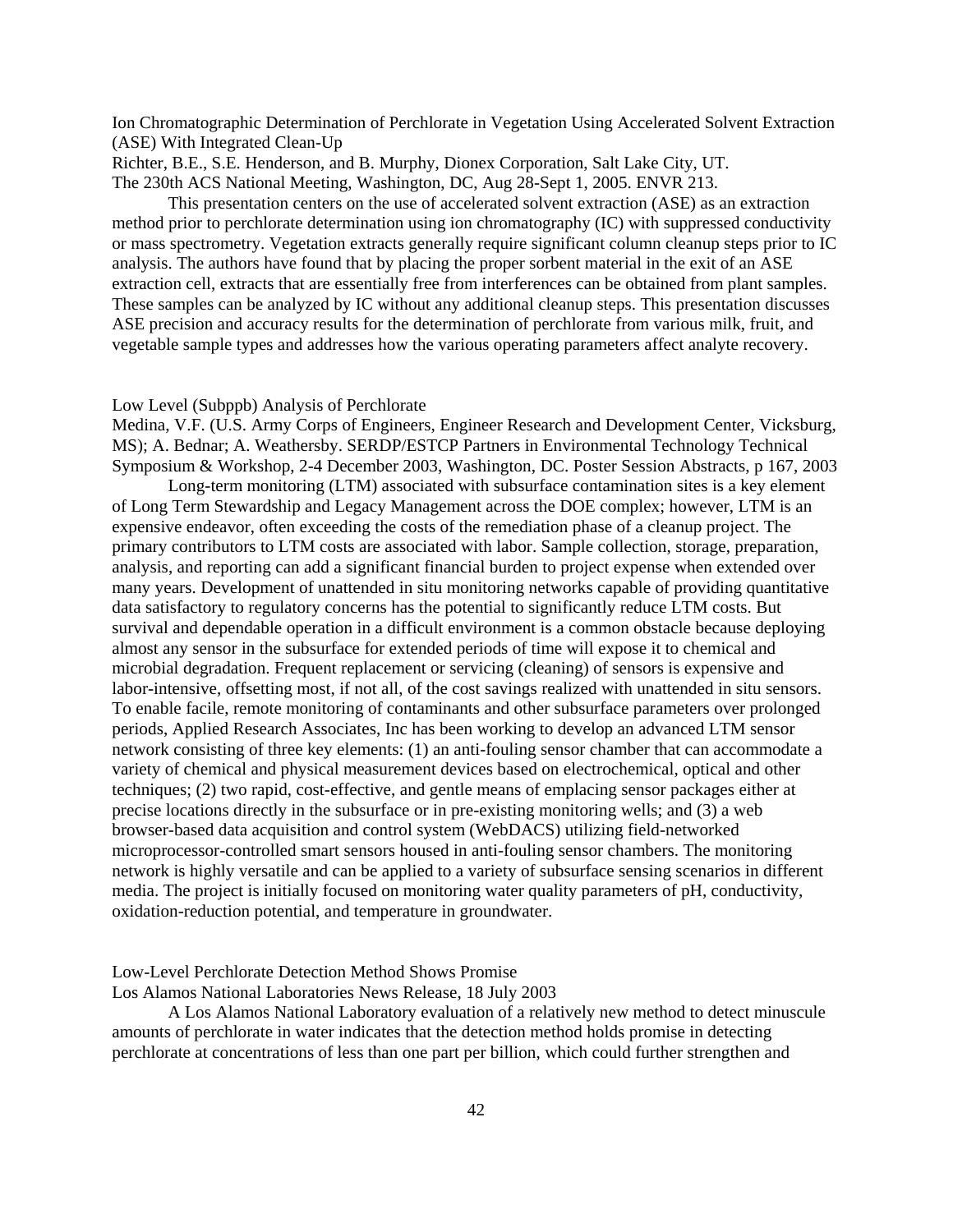improve the Laboratory's environmental surveillance capabilities. The study--done in conjunction with personnel from the New Mexico Environment Department and DOE--also indicates that Northern New Mexico waters may have trace concentrations of perchlorate that are well below any proposed safe drinking water standard. EPA currently has one approved method (EPA Method 314) for perchlorate detection, but the method is reliable only for concentrations of four parts per billion (ppb) or greater. In 2003, Los Alamos researchers began a rigorous scientific evaluation of Liquid Chromatography/Mass Spectrometry/Mass Spectrometry (LC/MS/M) to detect ultra-low concentrations of perchlorate. In tests, the LC/MS/MS method seemed to be able to reliably detect perchlorate in the pure water samples that had been spiked with a known concentration of the chemical, but when used to test drinking water and groundwater samples, the LC/MS/MS method seemed less reliable--perhaps due to the presence of salts and minerals commonly found in groundwater. The study suggested the presence of minuscule traces of perchlorate in all drinking water samples tested with the LC/MS/MS method; concentrations potentially ranged from 0.1 to 0.3 ppb. The results of this study suggest that trace levels of perchlorate may be widespread in the environment, but this hypothesis must be further tested. Greater quality control and calibration procedures are necessary at laboratories that use the LC/MS/MS method to test water before the method can be deemed reliable and accurate.

Measurement of Perchlorate in Water by Use of an 18O-Enriched Isotopic Standard and Ion Chromatography with Mass Spectrometric Detection Hedrick, E. and D. Munch, U.S. EPA, Cincinnati, OH.

Journal of Chromatography A, Vol 1039 No 1-2, p 83-88, 11 June 2004

Although the most promising analytical methodology currently available for low-level determination and confirmation of perchlorate in drinking water is ion chromatography followed by electrospray ionization mass spectrometric detection (IC-ESI-MS), there are still potentially limiting situations that must be considered when analyzing real world samples by IC-ESI-MS. These limitations consist of (1) co-elution of contaminants with fragment ions having the same  $m/z$  as perchlorate, (2) high background counts at the m/z of interest leading to a subsequent decrease in signal-to-noise, (3) gradual loss of sensitivity occurring over time as the sampling cone and/or ion optics of the mass spectrometer are fouled, and (4) suppression of gas phase ion formation (ionization suppression) that can occur if high concentrations of contaminants co-elute with perchlorate. The authors discuss the evaluation of commercially available sodium perchlorate enriched with oxygen-18 for its potential as an internal standard that may offset some of the limitations of perchlorate analysis.

Metabolic Primers for the Detection of (Per)chlorate-Reducing Bacteria in the Environment and Phylogenetic Analysis of cld Gene Sequences

Bender, K.S., M.R. Rice, & W.H. Fugate, J.D. Coates, L.A. Achenbach

Applied & Environmental Microbiology, Vol 70 No 9, p 5651-5658, Sep 2004

Natural attenuation of perchlorate is dependent on the presence and activity of dissimilatory (per)chlorate-reducing bacteria (DPRB) within a target site. Researchers have developed and optimized two degenerate primer sets targeting the chlorite dismutase (cld) gene to detect DPRB in the environment. A nested PCR approach increases the sensitivity of the molecular detection method. Screening of environmental samples indicated that all products amplified by this method were cld gene sequences. The use of these primer sets represents a direct and sensitive molecular method for the qualitative detection of (per)chlorate-reducing bacteria in the environment, thus offering another tool for monitoring natural attenuation.

More Info: <http://www.science.siu.edu/microbiology/achenbach/CDprimers.pdf>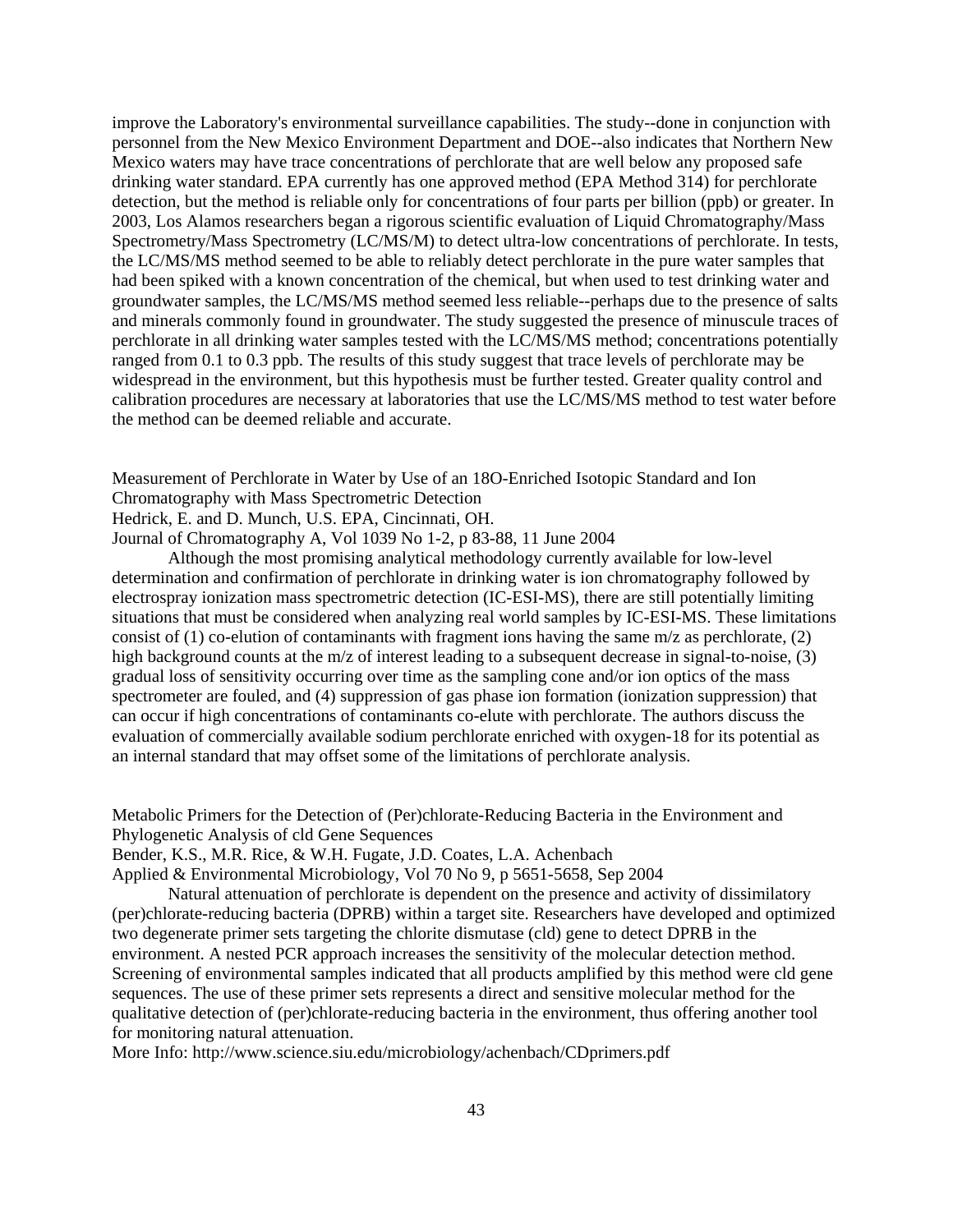Method 314.0: Determination of Perchlorate in Drinking Water Using Ion Chromatography, Rev 1.0 Hautman, D.P., D. Munch, A.D. Eaton, and A.W. Haghani, U.S. EPA, Cincinnati, OH. EPA 815-B-99-003, 49 pp, 1999

This U.S. EPA method covers the determination of perchlorate in reagent water, surface water, groundwater, and finished drinking water using ion chromatography. <http://www.epa.gov/OGWDW/methods/met314.pdf>

Method 314.1: Determination of Perchlorate in Drinking Water Using Inline Column Concentration/Matrix Elimination Ion Chromatography with Suppressed Conductivity Detection, Revision 1.0

Wagner, H.P. (Lakeshore Engineering Services, Inc.); B.V. Pepich (Shaw Environmental, Inc.); C. Pohl, D. Later, R. Joyce, K. Srinivasan, B. DeBorba, D. Thomas, and A. Woodruff (Dionex, Inc., Sunnyvale, CA); D.J. Munch (U.S. EPA, OGWDW).

EPA 815-R-05-009, 38 pp, May 2005

This is a sample pre-concentration, matrix elimination ion chromatographic (IC) method using suppressed conductivity detection for the determination of perchlorate in raw and finished drinking waters. This method requires the use of a confirmation column to validate all perchlorate concentrations reported at or above the MRL on the primary column. Precision and accuracy data have been generated for perchlorate, with both the primary and confirmation columns, in reagent water, finished groundwater, surface water and a laboratory fortified synthetic sample matrix. The single laboratory lowest concentration minimum reporting level has also been determined in reagent water. <http://www.epa.gov/safewater/methods/sourcalt.html>

Method 331.0: Determination of Perchlorate in Drinking Water by Liquid Chromatography Electrospray Ionization Mass Spectrometry, Rev. 1.0

Wendelken, S.C. and D.J. Munch (U.S. EPA, OGWDW); B.V. Pepich (Shaw Environmental, Inc.); D.W. Later and C.A. Pohl (Dionex, Inc. Sunnyvale, CA).

EPA 815-R-05-007, 34 pp, January 2005

This is a liquid chromatography electrospray ionization mass spectrometry (LC/ESI/MS) method for the determination of perchlorate in raw and finished drinking waters. This method can be used to acquire data with either selected ion monitoring (SIM) or multiple reaction monitoring (MRM) detection. Based on known interferences, MRM detection is recommended; however, SIM detection may be used if all of the criteria outlined in Section 9.1 are met. Precision and accuracy data have been generated for both SIM and MRM detection of perchlorate in reagent water, finished groundwater, finished surface water, and a synthetic high ionic strength matrix. The single laboratory lowest concentration minimum reporting level (LCMRL) has also been determined for both detection modes in reagent water.

<http://www.epa.gov/safewater/methods/sourcalt.html>

Method 332.0 Determination of Perchlorate in Drinking Water by Ion Chromatography with Suppressed Conductivity and Electrospray Ionization Mass Spectrometry, Revision 1.0 Hedrick, E. and T. Behymer, R. Slingsby, and D. Munch.

EPA 600-R-05-049, 48 pp, Mar 2005

Method 332.0 (formerly to have been designated 330.0) describes the instrumentation and procedures necessary to identify and quantify low levels of perchlorate (ClO4) in drinking waters using IC-ESI/MS. Drinking water samples are collected using a sterile filtration technique. A small volume of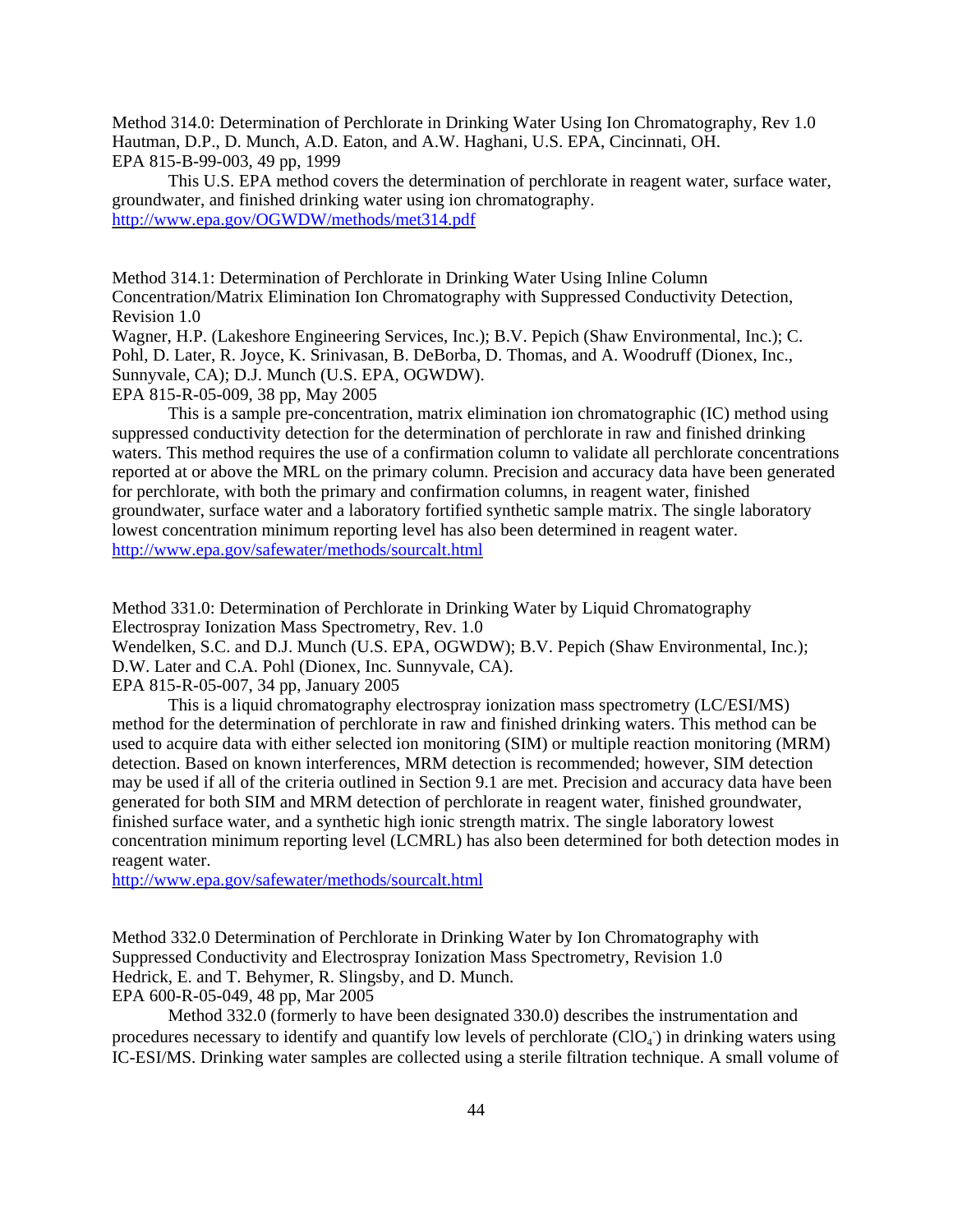sample is injected into an ion chromatograph. Using an anion exchange column, perchlorate is separated from constituent cations and anions in the sample using a potassium hydroxide mobile phase. Due to the use of a non-volatile mobile phase, the eluate from the column is passed through a conductivity suppressor to remove the potassium  $(K+)$  ions of the mobile phase and to remove the analyte counter cations prior to the eluate entering the mass spectrometer. An 18O-enriched  $(35)Cl(18)O<sub>4</sub>$  internal standard (m/z 107) is used for quantitation to improve accuracy and ruggedness of the method. Identi  $CIO<sub>4</sub>$  ions with respect to the internal standard. Qualitative confirmation of perchlorate is made by confirming that the m/z 99/101 area count ratio is within a specified range. If these conditions are met, along with passing all other QC requirements defined in Section 9, then the concentration obtained using the m/z 101 quantitation ion is reported.

[http://www.epa.gov/nerlcwww/m\\_332\\_0.pdf](http://www.epa.gov/nerlcwww/m_332_0.pdf) 

Method 6850: Determination of Perchlorate Using High Performance Liquid Chromatography/Mass Spectrometry (LC/MS)

Di Rienzo, R.P. (DataChem Laboratories, Inc., Salt Lake City, UT); Kham Lin (K' (Prime) Technologies, Inc., Calgary, AB, Canada).

The 230th ACS National Meeting, in Washington, DC, Aug 28-Sept 1, 2005. ENVR 210.

DataChem Laboratories, Inc. in conjunction with K'(Prime) Technologies, Inc. has developed a new method for the detection and confirmation of perchlorate that relies on liquid chromatography to separate perchlorate from interferences and mass spectrometry to confirm and quantify. Method 6850 for the determination of perchlorate uses a newly developed, commercially available liquid chromatography column in an Agilent 1100 LC/MSD system to separate perchlorate from known interferences in difficult matrices. The method can detect perchlorate not only in drinking water, but in matrices that are unacceptable for analysis by drinking water methods, such as soil and biota samples. Method 6850 can quantify perchlorate at 0.2 ppb in environmental sample matrices and use simple determinative techniques available to current LC/MS technologies, with no systematic pretreatment of samples required prior to analysis. U.S. EPA is currently evaluating method SW-846 Method 6850 with an inter-laboratory validation study.

Methods Development to Improve Low-Level Perchlorate Detection in Drinking Water by Conductivity and Mass Spectrometry: Issues and Impact Hedrick, E.J.

Severn Trent 4th Annual Analytical Program Compliance, 17-18 June 2003, Louisville, KY.

U.S. EPA is working on a method for the determination of sub-ppb concentrations of the perchlorate anion in ground and surface drinking waters. To date, ion chromatography using a KOH mobile phase, electrolytic conductivity suppression and electrospray ionization mass spectrometric detection has been explored. There is an urgent need to be able to confirm and quantify perchlorate at lower concentrations than is allowed by the currently approved EPA method, which uses ion chromatography with suppressed conductivity detection. This work demonstrates sub-ppb quantitation of perchlorate in drinking waters and contaminated ground waters using ion chromatography with electrolytic conductivity suppression electrospray ionization mass spectrometry (IC-ESI-MS).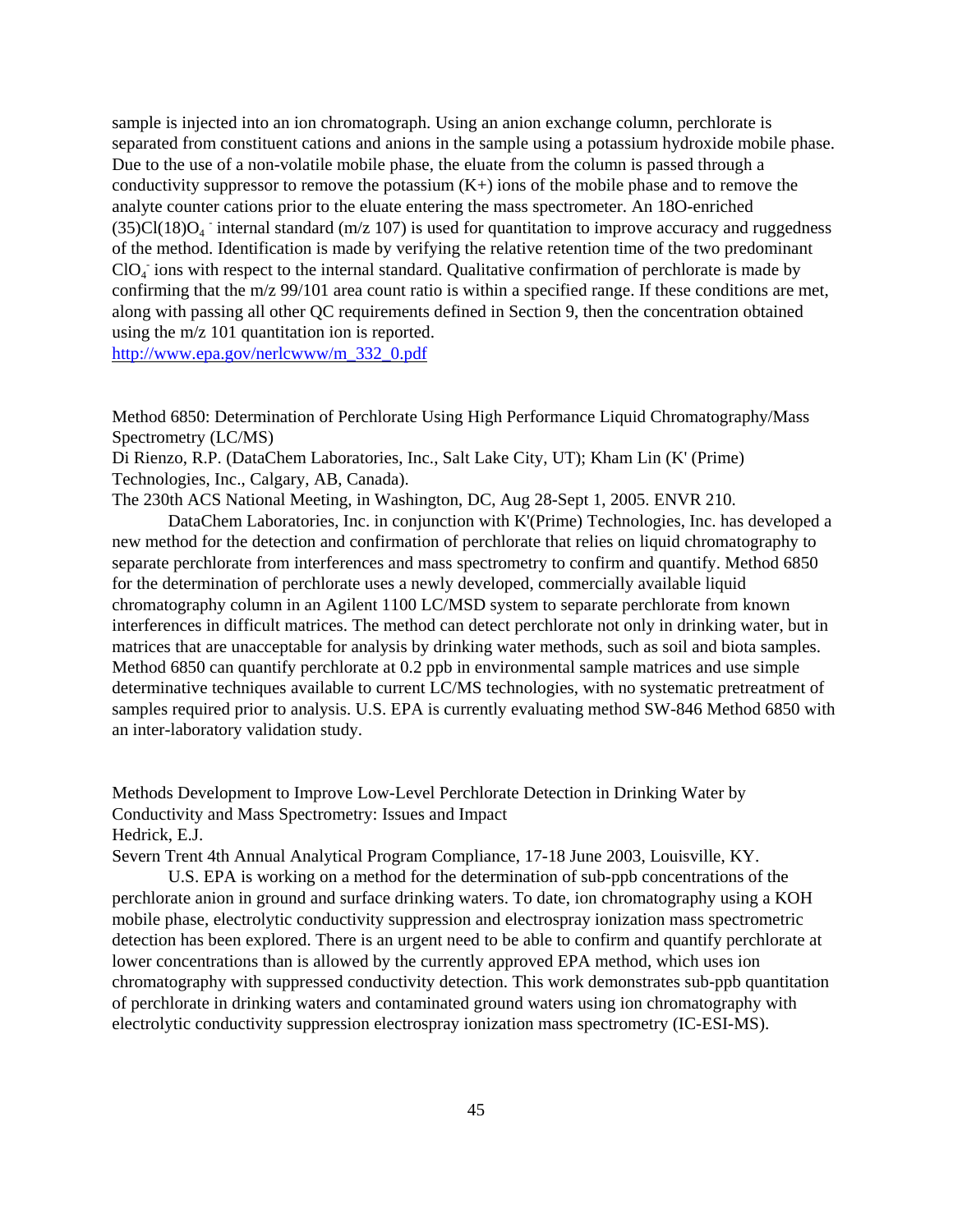Microscale Extraction of Perchlorate in Drinking Water with Low Level Detection by Electrospray Mass Spectrometry

Magnuson, M.L.; E.T. Urbansky; C.A. Kelty, U.S. EPA, Water Supply and Resources Div., Cincinnati, OH Talanta, Vol 52 No 2, p 285-291, 21 Jun 2000

Perchlorate in drinking water has been determined at sub-microgram/l levels by extraction of the ion-pair formed between the perchlorate ion and a cationic surfactant with electrospray mass spectrometry detection, a technique that compared favorably with results determined by ion chromatography. Confidence in the selective quantification of the perchlorate ion is increased through both the use of the mass based detection as well as the selectivity of the ion pair. This study investigates several extraction solvents and experimental work-up procedures in order to achieve high sample throughput. The method detection limit for perchlorate was 300 ng/l (parts-per-trillion) for methylene chloride extraction and 270 ng/l for IBMK extraction. Extraction with methylene chloride produces linear calibration curves, enabling standard addition to be used to quantify perchlorate in drinking water.

Miniaturized Reference Electrode Based on Perchlorate-Sensitive Field Effect Transistor Pöötter, W.; C. Dumschat; K. Cammann Analytical Chemistry, Vol 67 No 24, 4586-4588, 1995 Abstract not available.

A Model Describing the Biodegradation Kinetics of Perchlorate In the Presence of Competing Electron **Acceptors** 

Hatzinger, P.B. (Shaw Environmental, Inc.); Y.H. Farhan; M. Goltz; J. Huang; P. Chosa. Partners in Environmental Technology Technical Symposium & Workshop, 30 November - 2 December 2004, Washington, DC. Poster Program Abstracts, p 84, 2004

A mathematical model was developed to describe the biodegradation kinetics of perchlorate in the presence of alternate electron acceptors. The model links the rate of perchlorate degradation to the rate of biomass growth and electron donor utilization. Inhibition coefficients are incorporated to describe the influence of alternate electron acceptors (oxygen and nitrate) on the rate of perchlorate degradation. Model parameter values were determined by fitting model simulations to data obtained from a series of batch biodegradation experiments conducted using Dechlorosoma suillum JPLRND, a perchlorate-degrading strain isolated from groundwater in southern California. The fitted values for the maximum specific growth rate and half-saturation constant for the bacterium when utilizing either perchlorate or nitrate were 0.155 per hr and 158 mg acetate/L, respectively. These parameters were different when the strain was utilizing oxygen as an electron acceptor. Cell yield and cell decay were not distinctly different for the three electron acceptors. Experiments evaluating competitive inhibition confirmed that nitrate inhibits perchlorate degradation by the test strain. Using pre-determined parameters and a fitted inhibition coefficient value of 25 mg nitrate/L, the model successfully described perchlorate and nitrate degradation data in pure culture studies. Based on this success, the biodegradation model has recently been incorporated into a fate and transport model developed at the Air Force Institute of Technology. The coupled model will be used during ESTCP Project CU-0425 to describe perchlorate biodegradation in the field during in situ treatment using a horizontal flow treatment well (HFTW) system.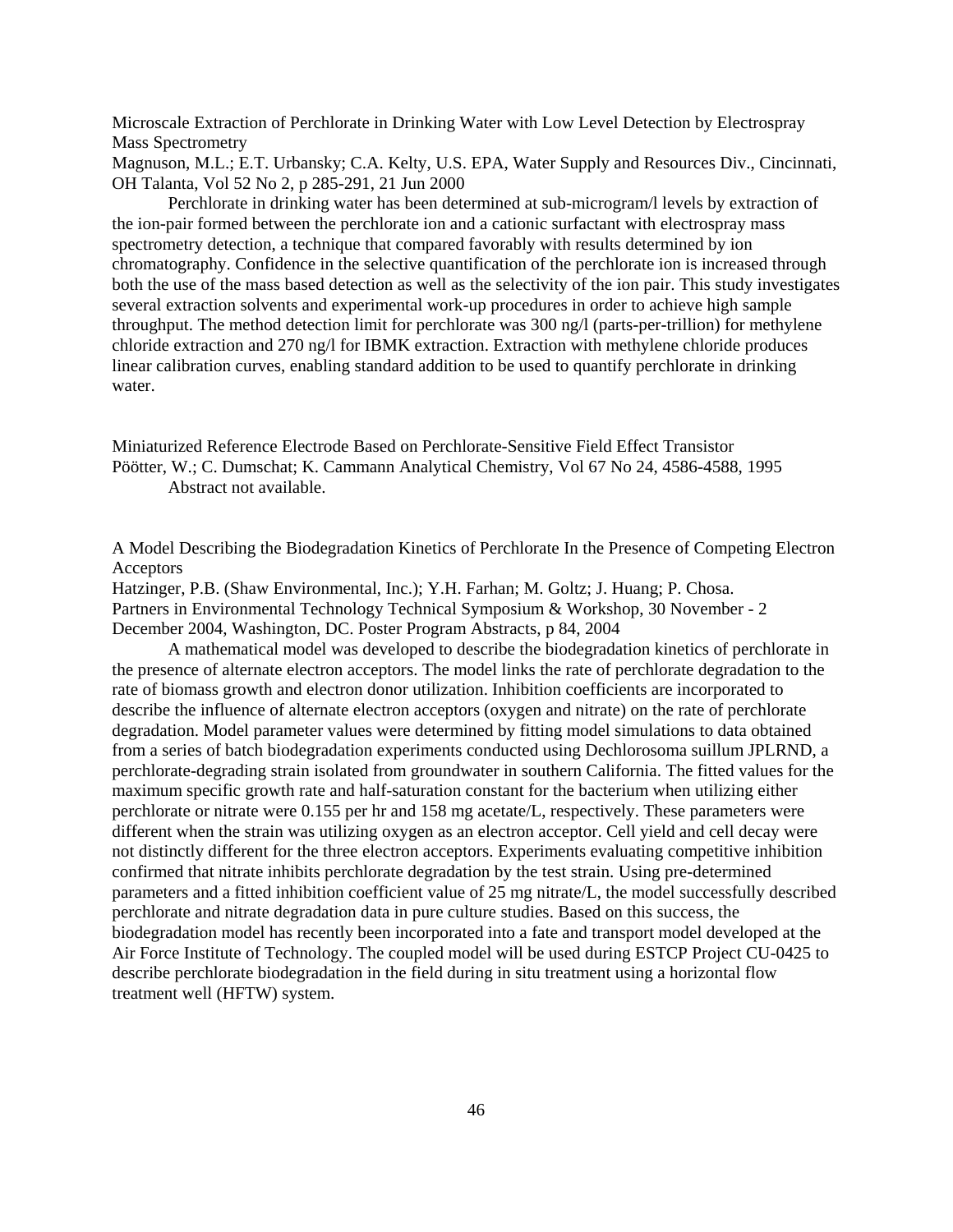The Molecular Detection of Perchlorate-Reducing Bacteria in Environmental Samples Achenbach, L.A. (Southern Illinois Univ., Carbondale, IL); K.S. Bender; M.R. Rice; W.H. Fugate; J.P. Schmidt; E.J. Miller; J.D. Coates.

Partners in Environmental Technology Technical Symposium & Workshop, 30 November - 2 December 2004, Washington, DC. Poster Program Abstracts, p 95, 2004

Successful natural attenuation of perchlorate within a target site is dependent on the presence of dissimilatory perchlorate-reducing bacteria (DPRB) that can reduce perchlorate to chloride and oxygen. Due to the extreme phylogenetic diversity of DPRB, it is impossible to use 16S detection methods for the detection of organisms capable of perchlorate reduction, so lengthy isolation approaches are currently the method used most often for detecting DPRB at a given site. A fast and simple approach for the detection of bacteria capable of perchlorate reduction was developed that targets a metabolic gene that is unique to DPRB, the chlorite dismutase (cld) gene. The cld gene from a number of DPRB strains was cloned and partial sequences were aligned to design degenerate primer sets specific for this gene. These primer sets were used in a nested PCR procedure in which an extremely degenerate cld primer set was employed in the first round of amplification, followed by a second round of amplification using a more specific internal primer set. This procedure produced single amplification products when tested on both pure cultures of DPRB and environmental samples. Sequence analysis of the amplicons from pristine sites in the Antarctic and perchlorate-contaminated sites in Los Alamos, NM, verified the ability of these primer sets to detect only cld gene sequences. Multiple phylotypes were also present in many of the environmental samples, indicating the presence of more than one strain possessing the cld gene. The cld primer sets are not limited to the detection of DPRB in the environment but can also be used to quantify the number of DPRB strains present in a sample via denaturing gradient gel electrophoresis (DGGE). The number of bands resulting from DGGE analysis should correlate directly to the number of different DPRB strains present. In addition, these primer sets can be used to quickly track populations of DPRB in an enrichment scheme or in a contaminated environment to determine if the growth and activity of DPRB was successfully stimulated in a bioremediation strategy. The use of these chlorite dismutase primer sets represents a rapid, direct, and sensitive molecular method for the qualitative detection of DPRB in the environment and another technological tool for future monitored natural attenuation efforts.

Monitoring the Solid Phase Synthesis Using Ion-Selective Electrode

Pátek, Marcel (Selectide Corp., Tucson, AZ); Sylvia Bildstein; Zuzana Flegelová (Biopharm, Research Inst. of Biopharmacy and Veterinary Drugs, Jílové, Czech Republic) Tetrahedron Letters, Vol 39 No 8, p 753-756, 1998

Ion-selective electrodes (ISEs) offer another noninvasive method for monitoring and quantitative determination of basic functionalities on solid support. The ISE method is based on complete protonation of basic functionalities after treatment of the resin with a large excess of 1% HClO4. After thorough washing with water, the bound anion is eluted with a suitable base providing an easily detectable perchlorate anion that can be quantified potentiomentrically with a perchlorate ion-selective electrode. Limitations of this technique include the requisite use of water-compatible solid supports and basic functionalities possessing a  $pKHB + > 7$ . More Info: <http://www.5z.com/divinfo/procedures/ise.html>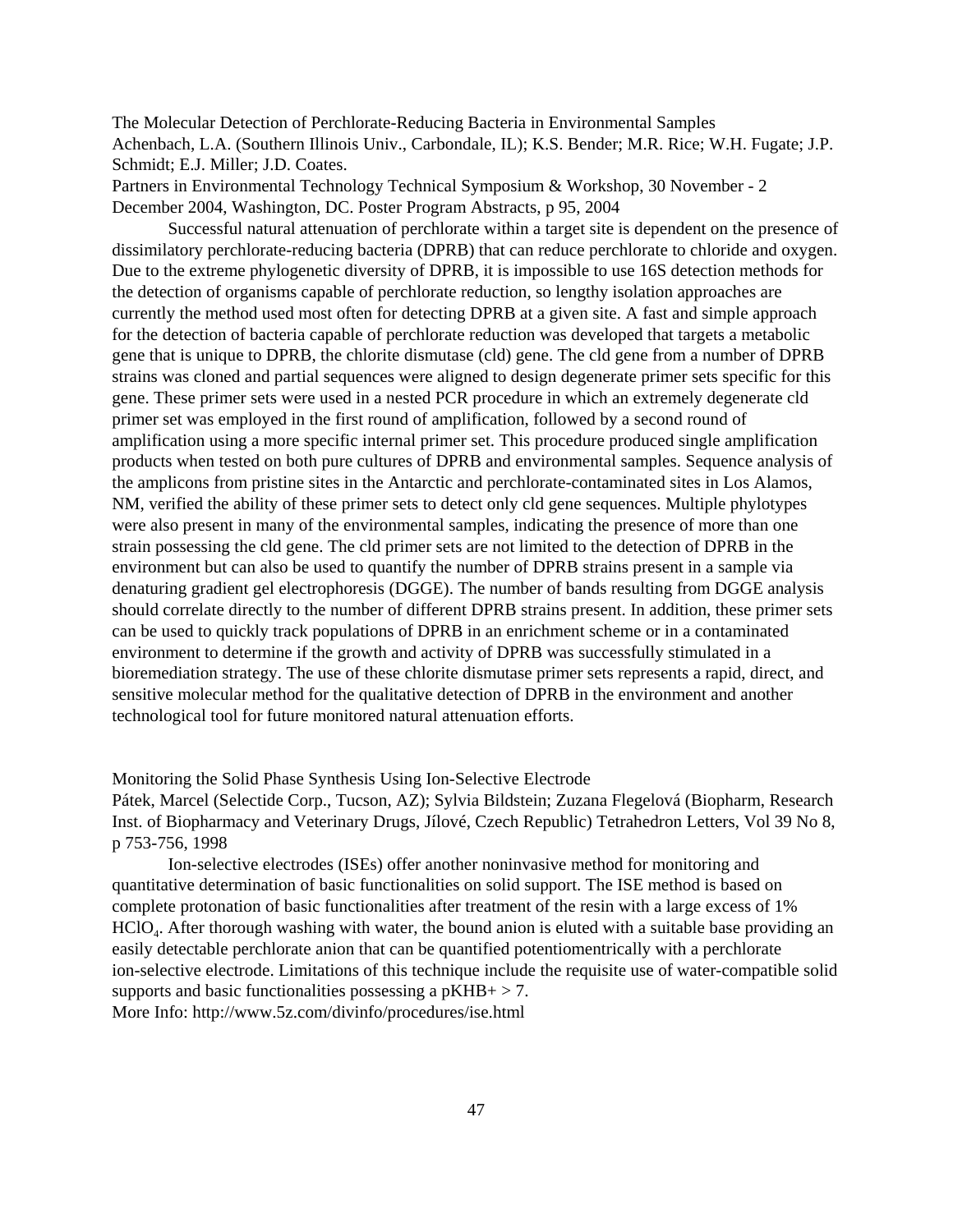Natural Perchlorate Has a Unique Oxygen Isotope Signature

Bao, Huiming (Louisiana State Univ., Baton Rouge); Baohua Gu (Oak Ridge National Lab, Oak Ridge, TN). Environmental Science & Technology, Vol 38 No 19, p 5073 5077, 2004

The authors report the first measurement of the triple oxygen isotope ratios (18O/16O and 17O/16O) for both man made perchlorate from commercial sources and natural perchlorate extracted from Atacama Desert soils. They found that normalized 18O/16O ratios for natural perchlorate has a far wider range than does man made perchlorate. The findings from this research provide a tool for the identification and forensics of perchlorate contamination in the environment.

## The New Analytical Method and Related Issues

Donnelly, Joseph. Perchlorate Issue Group Presentations, AWWA website

The California Department of Health Services (CDHS) has developed an interim analytical method protocol for perchlorate. The method detection limit of 0.7  $\mu$ g/l in reagent water addresses the desired 4  $\mu$ g/l detection limit in aqueous environmental matrices, and an 18 ppb action level. This ion chromatographic (IC) method has been used to detect perchlorate in water supplies in California, Arizona, and Nevada. Goals for an analytical method include that it be simple, rugged, use widely-available equipment and expertise, be cost-effective, reliable, and produce data of known and adequate quality. The CDHS method uses a strong base eluent. Strong acid is used to regenerate the column after analysis. The column is an anion-exchange type, from which perchlorate elutes relatively late (about 7.5 minutes retention time). A general conductivity detector is used. The potential for false positives and negatives should be studied. Potential analytical interferences could include iodide, bromate, iodate, thiocyanate, sulfate, and nitrate anions. The ion chromatographic retention time of perchlorate shifts with concentration. For example, one research group reported a retention time of 35 minutes for a 50 ppm solution. This time was shortened to 20 minutes for a 2 parts-per-thousand solution. Confirmatory analytical techniques would be desirable, both qualitative (identity) and quantitative (precision and accuracy). Other methods for perchlorate analysis are available, but either are not suitable or have not been optimized for trace-level environmental analysis. Capillary electrophoresis has been applied to perchlorate analysis in the ppm concentration level, with general detectors, such as ultraviolet, and with specific detectors such as Raman or mass spectrometric. Electrospray mass spectrometry has also been used to detect perchlorates. The following capabilities of the CDHS method should be defined: confirmation of analyte identity, and absence of interference (false positives, false negatives); single and multiple laboratory precision and accuracy; matrix effects such as dissolved solids/conductivity. Sample holding times and sample preservation should also be investigated. One goal for future research is to determine the stability of perchlorate in the environment, particularly aqueous ecosystems. The thermodynamics of perchlorate decomposition are favorable; it is potentially a powerful oxidizer. The kinetics are slow at ambient temperatures and in the absence of catalysis. Whether biological systems provide biochemical catalysts has not been found to date in the literature search. This question is key to answering concerns about the relative toxicity of the perchlorate anion in drinking water. In summary, several laboratory-based studies of the Cal-DHS method would be worthwhile.

More Info: <http://www.awwarf.com/newprojects/percsum.html>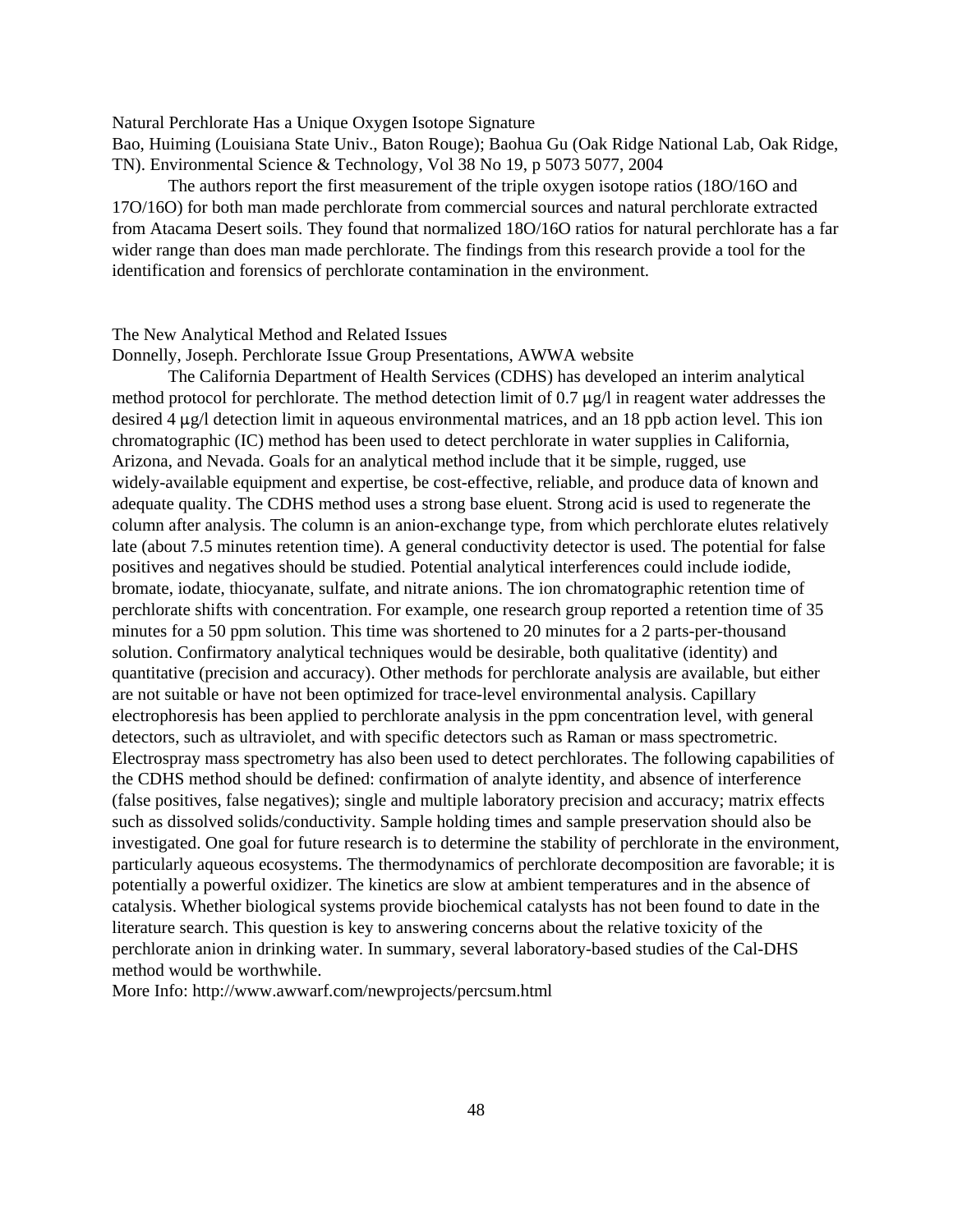New Cetyltrimethylammonium Methods of Determination of Perchlorate

Cyganski, A.; P. Kowalczyk; J. Krystek; B. Ptaszynski. Chemical Analysis, Vol 45 No 6, p 911-919, Nov-Dec 2000

Perchlorates form a sparingly soluble compound in the presence of cetyltrimethylammonium bromide (CTA) that analysis has shown to be cetyltrimethyl-ammonium perchlorate. The authors have worked out gravimetric, nephelometric, and turbidimetric methods of determination of perchlorates such that measurements can be made in the pH range from 1.5 to 11.5. The gravimetric method is used for 5 to 20 mg of perchlorate, and the nephelometric and turbidimetric methods can be used for 0.05 to 1.0 mg of perchlorate. The effect of foreign ions has been examined, and only large anions (e.g., MnO4-, CrO42-, Cr2O72-, J-) interfere with the determination.

New Membrane Perchlorate-Selective Electrodes Containing Polyazacycloalkanes as Carriers Lizondo-Sabater, J., M.-J. Segui, J.M. Lloris, R. Martinez-Manez, T. Pardo, F. Sancenon, and J. Soto, GDDS, Univ. Politecnica de Valencia, Valencia, Spain. Sensors and Actuators B: Chemical, Vol 101 No 1-2, p 27-29, 15 June 2004

PVC membrane anion-selective electrodes containing synthesized polyazacycloalkanes as ionophores give a linear response in the presence of perchlorate. Researchers have determined the EMF response characteristics and selectivity coefficients of these membrane-based perchlorate-selective electrodes. The synthesized polyazacycloalkanes are

1,4,8,11-tetra(n-octyl)-1,4,8,11-tetraazacyclotetradecane,

1,4,7,10,13-penta(n-octyl)-1,4,7,10,13-pentaazacyclopentadecane, and

1,4,7,10,13,16-hexa(n-octyl)-1,4,7,10,13,16-hexaazacyclooctadecane.

New Tools for Characterization and Selective Treatment of Perchlorate Contamination Plumes Burton, E. (Lawrence Livermore National Lab., Livermore, CA); B. Bourcier; S. Coleman; B. Daily; B. Esser; Q. Hu; B. Hudson; P. Krauter; J. Moran; K. O'Brien; D. Bishop; R. Newmark; J. Reynolds. Partners in Environmental Technology Technical Symposium & Workshop, 30 November - 2 December 2004, Washington, DC. Poster Program Abstracts, p 86, 2004

Advanced measurement capabilities in mass spectrometry at LLNL allow use of isotopic signatures to track the source and age of contaminant plumes. In particular, tritium/helium groundwater ages and isotopically-enriched introduced tracers are used to determine flow rates and dilution of contaminated water by ambient groundwater. Coupling these tools with analysis of organic and inorganic contaminants at very low concentrations and with use of PCR and other bioassay techniques results in much improved characterization of the extent and impact of contaminant plumes. These analyses are then utilized as inputs to biogeochemical-hydrologic models to assess rates of plume migration, bioremediation, and attenuation, and to predict their impacts. Perchlorate treatment technologies under development or evaluation include engineered membranes, functionalized composite materials, next-generation electrically-regenerated ion exchange systems, and wetland bioreactors.

Novel LC/MS/MS and IC/MS/MS Methods for Definitive Identification of Perchlorate in Environmental Samples

Penfold, L.E. and M. Dymerski, Severn Trent Laboratories.

PITTCON 2004, 7-12 March 2004, Chicago, Illinois.

Severn Trent has successfully used LC/MS/MS for definitive analysis of a wide variety of environmental samples that are difficult to analyze by the more commonly used IC technique of EPA method 314.0. The IC method was approved by EPA for perchlorate analysis in drinking water, but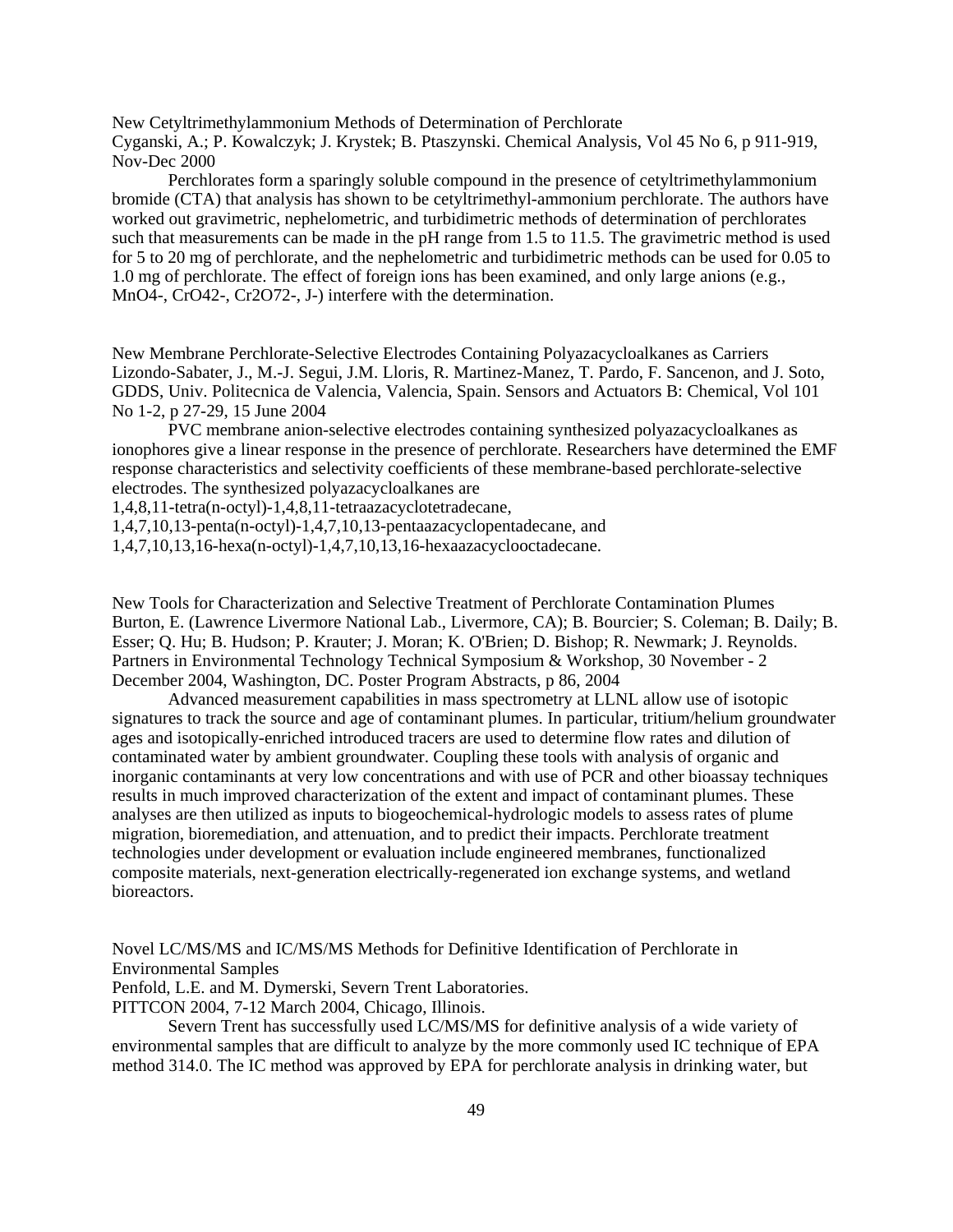other types of environmental samples (e.g., perchlorate remediation waste waters, industrial process waters, high conductivity groundwater, soil, and biota) also require analysis. These analytically difficult samples are often successfully analyzed by LC/MS/MS without pretreatment, while many IC results are proven by LC/MS/MS to be false positives. Despite its analytical power, the LC/MS/MS method is not entirely free of interferences. Special quality control measures are required to monitor and/or correct for ionization suppression effects at the ESI interface. This presentation reports the results of recent investigations into the use of modern ion chromatography equipment combined with tandem mass spectrometry (IC/MS/MS) and its effectiveness in minimizing or eliminating interferences in the analysis of a variety of environmental samples.

Optical Chloride Sensor Based on [9]Mercuracarborand-3 with Massively Expanded Measuring Range Xu, Chao, Yu Qin, and Eric Bakker, Auburn Univ., Auburn, AL. Talanta, Vol 63 No 1, p 180-184, 10 May 2004

By optimizing a fluorescent chloride optical sensing film based on a plasticized poly(vinyl chloride) film incorporating the halide-selective ionophore [9]mercuracarborand-3 and the H+-chromoionophore ETH 5418, researchers expanded the sensor measuring range for monovalent ions by about 6 orders of magnitude. This optimization was achieved with a recently established two-step ionophore binding mechanism. The optode shows very good selectivity, with an excellent discrimination of thiocyanate and lipophilic anions such as salicylate, nitrate, and perchlorate. The main interferences are the other halides, bromide and iodide.

# ORNL System Eliminates Perchlorate, Helps Scientists Trace Source

Oak Ridge National Laboratory News Release, 21 Oct 2004

An award-winning system developed at Oak Ridge National Laboratory to clean up perchlorate pollution is helping scientists determine whether the contamination is natural or man-made. The latter application could be instrumental in tracking environmental perchlorate, finding its source, and resolving resulting liability issues. Perchlorate is produced and used to make solid rocket propellant and explosives but also occurs naturally, as in nitrate soils from Chile used to make fertilizers, making the source sometimes difficult to trace. The ORNL treatment system developed under the leadership of ORNL scientist Baohua Gu removes and breaks down perchlorate into harmless chloride and water, then recharges the resin so it can be reused many times. The process costs up to 80% less than conventional methods and is one of R&D Magazine's top 100 inventions for 2004. The developers have found another benefit: the process of removing perchlorate also purifies it, allowing the scientists to isolate trace quantities and examine the compound more closely than ever before. Using isotopic analysis, they compared naturally-occurring perchlorate from Chile's Atacama Desert to synthetic or manufactured samples and found the natural type had a much higher value of the oxygen-17 isotope (an oxygen atom with 8 protons and 9 neutrons in the nucleus) but a lower chlorine-37 value (a chlorine atom with 17 protons and 20 neutrons in the nucleus). The ORNL treatment system provides a tool for the identification and forensics of perchlorate contamination in the environment. ORNL has licensed the resin technology to the Purolite company and the regeneration and recovery technology to Calgon Carbon Corporation. The presence of natural or atmospheric perchlorate in the environment obviously has far-reaching ramifications, ranging from public health issues to liabilities that could be imposed by agricultural and environmental cleanup needs. Perchlorate has been found in lettuce and milk, which begs the questions: How is it getting there and migrating through the environment? Where is the liability? The technology could have a considerable impact on how those questions are answered. Contact: Mike Bradley, ORNL, 865-576-9553, bradleymk@ornl.gov.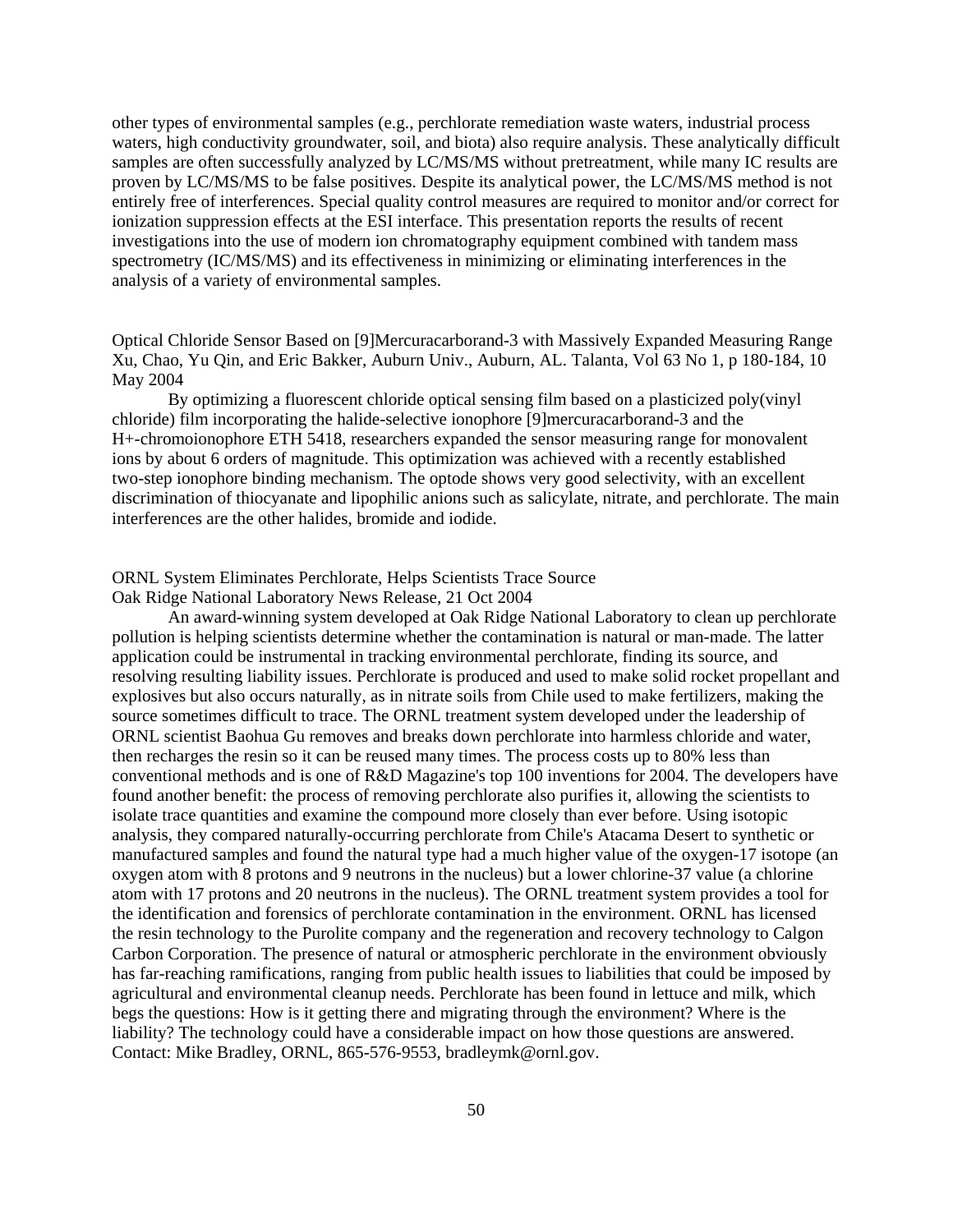Overview of a New EPA Method: Determination of Perchlorate in Drinking Water, Groundwater and High Salinity Water by Ion Chromatography, Suppressed Conductivity with Electrospray Ionization Mass Spectrometric Detection

Hedrick, E.J.

Texas Commission on Environmental Quality, Environmental Trade Fair and Conference, 3-5 May 2004, Austin, TX.

This presentation describes the analytical instrumentation and procedures necessary to qualitatively and quantitatively determine low levels of perchlorate  $(CIO<sub>4</sub>)$  in drinking waters using ion chromatography with elec detection (IC-ESI-MS). Using an anion exchange separator column,  $ClO<sub>4</sub>$  is separated from constituent cations and anions in natural water samples using a potassium hydroxide mobile phase. During the time frame that  $ClO<sub>4</sub>$  elutes from the column, the eluate is passed through an electrolytic conductivity suppressor to remove the  $K^+$  ions of the mobile phase and the analyte counter ions prior to the eluate entering the mass spectrometer. The masses of interest for  $ClO<sub>4</sub>$  are 99 and 101, based on the 75.53% relative abundance of the chlorine-35 isotope and 24.47% abundance of the chlorine-37 isotope, respectively. Accurate quantitation is made possible by using an oxygen-18 enriched  $ClO<sub>4</sub>$  internal standard that has a mass-to-charge ratio of 107. Qualitative identification of  $ClO<sub>4</sub>$  is made by retention time and mass ratio confirmation (99:101) within predetermined quality control limits. U.S. EPA type method detection limits are between 0.02 to 0.06 ppb whether quantifying on the mass 99 or mass 101 ion. The lowest concentration minimum reporting limit (LCMRL) using the mass 99 ion is 0.15 ppb. The LCMRL is defined as the lowest concentration for which the 99% prediction interval for results is within a predefined acceptance limit of 50 to 150% recovery. The method is applicable to waters containing up to 3,000 ppm total dissolved solids without sample dilution or sample pretreatment to remove the common anions chloride, sulfate or carbonate (Cl<sup>-</sup>,  $SO_4^2$ ,  $CO_3^2$ ). Of the common anions, Cl,  $SO_4^2$ ,  $CO_3^2$ , sulfate is the most problematic due to an isotope of sulfur contributing to the background at mass 99 (HSO4-). For samples containing more than 1,000 ppm sulfate, pretreatment to remove the sulfate is recommended to maintain optimal method performance. Analysis of perchlorate concentrations less than 1.0 ppb is possible in high salinity samples (>30,000 ppm TDS) by sample dilution and in some cases sample pretreatment to reduce sulfate levels.

Passive Sampling Devices as Potential Indicators of Contaminant Uptake in Plants Yu, L. and T. Anderson, Texas Tech Univ., Lubbock. 24th Annual Meeting of the Society of Environmental Toxicology and Chemistry, 9-13 November 2003, Austin, Texas. Poster PH135, 2003

As the significance of bioavailability in ecotoxicological studies has increased, the use of surrogates to monitor contaminant exposure and uptake into biological systems has gained attention among scientists. Based on the results of previous work, perchlorate is readily accumulated into plant tissue, especially in plant tissues above ground, thus serving as a potential pathway of exposure from soil/sediment to higher-level organisms. Strong anion/cation exchange cartridges (SAX/SCX) and Nafion tubing were evaluated as potential passive sampling devices for perchlorate and metal uptake into vegetation during a one-week period. Details and results are presented.

Perchlorate Analysis Using Solid-Phase Extraction Cartridges

Medina VF, S.L. Larson, B. Extine, and A. Bednar, U.S. Army Engineer Research and Development Center, Vicksburg, MS.

Journal of Chromatographic Science, Vol 43 No 4, p 195-200, Apr 2005

Researchers investigated the use of solid-phase extraction cartridges as an alternative to large-volume injection loops to achieve low-level  $(\mu g/L)$  perchlorate quantitation. The method involves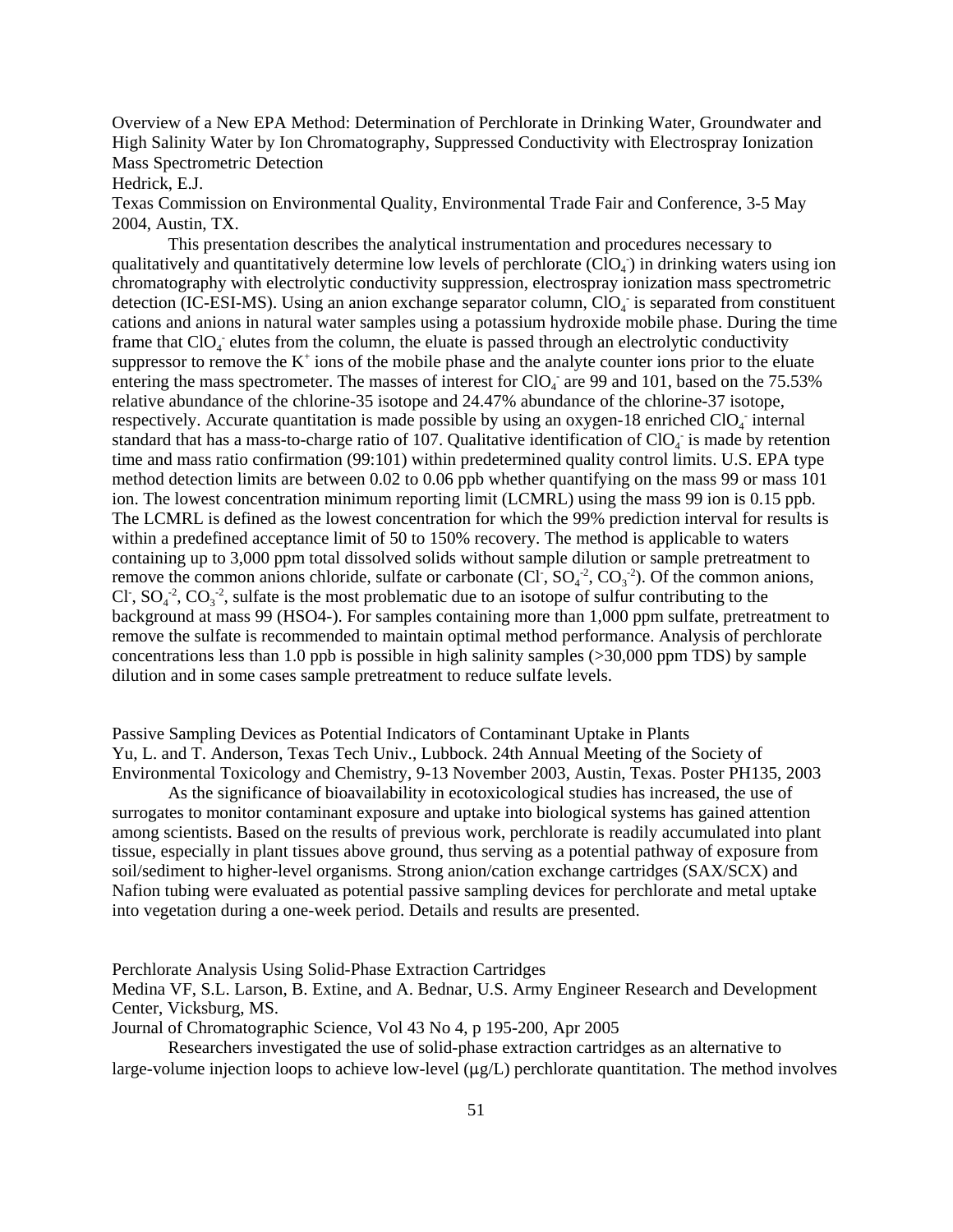commercially available strong anion exchange (SAX) cartridges. Water samples are filtered (100 to 1000 ml) using the cartridge, which removes the perchlorate from the solution by anion exchange. After the desired volume is filtered, the perchlorate is extracted using 4 ml of 1% NaOH. A cleanup method was developed to remove competing anions (e.g., chloride, sulfate, and carbonate). Analyses are performed with an ion chromatograph using a  $10-\mu l$  injection loop, yielding a perchlorate method detection limit (MDL) of 210  $\mu$ g/L. One-liter volumes of a 2- $\mu$ g/L perchlorate spiked deionized water solution are filtered with SAX SPE. Following extraction and analysis, an MDL of 0.82  $\mu$ g/L is obtained.

### Perchlorate Identification in Fertilizers

Susarla, S.; T.W. Collette; A.W. Garrison; N.L. Wolfe; S.C. McCutcheon, U.S. EPA,Natl. Exposure Res. Lab., Athens, GA, Environmental Science & Technology, Vol 33 No 19, p 3469-3472, 1 Oct 1999

After fertilizer samples were dispersed in H2O, centrifuged, and further diluted before analysis, ion chromatography was performed using a Dionex 500 ion chromatograph. The detection limit was 10 ug/l. Capillary electrophoresis was used as confirmation. The limit of detection was 10 ug/l perchlorate and the average RSD was 1.1%. Further confirmation was provided by Raman spectrometry. The types and configurations of the analytical instruments are detailed. Results are presented and discussed with reference to the possible action of fertilizers as sources of perchlorate in the food chain.

### Perchlorate in the Environment

2000 Perchlorate in the Environment [Papers presented at the 218th American Chemical Society symposium in the Division of Environmental Chemistry, 22-24 August 1999, New Orleans, Louisiana] Urbansky, E.T. (ed.) Plenum Publishers, New York. ISBN: 030646389X. Environmental Science Research, V. 57,

These collected papers comprise the first comprehensive book to address perchlorate as a potable water contaminant. The two main topics are analytical chemistry (focusing on ion chromatography and electrospray ionization mass spectrometry), and treatment or remediation. Also included are topics such as ion exchange, phytoremediation, bacterial reduction of perchlorate, bioreactors, and in situ bioremediation. To provide complete coverage, background chapters on fundamental chemistry, toxicology, and regulatory issues are also included. The authors are environmental consultants, government researchers, industry experts, and university professors from a wide array of disciplines.

### Perchlorate in Various Vegetables by IC/MS

Gandhi, Jay (Metrohm-Peak, Inc., Houston TX); Joe Hedrick (Agilent Technologies). NEMC 2004: The 20th Annual National Environmental Monitoring Conference, 19-23 July 2004, Washington, DC. Book of Abstracts, No. 32.

This paper describes successful use of IC-MS for the analysis of perchlorate in vegetable extracts to low parts per billion detection limits. Superior Suppressor technology from Metrohm IC enabled coupling an industry standard Agilent Mass Spectrometer for robust analysis without any matrix diversion or splitting. System configuration and sample results demonstrate method performance.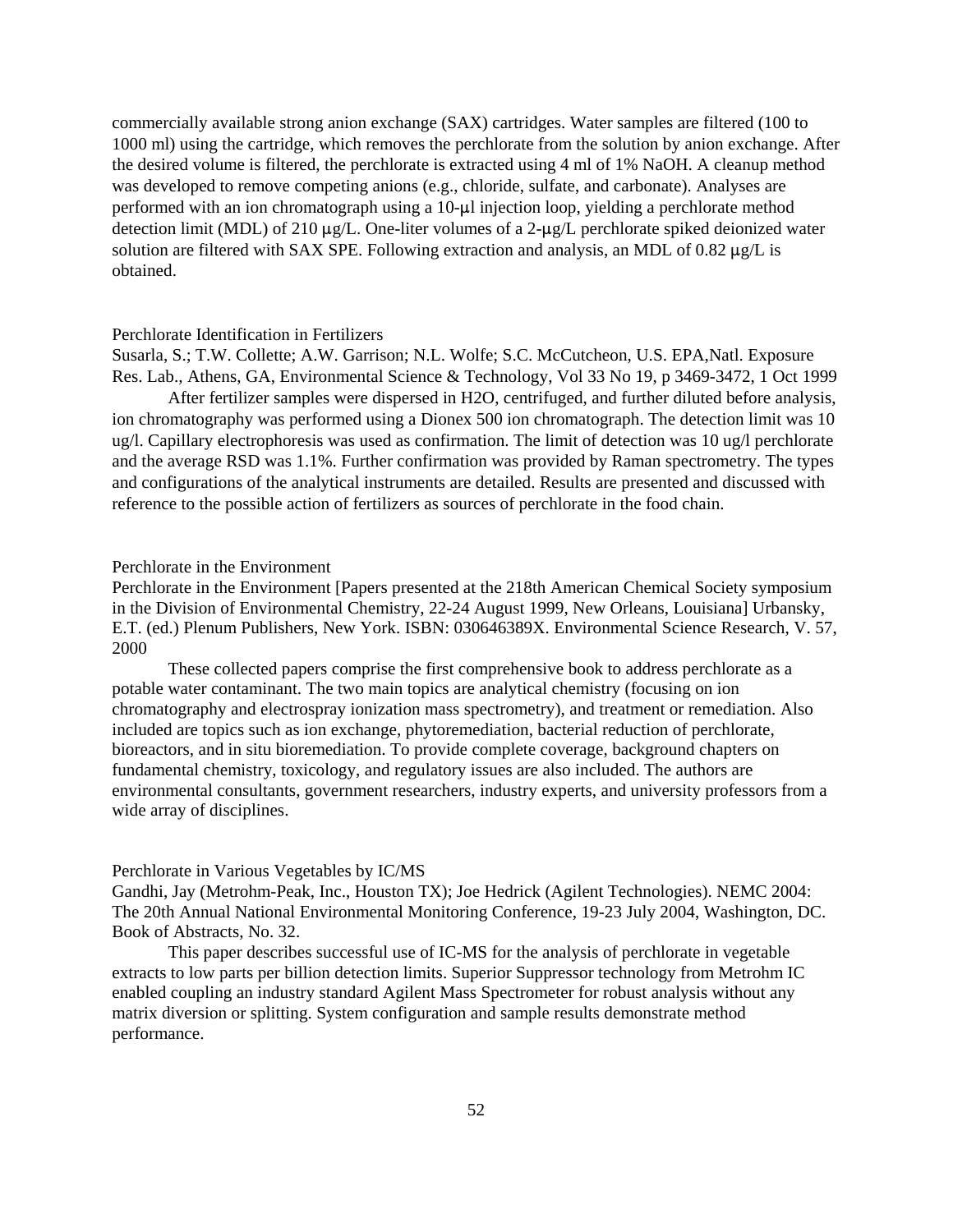# Perchlorate in Water: A Comparison of Methods 314.0 and 332.0

McLean, S., J.F. Occhialini, A. Jones, and J. Todaro, Alpha Analytical Labs, Westborough, MA. The 15th Annual AEHS Meeting and West Coast Conference on Soils, Sediments and Water, 14-17 March 2005, San Diego, California.

Association for Environmental Health and Sciences (AEHS), poster presentation.

The currently accepted method for low-level perchlorate analysis, EPA 314.0, utilizes an ion chromatograph fitted with a conductivity detector and a suppressor to reduce interference from background contaminants; however, this method encounters problems in the presence of elevated sample conductivity. An alternative method, EPA 332.0, utilizes an IC fitted with an MS or MS/MS. The MS technology allows for the detection of perchlorate to sub-ppb concentrations even in the presence of high concentrations of interferents. The authors present method qualification data and realworld sample data for both methods. Comparison of real world data from samples with high conductivity demonstrate the capability of Method 332.0 to accurately and precisely quantitate perchlorate.

# Perchlorate Monitoring in Groundwater

# Analytical Chemistry, p 447A, 1 Jul 2000

Perchlorate can inhibit iodide uptake in humans, which reduces thyroid hormone production, and thus constitutes a public health concern. Possible sources of perchlorate contamination in ground water include fertilizers and the manufacturers of rocket propellants, missiles, and fireworks. Analytical methods are needed to determine how widespread perchlorate contamination is. The most commonly used method for determining perchlorate levels is ion chromatography (IC) with conductivity detection. Researchers at Lawrence Livermore National Laboratory now demonstrate that an electrospray ionization (ESI) MS/MS method offers superior detection limits and compound confirmation capabilities. The researchers analyzed ground-water samples from the Livermore area using the ESI/MS/MS method and sent half of each sample to an independent laboratory for analysis by the state-certified IC method. The IC and ESI/MS/ MS results were statistically indistinguishable when perchlorate concentrations were above the detection limits of both methods. ESI/MS/MS, however, provides greater accuracy at low concentrations, with a detection limit of  $0.5 \mu g/L$ . In addition, ESI/MS/MS has high specificity, eliminating interferences from coeluting compounds. By operating in the negative ionization mode, selective detection of ClO4? and ClO3? can be achieved. The standard additions method helps to eliminate other interferences, such as the strong signal suppression caused by sulfate, chloride, bicarbonate, and other ions commonly found in ground water.

#### Perchlorate: Problems, Detection, and Solutions

Motzer, William E., Hydro-Environmental Technologies, Inc., Alameda, CA. Environmental Forensics, Vol 2 No 4, p 301-311, 2001

Most perchlorate salts have high water solubilities; concentrated solutions have densities greater than water. Once dissolved, perchlorate is extremely mobile, requiring decades to degrade. Contaminated surface and groundwater may require bioremediation and/or phytoremediation technologies. Perchlorate in groundwater is relatively unretarded and probably travels by advection. Therefore, it may be used as a tracer for hydrocarbon and metal contaminants that are significantly more retarded. Possible forensic techniques include chlorine isotopes for defining multiple or commingled perchlorate plumes.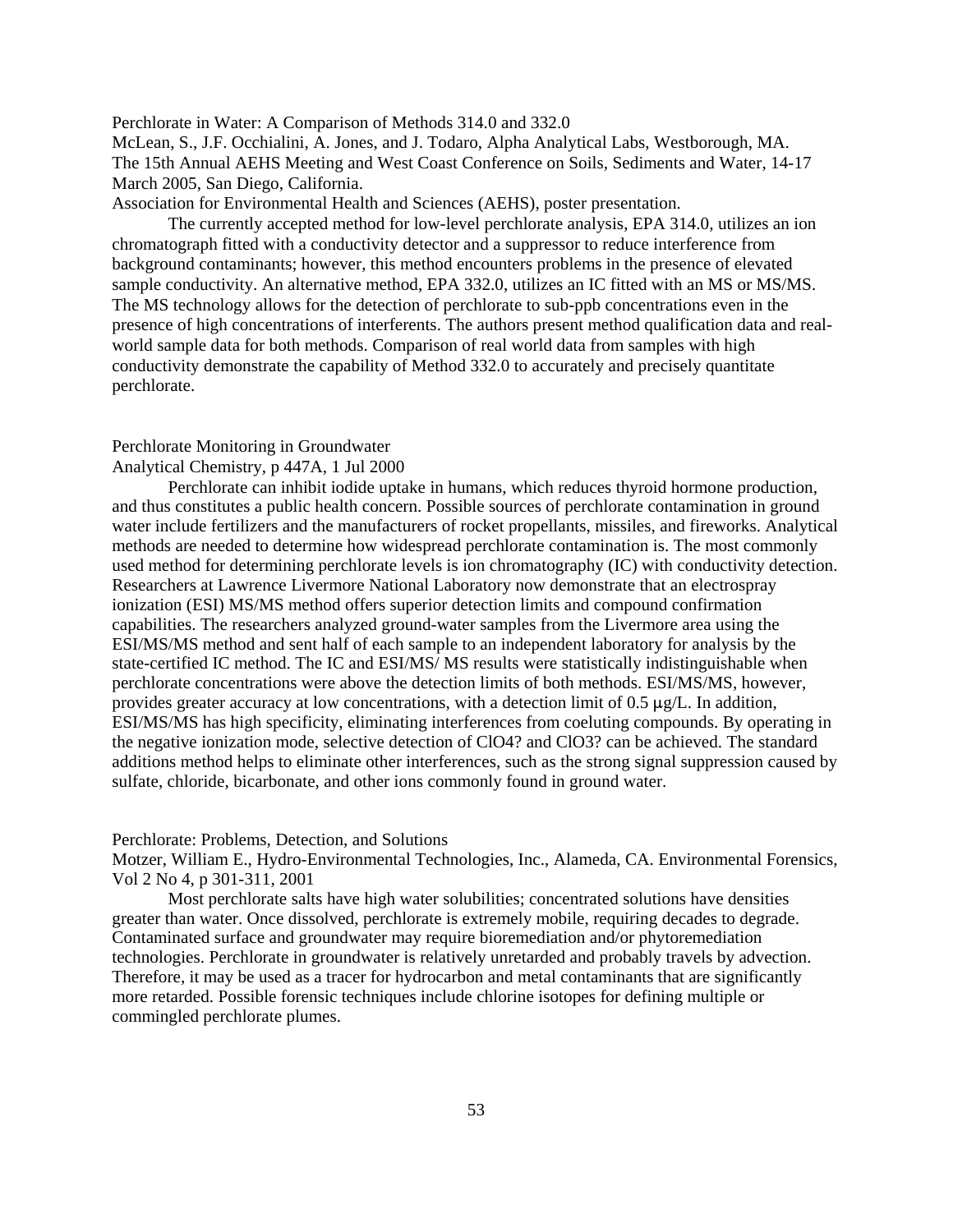Perchlorate Reduction on Irradiated Titanium Dioxide Studied by LITD-FTMS, XPS, and IC Lormand, K.D. (NAWC-WD, China Lake, CA); D.P. Land and E. Pyatt (Univ. of California, Davis). The 225th ACS National Meeting, New Orleans, LA, March 23-27, 2003, Abstract ENVR 186.

Preliminary studies have shown that oxidized surfaces of titanium exposed to ultraviolet radiation effectively reduce perchlorates in aqueous solutions. This reduction has been studied using laser induced thermal desorption-Fourier transform mass spectroscopy (LITD-FTMS), x-ray photoelectron spectroscopy (XPS), and ion chromatography (IC). The work has shown that perchlorate and its oxy-chloride derivatives have fragmentation patterns too indistinct to be studied by LITD-FTMS; however, XPS and IC studies have indicated that irradiated titanium dioxide, in a thin film form, is a slow but very effective catalyst for the reduction of perchlorate.

Perchlorate Screening Study: Low Concentration Method for the Determination of Perchlorate in Aqueous Samples Using Ion Selective Electrodes. Letter Report of Findings for Method Development Studies, Interference Studies, and Split Sample Studies, Including Standard Operating Procedure U.S. Army Corps of Engineers & U.S. EPA Region 9. 172 pp, Oct 2001

The method was found to perform well in matrices with low concentrations of anions, and is expected to be especially useful for matrices with less than  $1000 \text{ mg/L}$  chloride or 1.5 mg/L NO<sub>3</sub>-N. Matrices with higher concentrations of these anions must be evaluated to determine if this method meets project objectives.

More Info: [http://clu-in.org/programs/21m2/letter\\_of\\_findings.pdf](http://clu-in.org/programs/21m2/letter_of_findings.pdf)

Perchlorate-Selective Membrane Electrode Based on a New Complex of Uranil Ardakani, M., M. Jalayer, H. Naeimi, H.R. Zare, and L. Moradi, Yazd Univ., Yazd, Iran. Analytical & Bioanalytical Chemistry, Vol 381 No 6, p 1186-1192, Mar 2005

A potentiometric ion-selective electrode based on a new compound, as a carrier, has been successfully developed for detection of perchlorate anion in aqueous solution. The limit of detection as determined from the intersection of the extrapolated linear segments of the calibration plot was  $8.0x10^{-7}$ mol/L. The proposed electrode has good discriminating ability toward perchlorate ion in comparison to other anions. The sensor has a response time of  $\leq 10$  s and can be used for at least 2 months without substantial divergence in potential.

Perchlorate Selective Membrane Electrodes Based on a Phosphorus(V)-Tetraphenylporphyrin Complex Shamsipur, M. (Razi Univ., Kermanshah, Iran); A. Soleymanpour (Shiraz Univ., Shiraz, Iran); M. Akhond; H. Sharghi; A.R. Hasaninejad. Sensors and Actuators B: Chemical, Vol 89 No 1-2, p 9-14, 1 Mar 2003

When novel polymeric membrane and coated glassy carbon perchlorate-selective electrodes based on a phosphorus(V)-tetraphenylporphyrin complex were tested, the electrodes exhibited near-Nernstian responses over a wide range of perchlorate ion concentrations and very low detection limits. The electrodes possess low resistances, very fast response times, relatively long lifetimes, and good selectivities relative to a variety of other common anions. The potentiometric response of the electrodes is independent of the pH of test solution in the pH range of 4.0 to 10.0. The sensors were used to determine perchlorate ion in water and human urine.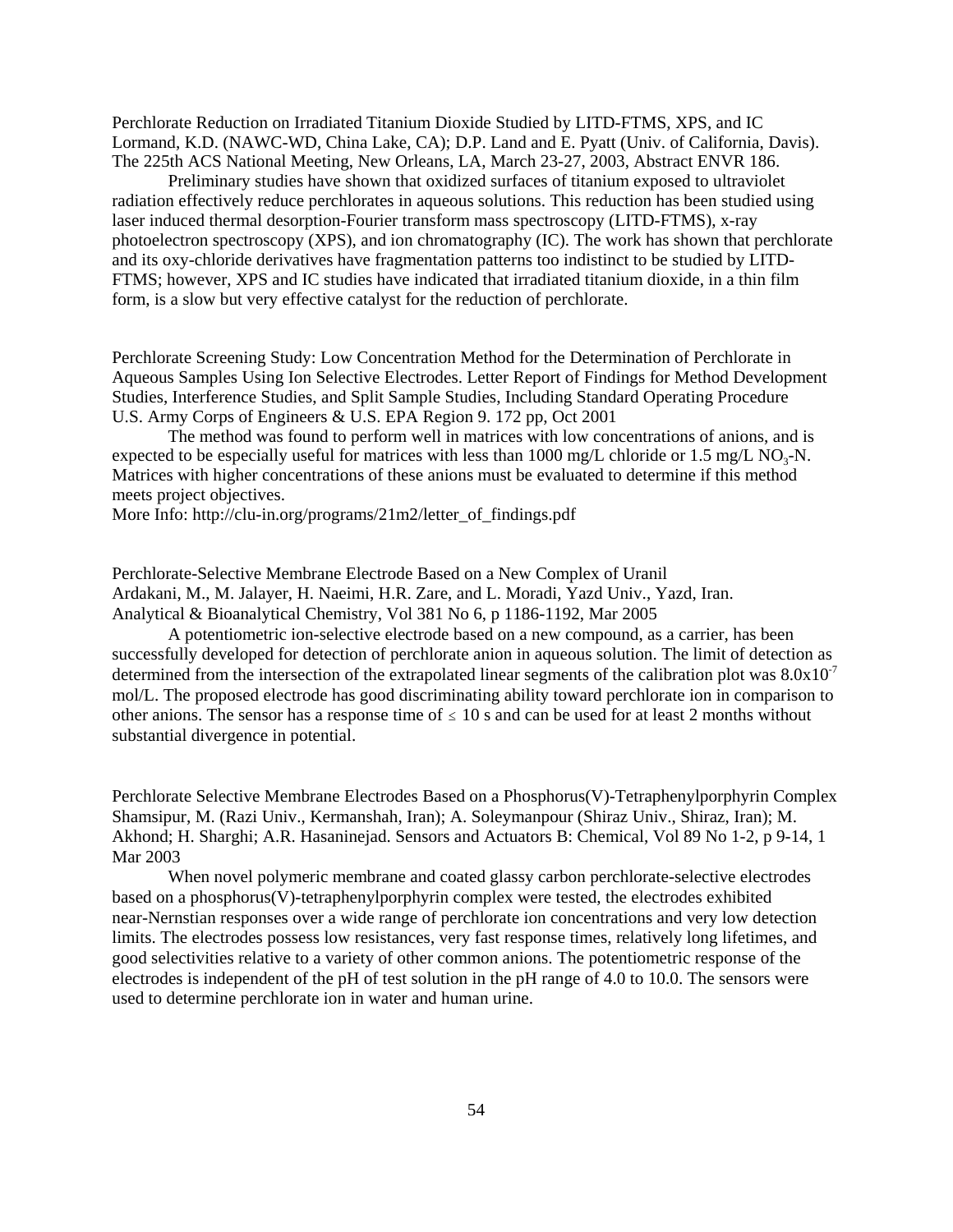Perchlorate-Selective MEMFETs and ISEs Based on a New Phosphadithiamacrocycle Errachid, A.; C. Perez-Jimenez; J. Casabo; L. Escriche; J.A. Munoz; A. Bratov; J. Bausells Centre Nacional de Microelectronica, CSIC, Barcelona, Spain Sensors and Actuators B (Chemical), Vol B43 No 1-3, p 206-210, Sep 1997

A new phosphadithiamacrocycle has been synthesized and used as a neutral carrier in ion-selective PVC membranes that have been applied to the development of perchlorate-selective MEMFETs and ISEs. Both devices have shown a wide working pH range and better response and selectivity for perchlorate ions than conventional ClO4 - electrodes based on hydrophobic cations as electroactive species.

# Perchlorate Sensor Development: FY01 RARE Project

U.S. EPA Region 9 Regional Science Council, 2001

Perchlorate is a contaminant showing up at an increasing number of sites. Richard Russell (RPM) and Joe Eidelberg (QA) proposed a project to develop a field sensor for detecting perchlorate in ground water and soil in support of their cleanup work at Edwards Air Force Base. An ORD sponsor has been identified; Dr. Elizabeth Hedrick of the National Exposure Research Laboratory in Cincinnati, an analytical chemist, has worked on several EPA methods development projects, and is interested in perchlorate and the issues of perchlorate contamination. Bobbye Smith, the Regional Science Liaison, will coordinate with Dr. Hedrick and provide periodic status updates. Region 9's Regional Science Council selected the project to be funded by RARE (Regional Applied Research Effort) for FY01. The project period should be less than one year.

Preconcentration/Preelution Ion Chromatography for Characterizing Exposure to Perchlorate Anderson, T.A., P. Dasgupta, and K. Tian, Texas Tech University. PITTCON 2004, 7-12 March 2004, Chicago, Illinois.

Due to matrix interferences, little progress has been made in the analysis of perchlorate in non-water samples. An attractive automated system for the determination of trace perchlorate by ion chromatography (IC) with an online preconcentration and preelution technique has been developed. The sample is preconcentrated and less strongly held ions preeluted before the analyte is transferred to the principal separation system. This approach provides low limits of detection and is particularly robust towards the effect of high concentrations of common anions, such as those present in groundwater samples. It compares favorably with EPA Method 314.0.

Potentiometry with Perchlorate and Fluoroborate Ion-Selective Carbon Paste Electrodes Jezkova, J.; J. Musilova; K. Vytras, Dept. Anal. Chem., Fac. Chem. Technol., Univ. Pardubice, Pardubice, Czech Republic, Electroanalysis, Vol 9 No 18, p 1433-1436, Dec 1997

The electrodes were used for both direct potentiometric measurements and potentiometric titration with 0.1M-cetylpyridinium chloride. The electrodes had a rapid response, low resistance and limits of detection and selectivity similar to the limits of commercial membrane electrodes.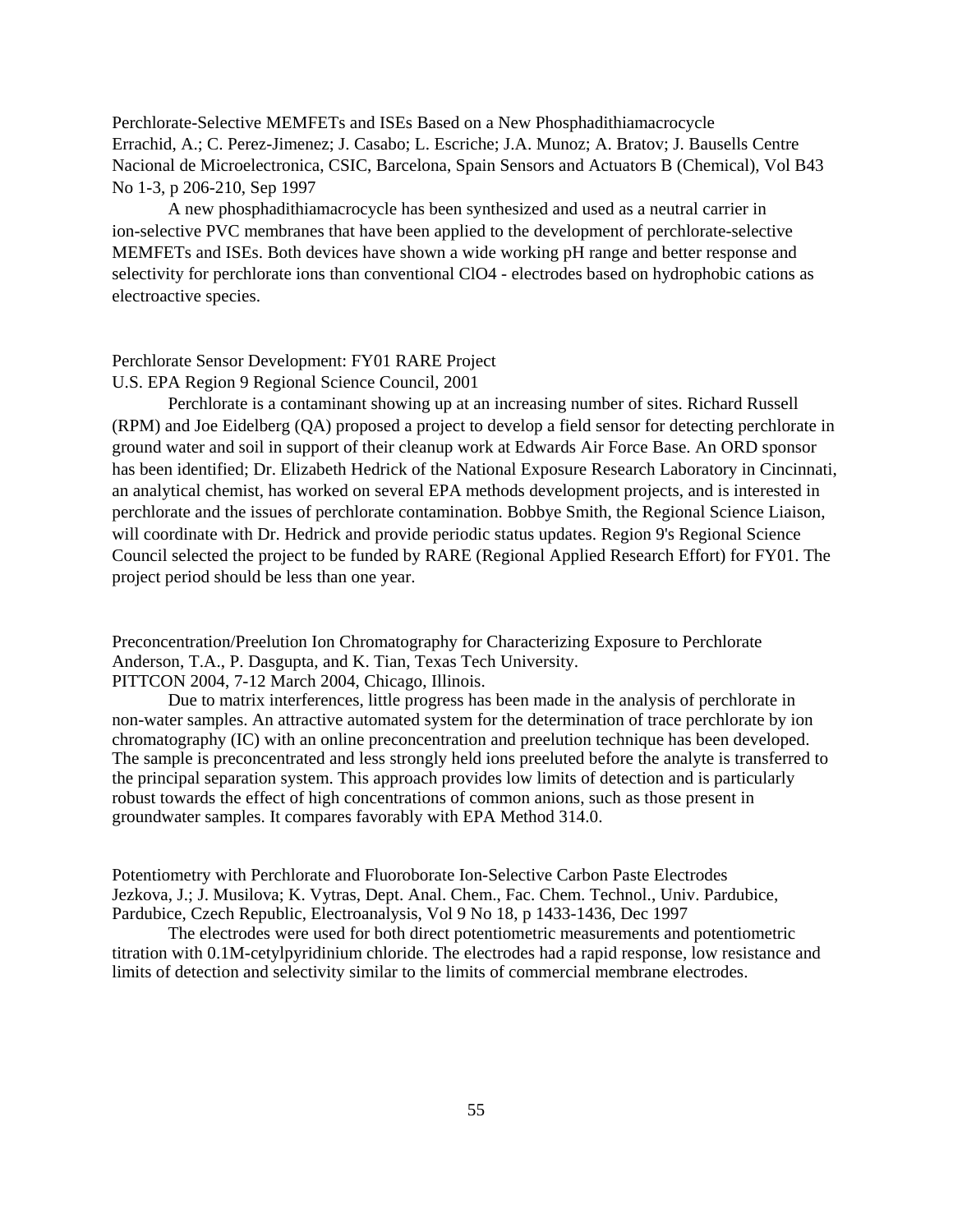Quantitation of Perchlorate Ion by Electrospray Ionization Mass Spectrometry (ESI-MS) Using Stable Association Complexes with Organic Cations and Bases to Enhance Selectivity Urbansky, Edward T.; Matthew L. Magnuson; David Freeman; Christopher Jelks, U.S. EPA, Cincinnati, OH Journal of Analytical Atomic Spectrometry, Vol 14 No 12, p 1861-1866, 01 Dec 1999

Although ion chromatographic methods presently offer the lowest limit of detection for quantitation of trace levels of perchlorate ion in water (~40 nM (4 ng ml-1)), chromatographic retention times are not considered to be unique identifiers and often cannot be used in legal proceedings without confirmatory testing. Mass spectrometry can provide such confirmation; however, detection capabilities can impose a practical limitation on its use. Moreover, quadrupole mass spectrometers cannot provide sufficient accuracy and precision in m/z to identify conclusively an ion as perchlorate when samples are run directly without prior chromatographic or electrophoretic separation. The authors report on the abilities of tetralkylammonium cations and minimally nucleophilic, sterically hindered organic bases to increase selectivity in the electrospray ionization mass spectrometric (ESI-MS) determination of perchlorate ion without concomitant loss of sensitivity. The chlorhexidine-perchlorate complex (m/z equals 605) can be observed even in the presence of equiformal nitrate, nitrite, hydrogen sulfate, chloride, bromide, bromate, and chlorate (all together) down to approximately 1 M; thus, the method is rugged enough to find application to systems containing multiple inorganic anions.

Quantitative Analysis of Perchlorate in Extracts of Whole Fish Homogenates by Ion Chromatography: Comparison of Suppressed Conductivity Detection and Electrospray Ionization Mass Spectrometry Dodds, E.D., J.M. Kennish, F.A. Von Hippel, R. Bernhardt, and M.E. Hines, Univ. of Alaska, Anchorage.

Analytical and Bioanalytical Chemistry, Vol 379 No 5-6, p 881-7, July 2004

Most perchlorate analyses are currently carried out by ion chromatography (IC) with suppressed conductivity detection (SCD). While this procedure has been demonstrated to provide acceptable performance for analysis of water samples, the determination of perchlorate in high-conductivity aqueous extracts of plant or animal material is not readily accomplished by IC-SCD unless lengthy cleanup protocols are applied. With the addition of electrospray ionization mass spectrometry (ESI-MS) to IC, interference imposed by various ionic species may be significantly reduced without the need for purification, though the analysis of perchlorate in relatively unpurified extracts of biologically derived homogenates by IC-ESI-MS has not previously been described in the literature. The authors present a comparison of the capabilities of IC-SCD and IC-ESI-MS to detect perchlorate in reagent water and in crude extracts of perchlorate-exposed fish.

Quantitative Determination of Perchlorate Ion Concentrations in Urine

Richman, K., American Pacific Corp., Cedar City, UT 1999 American Industrial Hygiene Conference & Exposition, Toronto, Ontario, Canada American Industrial Hygiene Association, Fairfax, VA

Perchlorate (ClO4) concentration in water can be quantitatively analyzed using ion chromatography, and the technique has been adapted for the analysis of urine samples. Instrument parameters included a Dionex Ionpac AS11, AG11 column, elution with 100 mM NaOH, a flow rate of 1.00 mL/min, and an injection volume of 1000 mL. Suppressed conductivity was used for detection (Dionex ASRS-II, autosuppression external water mode) at a column temperature of 30 degrees C. Perchlorate ions eluted from the chromatography column in less than 10 minutes, and all urine components eluted from the column in less than 20 minutes. A practical lower limit for quantifying the perchlorate level was determined to be 0.5 parts per million (ppm).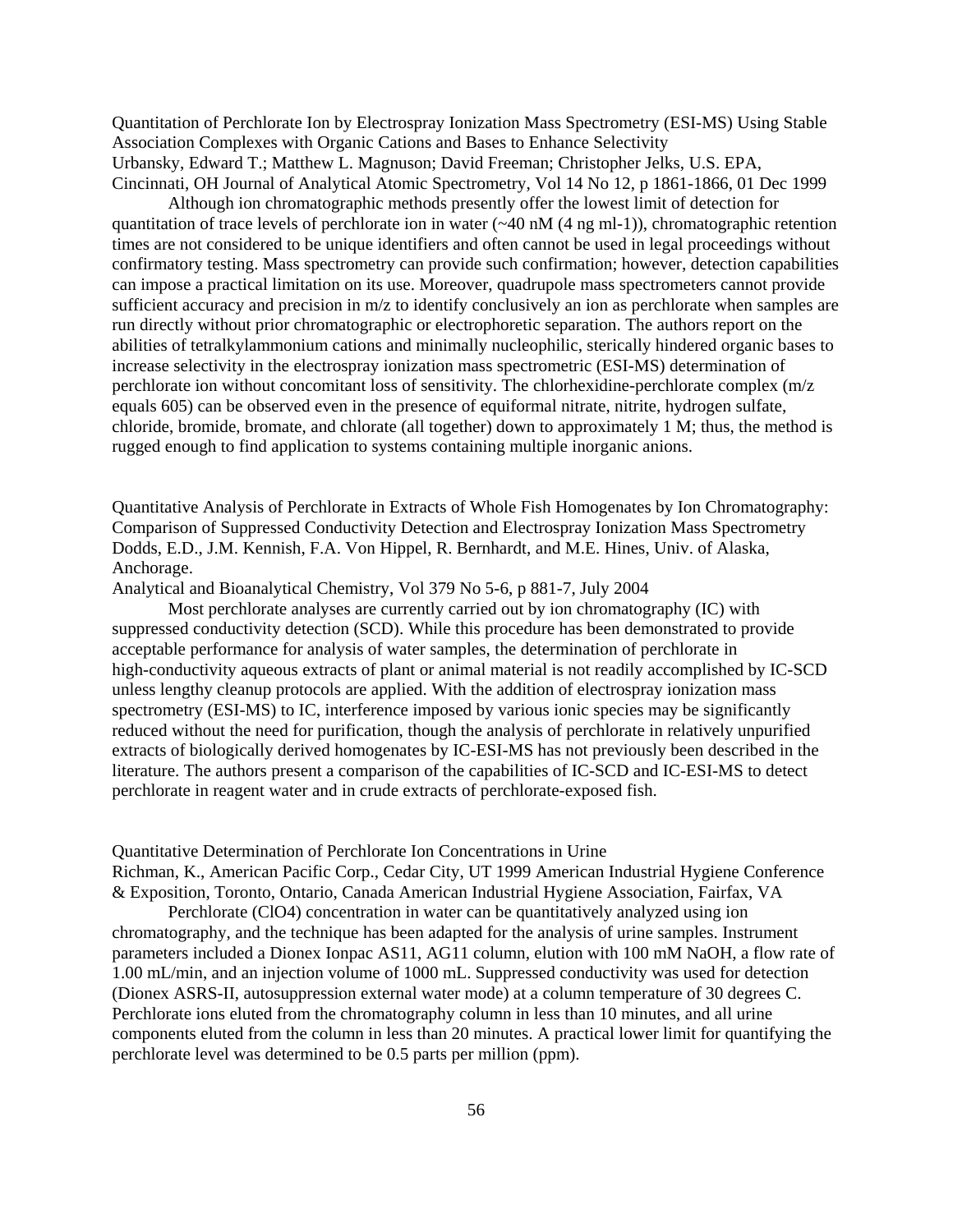Raman Analysis of Fertilizer and Plant Tissue Extracts for Perchlorate Contamination Collette, T.W. and T.L. Williams, U.S. EPA.

Eastern Analytical Symposium, 1-4 October 2001, Atlantic City, NJ.

Perchlorate was found at high levels (approximately 500 to 8,000 mg/kg) in  $\sim$  90% of 25 or more fertilizer products (primarily lawn-and-garden type) with no discernable link to mined nitrate-bearing Chilean ore, a known source of naturally occurring traces of perchlorate that is sometimes used in fertilizer production. These fertilizer products were acquired over the period of November 1998 to January 1999 at 5 locations across the U.S. Investigators subsequently analyzed more than 20 similar products acquired after May 1999. Some of these were the same products (although not the same lots) as those previously sampled. Most of these more recent products contained no detectable levels of perchlorate. These results suggest that the contamination of the earlier products was an episodic (if not singular) event; nonetheless, there is an ongoing need for robust analytical methods for rapid and definitive analysis of perchlorate in complex matrices such as extracts of fertilizers and plant materials, because some plants have been shown to take up perchlorate when it is present in soil or irrigation water. The authors describe the unique merits of analysis by Raman spectroscopy, without the need for prior chromatographic separation, to meet this need.

Raman Spectroscopic Analysis of Fertilizers and Plant Tissue for Perchlorate Williams, Ted L.; Robert B. Martin; Timothy W. Collette, U.S. EPA, Athens, GA. Applied Spectroscopy, Vol 55 No 8, Aug 2001

This paper discusses the use of Raman spectroscopy for qualitative and quantitative analysis of 59 samples of fertilizers for perchlorate. The researchers also applied Raman spectroscopy to the qualitative identification of perchlorate in extracts of lettuce grown in a greenhouse using irrigation water spiked at 10 ppm with perchlorate, and the results were compared to results obtained via ion chromatography, which is the currently recommended method for perchlorate analysis.

Raman Spectroscopic Detection for Perchlorate at Low Concentrations

Gu, B., J. Tio, W. Wang, Y.K. Ku, and S. Dai, Oak Ridge National Laboratory, Oak Ridge, TN. Applied Spectroscopy, Vol 58 No 6, p 741-744, June 2004

When the authors explored the use of surface-enhanced (SERS) and normal Raman spectroscopy for detecting perchlorate at low concentrations, they found that perchlorate is SERS-active, and they were able to detect, for the first time, perchlorate at concentrations as low as 10-6-10-7 M (or 10 to 100 g/L) through the application of silver SERS substrates or selective sorbents, such as bifunctional anion-exchange resins. The use of selective sorbents greatly enhanced the reproducibility and sensitivity of perchlorate detection by normal Raman spectroscopy.

Rapid and Sensitive Detection of Perchlorate at Trace Concentrations Office of Technology Transfer and Commercialization (OTTC), California State Univ., San Bernardino, 22 July 2004

Methods for a rapid and sensitive detection of perchlorate in ground water and drinking water are strongly desired for a continuous monitoring and detection of this contaminant. A rapid and real-time detection of perchlorate at low concentrations is being developed using surface enhanced Raman spectroscopy (SERS) at Oak Ridge National Laboratory. The overall goal of this proposed project is to develop a new SERS substrate material for rapid, real-time, specific, and sensitive detection of perchlorate at a range from one part per billion (ppb = microgram per liter) to a few ppb concentrations. According to Dr. Gu, analytical time (the time required to obtain a test result) by SERS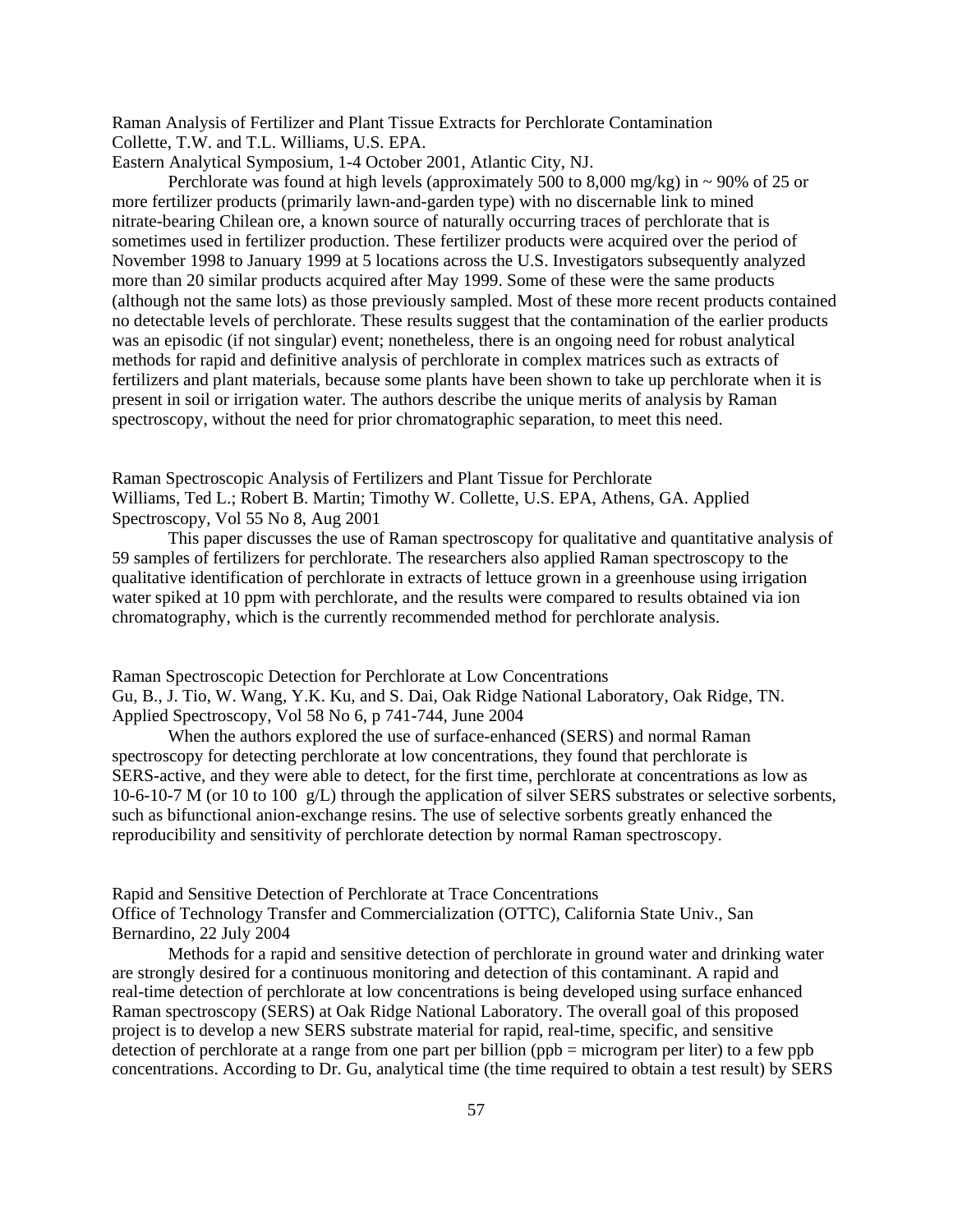is very rapid, on the order of a few seconds to a few minutes. Perchlorate has a very strong, characteristic Raman peak, so that this method is specific for analyzing perchlorate in water. Other common anions, such as chloride, are not Raman active, whereas nitrate, sulfate, and chlorate have different characteristic Raman peaks The presence of these anions does not interfere with the detection of perchlorate. The preliminary results indicated that the technology can achieve a detection limit of about ten ppb (sensitivity). The presence of high concentrations of other anions and organic materials in natural water may interfere or decrease the sensitivity, but it is believed that the technology will achieve greater sensitivity even in the presence of these interference anions. This new technology is expected to reduce manpower time and handling of chemicals as compared with the ion chromatographic and electron-spray mass spectroscopic techniques. The SERS substrate sensing materials could potentially be reused and may result in significant cost savings in both sample preparation and instrument analytical times. For more information:

More Info: <http://www.esd.ornl.gov/~b26/>

Rapid Normal Raman Spectroscopy of Sub-ppm Oxy-Anion Solutions: The Role of Electrophoretic Preconcentration

Kowalchyk, Will K.; Patrick A. Walker III; Michael D. Morris Applied Spectroscopy, Vol 49 No 8, Aug 1995

Normal Raman spectroscopy is used as an on-line detector for capillary electrophoresis to detect sub-ppm mixtures of nitrate and perchlorate in water. Field-amplified injection, a form of sample stacking, into a running electrolyte of 0.1 M KCl increases the analyte concentration at the detection window by up to 1800 times its starting value. Raman bands of nitrate (1047 cm-1) and perchlorate (934 cm-1) are measured in a total separation time of less than 3 minutes, using only 1 second integration times. The authors demonstrate the Raman spectroscopy of solutions originally 1 x 10-5 M nitrate (620 ppb) and perchlorate (1 ppm).

Recent Advances in IC and IC-MS Methods for Parts-per-Trillion Determination of Perchlorate in Environmental Water Samples

Later, D.W., B. De Borba, E. Kaiser, S. Kannan, C.A. Pohl, W. Schnute, R. Slingsby, D. Thomas, and A. Woodruff, Dionex Corp.

PITTCON 2004, 7-12 March 2004, Chicago, Illinois.

This presentation reports the achievements of Dionex chemists to improve method performance for the analytical measurement of perchlorate in support of emerging health-risk-based environmental regulations. A key to reliable ppt reporting levels is the elimination of interfering matrix anions such as chloride, carbonate and sulfate. Ion chromatographic techniques developed for matrix elimination, including sample pretreatment, pre-concentration, second column confirmation, enhanced suppression, and matrix diversion-mass spectrometric (MD-MS) detection are presented and discussed, with emphasis on the advantages of each of these analytical techniques for the accurate and precise determination of ppt levels of perchlorate.

Recent Developments in the Analysis of Perchlorate Using Ion Chromatography Jackson, P.E.; S. Gokhale; J.S. Rohrer, Dionex Corporation, Sunnyvale, CA Abstracts of Papers American Chemical Society, Division of Environmental Chemistry, 218th National Meeting, 22-26 August 1999, New Orleans, LA. [Session title: Perchlorate in the Environment: Toxicological, Ecological, Analytical, Water Treatment and Site Remediation Developments in Pure and Applied Science] Plenum Pub., New York. ISBN: 9-8412-3685-2. Vol 218 Pt 1, 1999

Abstract not available.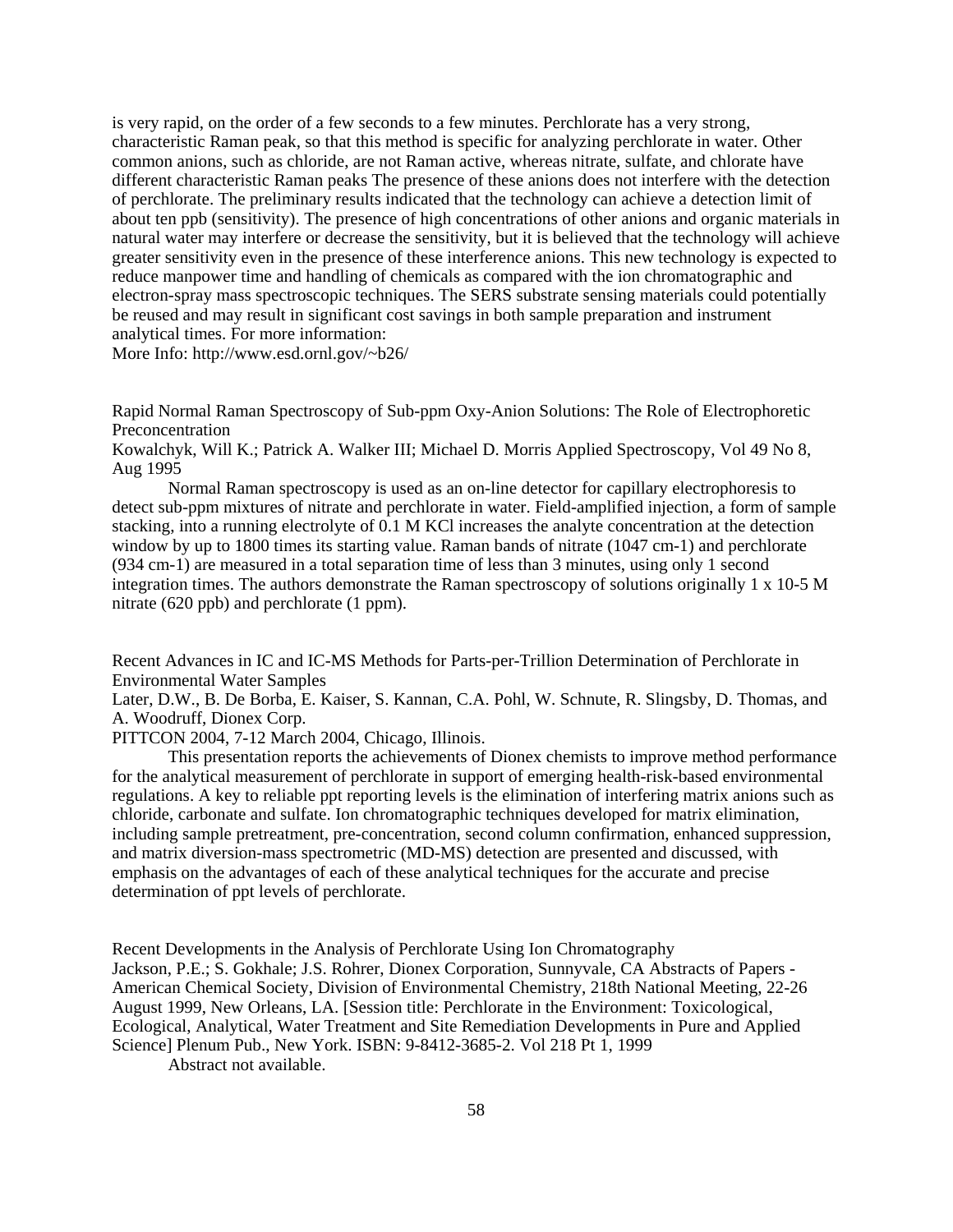Response Characteristics of Anion-Selective Polymer Membrane Electrodes Based on Gallium(III), Indium(III) and Thallium(III) Porphyrins

Steinle, Erich D.; Ulrich Schaller; Mark E. Meyerhoff \* Dept. of Chemistry, Univ. of Michigan, Ann Arbor, MI Analytical Sciences (Japan Society for Analytical Chemistry), Vol 14 No 1, Feb 1998

The researchers examined the potentiometric anion responses of ion-selective electrodes prepared with polymeric membranes doped with gallium(III), indium(III) and thallium(III) metalloporphyrins. When inserted into either octaethyl- or tetraphenyl-porphyrin derivatives and subsequently incorporated into plasticized polyvinylchloride membranes, these group XIII metals serve as anion ionophores with selectivity patterns that deviate significantly from the classical Hofmeister series for anions. The gallium(III) porphyrin-based electrodes exhibit significantly enhanced response toward fluoride, whereas the indium(III) and thallium(III) porphyrins display some preference for chloride and also effectively discriminate less hydrated anions such as perchlorate and nitrate. All of the metalloporphyrins investigated have been determined to function via a charged carrier response mechanism. This mechanism is elucidated by correlating the effect of adding lipophilic ionic sites, either cationic (quaternary ammonium) or anionic (tetraphenylborate) salts, to the observed anion selectivity and response patterns of the metalloporphyrin-based liquid /polymer membrane electrodes. More Info: [http://wwwsoc.nacsis.ac.jp/jsac/analsci/pdfs/a14\\_0079.pdf](http://wwwsoc.nacsis.ac.jp/jsac/analsci/pdfs/a14_0079.pdf)

Sampling Explosives in Ground Water Using the Redesigned HydraSleeve Sampler and USGS Nylon Diffusion Sampler

Parker, Louise and Denise MacMillan

Proceedings: Accelerating Site Closeout, Improving Performance, and Reducing Costs through Optimization, 15-17 June 2004, Dallas, Texas.

In recent years, there has been considerable interest in ground water sampling devices that allow one to profile the contamination within a well with depth. While these devices cannot be used for low-flow purging and sampling, they can be used for either no-purge or minimal-purge sampling, where it can be assumed that ground-water flow within the well screen is horizontal and laminar (i.e., almost exclusively in short-screened wells). Two devices designed for this type of sampling are the USGS Passive Diffusion Bag (PDB) sampler and the HydraSleeve sampler. Previous research has shown that the PDB sampler cannot be used for sampling explosives, and while the HydraSleeve sampler could be used to recover representative concentrations of some analytes, such as explosives, the up-and-down motion necessary for sampling can disturb the well and elevate turbidity. The effect the HydraSleeve device has on turbidity would prevent its use for sampling for charged species, such as metals and perchlorate, and highly hydrophobic organic compounds, such as PCBs and some pesticides. Other membranes and diffusion samplers are being examined to find one that could be used for sampling explosives. One device developed by D. Vroblesky of the USGS is a Nylon sampler. This device consists of a polypropylene jar, a 120u Nylon mesh that covers the open end of the jar, and an (open) polypropylene cap that holds the membrane in place. The HydraSleeve sampler has been substantially redesigned since its earlier evaluation. The newly designed device has a thin plastic (polyethylene) reed valve that has replaced the ball check valve. A weight can be added to the top of the device that allows the length of the (flexible) device to be compressed in the well. As a result, the sampler can be filled in a single pull, reducing concerns with turbidity substantially. This presentation reports findings from recent laboratory and field tests of these devices. More Info: <http://clu-in.org/siteopt/posters.htm>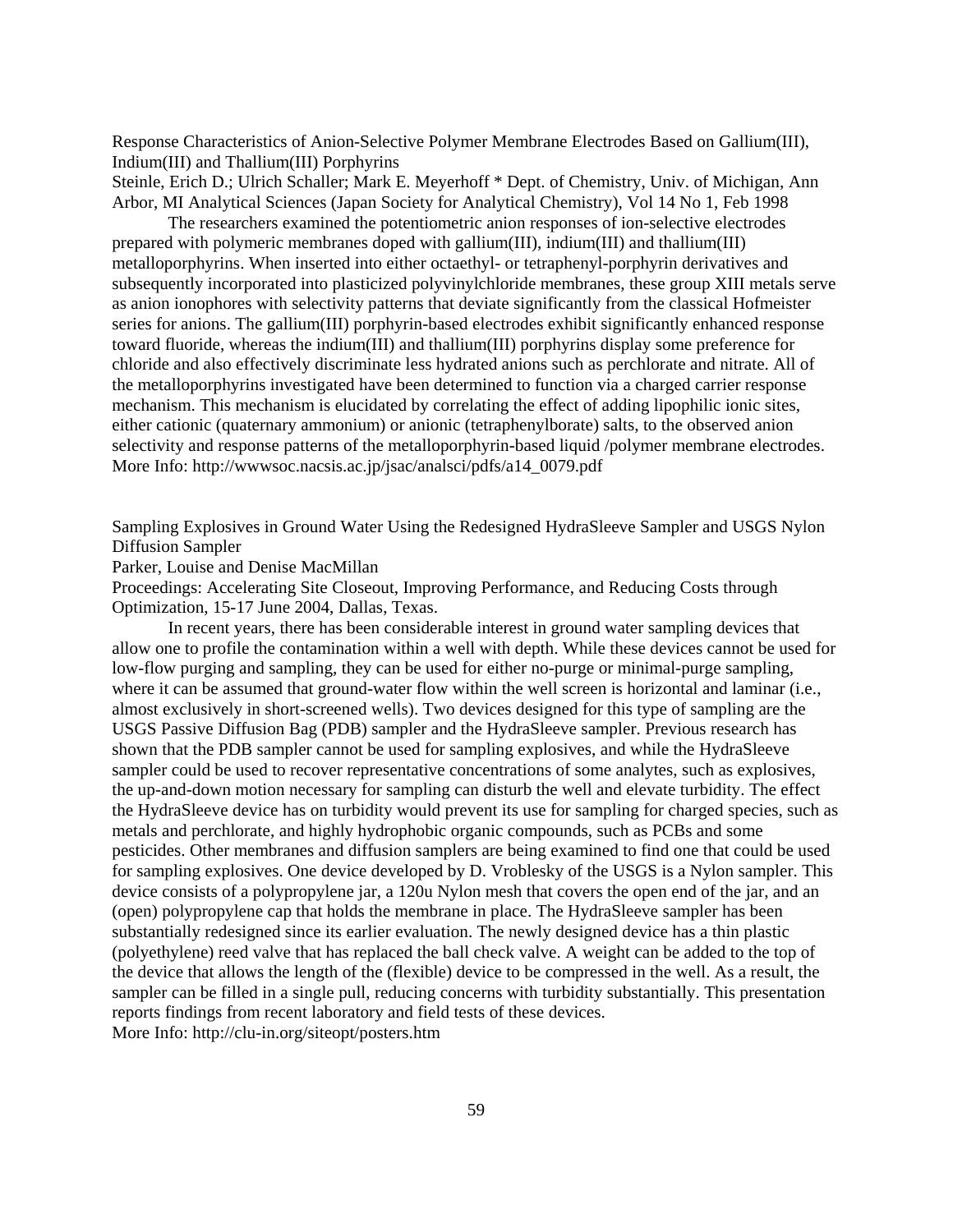Selective Determination of Perchlorate at Sub-ppb Levels Using a Unique Stationary Phase Bogren, Karin Pittcon 2000: Pittsburgh Conference on Analytical Chemistry and Applied Spectroscopy [50th], 12-17 March 2000, New Orleans, LA

Abstract not available.

Specific Tools for Monitoring Perchlorate Bioremediation

Coates, J.D. and S.M. O'Connor (Univ. of California, Berkeley); N.B. Sutton (Claremont McKenna College, Claremont, CA). The 19th Annual International Conference on Contaminated Soils, Sediments and Water, 20 23 October 2003, Univ. of Massachusetts at Amherst. Northeast Regional Environmental Health Center, Univ. of Massachusetts, Amherst. CD ROM, 2003

Two taxonomic groups, the Dechloromonas and the Dechlorosoma species, have been identified that represent the dominant (per)chlorate reducing bacteria (ClRB) in the environment. Chlorite dismutation is a key step in the reductive pathway common to all ClRB and is mediated by the enzyme, chlorite dismutase (CD). Biochemical and genetic analyses suggested that CD is highly conserved amongst the ClRB, which makes this enzyme makes an ideal target for a probe specific for these organisms. This paper describes efforts that have led to the development of a highly specific and sensitive immuno probe based on the commonality of the CD in ClRB. A rapid (45 min) ELISA microtiter assay has been developed to assess ClRB in environmental samples regardless of their phylogenetic affiliations. This work aims to enable the monitoring of ClRB in an engineered perchlorate bioremediation strategy.

Stable Isotope Composition of Perchlorate to Monitor Its Biodegradation, Attenuation by Other Processes, and Fingerprint Its Source

Coleman, Max (Jet Propulsion Laboratory, California Inst. of Technology, Pasadena, CA); M. Ader; A. Godon; R. Mielke; S. Chaudhuri; R. Chakraborty; J.D. Coates.

Partners in Environmental Technology Technical Symposium & Workshop, 30 November - 2 December 2004, Washington, DC. Poster Program Abstracts, p 82, 2004

Previous research has demonstrated that perchlorate is readily reduced and converted to innocuous chloride by the activity of perchlorate-reducing bacteria under anaerobic conditions. Several molecular tools have been developed to monitor the microbial populations associated with perchlorate reduction in the environment and to identify the controlling parameters that moderate the activity of these organisms. Monitoring the effectiveness of a bioremediative strategy in field environments is often difficult due to the complex nature of the environment, and results can be tainted by combining and confusing the effects of several processes. Extent of attenuation is affected by abiotic adsorption or chemical reactivity of the contaminant, as well as biodegradation. Adsorption is of concern since the contaminant may be released subsequently as conditions change. One strategy for overcoming these potential shortcomings is to monitor the stable isotope composition of the contaminant molecule. Stable isotope composition may change with extent of remediation because many bacterial processes are isotopically selective. Chlorine can exist as either of two stable isotopes, 35Cl or 37Cl, with a natural abundance of 76% and 24%, respectively. An investigation of the extent to which perchlorate-reducing bacteria could change the isotopic compositions of perchlorate and of chloride resulting from its biodegradation revealed that the perchlorate-reducing bacterium, Azospira (formally Dechlorosoma) suillum, preferentially utilizes perchlorate containing 35Cl. This process results in a significant isotopic fractionation (-150/00) of the chloride produced as the organism grows (and a complementary but opposite fractionation of the residual perchlorate). Prior to this discovery, no microbial system has been demonstrated to fractionate the chlorine isotopes of chlorine oxyanions, and abiotic fractionation is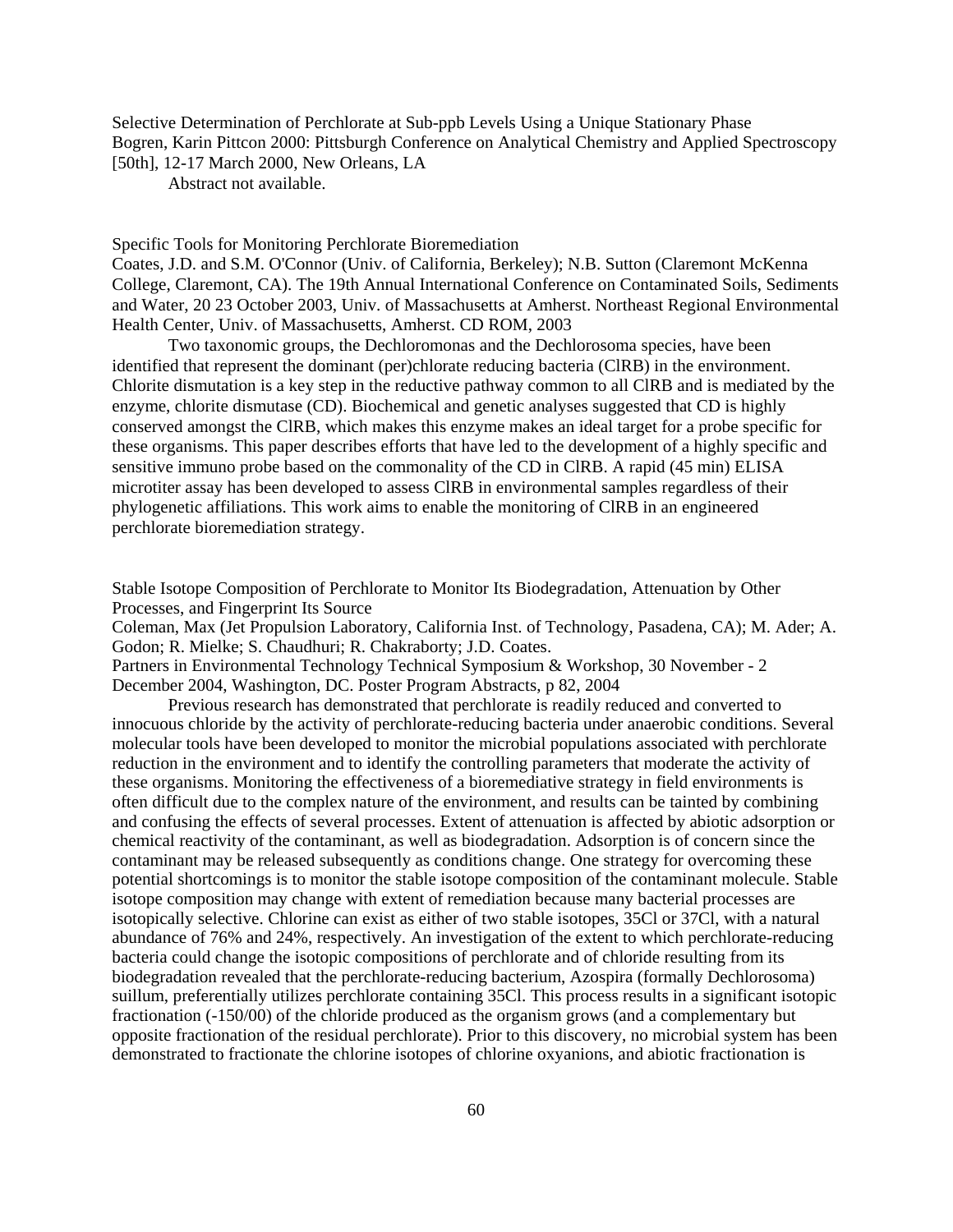considered relatively minor. These results demonstrate that monitoring the stable isotope signature of perchlorate in a contaminated site undergoing bioremediation will allow differentiation between abiotic attenuation and biotic degradation processes affecting the removal of perchlorate. If specific isotopic signatures are associated with different perchlorate sources, it may also be possible to fingerprint these and identify the point source of perchlorate contamination in a given site.

The Status of Method Revisions by the U.S. EPA for the Low Level Determination of Perchlorate in Environmental Water Matrices

## Munch, David J., U.S. EPA-OGWDW.

PITTCON 2004, 7-12 March 2004, Chicago, Illinois.

The detection limit for perchlorate analysis using EPA Method 314.0 is 0.52  $\mu$ g/L with a generally accepted minimum reporting level (MRL) of  $4 \mu g/L$ . U.S. EPA promulgated Method 314.0 in March 2000 for the analysis of perchlorate in support of the Unregulated Contaminant Monitoring Rule. U.S. EPA is completing development of a series of new analytical methods for the determination of perchlorate in water. These methods use either ion chromatography or liquid chromatography combined with conductivity, mass spectrometry, or mass spectrometry/mass spectrometry detection. The goal is to establish a minimum reporting level at the sub- $\mu$ g/L to low- $\mu$ g/L concentrations while increasing the specificity of the identification.

Studies of Perchlorate Triggered Ion-Gate Behavior of sBLM by Electrochemiluminescence and Its Application to a Sensor for Perchlorate

Han, Xiaojun, Guobao Xu; Shaojun Dong; Erkang Wang. Electroanalysis, Vol 14 No 17, p 1185-1190, Sep 2002

The authors found that a supported lipid bilayer membrane (sBLM) made of dimethyldioctadecylammonium bromide (a kind of synthetic lipid), showed ion-gate behavior for the permeation of Ru(bpy)32+ in the presence of perchlorate anion. There existed a threshold concentration (0.1 M) of perchlorate anion for ion-gate opening; below the threshold the ion gate was closed. Above the threshold, the number of opened ion-gate sites increased with the increase of perchlorate anion concentration and leveled off at concentrations higher than 1200 M. Based on these results, a new, reusable sensor for perchlorate was developed.

Surface Modified ATR FTIR Sensor Used to Detect, Identify, and Quantify Low Concentrations of Aqueous Anions

Hebert, G.N.; M.A. Odom; S.H. Strauss, Dept. of Chemistry, Colorado State Univ., Fort Collins, CO. PITTCON 2000, Abstracts, p 2158, 2000

ATR FTIR sensors have been developed that can detect, identify, and quantify aqueous IR active anions at low concentrations. The ability to detect and quantify aqueous anions is important for ground- and surface-water testing. Commercially available silicon ATR crystals have been surface modified with highly selective thin films that enhance the sensitivity of the sensor 10,000 times. Modifications of the crystal surface with organometallic ion-exchange complexes were achieved through evaporative processes to form films of sub-micron thickness. The capability of the surface modified ATR FTIR sensor to identify the analyte by its unique IR spectrum enabled the elimination of false positive responses. Rapid quantification (Le. less than 10 minutes) has been achieved of target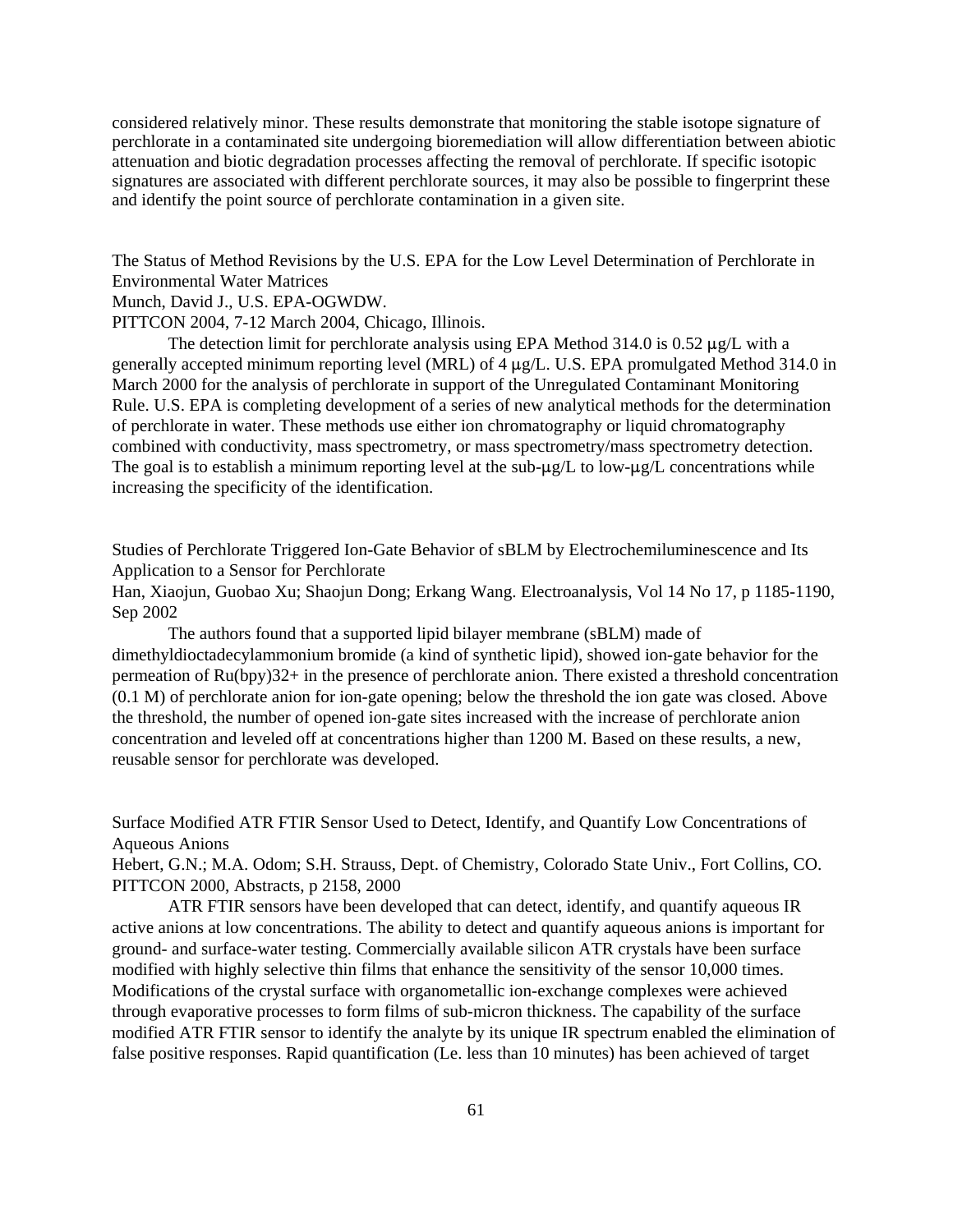analytes such as cyanide, perchlorate, and fluorinated surfactants. Selectivity for the analyte was observed in the presence of at least 100 times excess of a competitor anion. Detection of 10 muM cyanide in a 1 M NaCl solution demonstrates both the sensitivity and selectivity of the sensor.

Trace Analysis of Bromate, Chlorate, Iodate, and Perchlorate in Natural and Bottled Waters Snyder, S.A., B.J. Vanderford, and D.J. Rexing, Southern Nevada Water Authority, Henderson. Environmental Science & Technology, Vol 39 No 12, p 4586-93, 15 June 2005

A simple and rapid method has been developed to simultaneously measure sub- $\mu$ g/L quantities of the oxyhalide anions bromate, chlorate, iodate, and perchlorate in water samples. Water samples (10 ml) are passed through barium and hydronium cartridges to remove sulfate and carbonate, respectively. The method utilizes the direct injection of 10  $\mu$ l volumes of water samples into a liquid chromatography-tandem triple-quadrupole mass spectrometry (LC-MS/MS) system. Ionization is accomplished using electrospray ionization in negative mode. The method detection limits were 0.021  $\mu$ g/L for perchlorate, 0.045  $\mu$ g/L for bromate, 0.070  $\mu$ g/L for iodate, and 0.045  $\mu$ g/L for chlorate anions in water. The authors compare the LC-MS/MS method described here to established EPA methods 300.1 and 317.1 for bromate analysis and EPA method 314.0 for perchlorate analysis using samples of natural and bottled waters.

<http://env1.kjist.ac.kr/upload/2005-Oxyhalide-LCMS-EST.pdf>

### Trace Analysis of Perchlorate in Water

Vanderford, B. (Southern Nevada Water Authority, Las Vegas), P. Roefer, K. Zikmund, J. LaBounty, D. Rexing. 24th Annual Meeting of the Society of Environmental Toxicology and Chemistry, 9-13 November 2003, Austin, Texas. Abstract 242, 2003

Perchlorate levels in surface waters and groundwater are often quite low and may not be detectable by traditional analytical methodology. EPA Method 314, which has a reporting limit of 4 ug/L, is most commonly used. A novel analytical method has been developed that utilizes liquid chromatography with tandem mass spectrometry to accurately measure trace (ng/L) levels of the perchlorate anion. The method is robust, rapid, and requires less than one mL of sample volume. The new technique was applied to the analysis of several surface, ground, and bottled waters. In waters previously thought to have no perchlorate contamination, concentrations were discovered at 100 to more than 300 ng/L. Of 15 commercially available bottled waters tested, over 30% contained detectable levels of perchlorate at concentrations ranging from 120 to 170 ng/L.

Trace Level Determination of Perchlorate in Water Matrices and Human Urine Using ESI-FAIMS-MS Ells, Barbara; David A. Barnett; Randy W. Purves; Roger Guevremont Journal of Environmental Monitoring, Vol 2 No 5, p 393-397, Oct 2000

Abstract not available.

Trace Level Perchlorate Analysis by Ion Chromatography-Mass Spectrometry Mathew, J. (U.S. EPA, Houston, TX); J. Gandhi (Metrohm-Peak, Houston, TX ); J. Hedrick (Agilent Technologies, Wilmington, DE).

Journal of Chromatography A, Vol 1085 No 1, p 54-59, 26 Aug 2005

Ion chromatography with conductivity detection can be used to measure perchlorate levels in drinking water and wastewaters as per U.S. EPA method 314, but at lower levels and in complex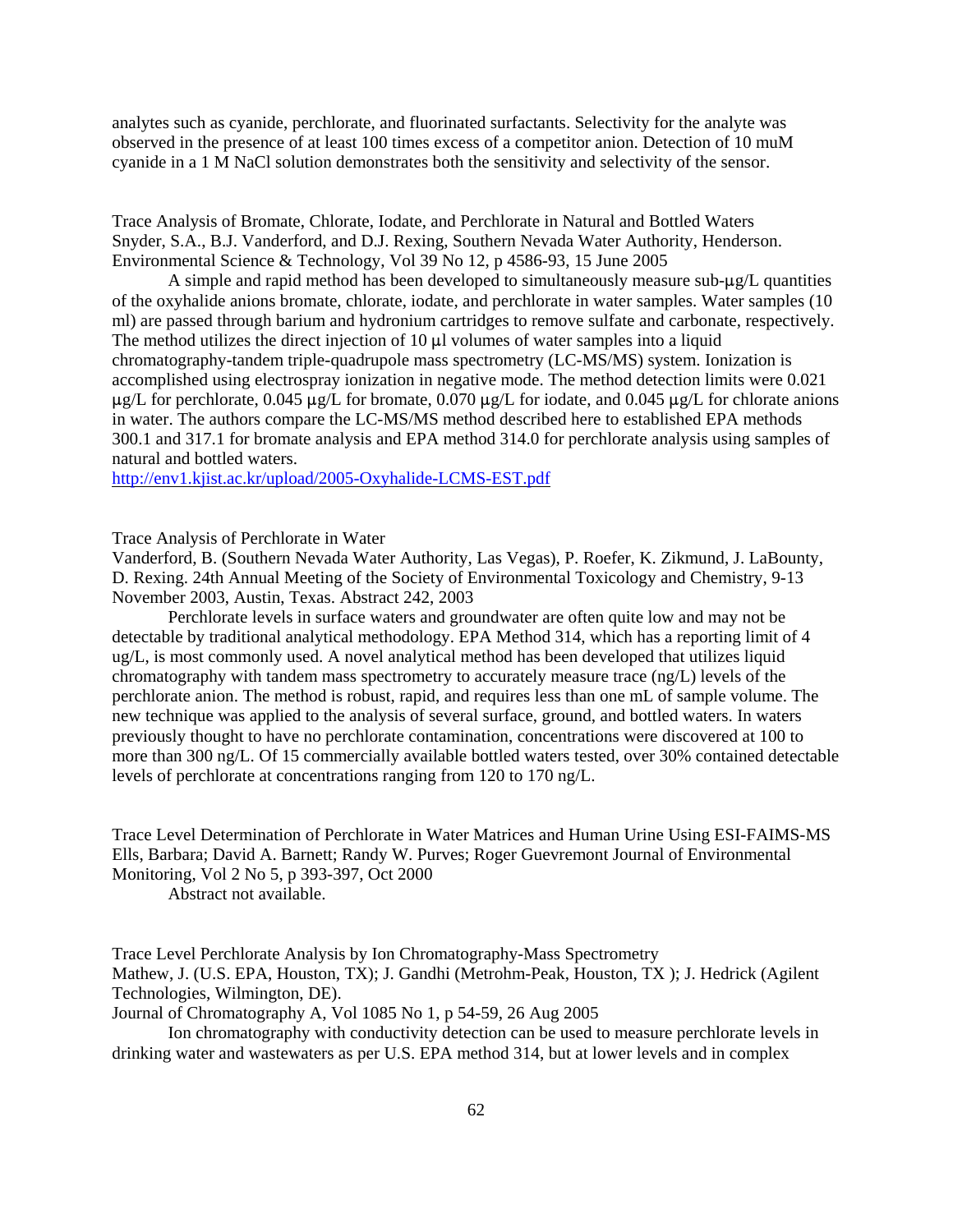matrices there could be false positive and/or false negative results. This paper presents a study undertaken to demonstrate the detection of perchlorate with lower detection limit with high ionic matrix by ion chromatography-mass spectrometry.

#### Tracing the Origin of Perchlorate

Erickson, Britt E. Analytical Chemistry, p 388A-389A, 1 Nov 2004

This article discusses the analytical techniques that researchers are employing to trace the ubiquitous occurrence of perchlorate in the environment and to answer the question: How much of it is man-made and under what circumstances might it occur naturally? Perchlorate has been detected in locales unlikely to have been affected by the modern manufacture or use of materials that contain it. For example, nitrate salt deposits from the Atacama Desert in Chile are known to contain trace levels of naturally occurring perchlorate. Researchers are still trying to determine how the perchlorate got there. More Info: <http://www.geol.lsu.edu/DeptNews/FacNewsItems/2004BaoPerchlorate.pdf>

The Use of Anthropogenic Tracers to Determine Groundwater Age and Resolve Contaminate Sources Reimer, Janet J. and Henry Bokuniewicz, Stony Brook Univ., Stony Brook, NY. Eleventh Conference on Geology of Long Island and Metropolitan New York, 17 April 2004, Stony Brook University.

The determination of groundwater age can be used to ascertain the rate of degradation of contaminants, to verify mathematical models of groundwater flow that predict travel time of source water to wells, and to determine the probable sources of contaminants whose initial applications occurred during a specific time period. The main objective of the research described in this paper is to determine the age of groundwater at two particular well fields in which perchlorate and nitrate have been detected at levels of concern. Three dating methods using carbon 14, the ratio of Freon 11(CFC 11) to Freon 12 (CFC 12) (chlorofluorocarbons), and the ratio of tritium (3H) to helium (He), will be applied to determine the age of the groundwater collected from wells which deliver water from Long Island=s sole source aquifer. The age of a parcel of water implies the length of time since the water was last in contact with the atmosphere. The age of the groundwater, SWAP data, and the known hydraulic conductivities of the sole source aquifer will then be used to determine if the sources of contamination can be traced to recent events, or if unknown sources of contamination exist that would warrant further investigation. Thus far, it appears there is another unknown source of perchlorate contamination at this public supply well field other than the application of Chilean Saltpeter in the late 1950s. More Info: <http://pbisotopes.ess.sunysb.edu/lig/Conferences/abstracts> 04/reimer.htm

Use of Temperature Programming to Improve Resolution of Inorganic Anions, Haloacetic Acids and Oxyhalides in Drinking Water by Suppressed Ion Chromatography Barron, L., P.N. Nesterenko, and B. Paull, Dublin City Univ., Dublin, Ireland. Journal of Chromatography A, Vol 1072 No 2, p 207-215, 29 Apr 2005

Selectivity in the suppressed ion chromatographic (IC) separation of inorganic anions, haloacetic acids, and oxyhalides in drinking water samples was improved using temperature programming with NaOH gradient elution to exploit varying responses of the inorganic anions to changes in temperature. Heats of adsorption for 17 anionic species were calculated from van't Hoff plots. For haloacetic acids, both the degree of substitution and log P (log of n-octanol-water partition coefficient) values correlated well with the magnitude of the temperature effect, with monochloro- and monobromoacetic acids showing the largest effect, dichloro- and dibromoacetic acids showing a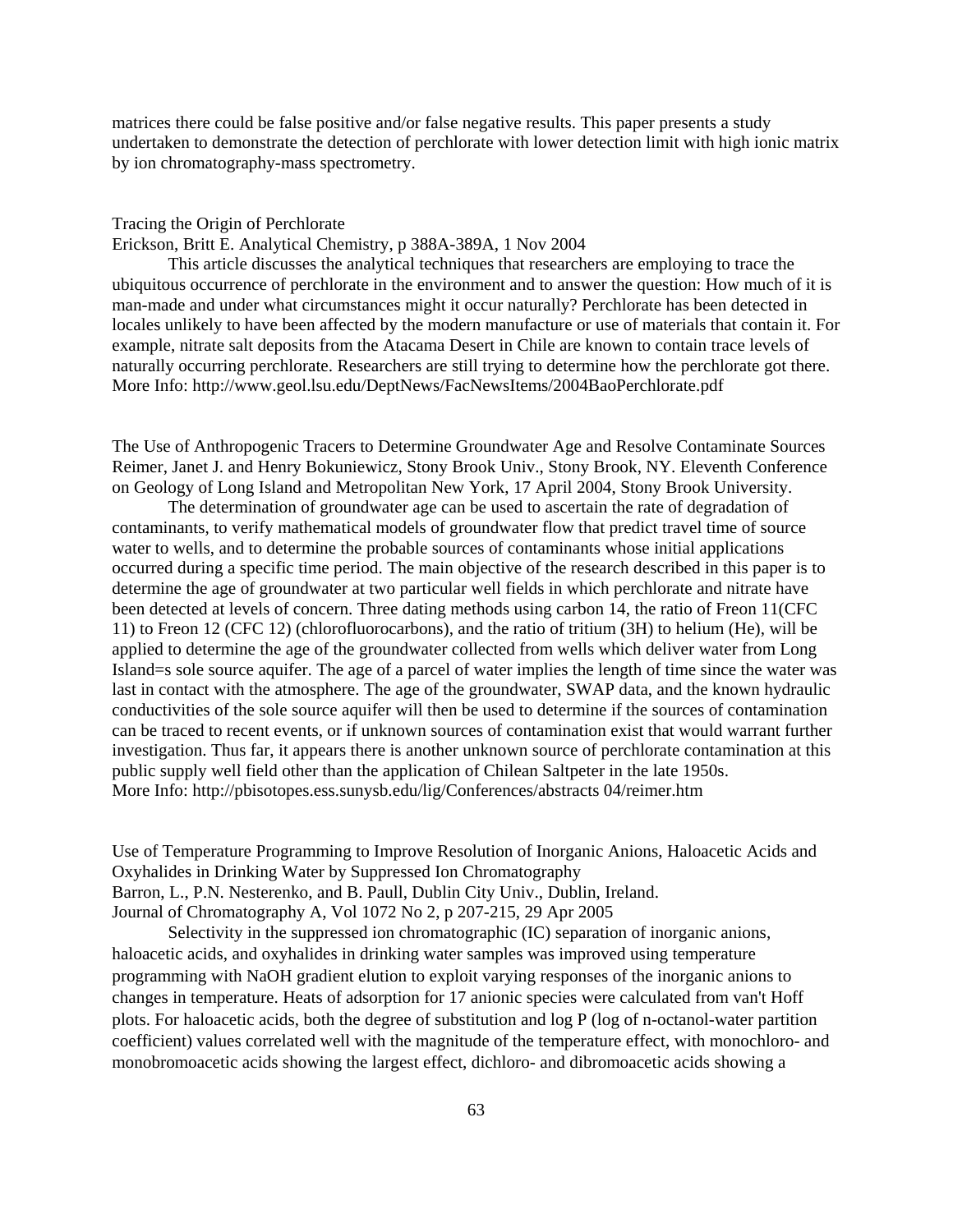reduced effect, and trichloro-, bromodichloro- and chlorodibromoacetic acids showing the least effect. The effect of temperature on the oxyhalides perchlorate and iodate was also calculated. The effectiveness of two commercial column ovens was investigated for the application of temperature gradients during chromatographic runs, with the best system applied to improve the resolution of closely retained species at the start, middle, and end of the separation obtained using a previously optimized hydroxide gradient in a real drinking water sample matrix.

USEPA Method 314.0 Enhancements for the Routine Analysis of Perchlorate at the Low and Sub Part Per Billion Level in Environmental Water Samples

Eaton, Andrew and Ali Haghani, MWH Labs.

PITTCON 2004, 7-12 March 2004, Chicago, Illinois.

EPA method 314 was originally validated with a reporting limit of 4 ppb. This paper discusses various options that have been evaluated to enhance the sensitivity of the method, i.e., evaluation of various trapping techniques with several different columns, off-line preconcentration, opportunities to use larger sample sizes, different suppressors, and variations in modes of operation. Several of these approaches show promise for precise  $(\pm 25\%)$  and accurate measurements below 1 ppb, without going to more expensive techniques, such as IC-MS. Using a combination of the Dionex Ultra-ASRS or an AMMS-III with smoothing techniques yields baseline noise of <0.3 nS, which is more than adequate to get a 10:1 signal to noise ratio at 1 ppb. Use of trapping columns, such as combined Cryptand/AS16, allows an even greater signal-to-noise ratio and also has the advantage of providing an alternative confirmation method because the separation characteristics are different from classic 314 analyses. These approaches were verified through analysis of potable water and groundwater monitoring-well samples on an ongoing basis. Interlaboratory comparison of blind real-world samples by two labs using different suppressors in the sub-ppb range showed excellent agreement, thus demonstrating the viability of method 314 for measurements at this level.

#### Using Ion Chromatography to Detect Perchlorate

Okamoto, Howard S.; Dharmendra K. Rishi,Frank J. Baumann, S. Kusum Perera, William R. Steeber California Dept. of Health Services, Berkeley, CA Journal AWWA, Vol 91 No 10, p 73?84, Oct 1999

Preliminary studies by the U.S. EPA established  $4\frac{9}{2}$  as a "safe" concentration for perchlorate in drinking water; however, until recently no available method could detect this toxic substance at such low concentrations. Researchers at the California Department of Health Services initiated a study to develop and validate a new method to analyze trace amounts of perchlorate in water. The "California DHS Method" relies on ion chromatography with suppressed conductivity. It was found to provide reliable and reproducible results in detecting perchlorate at concentrations  $>4 \mu g/L$  in ground water and surface water. It has also been successfully used to test California drinking water wells considered vulnerable to perchlorate contamination. The method can provide quality results that should be acceptable to regulatory and health agencies.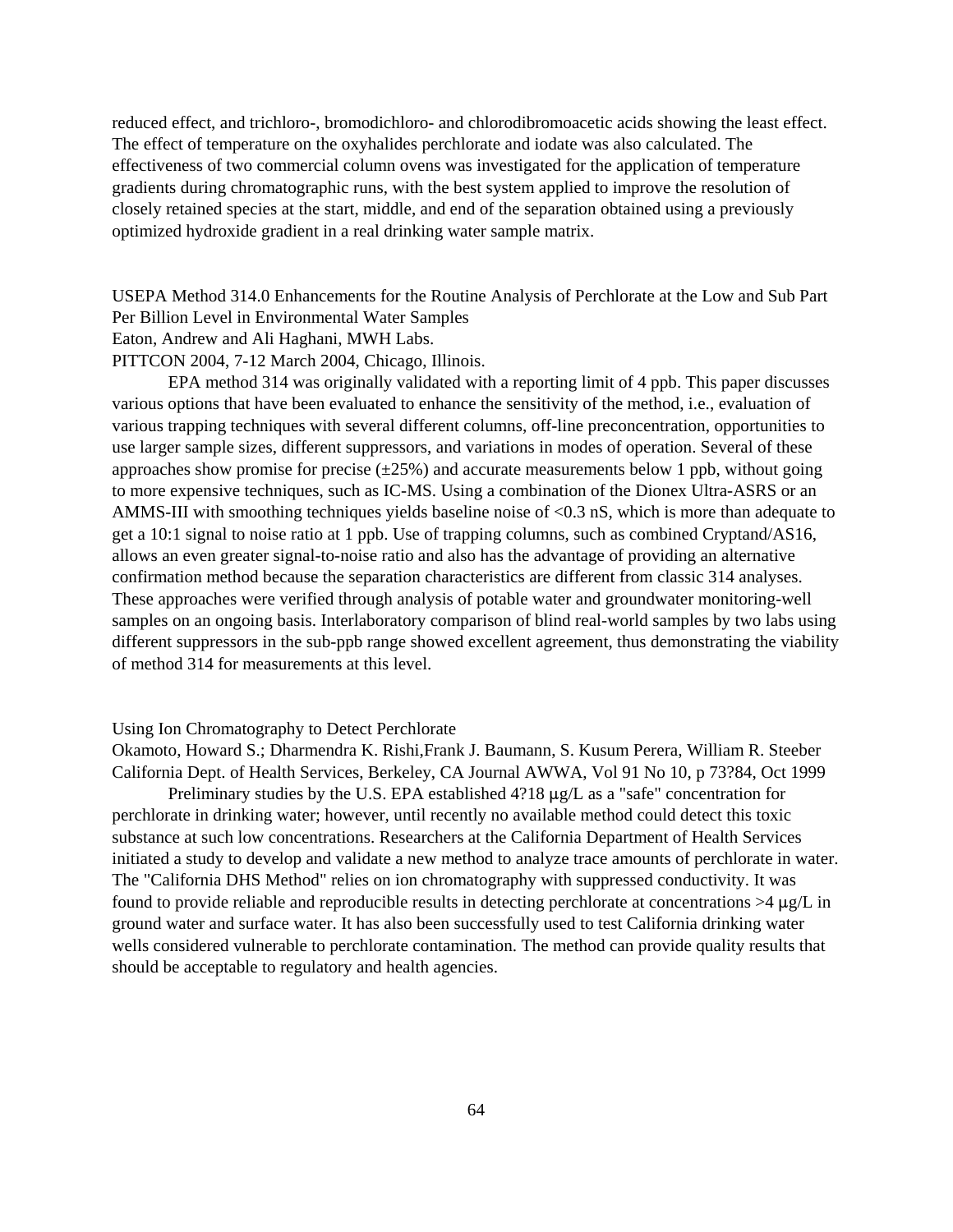Validation of a U.S. EPA Method for the Ion Chromatographic Determination of Perchlorate in Fertilizers Using a Polyvinyl Alcohol Gel Resin

De Borba, Brian M. (Metrohm-Peak, Inc., Houston, TX); Edward Todd Urbansky (U.S. EPA, Cincinnati, OH). American Laboratory News, p 14-16, Jul 2002

This article describes the results of a study that demonstrated the suitability of a polyvinyl alcohol gel column for separating and quantitating perchlorate using a modified eluent of 4-cyanophenoxide salt as an additive to NaOH. Despite the high ionic strength present in many fertilizer products, a satisfactory separation of perchlorate from other anions found in fertilizers was obtained, allowing analyte detection and quantitation by suppressed conductivity. The column is robust in these matrixes, allowing them to be used to validate U.S. EPA Method 600/R-01/026 for screening fertilizers for perchlorate. The performance on fortifications, quality control standards, and precision are comparable to columns used in EPA's previous investigation.

More Info: <http://www.iscpubs.com/articles/entirealn.html>

Viability of Applying Curie Point Pyrolysis/Gas Chromatography Techniques for Characterization of Ammonium Perchlorate Based Propellants

Barnett, J.L. (Sandia National Labs., Albuquerque, NM); B.M. Montoya (Sandia National Labs., Livermore, CA).

SAND2002-1922, July 2002

Curie Point pyrolysis-gas chromatography was investigated for use as a tool for characterization of aged ammonium perchlorate-based composite propellants. Propellant samples were prepared by separating the propellant into reacted (oxidated) and unreacted zones. The experimental design included the determination of system reliability, followed by reproducibility, sample preparation, and analysis of pyrolysis products. Polystyrene was used to verify the reliability of the system and showed good reproducibility. Application of the technique showed high variation in the data. Modifications to sample preparation did not enhance the reproducibility. It was determined that the high concentration of ammonium perchlorate in the propellant matrix was compromising the repeatability of the analysis.

<http://www.prod.sandia.gov/cgi-bin/techlib/access-control.pl/2002/021922.pdf>

The World of Separation Science: IICS '99?A Solid Year of Progress in Ion Analysis [editorial] Stevenson, Robert. American Laboratory News, Apr 2000

Ion chromatography (IC) is not on every radar screen, but a small group of researchers are making consistent progress in improving ease of use and detection limits. Economic impact is huge, since IC is employed to monitor water used in the production of semiconductors, electrical power generation, drinking water disinfection, and numerous environmental sites. In the area of column selection in IC, Jeff Rohrer of Dionex compared several columns for the analysis of polarizable anions with a special emphasis on perchlorate. Perchlorate is cropping up in many unexpected places, primarily as a result of propellants in space and military activities. Perchlorate is suspected of affecting thyroid function as well as causing Reye's syndrome. Last year, Mr. Rohrer described the use of the AS-16 column with the EG 40 eluent generator. This provided better peak shape than the AS-11. However, there was a need to determine traces of perchlorate in groundwater with high chloride or sulfate. Although there are sample preparation techniques that can reduce the background, such as chloride precipitation with silver ion, these techniques are extra steps and may also occlude part of the sample. Thus, the Dionex column developers devised a high-capacity version called the AS-16 HC. The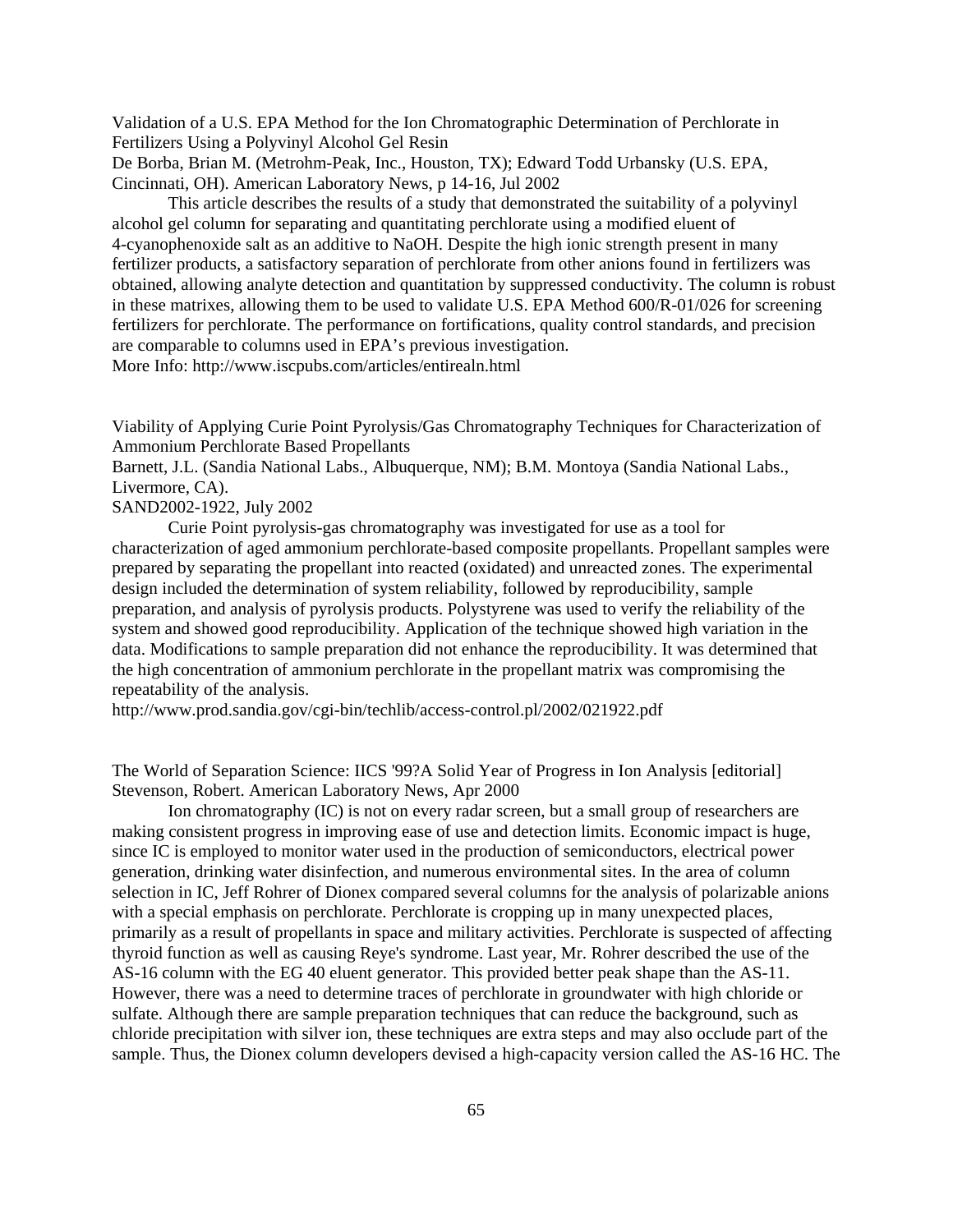column, combined with the eluent generator, provides an LOD of less than 0.2 ppb with a linear range extending up to 10 ppb in the presence of high ppm levels of sulfate or chloride. A study for thiosulfate showed similar results.

# PERFLUOROOCTANE SULFONATE (PFOS) AND PERFLUOROOCTANOIC ACID (PFOA)

Analysis of Perfluorinated Acids at Parts-per-Quadrillion Levels in Seawater Using Liquid Chromatography-Tandem Mass Spectrometry

Yamashita, N., K. Kannan, S. Taniyasu, Y. Horii, T. Okazawa, G. Petrick, and T. Gamo, National Inst. of Advanced Industrial Science and Technology, Tsukuba, Ibaraki, Japan.

Environmental Science & Technology, Vol 38 No 21, p 5522-5528, 1 Nov 2004

Determination of sub-parts-per-trillion or parts-per-quadrillion concentrations of perfluorinated acids (PFAs) in aqueous media has been hindered by relatively high background levels arising from procedural or instrumental blanks. Methods to determine ultratrace levels of these compounds in seawater are needed to understand the role of the oceans in the transport and fate of PFAs. This paper discusses work to identify and eliminate sources of procedural and instrumental blank contamination by PFAs, reduce background levels in blanks, and thereby improve limits of quantitation. The developed method is capable of detecting perfluorooctanesulfonate (PFOS), perfluorohexanesulfonate (PFHS), perfluorobutanesulfonate (PFBS), perfluorooctanoate (PFOA), perfluorononanoate (PFNA), and perfluorooctanesulfonamide (PFOSA) at low pg/L levels in oceanic waters.

Application of LC-MS/MS Methodology to Determination of Telomer B Alcohols, Perfluorinated Acids, and Fluorosurfactants in Environmental Matrices

Szostek, B., V. Capka, K.B. Prickett, and S.M. Kennedy (DuPont Haskell Laboratory, Newark, DE); R.C. Buck (DuPont Chemical Solutions, Wilmington).

SETAC Europe Conference, 18-22 April 2004, Prague, Czech Republic. Poster presentation MOPO15/017, 2004

Though LC-MS/MS methodology is predominantly utilized for determination of perfluorinated acids, and GC-MS methodology has been traditionally utilized for determination of telomer B alcohols, the authors sought to develop a means to measure both of these types of analytes by a single technique- -by LC-MS/MS. This presentation discusses sample preparation, cleanup procedures, sample storage conditions, method validation data, achievable limit of detection, and analyte-specific recommendations, as well as the challenges of analyzing complex mixtures of fluorosurfactants and applicable analytical methodology.

Attenuated Total Reflectance Fourier Transform Infrared Sensor for ppb Aqueous Anions of Environmental Concern

Hebert, Gretchen N. and Matthew A. Odom.

PITTCON 2002, 17-22 March, Pittsburgh, Pennsylvania. Abstract 1141.

Commercially available silicon and diamond ATR crystals have been surface modified with highly selective thin films that enhance the sensitivity of the sensor for aqueous anions by 3 to 5 orders of magnitude. Aqueous detection limits after 10 minutes in contact with the sensor are 15, 13, and 50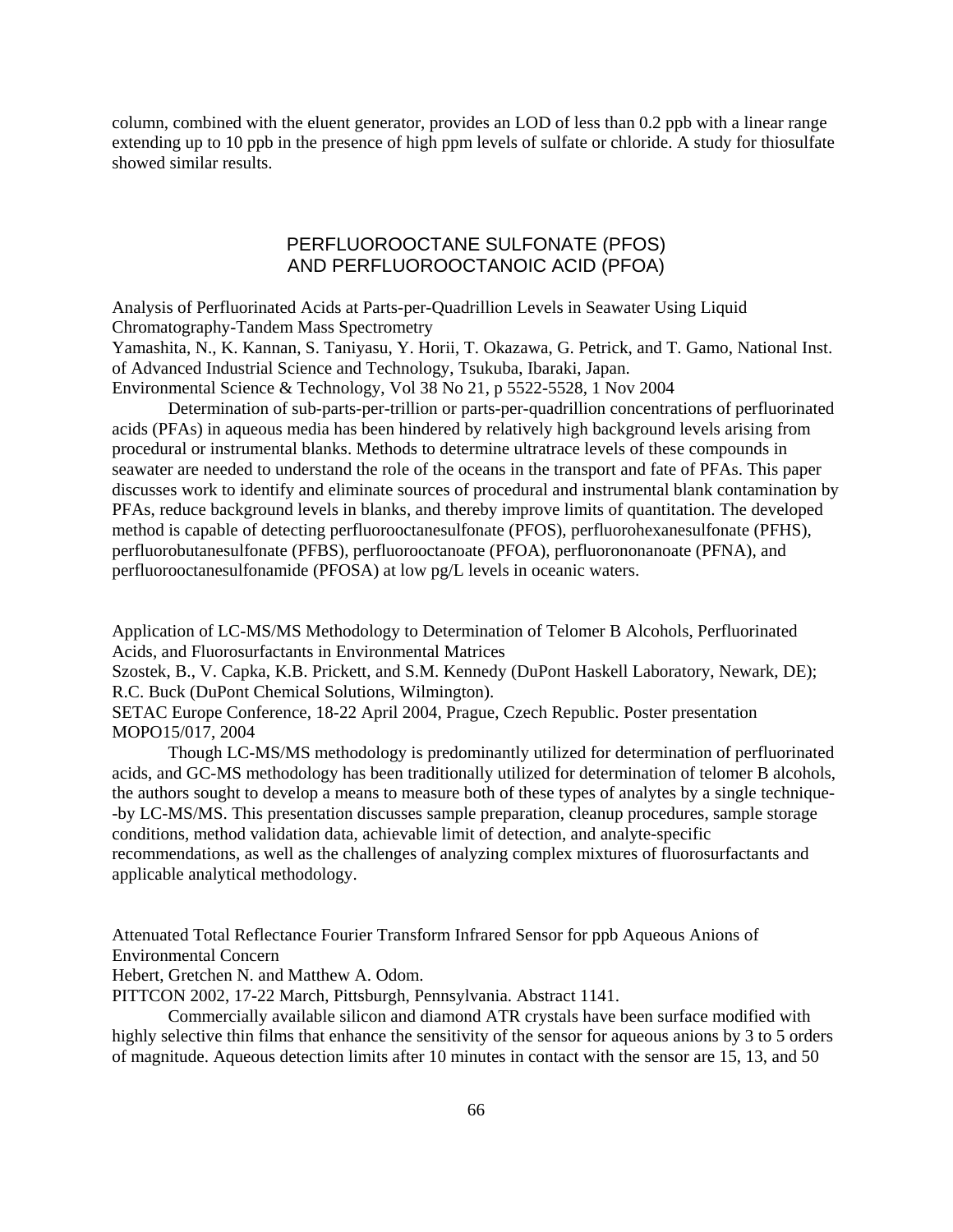ug/L for perchlorate, cyanide, and perfluorooctylsulfonate (PFOS) respectively. Each anion is positively identified by its unique IR absorption bands. Aqueous solutions containing perchlorate, cyanide, and PFOS are detectable at only mg/L concentrations using conventional ATR-FTIR spectroscopy with no extractant film. The thin films, typically less than 0.1 um, consist of highly selective organometallic ion-exchange compounds and have been characterized by XPS and ellipsometry to determine composition and thickness. These organometallic extractants can be rapidly and efficiently regenerated to enable the reuse of the films for multiple studies. The high selectivity of the extractants allows the targeted anion to be detected even in the presence of a large excess of a competing anion or a more complex matrix, such as a simulant for seawater. Perchlorate has been quantified at ug/L concentrations from complex matrices, including three nitrate fertilizer solutions, using the method of standard additions.

Attenuated Total Reflectance Fourier Transform Quantification of ppb Aqueous Anions Hebert, Gretchen N. and Steven H. Strauss, Strauss Research Group, Ft. Collins, CO. PITTCON 2002, 17-22 March, Pittsburgh, Pennsylvania. Abstract 1972P.

The sensitivity of a commercially available ATR-FTIR spectrometer is enhanced more than 4000-fold by coating silicon and diamond ATR crystals with thin films (75 to 100 nm) of highly selective organometallic ion-exchange compounds. Tetraalkylated ferricenium, for example 1,1',3,3'-tetrakis(2-methyl-2-nonyl)ferricenium cations ion-paired with nitrate or chloride were used to extract and detect many contaminant anions of concern, while a nickel compound, dichloro(1,3-bisdiphenylphosphinopropane)nickel(II), was used to extract and detect cyanide. Aqueous detection limits after 10 minutes of aqueous solution contact with the sensor are 15, 13, and 50 ug/L for perchlorate, cyanide, and perfluorooctylsulfonate (PFOS), respectively. Pinacoyl methylphosphonate (PMPA), a breakdown product of the nerve agent Soman, can be detected at 1.8 mg/L after 30 minutes of aqueous contact. Positive identification of the anions extracted into the highly selective films is possible by observing their unique IR spectra. The major peaks used to quantify the anions in the extractant films were 1096/cm for perchlorate, 2104/cm for cyanide, 1266/cm for PFOS, and 1061/cm for PMPA. Quantification was readily achieved through the use of calibration curves, which are based on the linear relationship between the initial rate of absorbance change with time, dA/dt, and the concentration of the anion in aqueous solution. Calibration curves were prepared for perchlorate with a range from 3 to 1000 ug/L, cyanide with a linear range from 2.6 to 260 ug/L, PFOS with a linear range from 25 to 500 ug/L, and PMPA with a range from 1.8 to 1800 mg/L. The method of standard additions was used for detection and quantification of perchlorate in high-nitrate fertilizers. This ATR-FTIR method gave the percent weight of perchlorate in the fertilizer samples to within the error limits of two other analytical methods, ion chromatography and electrospray ionization mass spectrometry.

Attenuated Total Reflectance FTIR Detection and Quantification of Low Concentrations of Aqueous Polyatomic Anions

Hebert, G.N., M.A. Odom, S.C. Bowman, and S.H. Strauss, Colorado State Univ., Fort Collins. Analytical Chemistry, Vol 76 No 3, p 781-787, 1 Feb 2004

In the development of a new quantitative method for determining low concentrations of aqueous polyatomic anions using attenuated total reflectance (ATR) FTIR spectroscopy, evaporated thin-film coatings of anion-selective tetraalkylated ferrocenium salts were applied to the surface of ATR crystals. This application enabled anion detection limits to be lowered up to 23,000-fold below those achieved using the commercially available spectrometer with identical uncoated ATR crystals.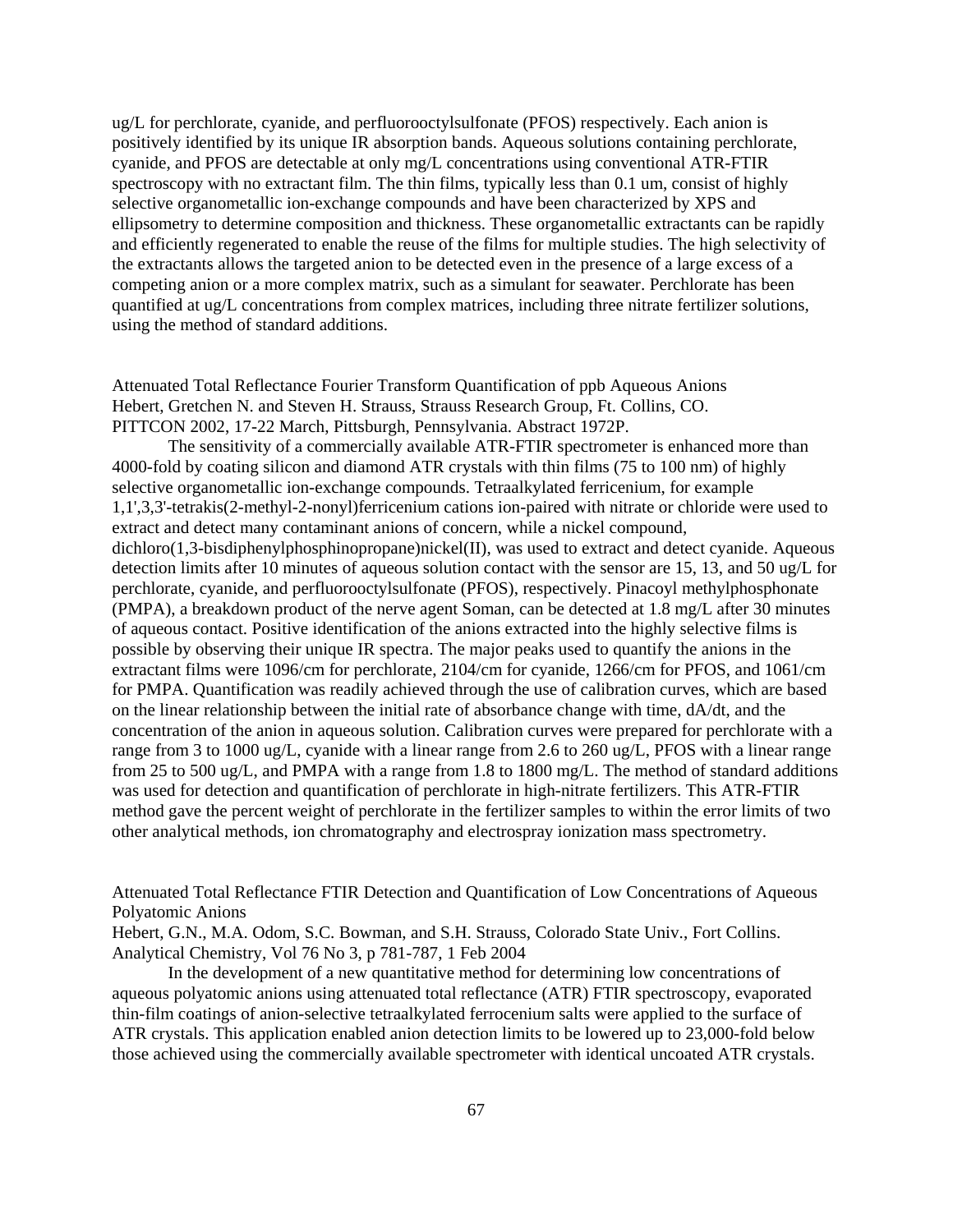Linear calibration curves were established in the 0.04 to 30 uM range. The method was applied to detection of perchlorate, chlorate, trifluoromethanesulfonate, perfluoro-n-butanesulfonate, perfluoro-n-octanesulfonate, tetrafluoroborate, hexafluorophosphate, and pinacolylmethylphosphonate in aqueous solution, obtaining limits of detection (10-min analyses) of 0.03, 0.2, 0.05, 0.07, 0.06, 0.06, 0.6, and 0.7 uM, respectively, using the thin-film coatings. This simple detection/quantification method afforded good reproducibility with relatively fast detection times.

Collection of Airborne Fluorinated Organics and Analysis by Gas Chromatography/Chemical Ionization Mass Spectrometry

Martin, J.W., D.C. Muir, C.A. Moody, D.A. Ellis, W.C. Kwan, K.R. Solomon, and S.A. Mabury, University of Guelph, ON, Canada.

Analytical Chemistry, Vol 74 No 3, p 584-590, 1 Feb 2002

A suite of potential perfluorooctane sulfonate (PFOS) precursors (sulfonamides) and fluorotelomer alcohols (FTOHs) were separated by gas chromatography and detected by chemical ionization mass spectrometry (GC/CI-MS). Full-scan spectra were collected in both positive and negative chemical ionization (PCI and NCI, respectively) mode to determine retention time windows and fragmentation patterns. PCI mode was preferred for routine analysis because of the simple mass spectra produced, typified by the presence of a major molecular ion. High-volume air samplers collected gaseous and particle-bound fluoroorganics on composite media of XAD-2, polyurethane foam (PUF), and quartz-fiber filters. Application of the method to the analysis of ambient air from urban and rural sites confirmed the presence of six novel fluorinated atmospheric contaminants at picogram per cubic meter concentrations. Low concentrations of fluoroorganics were consistently detected in blanks but did not prevent confirmation or quantification of environmental concentrations. The combined collection efficiency for individual analytes was 87 to 136% in breakthrough experiments.

Comparison of Pressurized Solvent and Reflux Extraction Methods for the Determination of Perfluorooctanoic Acid in Polytetrafluoroethylene Polymers Using LC-MS-MS Larsen, B.S., M.A. Kaiser, M. Botelho, G.R. Wooler, and L.W. Buxton, DuPont Corporate Center for Analytical Sciences, Wilmington, DE.

Analyst, Vol 130 No 1, p 59-62, Jan 2005

Both pressurized solvent extraction (PSE) and reflux extraction in various solvents were used to select the most efficient system for the determination of the quantity of perfluorooctanoic acid (PFOA) present in polytetrafluoroethylene polymers. After evaporating the solvent, PFOA was determined using liquid chromatography tandem mass spectrometry. Ethanol, water, and methanol were shown to be good solvents for this extraction with comparable results. PSE proved to be the more efficient extraction method.

Decomposition of Environmentally Persistent Perfluorooctanoic Acid in Water by Photochemical Approaches

Hori, H., E. Hayakawa, H. Einaga, S. Kutsuna, K. Koike, T. Ibusuki, H. Kiatagawa, and R. Arakawa, National Inst. of Advanced Industrial Science and Technology, Onogawa, Tsukuba, Japan. Environmental Science & Technology, Vol 38 No 22, p 6118-6124, 15 Nov 2004

The decomposition of persistent and bioaccumulative perfluorooctanoic acid (PFOA) in water was examined using three different techniques: UV-visible light irradiation, H<sub>2</sub>0<sub>2</sub> with UV-visible light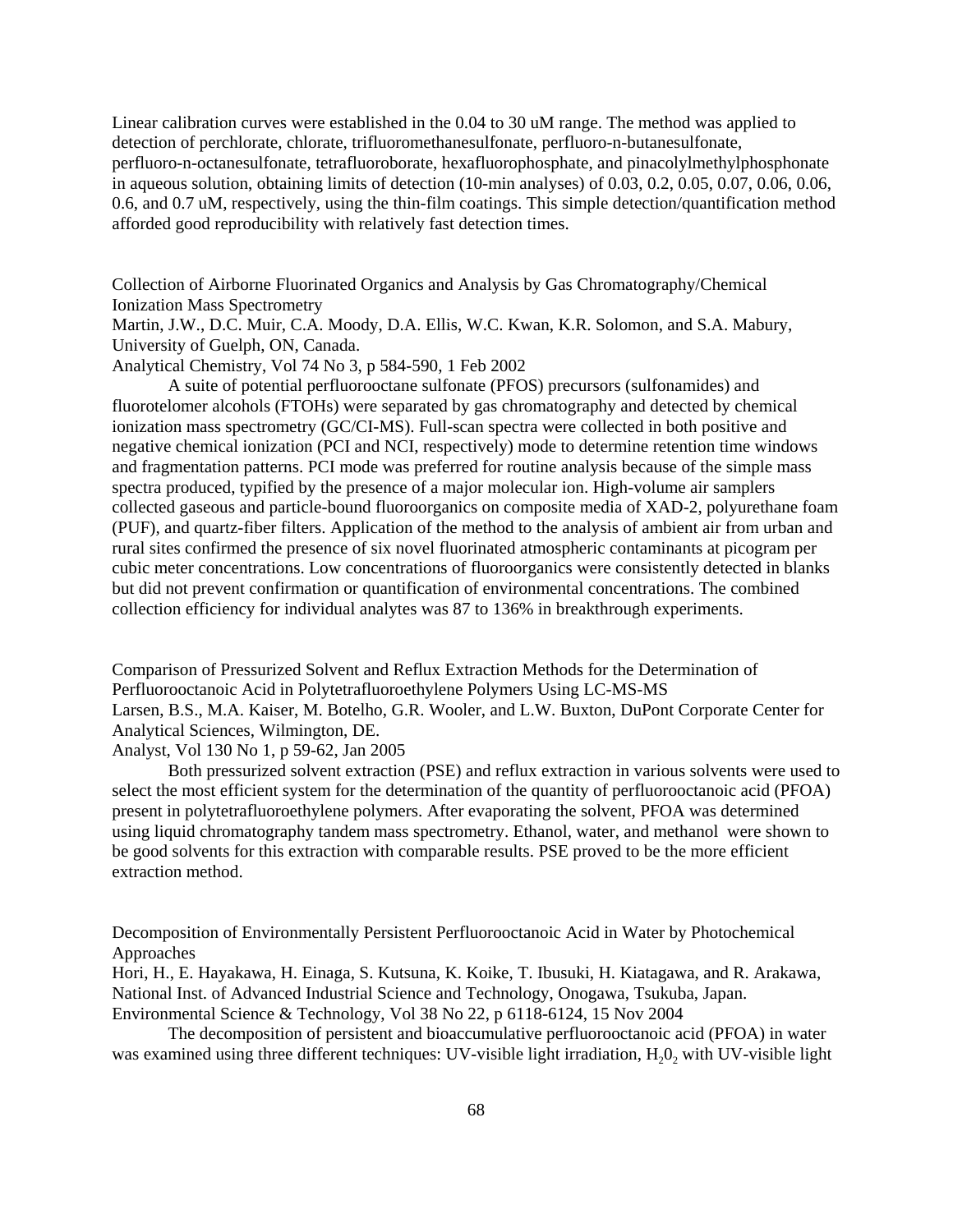irradiation, and a tungstic heteropolyacid photocatalyst. Of the three approaches, the heteropolyacid photocatalyst led to efficient PFOA decomposition and the production of F- ions and CO<sub>2</sub> and suppressed the accumulation of short-chain perfluorocarboxylic acids in the reaction solution. PFOA in the concentrations of 0.34-3.35 mM was completely decomposed by the catalyst within 24 h of irradiation from a 200-W xenon-mercury lamp, with no accompanying catalyst degradation, permitting the catalyst to be reused in consecutive runs. When the (initial PFOA)/(initial catalyst) molar ratio was 10: 1, the turnover number for PFOA decomposition reached 4.33 over 24 h of irradiation. Further study of the tungstic heteropolyacid photocatalyst approach may lead to the development of a technique to counteract stationary sources of PFOA.

Degradation of Fluorotelomer Alcohols: A Likely Atmospheric Source of Perfluorinated Carboxylic Acids

Ellis, D.A., J.W. Martin, A.O. De Silva, S.A. Mabury, M.D. Hurley, M.P. Sulbaek Andersen, and T.J. Wallington, Univ. of Toronto, Toronto, ON, Canada.

Environmental Science & Technology, Vol 38 No 12, p 3316-3321, 15 June 2004

Smog chamber studies indicate fluorotelomer alcohols (FTOHs) can degrade in the atmosphere to yield a homologous series of perfluorinated carboxylic acids (PFCAs), which suggests that atmospheric degradation of FTOHs is likely to contribute to the widespread dissemination of PFCAs. The significance of the gas-phase peroxy radical cross reactions that produce PFCAs has not been recognized previously. Such reactions are expected to occur during the atmospheric degradation of all polyfluorinated materials, necessitating a reexamination of the environmental fate and impact of this class of industrial chemicals. [Commented upon in ES&T 38(12):215A-216A, 15 June 2004]

Detection of Perfluorooctane Surfactants in Great Lakes Water

Boulanger, B., J. Vargo, J.L. Schnoor, and K.C. Hornbuckle, Univ. of Iowa, Iowa City. Environmental Science & Technology, Vol 38 No 15, p 4064-4070, 1 Aug 2004

Eight perfluorooctane surfactants in 16 Great Lakes water samples were quantitatively determined using single quadrupole HPLC/MS and qualitatively confirmed using ion trap MS/MS. PFOS was quantitatively confirmed using triple quadrupole LC/MS/MS. This paper describes the concentrations of PFOS, PFOA, and PFOS precursors (N-EtFOSAA, FOSA, and PFOSulfinate) found in two of the lakes. Other PFOS precursors--N-EtFOSE, PFOSAA, and N-EtFOSA--were not observed at any of the sampling locations. These are the first reported concentrations of perfluorooctane surfactants in Great Lakes water and the first report of PFOS precursors in any water body.

Determination of Extractable Perfluorooctanoic Acid (PFOA) in Water, Sweat Simulant, Saliva Simulant, and Methanol from Textile and Carpet Samples by LC/MS/MS Mawn, M.P., R.G. McKay, T.W. Ryan, B. Szostek, C.R. Powley, R.C. Buck, DuPont Haskell Laboratory for Health and Environmental Sciences, Newark, DE. Analyst, Vol 130 No 5, p 670-678, May 2005

This paper describes methods developed to quantify the amount of perfluorooctanoic acid (PFOA) extracted from textile and carpet samples through contact with water, methanol, and sweat and saliva simulants using LC/MS/MS. The limit of quantitation (LOQ) for samples extracted in water and sweat simulant is 1 ppb (ng PFOA/g sample) while the limits of quantitation for samples extracted in saliva simulant and methanol were 3 ppb and 2.5 ppb, respectively. For routine application of these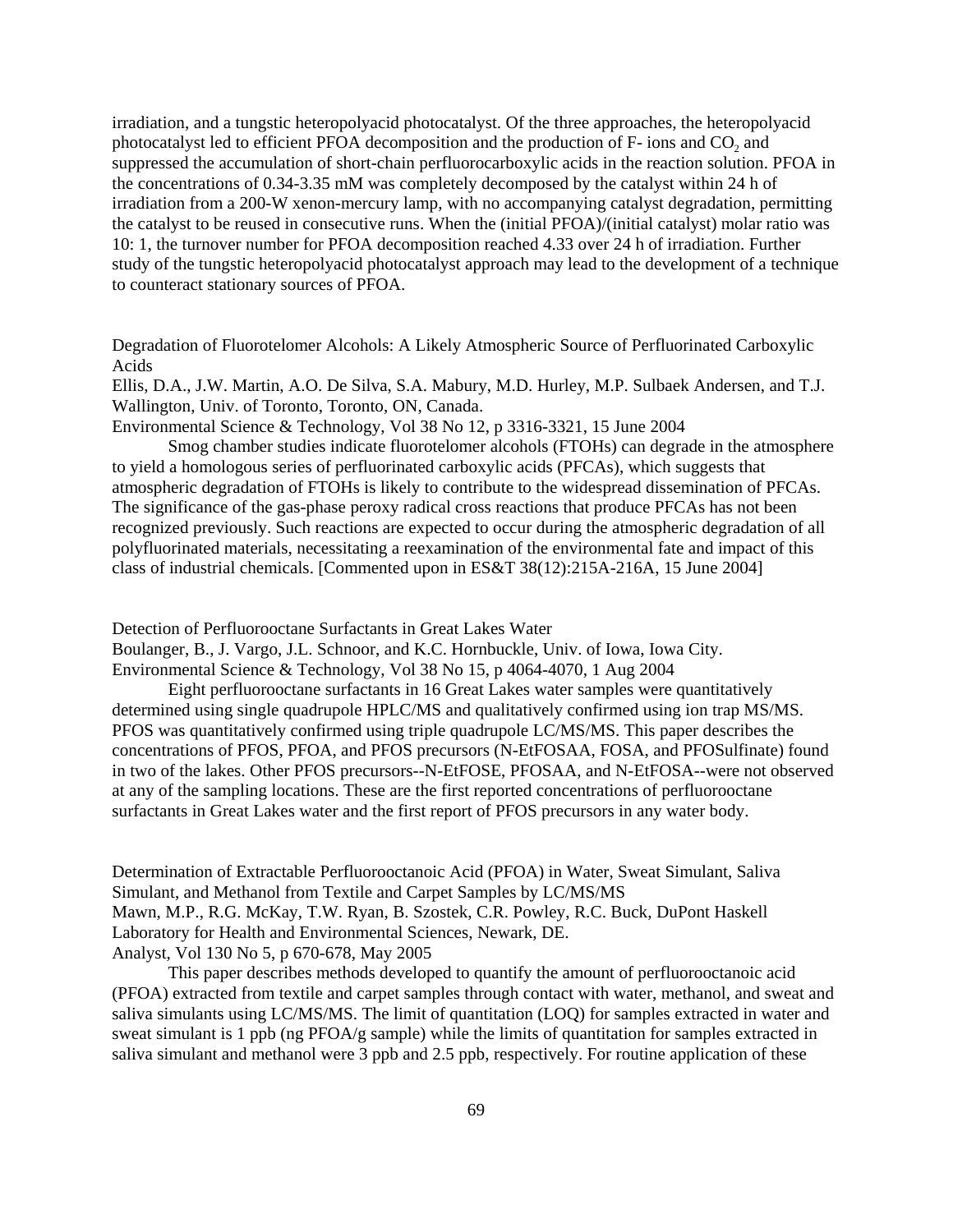methods to a large number of sample sets differing in chemical and physical compositions, a complete validation for each sample type is not practical or possible since control samples for fortifications are often not available. The authors instead describe suitable analytical methods and acceptance criteria that ensure accurate PFOA quantitation in each of the solvent extract types.

Determination of Fluorinated Surfactants and Their Metabolites in Sewage Sludge Samples by Liquid Chromatography with Mass Spectrometry and Tandem Mass Spectrometry after Pressurised Liquid Extraction and Separation on Fluorine-Modified Reversed-Phase Sorbents Schroder, H.F., Aachen University, Aachen, Germany.

Journal of Chromatography A, Vol 1020 No 1, p 131-151, 5 Dec 2003

An analytical method developed for simultaneous extraction and determination of fluorinated anionic and non-ionic surfactants in sewage sludge involves the use of liquid chromatography-mass spectrometry (LC-MS) after Soxhlet extraction, hot steam extraction, and pressurized liquid extraction (PLE) using spiked sludge samples. A multiple-step PLE procedure consisting of sequential use of ethyl acetate-dimethylformamide and methanol-phosphoric acid resulted in the most efficient extraction. Quantitative analyses of the fluorinated anionic perfluorooctanesulfonate (PFOS) and the partly fluorinated non-ionic alkylpolyglycol ether (FAEO) surfactants were performed by selected ion monitoring LC-MS. Electrospray ionization or atmospheric pressure chemical ionization in negative or positive mode was performed. Recoveries between 105 and 120% could be reached. Lab-scale biological wastewater treatment under aerobic or anaerobic conditions led to the elimination of fluorinated surfactants by biodegradation.

Determination of Perfluorinated Carboxylates and Sulfonates from Aqueous Samples by HPLC-ESI-MS-MS and Their Occurrence in Surface Waters in Germany Lange, F.T., C.K. Schmidt, M. Metzinger, M. Wenz, and H.-J. Brauch, DVGW-Technologiezentrum Wasser, Karlsruhe, Germany.

SETAC Europe Conference, 18-22 April 2004, Prague, Czech Republic. Poster presentation MOPO15/006, 2004

The authors present a sensitive analytical method for the determination of perfluorinated carboxylates and sulfonates from aqueous samples, utilizing solid-phase extraction followed up by high-performance liquid chromatography coupled to electrospray tandem mass spectrometry in the negative ion mode. The method was validated and limits of quantitation are in the low ng/L range. This method is capable of determining perfluorinated carboxylates and sulfonates with alkyl chain length of 6 to 12 carbon atoms. The presentation includes a report of measurements of surface water samples, providing the first scientific basis of aquatic pollution by perfluorinated compounds, such as perfluorooctanoate (PFOA) and perfluorooctane sulfonate (PFOS), in Germany.

Determination of Perfluorinated Carboxylic Acids in Biological Samples by High-Performance Liquid Chromatography

Ohya, T., N. Kudo, E. Suzuki, and Y. Kawashima, Josai Univ., Sakado, Saitama, Japan. Journal of Chromatography B, Vol 720 No 1-2, p 1-7, 11 Dec 1998

This paper describes a method for the quantitative determination of perfluorinated carboxylic acids (PFCAs), perfluorohexanoic acid, perfluoroheptanoic acid, perfluorooctanoic acid, perfluorononanoic acid, and perfluorodecanoic acid in biological samples. PFCA in liver homogenates was extracted as an ion pair with tetrabutylammonium ion into organic solvent, then the PFCA was derivatized with 3-bromoacetyl-7-methoxycoumarin and quantified by HPLC with fluorescence detection.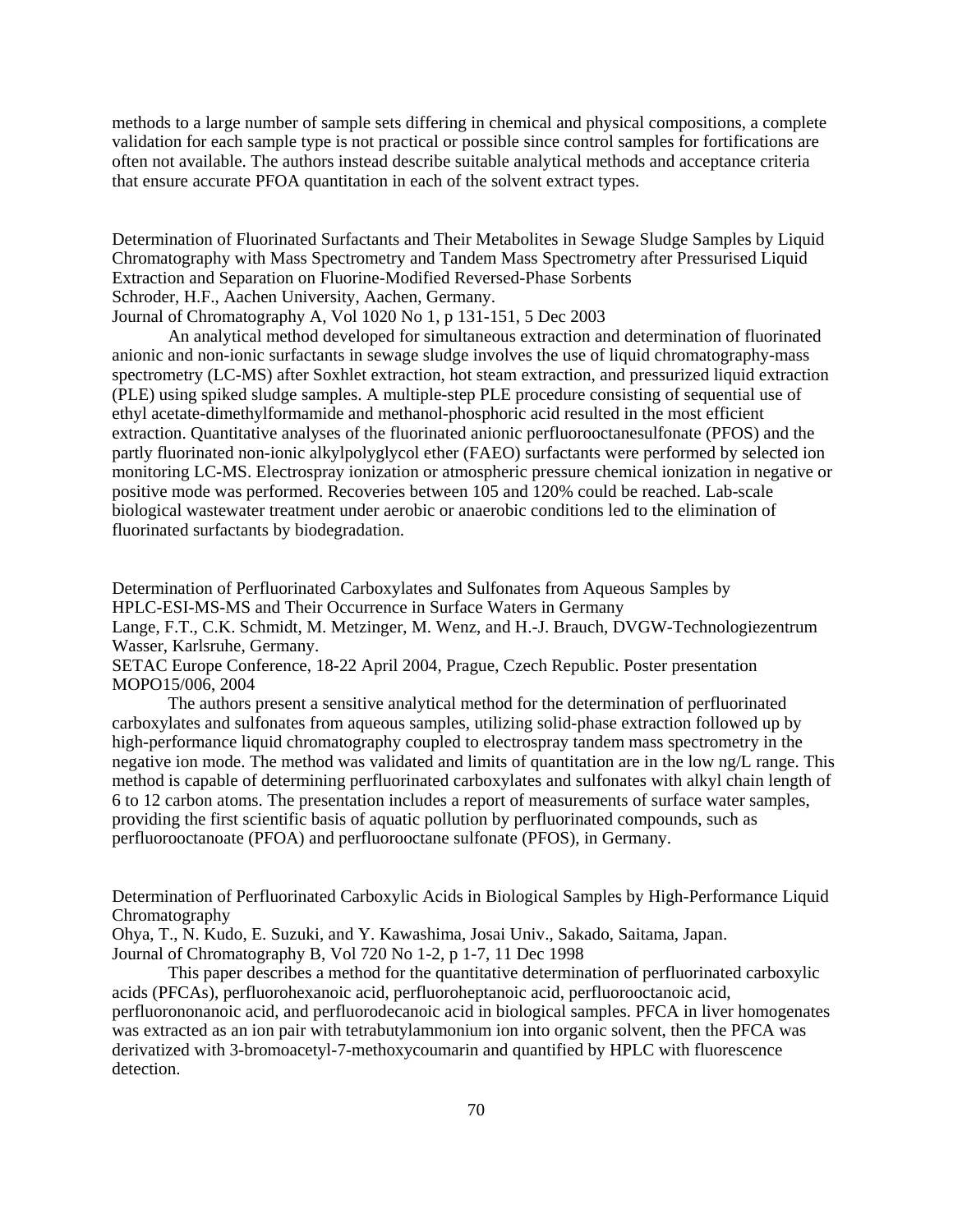Determination of Perfluorooctane Sulfonate and Perfluorooctanoic Acid in Human Plasma by Large Volume Injection Capillary Column Switching Liquid Chromatography Coupled to Electrospray Ionization Mass Spectrometry

Holm, A., S.R. Wilson, P. Molander, E. Lundanes, T. Greibrokk, Univ. of Oslo, Blindern, Norway. Journal of Separation Science, Vol 27 No 13, p 1071-1079, Sep 2004

This paper describes a rapid, selective, and sensitive methodology for the quantification of perfluorooctanoic acid (PFOA) and perfluorooctane sulfonate (PFOS) in human plasma using packed capillary liquid chromatography coupled to electrospray ionization ion-trap mass spectrometry. Plasma proteins were precipitated using acetonitrile and the resulting supernatant was diluted 1/1 with water containing 10 mM ammonium acetate prior to injection. Perfluoroheptanoic acid (PFHA) was used as an internal standard to improve the robustness and performance of the method. Separation and detection of PFOA, PFHA, and PFOS were achieved within 10 minutes.

Determination of Perfluorooctane Sulfonate in River Water by Liquid Chromatography/Atmospheric Pressure Photoionization Mass Spectrometry by Automated On-Line Extraction Using Turbulent Flow Chromatography

Takino, M., S. Daishima, and T. Nakahara, Yokogawa Analytical Systems Inc., Yodogawa, Osaka, Japan.

Rapid Communications in Mass Spectrometry, Vol 17 No 5, p 383-390, 2003

A simple, fast, and sensitive technique was developed for the determination of perfluorooctane sulfonate (PFOS) in river water using liquid chromatography/atmospheric pressure photoionization mass spectrometry (LC/APPI-MS) method, with automated on-line extraction using turbulent flow chromatography (TFC). Following an on-line extraction by injection onto a column under TFC conditions, PFOS is back-flushed onto a reversed-phase column via on-line column switching and resolved chromatographically at a laminar flow rate of 1 ml/min. Using this tandem LC-LC/APPI-MS system, the extraction, separation, and selective detection of PFOS in river water could be achieved in a total analysis time of 18.75 min.

Determination of Perfluorooctane Sulfonate, Perfluorooctanoate and Perfluorooctane Sulfonylamide in Human Plasma by Column-Switching Liquid Chromatography-Electrospray Mass Spectrometry Coupled with Solid-Phase Extraction

Inoue, K., F. Okada, R. Ito, M. Kawaguchi, N. Okanouchi, H. Nakazawa, Hoshi University, Shinagawa-ku, Tokyo, Japan.

Journal of Chromatography B, Vol 810 No 1, p 49-56, 14 Oct 2004

The described method for determining fluorinated organic compounds (e.g., perfluorooctane sulfonate, perfluorooctanoate, and perfluorooctanesulfonylamide) in human blood samples involves column-switching liquid chromatography-electrospray mass spectrometry. The sample preparation prior to solid phase extraction (Waters Oasis HLB extraction column) calls for simply mixing the plasma sample with the internal standard followed by centrifugation and extraction. The compounds were separated by reversed-phase chromatography with a C(8) column, and detected by mass spectrometry using selected ion monitoring in the negative mode.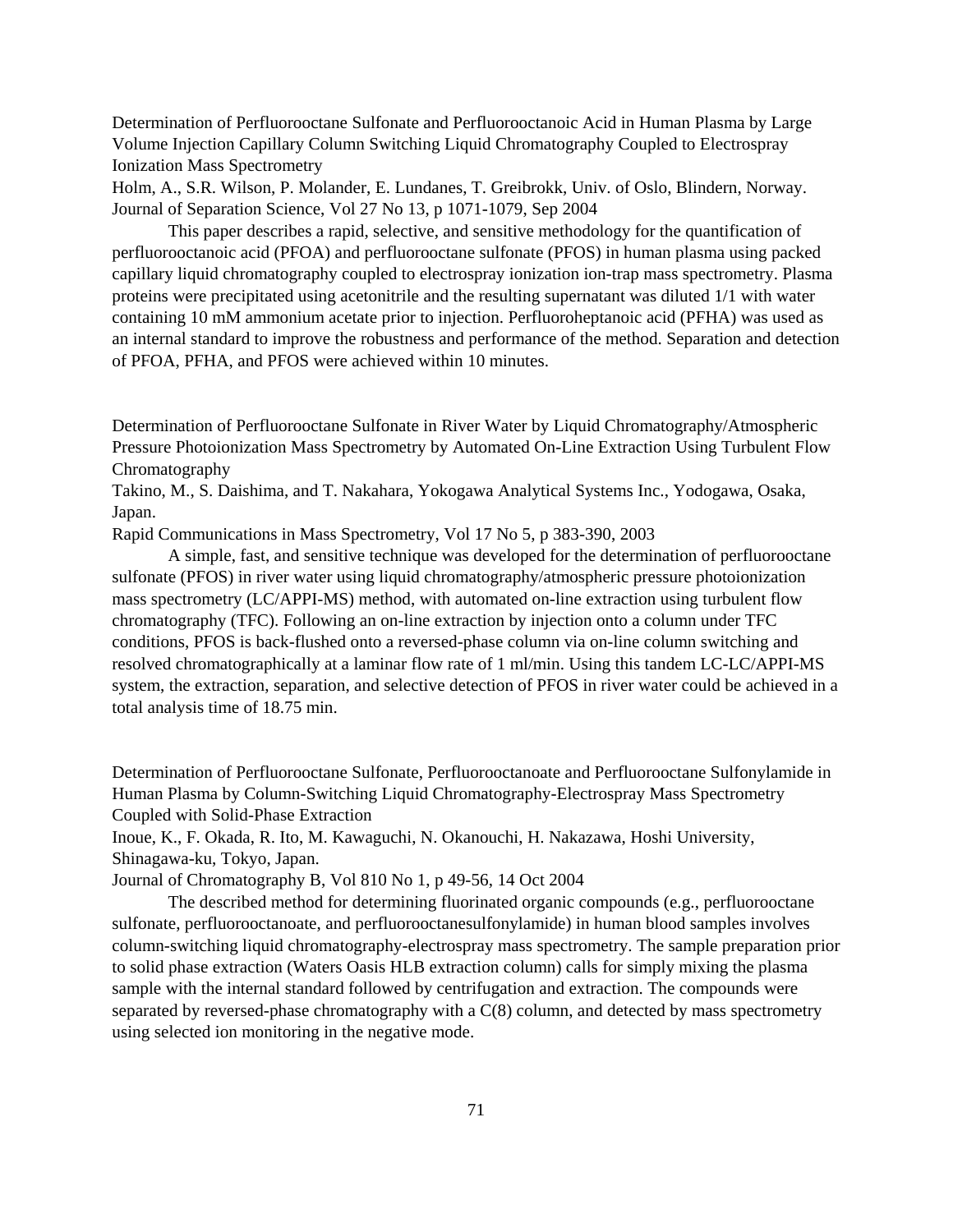Determination of Perfluorooctanoic Acid (PFOA) Extractable from the Surface of Commercial Cookware under Simulated Cooking Conditions by LC/MS/MS Powley, C.R., M.J. Michalczyk, M.A. Kaiser, L.W. Buxton, Analyst, Vol 130 No 9, p 1299-1302, Sep 2005

A method was developed to determine if pentadecafluorooctanoic acid (PFOA) might be present in and extracted from the surface of commercial frying pans coated with a DuPont fluoropolymer under simulated cooking conditions. After extraction with water and ethanol/water mixtures at 100 and 125 degrees C, the resulting extracts were analyzed by liquid chromatography tandem mass spectrometry (LC/MS/MS). Detection and quantification limits as low as 100 pg/square cm were demonstrated. None of the fluoropolymer treated cookware samples analyzed showed detectable levels of PFOA when extracted under simulated cooking conditions.

Development and Characterization of a Solvent Extraction-Gas Chromatographic/Mass Spectrometric Method for the Analysis of Perfluorooctanesulfonamide Compounds in Solid Matrices Tittlemier, S.A., K. Pepper, L. Edwards, G. Tomy, Health Canada, Ottawa, ON, Canada. Journal of Chromatography A, Vol 1066 Nos 1-2, p 189-195, 25 Feb 2005

Perfluorooctanesulfonamide, N-ethyl perfluorooctanesulfonamide, and N,N-diethyl perfluorooctanesulfonamide are suspected metabolic precursors of perfluorooctane sulfonate. A method utilizing solvent extraction and analysis by gas chromatography-positive chemical ionization mass spectrometry (SE-GC-PCIMS) was developed for the analysis of these three neutral hydrophobic perfluorooctanesulfonamide compounds in fast food, fish, and Arctic marine mammal liver samples. The SE-GC-PCI-MS method produced relatively higher recoveries of the analytes, with lower coefficients of variation and less susceptibility to matrix effects, than ion pair extraction/liquid chromatography/tandem mass spectrometric methods.

Development of a Solid-Phase Extraction-HPLC/Single Quadrupole MS Method for Quantification of Perfluorochemicals in Whole Blood

Karrman, A., B. van Bavel, U. Jarnberg, L. Hardell, and G. Lindstrom, Orebro Univ., Orebro, Sweden. Analytical Chemistry, Vol 77 No 3, p 864-870, 1 Feb 2005

A method for the determination of perfluorooctanesulfonate and perfluorooctanoic acid simultaneously with 10 closely related perfluorochemicals (PFCs) in human whole blood was developed and validated. The method developed involves solid-phase extraction (SPE) and HPLC negative electrospray single quadrupole mass spectrometry (HPLC/ES-MS). A whole blood aliquot was treated with formic acid and extracted on a octadecyl (C18) SPE column. The PFCs were isolated with methanol, and quantification was performed using single quadrupole mass spectrometry and perfluoroheptanoic acid as internal standard. Validation was performed in the range 0.3 to 194 ng/ml with recovery between 64 and 112% and limit of detection in the 0.1 to 0.5 ng/m range for 11 of the 12 PFCs studied.

Efficient Decomposition of Environmentally Persistent Perfluorocarboxylic Acids by Use of Persulfate as a Photochemical Oxidant

Hori, H., A. Yamamoto, E. Hayakawa, S. Taniyasu, N. Yamashita, S. Kutsuna, H. Kiatagawa, R. Arakawa, National Inst. of Advanced Industrial Science and Technology, Tsukuba, Japan. Environmental Science & Technology, Vol 39 No 7, p 2383-2388, 1 Apr 2005

Photochemical decomposition (photolysis) of persulfate ion produced highly oxidative sulfate radical anions that efficiently decomposed perfluorooctanoic acid (PFOA) and other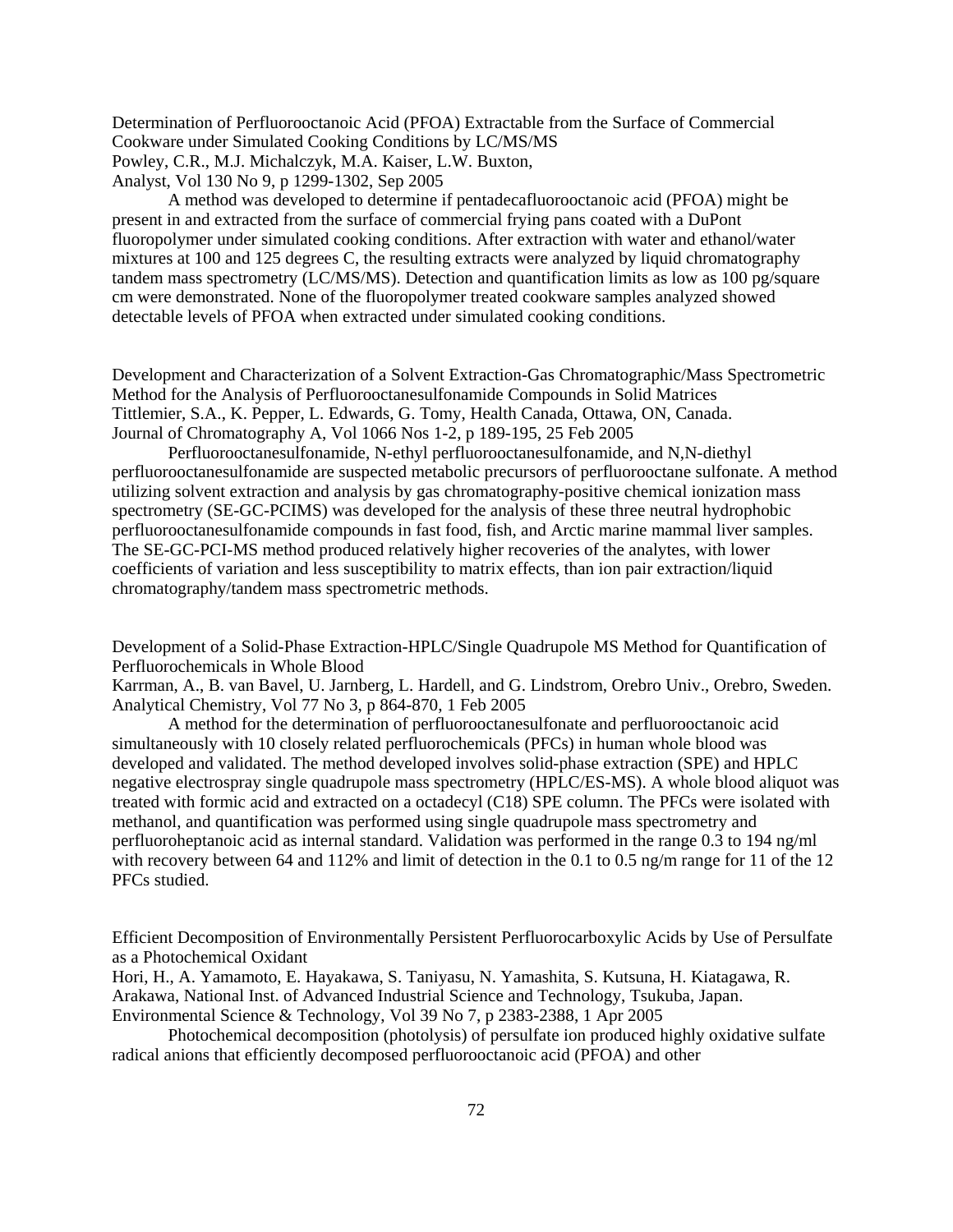perfluorocarboxylic acids bearing C4 to C8 perfluoroalkyl groups. PFOA at a concentration of 1.35 mM was completely decomposed by a photochemical system with 50 mM persulfate ion and 4 h of irradiation from a 200-W xenon-mercury lamp. The use of the lamp resulted in an initial PFOA decomposition rate 11 times higher than with photolysis alone. All sulfur-containing species in the reaction solution were eventually transformed to sulfate ions by this method. This method was successfully applied to the decomposition of perfluorononanoic acid contained in a floor wax solution. The major products were F- and CO<sub>2</sub>, and small amounts of PFCAs with shorter than initial chain lengths were also detected in the reaction solution.

## Environmental Analytical Techniques and Fate of Perfluorooctane Surfactants Boulanger, Bryan O'Neil, Ph.D. dissertation, University of Iowa. University Microfilm, Pub No AAT 3157956, ISBN: 0-496-90832-4, 124 pp, 2004

Standardized analytical techniques and reliable extraction procedures have been developed to elucidate the concentrations and sources of perfluorooctane surfactants in the environment. Sixteen Great Lakes water samples and nine Great Lakes air samples were analyzed for eight perfluorooctane surfactants: PFOA, PFOS, and six PFOS precursors. PFOA, PFOS, and two PFOS precursors (N-EtFOSAA and FOSA) were detected in all Lake Erie and Ontario water samples above their limit of quantification. PFOSulfinate, another PFOS precursor, was identified in 75% of the samples. N-EtFOSA and N-EtFOSE were detected in gaseous phase air samples. PFOS was detected in particulate phase air samples. A mass budget of perfluorooctane surfactants for Lake Ontario was created using Lake Ontario hydrologic flow data, Great Lakes air and water concentration data, and wastewater treatment plant (WWTP) effluent concentration data reported by 3M. The budget was used to identify the lake's primary sources of perfluorooctane surfactants and to estimate steady-state concentrations of the perfluorooctane compounds in the water. Findings from this effort indicate WWTP effluent discharge as the primary source of the compounds to the Great Lakes. To evaluate the contribution of WWTP systems on the environmental release of perfluorooctane surfactants, influent, effluent, and river water at the point of effluent discharge were sampled at a local treatment plant. Aerobic and anaerobic sludge systems from the sampled plant were also evaluated for their ability to transform N-EtFOSE, the most highly substituted perfluorooctane sulfonamide, to lesser substituted metabolites. This work presents the first reports of concentrations of perfluorooctane surfactants in Great Lakes water, concentrations of PFOS precursors in any water body, over-water gaseous phase air concentrations for this compound class, concentrations of PFOS in particulate phase air samples, concentrations of these compounds in WWTP influent, and a mass budget model for these compounds in a natural system.

Fluorotelomer Alcohol Biodegradation Yields Poly- and Perfluorinated Acids Dinglasan, M.J., Y. Ye, E.A. Edwards, and S.A. Mabury, Univ. of Toronto, Toronto, ON, Canada. Environmental Science & Technology, Vol 38 No 10, p 2857-2864, 15 May 2004

It has been suggested that fluorinated telomer alcohols (FTOHs) are probable precursor compounds to perfluorinated acids (PFCAs), such as perfluorooctanoic acid (PFOA) and its longer chained homologs. The FTOHs may undergo transformation reactions in the environment leading to the formation of the potentially toxic and bioaccumulative PFCAs. The authors examined the aerobic biodegradation of the 8:2 telomer alcohol using a mixed microbial system. The degradation of the telomer alcohol was monitored using a gas chromatograph equipped with an electron capture detector (GC/ECD). Volatile metabolites were identified using gas chromatography/mass spectrometry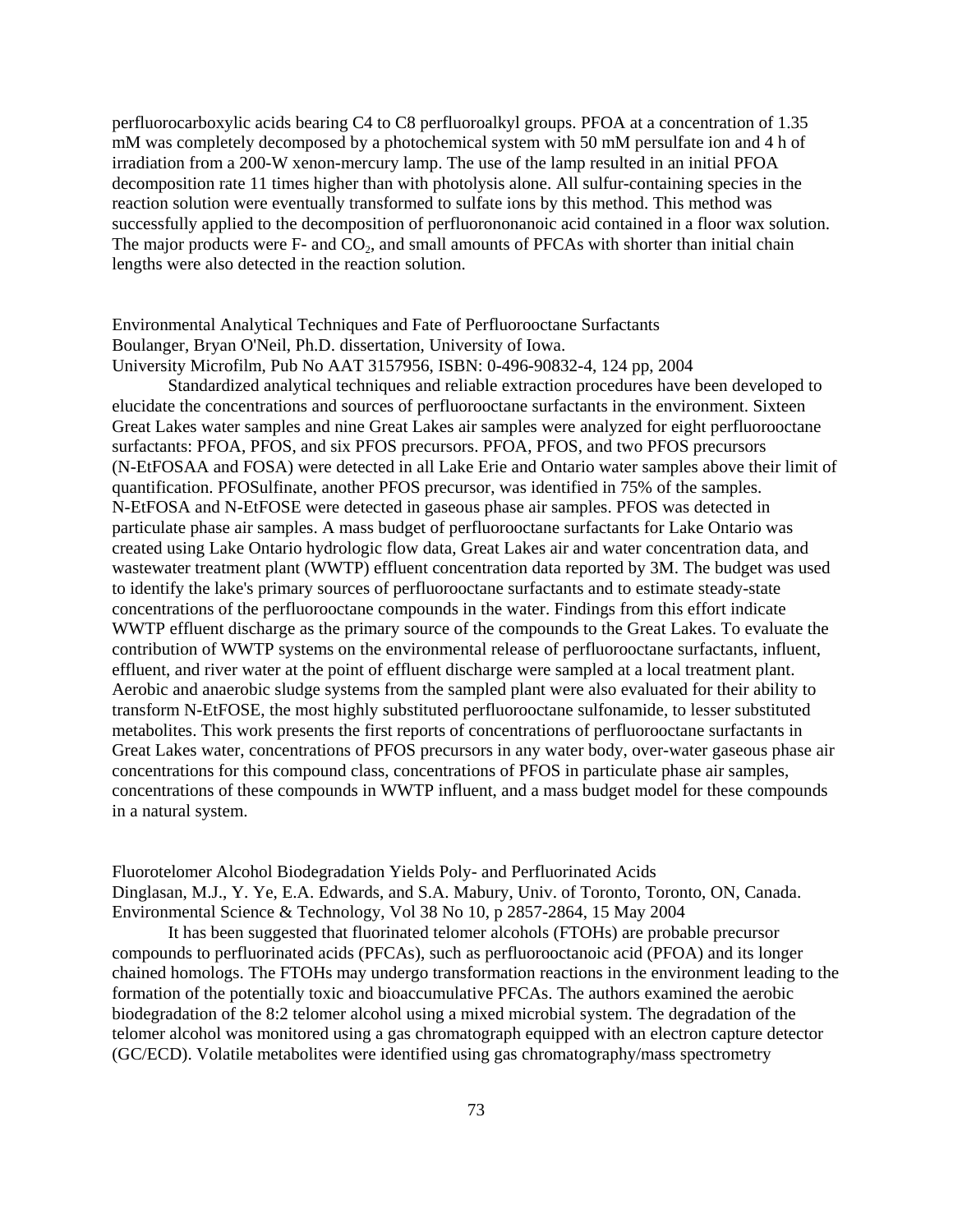(GC/MS), and nonvolatile metabolites were identified and quantified using liquid chromatography/ tandem mass spectrometry (LC/MS/MS). Telomer acids and PFOA were identified as metabolites during the degradation, the unsaturated telomer acid being the predominant metabolite measured. The overall mechanism involves the oxidation of the 8:2 FTOH to the telomer acid via the transient telomer aldehyde. The telomer acid via a beta-oxidation mechanism was further transformed, leading to the unsaturated acid and ultimately producing the highly stable PFOA. Telomer alcohols were shown to be potential sources of PFCAs as a consequence of biotic degradation.

A Gas Chromatograph/Resonant Electron Capture-TOF Mass Spectrometer for Four Dimensions of Negative Ion Analytical Information

Voinov, V.G., Y.V. Vasil'ev, H. Ji, B. Figard, J. Morre, T.F. Egan, D.F. Barofsky, and M.L. Deinzer, Oregon State Univ., Corvallis.

Analytical Chemistry, Vol 76 No 10, p 2951-2957, 15 May 2004

A prototype gas chromatograph (GC) electron monochromator reflectron time-of-flight mass spectrometer has been constructed and demonstrated to simultaneously record 4-D resonant electron capture mass spectra of electron-capturing compounds in real time. Complete resonant electron capture mass spectra of all of the components in a mixture of perfluorocarboxylic acids and in a sample of pentafluorobenzyl alcohol were recorded in the GC mode. For each compound, the data enable different electronic states of the molecular ion and different possible decomposition pathways for each state to be distinguished. This instrument can be used to obtain analytical information unrecognizable by any other mass spectrometric technique from the isomeric species of a variety of electron-capturing structures.

Gas-Phase NMR Technique for Studying the Thermolysis of Materials: Thermal Decomposition of Ammonium Perfluorooctanoate

Krusic, P.J. and D.C. Roe, E.I. Du Pont de Nemours & Company, Wilmington, DE.

Analytical Chemistry, Vol 76 No 13, p 3800-3803, 1 July 2004

The kinetics of the thermal decomposition of ammonium perfluorooctanoate (APFO) have been studied by high-temperature gas-phase nuclear magnetic resonance spectroscopy over the temperature range 196 to 234 degrees C. APFO is shown to cleanly decompose by first-order kinetics to give the hydrofluorocarbon 1-H-perfluoroheptane and to decompose completely (>99%) in a matter of minutes at the upper limit of this temperature range. The activation parameters provided may be used to calculate the rate of APFO decomposition at the elevated temperatures (350 to 400 degrees C) at which fluoropolymers are processed; for example, at 350 degrees C the half-life for APFO is estimated to be less than 0.2 s. These studies provide the fundamental parameters involved in the decomposition of the ammonium salt of perfluorooctanoic acid and indicate the utility of gas-phase NMR for thermolysis studies of a variety of materials.

General Fugacity-Based Model to Predict the Environmental Fate of Multiple Chemical Species Cahill, T.M., I. Cousins, and D. Mackay, Trent Univ., Peterborough, ON, Canada. Environmental Toxicology and Chemistry, Vol 22 No 3, p 483-493, Mar 2003

Multispecies chemical assessments are warranted when a degradation product of a released chemical is either more toxic or more persistent than the parent chemical or where there is cycling between species, as occurs with association, disassociation, or ionization. This paper presents a general multimedia environmental fate model capable of simulating the fate of up to four interconverting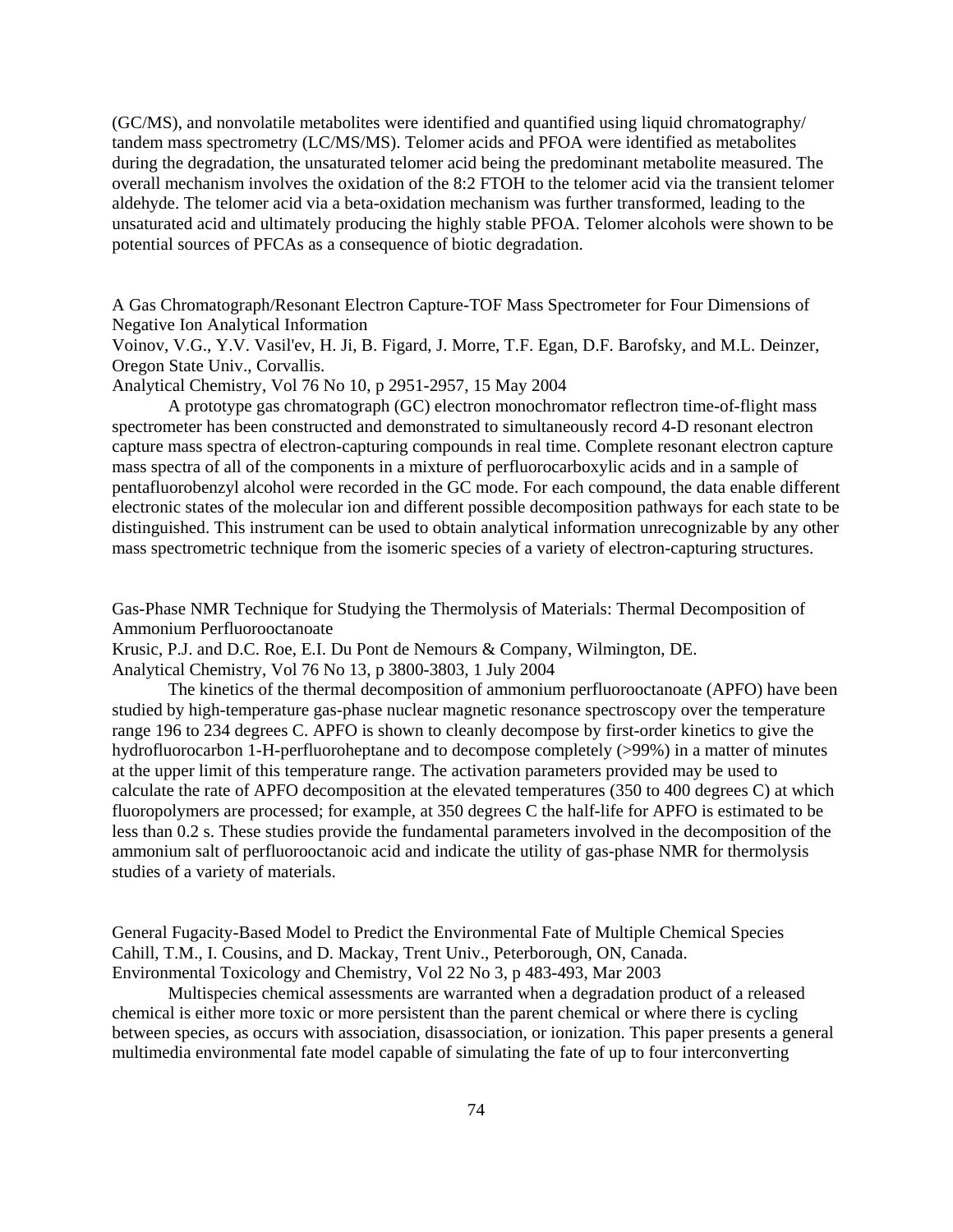chemical species. To illustrate the use of this tool for assessing the environmental fate and behavior of a group of chemicals, the model is applied to chlorpyrifos, pentachlorophenol, and perfluorooctane sulfonate.

High Performance Liquid Chromatography-Mass Spectrometry of Perfluoroalkylated Substances in Sediment and Water

De Voogt, P., P. DeVoogt, A. Van der Horst, and P. Slot, (Univ. of Amsterdam, Amsterdam); J. Pijnenburg and M. Schrap (RIZA, Lelystad, Nederlands).

SETAC Europe Conference, 18-22 April 2004, Prague, Czech Republic. Poster presentation MOPO15/009, 2004

For the analysis of perfluorooctanoic acid (PFOA), perfluorooctyl sulfonate (PFOS), perfluorononanoic acid (PFNA), and perfluorododecanoic acid (PFDoA) in sediment and coastal or freshwater in the Netherlands, scientists used a high-performance liquid chromatographic (HPLC) separation hyphenated with electro-spray ionization mass spectrometry detection (ESI-MS). Sample treatment was performed using an ultrasound method for sediments and solid-phase extraction (SPE) for surface water. This presentation reports on the optimization of sample treatment and the LC-ESI-MS conditions. Detection limits, sensitivity, linearity, and recoveries of some PFAS are compared. The methods were applied to field samples (n=40) collected in the Netherlands. PFOS concentrations in freshwater sediments ranged from less than  $0.4$  to  $50$  ng/g, and in marine sediments from less than 0.4 to 9 ng/g. PFOA was detected only occasionally (11 out of 33 sediment samples) above the LOD of  $0.4 \text{ ng/g}$ . Freshwater and sediments adjacent to a site where a recent fire had been extinguished contained relatively high concentrations of PFOS.

Identification of the Isomer Composition in Technical Perfluorooctane Sulfonate Solution by LC-ESI(-)-IT-MS/MS

Langlois, Ingrid and Michael Oehme, Univ. Basel.

Dioxin 2004: 24th International Symposium on Halogenated Environmental Organic Pollutants and POPs, 6-10 September 2004, Germany.

Organohalogen Compounds, Vol 66, 4023-4028, 2004

Reversed-phase HPLC combined with triple quadrupole mass spectrometry is the method of choice for the quantification of perfluorooctanesulfonate (PFOS). PFOS contains several isomers, which are usually not completely separated and are reported as an additional signal 'shoulder.' PFOS is produced mainly by an electrochemical process that forms a main PFOS isomer with a linear chain and many branched isomers. Hundreds of structural PFOS isomers are theoretically possible. This paper describes work to characterize the isomer composition of commercial PFOS solutions and to separate as many isomers as possible. The fragmentation behavior of PFOS isomers was also investigated using ion-trap mass spectrometry with electrospray ionization in negative mode for structure elucidation. <http://dioxin2004.abstract-management.de/pdf/p148.pdf>

Indoor and Outdoor Air Concentrations and Phase Partitioning of Perfluoroalkyl Sulfonamides and Polybrominated Diphenyl Ethers

Shoeib, M., T. Harner, M. Ikonomou, K. Kannan, Environment Canada, Toronto, ON, Canada Environmental Science & Technology, Vol 38 No 5, p 1313-1320, 1 Mar 2004

Researchers are envisioning connections between indoor sources of perfluoroalkyls (PFAs) and polybrominated diphenyl ethers (PBDEs) and the potential and mode for their transport in air. Three potential precursors of the PFA perfluorooctane sulfonate (PFOS) were investigated: N-methyl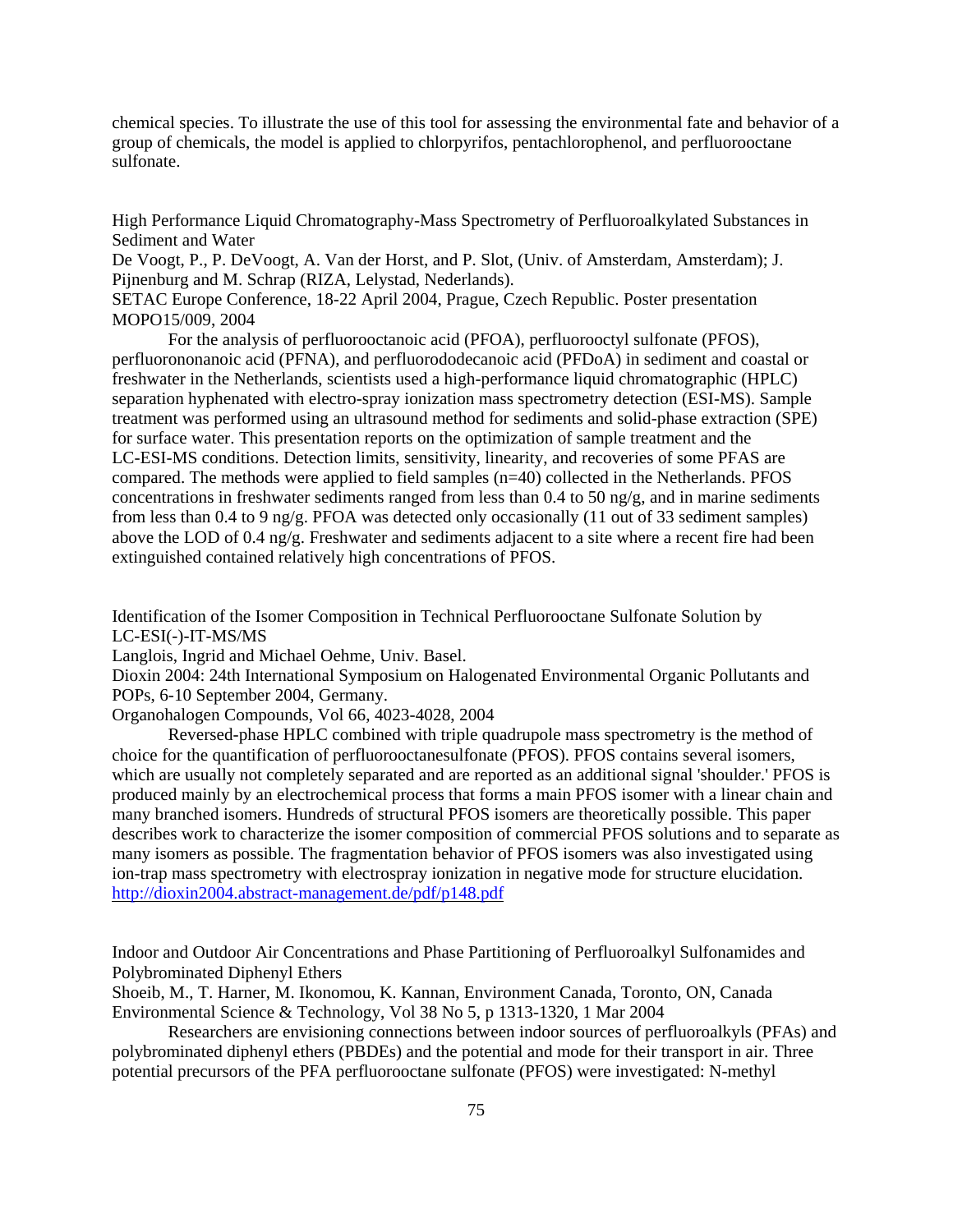perfluorooctane sulfonamidoethanol, N-ethyl perfluorooctane sulfonamidoethanol, and N-methyl perfluorooctane sulfonamidethylacrylate. High-volume samples were collected for indoor and outdoor air to investigate the source signature and strength. The gas and particle phases were collected separately to investigate the partitioning characteristics of these chemicals. Measured particulate percentages were compared to predicted values determined using models based on the octanol-air partition coefficient  $(K<sub>OA</sub>)$  and supercooled liquid vapor pressure (pL(o)). Both the pL(o)-based model and the  $K_{OA}$  model worked well for the PBDEs but were not valid for the PFASs, greatly underpredicting particulate percentages. [Commented upon in ES&T 38(5):80A, 1 Mar 2004]

Method for the Determination of Perfluorooctanoic Acid in Air Samples Using Liquid Chromatography with Mass Spectrometry

Kaiser, M.A., B.S. Larsen, B.J. Dawson, K. Kurtz, R. Lieckfield Jr., J.R. Miller, and J. Flaherty, E.I. DuPont de Nemours, Inc., Wilmington, DE.

Journal of Occupational & Environmental Hygiene, Vol 2 No 6, p 307-313, June 2005

This paper reports on the development and validation of a method for the determination of perfluorooctanoic acid (PFOA) in air samples. This method uses the Occupational Safety and Health Administration (OSHA) Versatile Sampler (OVS) with a nominal 0.3 micro m filter and polystyrene resin sorbent (XAD-2 or XAD-4), followed by determination of the perfluorooctanoate anion by liquid chromatography mass spectrometry. The method was validated in the range of 0.474 to 47.4 ug/cubic m for a 480-L sample. Breakthrough studies showed samples could be collected at 1 L/min for 24 hours or at 15 L/min up to 8 hours without breakthrough. Extract storage stability tests showed that sample extracts in methanol remain stable in glass autosampler vials for up to 13 days following initial injection. PFOA stability on OVS tubes was unaffected at both refrigerated and ambient temperatures. The overall average retention efficiency was 92.1%.

Method for the Determination of Sub-ppm Concentrations of Perfluoroalkylsulfonate Anions in Water Hebert, G.N., M.A. Odom, P.S. Craig, and S.H. Strauss, Univ. of Colorado,

Journal of Environmental Monitoring, Vol 4 No 1, p 90-95, 2002

The determination of sub-ppm concentrations of aqueous perfluoroalkylsulfonate anions, including perfluorooctylsulfonate (PFOS), has been accomplished with a relatively simple mass spectrometric procedure that does not require extraction of the analytes into an organic solvent or a chromatographic separation prior to injection into the negative-ion electrospray ionization mass spectrometer. Sample pretreatment was minimized and consisted of dilution of the aqueous samples of groundwater, surface water, tap water, and distilled water with acetonitrile, addition of dodecylsulfate as an internal standard, and, in some cases, addition of known amounts of perfluorobutylsulfonate or PFOS for standard-addition experiments. The detection limit and quantification limit for PFOS in these standards are 5.0 ug/L and 25.0 ug/L, respectively.

Monitoring Perfluorinated Surfactants in Biota and Surface Water Samples Following an Accidental Release of Fire-Fighting Foam into Etobicoke Creek

Moody, C.A., J.W. Martin, W.C. Kwan, D.C. Muir, and S.A. Mabury, Univ. of Toronto, ON, Canada. Environmental Science & Technology, Vol 36 N 4, p 545-551, 15 Feb 2002

In June 2000, an accidental release of 22,000 L of fire-retardant foam containing perfluorinated surfactants at L.B. Pearson International Airport, Toronto, ON, entered Etobicoke Creek, a tributary to Lake Ontario. Fish and surface water samples were subsequently collected and analyzed using a suite of analytical tools that included liquid chromatography/tandem mass spectrometry (LC/MS/MS) and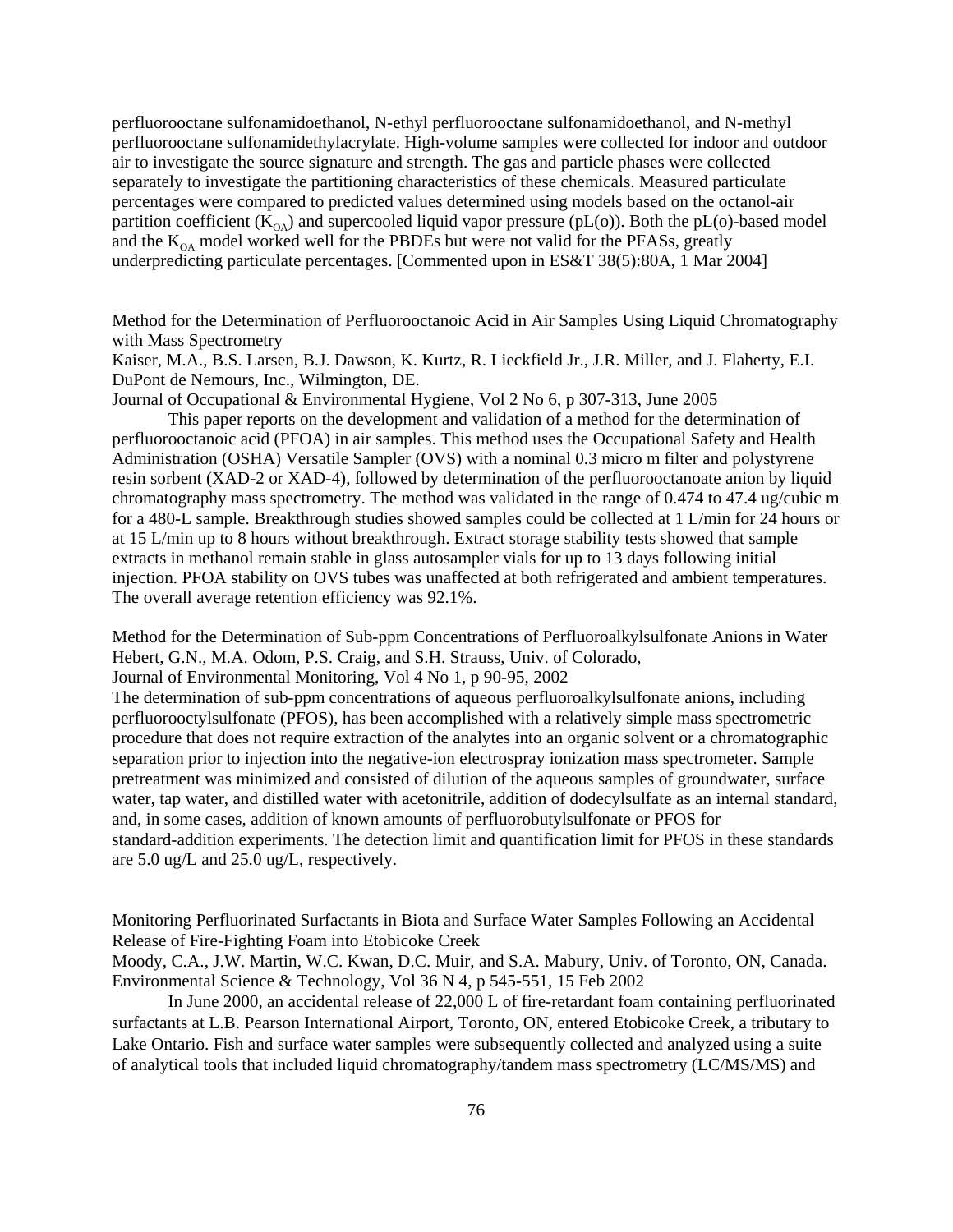19F NMR. This paper details the findings. The residence time of perfluorooctanesulfonate in Etobicoke Creek and the high contaminant bioaccumulation in fish liver suggests that perfluorinated surfactants will persist and bioaccumulate following release into the aquatic environment.

Nuclear Magnetic Resonance and LC/MS Characterization of Native and New Mass-labeled Fluorinated Telomer Alcohols, Acids and Unsaturated Acids

Arsenault, G. and B. Chittim (Wellington Laboratories Inc., Guelph), D. Ellis, T. Halldorson, S. Mabury, A. McAlees, R. McCrindle, N. Stock, G. Tomy, B. Yeo.

Dioxin 2004: 24th International Symposium on Halogenated Environmental Organic Pollutants and POPs, 6-10 September 2004, Germany.

Organohalogen Compounds, Vol 66, 4015-4022, 2004

Research has shown that telomer alcohols, such as 2-perfluorooctylethanol, can be metabolized by living organisms or biodegrade under environmental conditions to sequentially give the saturated fluorinated telomer acid (2- perfluorooctylethanoic acid), then the unsaturated telomer acid (2H-Perfluorooct-2-enoic acid), and eventually perfluorooctanoic acid (PFOA). The analysis for fluorinated compounds in environmental samples is performed primarily using LC/MS techniques, though these analyses have been hindered by the lack of any commercially available mass-labeled fluorinated compounds for use as surrogates. The authors have synthesized the mass-labeled perfluoroalkyl telomer alcohols and the corresponding acids and unsaturated acids, and the results are reported in this study of 1 H-, 2 H-, 19 F- and 13 C-NMR characterizations, along with GC/MS and LC/MS data and evaluation of their use as surrogate standards. <http://dioxin2004.abstract-management.de/pdf/p142.pdf>

Occurrence and Persistence of Perfluorooctanesulfonate and Other Perfluorinated Surfactants in Groundwater at a Fire-Training Area at Wurtsmith Air Force Base, Michigan, USA Moody, C.A., G.N. Hebert, S.H. Strauss, J.A. Field, Oregon State Univ., Corvallis. Journal of Environmental Monitoring, Vol 5 No 2, p 341-345, Apr 2003

Various formulations of fire-extinguishing materials, including aqueous film-forming foams (AFFFs), were used as part of fire-training exercises conducted at Wurtsmith Air Force Base from the 1950s until the base was decommissioned in 1993. As a result, AFFF-laden wastewater containing fuels, solvents, and other materials have affected the groundwater beneath the facility. Groundwater was analyzed for perfluoroalkanesulfonates and perfluorocarboxylates, which are key components in some AFFF formulations. Perfluoroalkanesulfonates were directly detected using negative-ion electrospray ionization mass spectrometry. Derivatized perfluorocarboxylates were detected using electron impact gas chromatography-mass spectrometry. Groundwater from wells around fire-training area FTA-02 at Wurtsmith contained four perfluorinated surfactants ranging in concentration from 3 to 120 ug/L: perfluorooctanesulfonate (PFOS), perfluorohexanesulfonate, perfluorooctanoate, and perfluorohexanoate. This work shows that PFOS is still present in groundwater in measurable quantities five or more years after its last known use.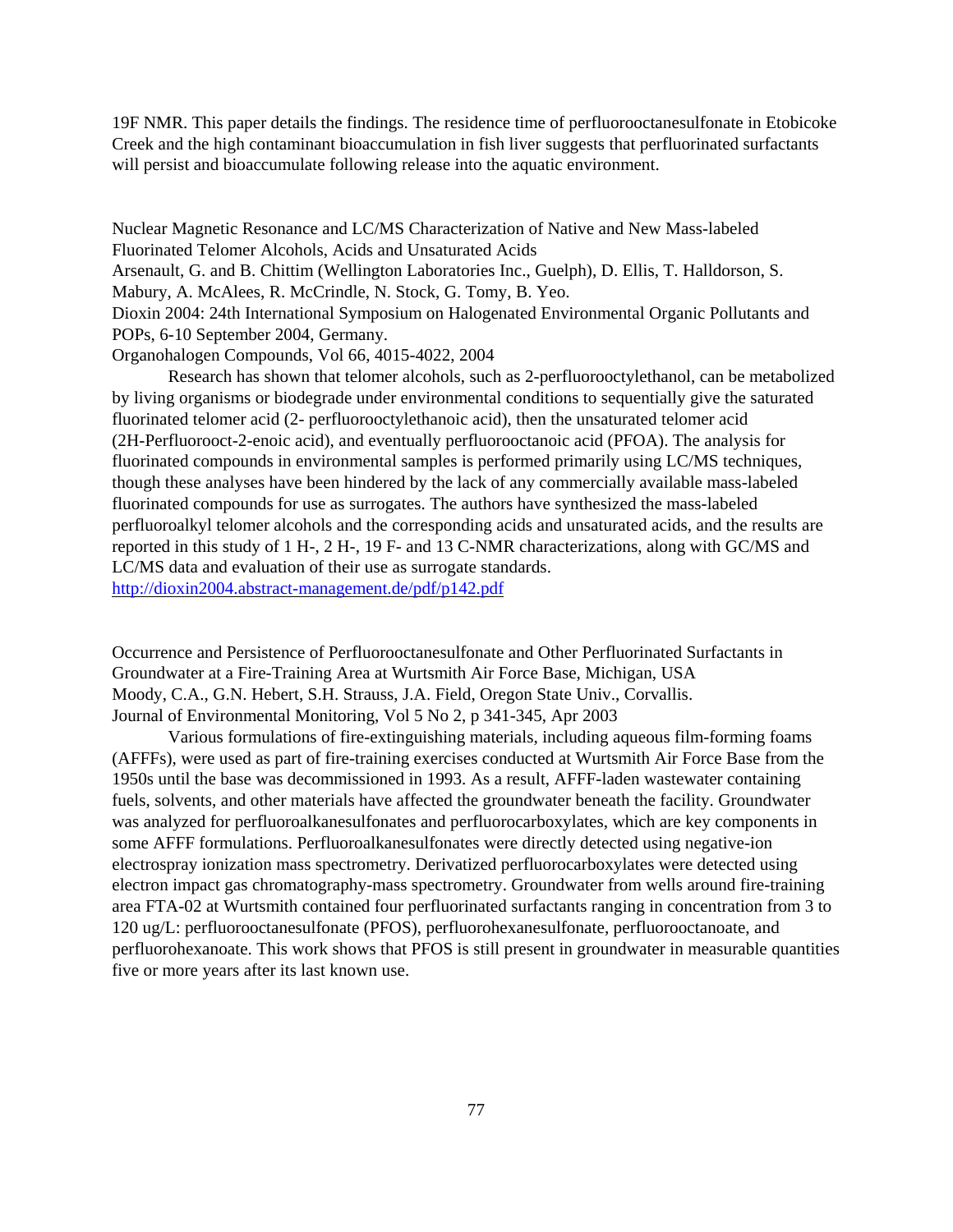Perfluorooctane Sulfonate--a Quite Mobile Anionic Anthropogenic Surfactant, Ubiquitously Found in the Environment

Meesters, R.J. and H.F. Schroder, Aachen Univ., Aachen, Germany.

Water Science Technology, Vol 50 No 5, p 235-242, 2004

The biochemical degradation of perfluorooctanesulfonate (PFOS) and perfluorooctanoic acid (PFOA) under aerobic and anaerobic conditions in closed-loop systems was monitored in the laboratory using liquid chromatography/mass spectrometry under negative electrospray conditions for determination. Elimination of PFOS was seen under anaerobic conditions; aerobic treatment was not effective. Adsorptive effects of PFOS and PFOA to glass and polypropylene were also examined.

Perfluorooctane Sulfonate Concentrations in Surface Water in Japan

Saito, N., K. Sasaki, K. Nakatome, K. Harada, T. Yoshinaga, A. Koizumi,

Research Inst. for Environmental Sciences and Public Health of Iwate Prefecture, Morioka Iwate, Japan.

Archives of Environmental Contamination & Toxicology, Vol 45 No 2, p 149-158, Aug 2003

Several analytical methods have been developed for determination of perfluorooctane sulfonate (PFOS) in environmental samples and biological matrices; however, these methods employ liquid chromatography/tandem mass spectrometry (LC/MS/MS), which has limited accessibility because it is expensive to use and maintain. This paper presents the development of a robust analytical method using liquid chromatography/mass spectrometry (LC/MS) in combination with solid phase extraction. The high yield and concentration of this method enabled quantification of PFOS as low as 0.1 ng/L. The results of the application of the method to the determination of PFOS in 142 surface water samples collected from various geographic locations around Japan are described.

Perfluorooctanoate and Perfluorooctane Sulfonate Concentrations in Surface Water in Japan Saito, N., K. Harada, K. Inoue, K. Sasaki, T. Yoshinaga, A. Koizumi, Research Inst. for Environmental Sciences and Public Health of Iwate Prefecture, Japan.

Journal of Occupational Health, Vol 46 No 1, p 49-59, Jan 2004

Researchers analyzed the concentrations of perfluorooctanoate (PFOA) and perfluorooctane sulfonate (PFOS) in surface water samples collected from all over Japan by LC/MS with a solid phase extraction method. The lowest limits of detection (LOD) (ng/L) were 0.06 for PFOA and 0.04 for PFOS. The lowest limits of quantification (LOQ) (ng/L) were 0.1 for both analytes. Systematic searches of the Yodo and Kanzaki Rivers revealed two highly contaminated sites: PFOA at a public-water disposal site and PFOS at an airport.

[http://joh.med.uoeh-u.ac.jp/pdf/E46/E46\\_1\\_06.pdf](http://joh.med.uoeh-u.ac.jp/pdf/E46/E46_1_06.pdf)

Perfluorooctanoic Acid and Perfluorooctane Sulfonate in Michigan and New York Waters Sinclair, E. (Wadsworth Center, Albany); S. Taniyasu and N. Yamashita (National Inst. of Advanced Industrial Science and Technology, Tsukuba); K. Kannan (Wadsworth Center, Albany). Dioxin 2004: 24th International Symposium on Halogenated Environmental Organic Pollutants and POPs, 6-10 September 2004, Germany.

Organohalogen Compounds, Vol 66, p 4069-4073, 2004

Water analysis of perfluorooctane sulfonate (PFOS) and perfluorooctanoic acid (PFOA) has been carried out with several methods. The most commonly used methods involve solid phase extraction (SPE) followed by HPLC-MS-MS. Method detection limits for PFOS and PFOA varied between 5 and 17 ng/L and 9 and 25 ng/L, respectively. Generally, PFOS and PFOA concentrations in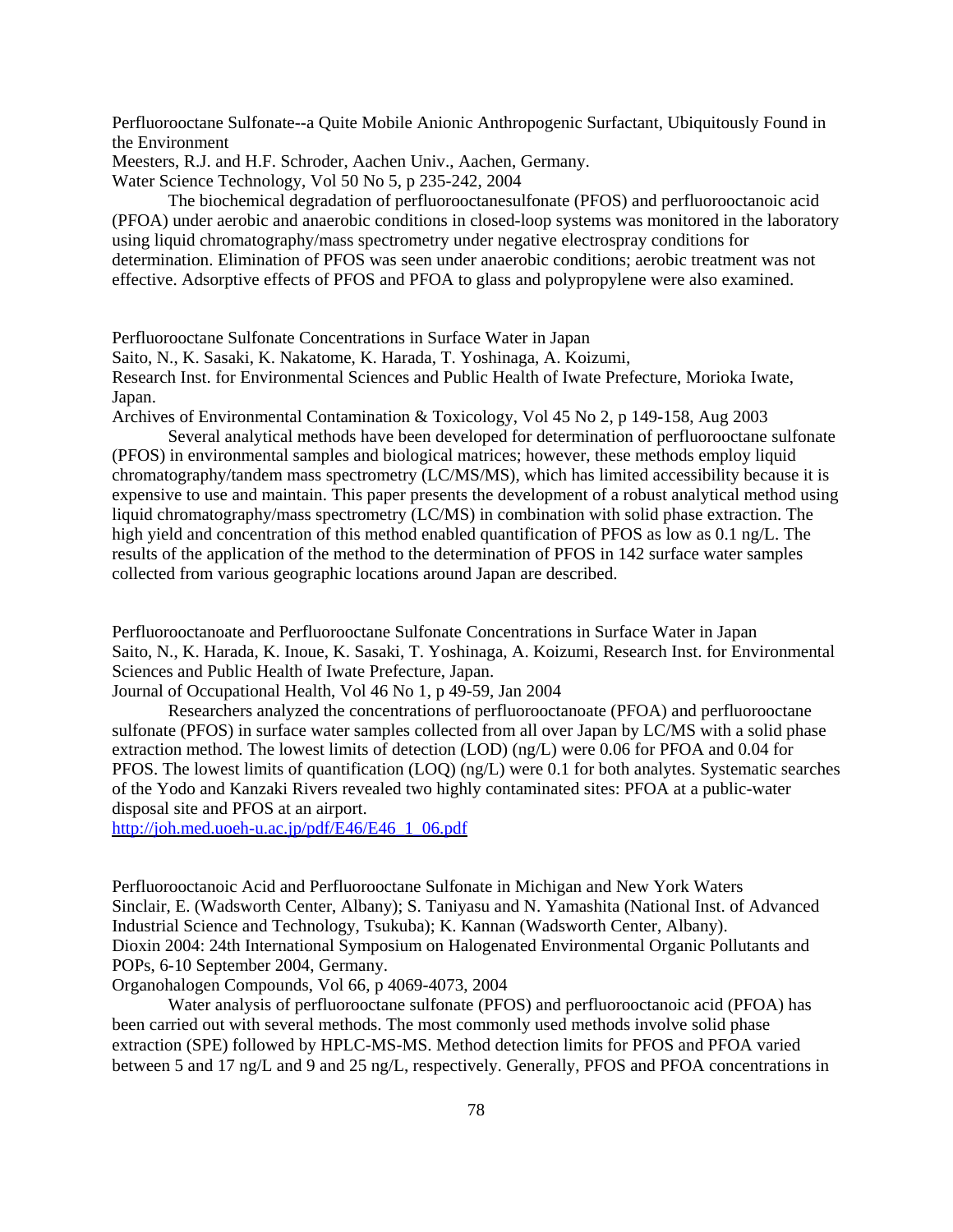ambient waters, with no point source of pollution, are less than 5 ng/L. The authors have developed a method using the Oasis HLB solid phase cartridge to achieve the required method detection limits. The current ion-pairing, liquid/liquid extraction method has been used for measuring concentrations of PFOS and PFOA at the micrograms-per-liter level in surface waters collected from Michigan and New York and in the livers of fish from these waters. The data for fish and water concentrations have been compared and bioaccumulation factors calculated.

<http://dioxin2004.abstract-management.de/pdf/p437.pdf>

Predicting the Biodegradation Products of Perfluorinated Chemicals Using CATABOL Dimitrov, S., V. Kamenska, J.D. Walker, W. Windle, R. Purdy, M. Lewis, and O. Mekenyan, Univ. Prof As. Zlatarov, Bourgas, Bulgaria.

SAR QSAR in Environmental Research, Vol 15 No 1, p 69-82, Feb 2004

To evaluate the fate of perfluorinated chemicals in the environment, a set of principal transformations was developed and implemented in the simulator of microbial degradation using the catabolite software engine (CATABOL). The simulator was used to generate metabolic pathways for 171 perfluorinated substances. Investigators found that although the extent of biodegradation of parent compounds could reach 60%, persistent metabolites could be formed in significant quantities. During microbial degradation, a trend was observed in which perfluorinated chemicals were transformed to more bioaccumulative and more toxic products. Perfluorooctanoic acid (PFOA) and perfluorooctanesulfonate (PFOS) were predicted to be the persistent biodegradation products of 17 and 27% of the perfluorinated sulphonic acid- and carboxylic acid-containing compounds, respectively.

Quantitative Characterization of Trace Levels of PFOS and PFOA in the Tennessee River Hansen, K.J., H.O. Johnson, J.S. Eldridge, J.L. Butenhoff, L.A. Dick, 3M Environmental Laboratory and 3M Medical Department, St. Paul, MN.

Environmental Science & Technology, Vol 36 No 8, p 1681-1685, 15 Apr 2002

A solid-phase extraction method coupled with HPLC-negative-ion electrospray tandem mass spectrometry was developed to quantitatively measure trace levels of organic fluorochemicals in drinking water and surface water. Certain fluorochemicals can be quantitatively measured in water samples down to 25 ppt with this method, a level well below calculated drinking water advisory levels. Forty water samples were collected on an 80-mile stretch of the Tennessee River near a fluorochemical manufacturing site in Decatur, AL. Low levels (ppt) of perfluorooctane sulfonate were determined throughout the stretch of river sampled. Concentrations of the measured fluorochemicals increased downstream of the fluorochemical manufacturing facility, indicating that effluent from manufacturing is one likely source of organic fluorochemicals in the river.

Quantitative Determination of Perfluorochemicals in Sediments and Domestic Sludge Higgins, C.P., J.A. Field, C.S. Criddle, and R.G. Luthy, Stanford Univ., Stanford, CA. Environmental Science & Technology, Vol 39 No 11, p 3946-3956, 1 June 2005

A quantitative analytical method was developed for perfluorochemicals (PFCs) that consists of liquid solvent extraction of the analytes from sediments and sludge, cleanup via solid-phase extraction, and injection of the extracts with internal standards into a high-performance liquid chromatography (HPLC) system coupled to a tandem mass spectrometer (LC/MS/MS). The limits of detections of the method were analyte and matrix dependent, but ranged from 0.7 to 2.2 ng/g and 0.041 to 0.246 ng/g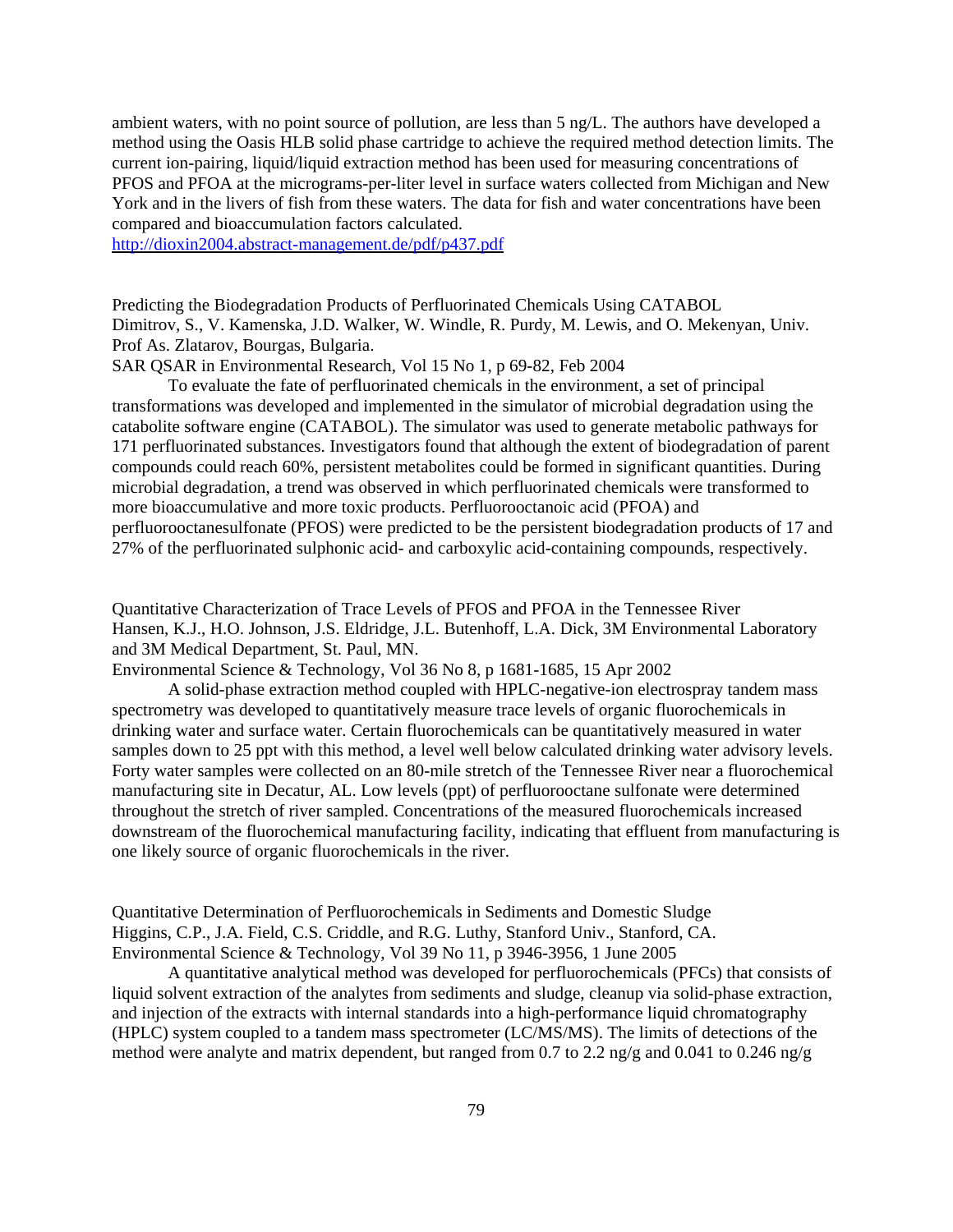(dry weight) for sludge and sediment, respectively. This paper describes a demonstration of the method during a limited survey of domestic sludge and sediments that found widespread occurrence of PFCs in sediments at the low ng/g to sub-ng/g level, including substances that may be transformed to perfluorooctane sulfonate (PFOS), such as 2-(N-ethylperfluorooctanesulfonamido) acetic acid and 2-(N-methylperfluorooctanesulfonamido) acetic acid.

Quantitative Determination of Perfluorooctanoic Acid in Serum and Plasma by Liquid Chromatography Tandem Mass Spectrometry

Flaherty, J.M., P.D. Connolly, E.R. Decker, S.M. Kennedy, M.E. Ellefson, W.K. Reagen, and B. Szostek, Exygen Research, Inc., State College, PA

Journal of Chromatography B, Vol 819 No 2, p 329-338, 25 May 2005

A selective and sensitive method for analysis of perfluorooctanoic acid (PFOA) in human serum and plasma, utilizing liquid chromatography tandem mass spectrometry (LC-MS/MS), has been developed and thoroughly validated to satisfy FDA guidelines for bioanalytical methods. A simple, automated sample preparation procedure, involving extraction of the target analyte with acetonitrile on protein precipitation media in a 96-well plate format was developed, allowing efficient handling of large numbers of samples. The proposed method uses the calibration standards prepared in a surrogate matrix (rabbit serum or plasma) and (13)C-labeled PFOA as the internal standard to account for matrix effects, instrument drift, and extraction efficiency. Precision and accuracy of the method were demonstrated by analysis of rabbit serum and plasma control samples.

Sonochemical Decomposition of Perfluorooctane Sulfonate and Perfluorooctanoic Acid Moriwaki, H., Y. Takagi, M. Tanaka, K. Tsuruho, K. Okitsu, and Y. Maeda, Osaka City Inst. of Public Health & Environmental Sciences, Tennoji-ku, Osaka, Japan.

Environmental Science & Technology, Vol 39 No 9, p 3388-3392, 1 May 2005

Though the toxicities of perfluorooctane sulfonate (PFOS) and perfluorooctanoic acid (PFOA) have been widely studied and reported, the means to cleanse them from the environment has not been developed. In observations of the sonochemical degradation of PFOS and PFOA to daughter products through the fission of the perfluorocarbon chains, the half-lives of PFOS and PFOA degradation under an argon atmosphere were determined to be 43 and 22 min, respectively. The shortening of perfluorocarbon chain of PFOS and PFOA lowers the toxicity due to decreased persistence. These observations may lead to the development of a technique for the remediation of environmental pollution by these compounds.

A Survey of Perfluoroalkyl Sulfonamides in Indoor and Outdoor Air Using Passive Air Samplers Shoeib, M. and T. Harner, B. Wilford and K. Jones, Jiping Zhu Dioxin 2004: 24th International Symposium on Halogenated Environmental Organic Pollutants and POPs, 6-10 September 2004, Germany.

Organohalogen Compounds, Vol 66, p 3999-4003, 2004

Because perfluorooctane sulfonate (PFOS) is not particularly volatile, it is hypothesized that its occurrence in remote regions is the result of atmospheric transport of more volatile precursor compounds, such as the perfluoroalkyl sulfonamides (PFASs). In a recent pilot study employing high volume air samples, indoor air concentrations of PFASs were approximately 100 times greater than outdoor levels. A current study involves the use of passive air samplers composed of polyurethane foam (PUF) disks. These quiet, non-intrusive samplers operate without the aid of a pump or electricity. Air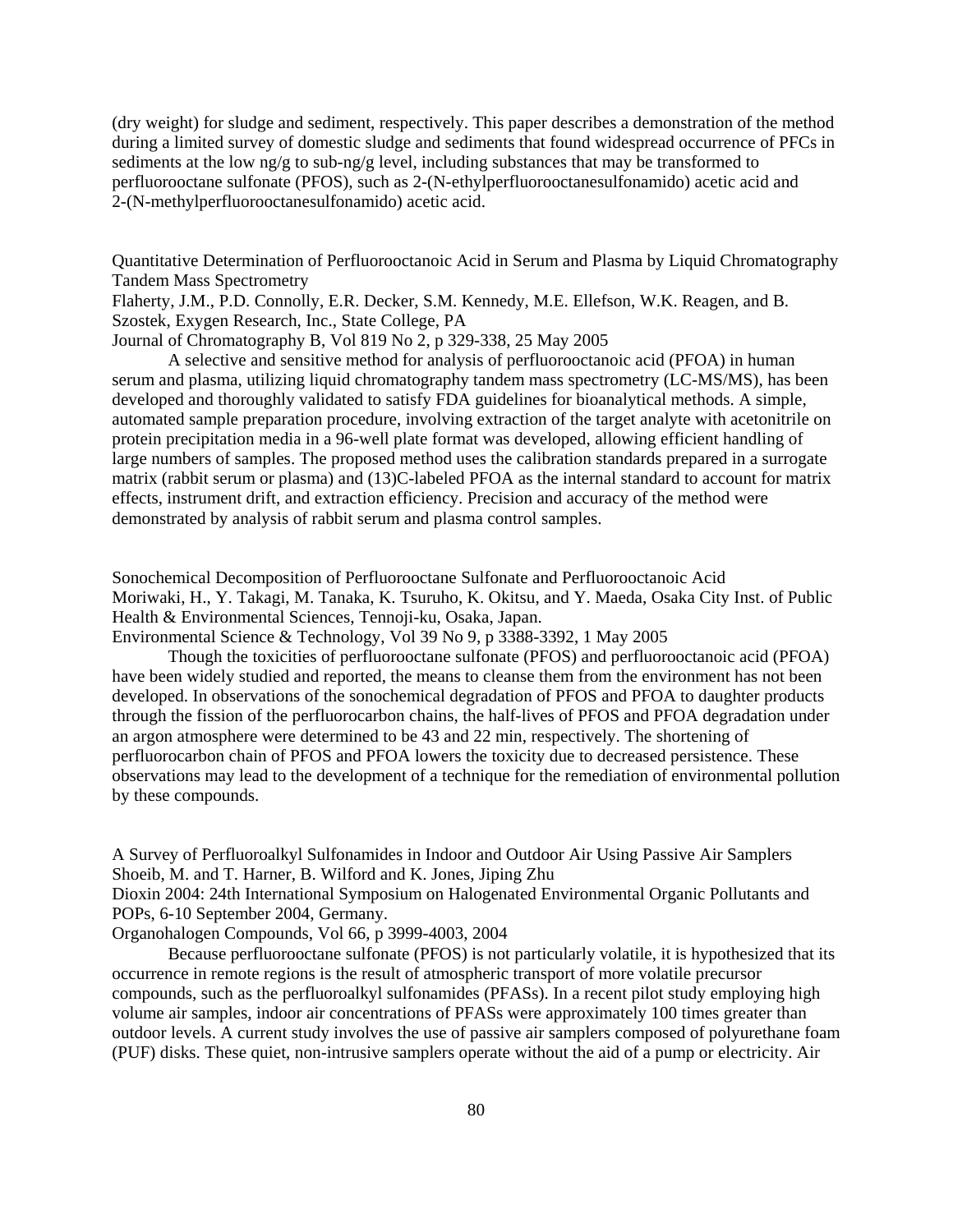movement delivers chemical to the sampler, which has a high retention capacity for persistent organic pollutants. The results of indoor air from 58 randomly selected residential homes show that some PFASs exhibit very high indoor air concentrations. Because people spend the majority of their time indoors, inhalation exposure to these chemicals should be considered in human exposure assessments. The researchers conclude that indoor air may be a key source of PFASs to the outdoor environment. The study has demonstrated the versatility of PUF disks passive samplers for surveying environmental contaminants, such as PFASs, in indoor and outdoor air.

<http://dioxin2004.abstract-management.de/pdf/p94.pdf>

Validation of a Screening Method Based on Liquid Chromatography Coupled to High-Resolution Mass Spectrometry for Analysis of Perfluoroalkylated Substances in Biota Berger, U. and M. Haukas, Norwegian Inst. for Air Research (NILU), Tromso, Norway. Journal of Chromatography A, Vol 1081 No 2, p 210-217, 22 July 2005

A screening method for analysis of perfluoroalkylated substances (PFASs) in biota samples is based on extraction of target compounds from homogenized samples into the solvent mixture used as the mobile phase in high-performance liquid chromatography (HPLC), i.e. methanol/water (50:50; 2 mM ammonium acetate). The extract was filtered and directly injected into a HPLC/time-of-flight mass spectrometry (TOF-MS) system. The method is very time and cost efficient. Except for long-chain compounds and perfluorooctane sulfonamide (which cannot be covered by this method), recoveries were between 60 and 115%, and method detection limits were in the range 0.04 to 1.3 ng/g wet weight. Blank values could be neglected, with the exception of perfluorooctane sulfonate, perfluorohexanoic acid, and perfluorooctanoic acid. One of the major challenges in PFAS analysis is ionization disturbance by co-eluting matrix in the ion source of the mass spectrometer.

## POLYBROMINATED BIPHENYL (PBB) AND POLYBROMINATED DIPHENYL ETHER (PBDE)

Abiotic Transformation of Polybrominated Diphenylethers (PBDEs): Photolytic Debromination of Decabromo Diphenyl Ether

Tysklind, M., U. Sellstrom, G. Soderstrom, and C. de Wit.

BFR 2001: The Second International Workshop on Brominated Flame Retardants, Stockholm, Sweden. Book of Abstracts, p 42-45, 2001

The authors investigated the debromination process of DeBDE on different matrices (both dissolved in toluene and on natural matrices such as sand, soil and, sediment) and exposed to sunlight or artificial ultraviolet (UV) light. These studies were conducted to characterize and identify the degradation products and thereby increase the understanding of the possible transformation and fate of PBDEs in the environment.

[http://www.bfr2004.com/BFR2001\\_del2.pdf](http://www.bfr2004.com/BFR2001_del2.pdf)

Accelerated Solvent Extraction (ASE ) as Sample Preparation Technique for PolyBrominated Diphenyl Ethers (PDBE) in Biosolids and Waste Samples

Henderson, S., R.E. Carlson, E. Francis, J. Peterson, and B.E. Richter, Dionex Corp.

PITTCON 2004, 7-12 March 2004, Chicago, Illinois.

This presentation discusses the extraction and analysis of samples that contain various congeners of polybrominated diphenyl ether (PBDE). The samples are spiked with known quantities of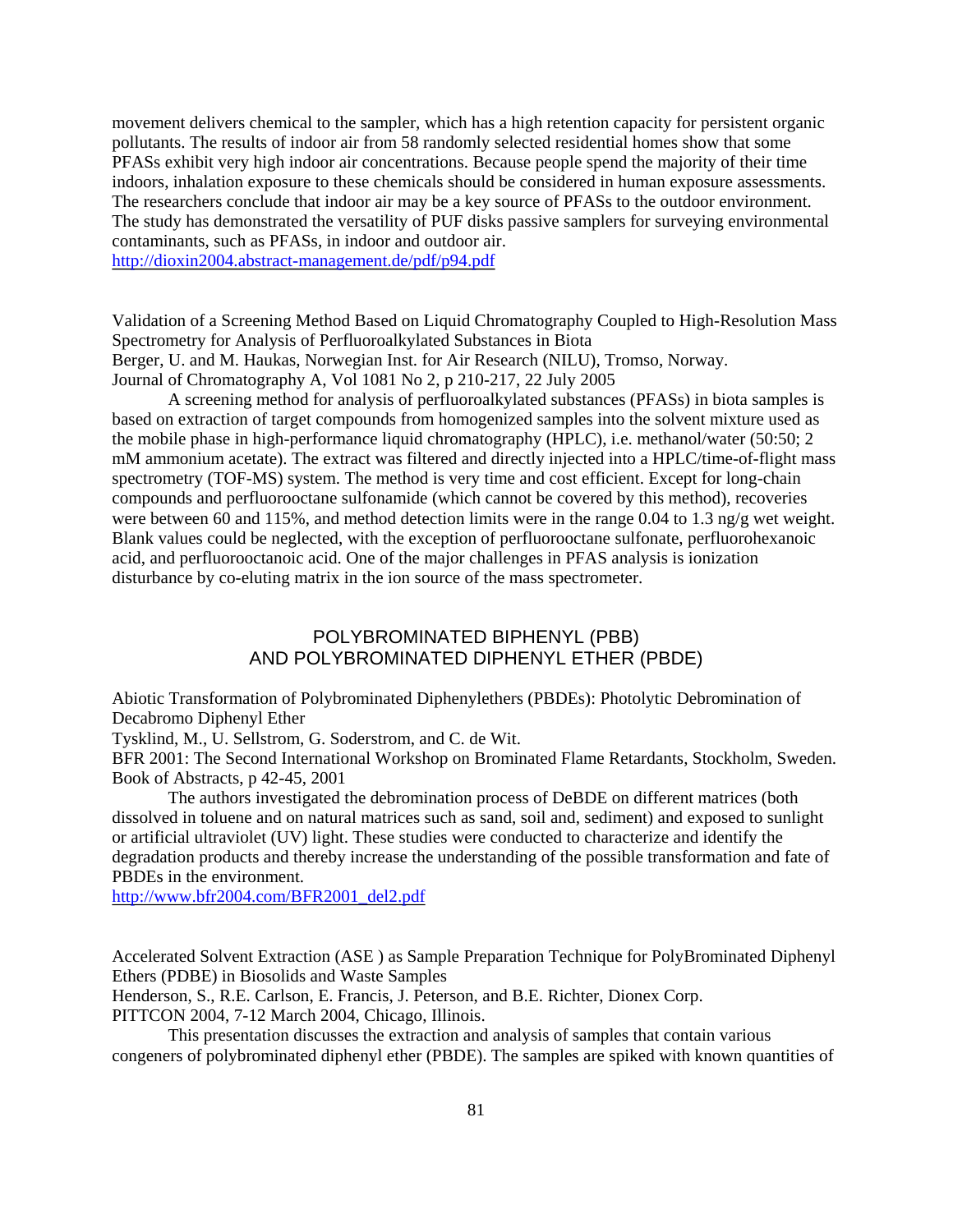PBDEs. Implementation of accelerated solvent extraction (ASE), a sample preparation tool, can reduce the amount of solvent required for an extraction and increase the actual speed of the sample preparation step. Precision and accuracy data are presented on the recoveries of target PDBE congeners using ASE as a sample preparation technique.

Air-Surface Exchange of Polybrominated Diphenyl Ethers and Polychlorinated Biphenyls Gouin, T., G.O. Thomas, I. Cousins, J. Barber, D. Mackay, and K.C. Jones, Canadian Environmental Modelling Centre, Trent Univ., Peterborough, Ontario.

Environmental Science & Technology, Vol 36 No 7, p 1426-1434, 1 Apr 2002

Air and leaf-litter samples were collected over a 3-day period from a rural site in southern Ontario under meteorologically stable conditions in the early spring, prior to bud burst, to measure the simultaneous diurnal variations in polybrominated diphenyl ethers (PBDEs) and polychlorinated biphenyls (PCBs). The data indicate that both PCBs and PBDEs were experiencing active air-surface exchange. Total PBDE concentrations in the daily air samples were dominated by the lighter congeners, PBDE 17, 28, and 47. The authors hypothesize that the high PBDE concentrations observed at the beginning of the sampling period are the result of an "early spring pulse" in which PBDEs deposited in the snowpack over the winter are released with snowmelt, resulting in elevated concentrations in the surface and air. Following bud burst, PBDE concentrations in air fell, possibly due to the high sorption capacity of the freshly emerging foliage compartment. Commented on in ES&T 36(9):188A-192A, 2002.

Analysis of Brominated Flame Retardants: Methodological Issues

de Boer, J. and P. Korytar, Netherlands Inst. for Fisheries Research.

BFR 2001: The Second International Workshop on Brominated Flame Retardants, Stockholm, Sweden. Book of Abstracts, p 37-41, 2001

Various GC/MS methods for a congener-specific analysis of PBDEs and PBBs are now available, and methods for HBCD, TBBP-A, and decaBDE are being developed. The use of large volume injection and multi-dimensional GC techniques may help to enhance the sensitivity and selectivity of the methods.

Analysis of Brominated Flame Retardants and Brominated Dibenzodioxins and Biphenyls for Ah Receptor Activation Using the CALUX(R) Bioassay

Brown, D.J. (Xenobiotic Detection Systems, Inc., Durham, NC); I. Van Overmeire and L. Goeyens (Scientific Inst. of Public Health, Brussels, Belgium); M.S. Denison (Univ. of California, Davis); G.C. Clark.

Organohalogen Compounds, Vol 54, p 12-15, 2001 [Dioxins 2001, 9-14 September]

Brominated flame retardants (BFRs) such as polybrominated diphenylethers (PBDE) and polybrominated biphenyls (PBB) can be contaminated with brominated dioxins and polybrominated biphenyls (PBB), or these compounds may be produced upon incineration. The aim of this study was to investigate whether commonly used BFRs and associated compounds elicit dioxin-like toxicity in the cell-based CALUX(R) reporter gene bioassay. In the CALUX(R) bioassay, compounds like dioxins that activate the Ah receptor cause firefly luciferase to be expressed. The amount of light produced by the luciferase reporter is directly proportional to the degree of Ah receptor activation. Several types of compounds were analyzed for dioxin-like activity: pure compounds used as flame retardants; pure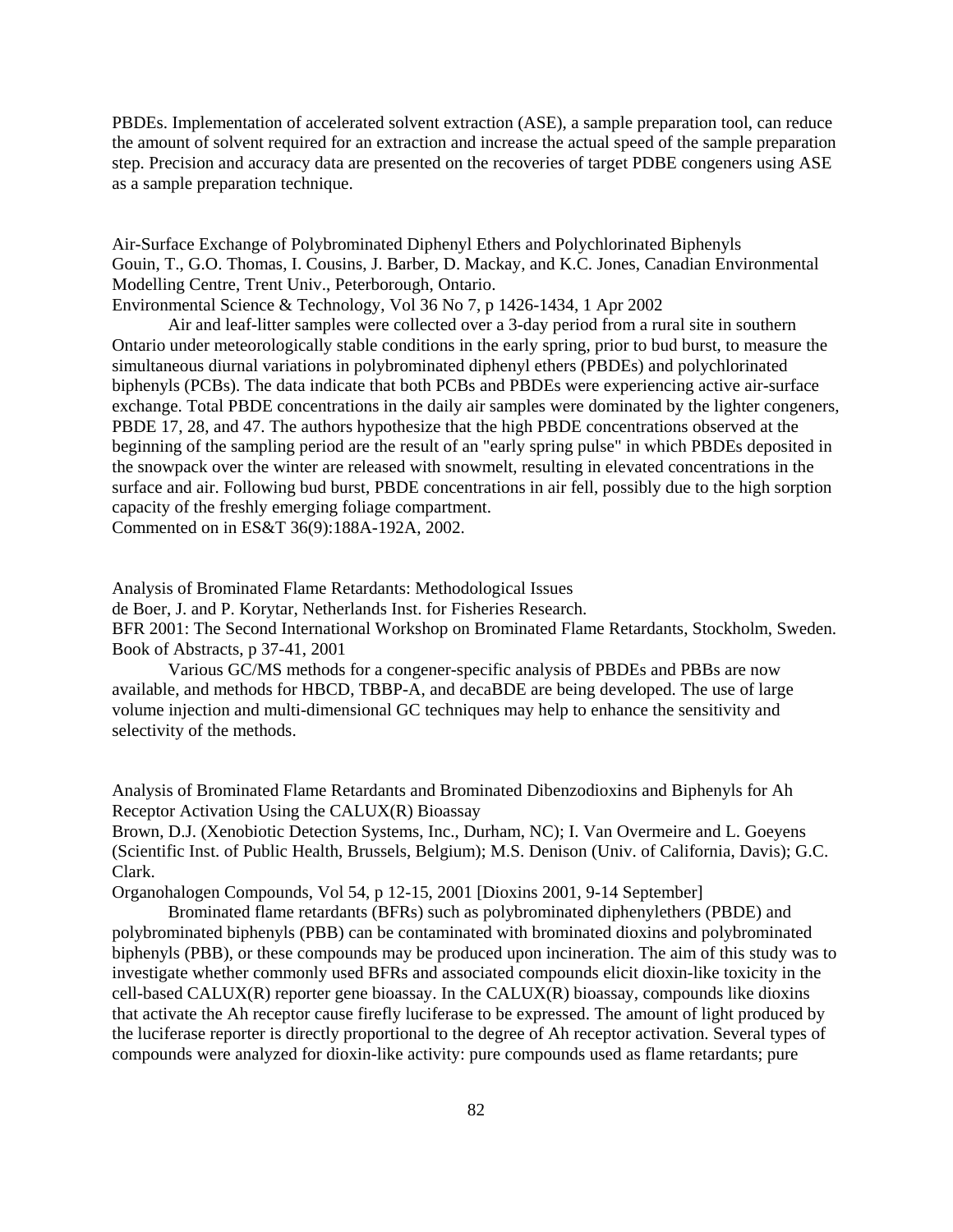compounds such as brominated dioxins and biphenyls, which are potential contaminants of flame retardants; and commercial mixtures of BFRs.

<http://www.dioxins.com/pdfdocs/Brominated%20Flame%20Retardants%202001.pdf>

Analyses of Known and New Types of Polyhalogenated Aromatic Substances in Oven Ash from Recycled Aluminium Production

Sinkkonen, S., M. Lahtipera, A. Vattulainen, V.V. Takhistov, I.V. Viktorovskii, V.A. Utsal, J. Paasivirta, Univ. of Jyvaskyla, Jyvaskyla, Finland.

Chemosphere, Vol 52 No 4, p 761-775, July 2003

Persistent aromatic bromine, chlorine and mixed chlorine-bromine compounds were analysed from recycled aluminium smelter (ALS) ashes to explore the impact of brominated flame retardants (BFR) on their formation. Polybrominated diphenyl ethers (PBDE) were the most abundant original BFRs found. Induction furnace ash contained tetra- to deca-BDEs. The highest PCB level measured was that of deca-CB (450ng/g) in the induction furnace ash. In this fraction, bromo compounds were non-detectable. A fraction of the most polar compounds contained PCDDs, PCDFs and polychlorinated dibenzothiophenes (PCDTs) in similar amounts and congener profiles as earlier investigated ALS ash samples. Bromine-containing dioxin and furan congeners were not detected. Twelve novel brominated and chlorinated compounds were found as abundant  $(8-441n)g/g$  in the induction furnace ash) contaminants from the fraction. Four of them were bisphenol derivatives, five biphenylols, octachlorofluorenone, and octachlorobiphenylene. Their structures or structure types were deduced from total low-resolution EI mass spectra by theoretical isotope cluster simulation (ICLU) and through known fragmentation rules.

Analysis of Polybrominated Diphenyl Ethers by GC/MS with Large Volume Injection Grindstaff, Jeff, Jerry Peterson, and Mary Thompson, Columbia Analytical Services, Inc., Kelso, WA. The 15th Annual AEHS Meeting and West Coast Conference on Soils, Sediments and Water, 14-17 March 2005, San Diego, California.

Association for Environmental Health and Sciences (AEHS), 2005 Abstract not available.

Analytical Methods for the Determination of Alkylphenolic Surfactants and Polybrominated Diphenyl Ethers in Wastewaters and Sewage Sludges: II. Method Development Langford, K.H., M.D. Scrimshaw, and J.N. Lester, Imperial College London, London. Environmental Technology, Vol 25 No 9, p 975-985, Sep 2004

Analytical methods developed for the determination of two groups of compounds—the non-polar alkyl phenols along with their more polar ethoxylates and the hydrophobic polybrominated flame retardants in wastewater samples—allow for determination of the analytes in both the aqueous and solid phases, separated by centrifugation and filtration. Extraction from the aqueous phase involved the use of SPE for the surfactants; however, liquid-liquid extraction was found to be more efficient for the PBDE. Alkyl phenols and their ethoxylates were extracted from the solid phase by shaking with solvent, and soxhlet was used for extraction of PBDE. Sample cleanup was based on alumina columns for the PBDE and surfactants when extracted from solids. Surfactants were quantified using LC-MS with ESI in both positive and negative ionization mode, and GC-MS (NCI) was used to determine the PBDE (with the exception of the deca congener), where a 10 m column installed on GC-ECD resulted in short run times and reduced thermal decomposition.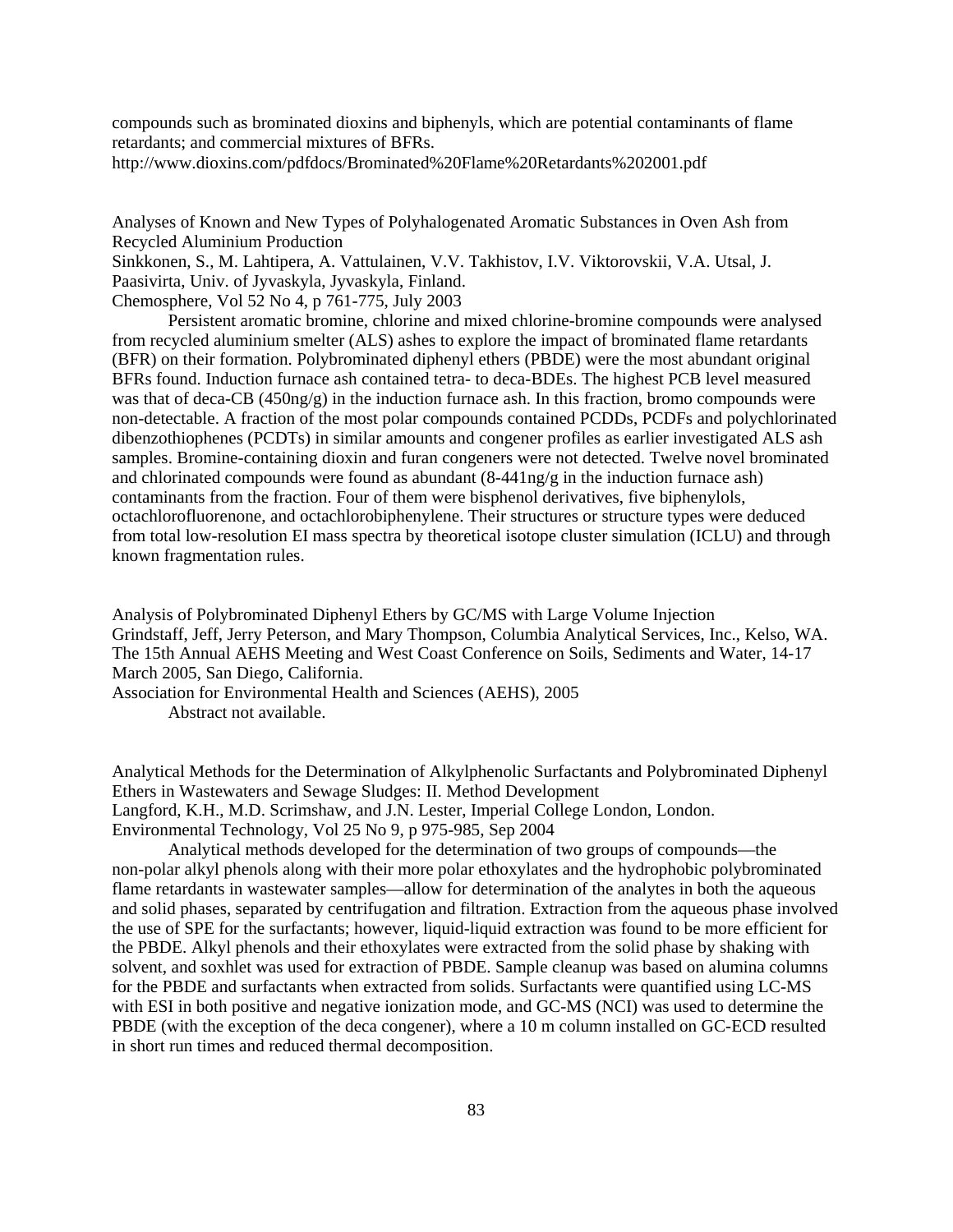Analytical Strategies for Successful Enantioselective Separation of Atropisomeric Polybrominated Biphenyls 132 and 149 in Environmental Samples

Gotsch, A., E. Mariussen, R. von der Recke, D. Herzke, U. Berger, and W. Vetter, Univ. of Hohenheim, Stuttgart, Germany.

Journal of Chromatography A, Vol 1063 Nos 1-2, p 193-199, 21 Jan 2005

Analytical methods were developed that allow determining the enantiomer fraction (EF) of axially chiral (atropisomeric) polybrominated biphenyls (PBBs) in environmental samples. Egg extract (white-tailed sea eagle) was purified and further fractionated by normal phase (NP) high-performance liquid chromatography (HPLC), yielding enriched fractions of axially chiral PBB 132 and PBB 149. Gas chromatographic (GC) enantioseparation of the atropisomers of PBB 149 was achieved on one of nine tested modified cyclodextrin phases. Due to coelution with an unknown brominated compound, conventional GC/ECNI-MS, which is based on the detection of the bromide ion, did not allow for the establishment of the EF; however, an EF of 0.42-0.43 could be verified by GC/EI-MS-MS. This is the first proof of non-racemic proportions of a chiral PBB in environmental samples. Despite the testing of nine different chiral stationary phases, GC enantioseparation of PBB 132 or other atropisomeric PBB congeners failed, which led to the development of an enantioselective reversed-phase HPLC method. With this powerful tool for the separation of PBB atropisomers, a standard of the di-ortho substituted PBB 153 could be partially separated into atropisomers at 0 degrees C. For establishing the EF of PBB 132 in the bird egg sample, a combination of enantioselective HPLC followed by non-chiral gas chromatography was employed.

Analytical Strategy for the Multi-Residue Analysis of TBBP-A and PBDEs in Various Biological Matrices from Unique Reduced Size Sample

Cariou, R. and J.-P. Antignac (LABERCA, Nantes, France), L. Debrauwer and D. Zalko (UMR 1089 Xenobiotiques, INRA, Toulouse, France), B. Le Bizec, and F. Andre. BFR 2004: Third International Workshop on Brominated Flame Retardants, 6-9 June 2004, University

of Toronto, Toronto, Ontario, Canada. p 333-336, 2004

Many studies related to the detection of tetrabromobisphenol A (TBBP-A) and polybrominated diphenylethers (PBDEs) have been developed over the last few years, mainly based on GC-ECD, GC-NCI-MS, or GC-EI-HRMS, and recently GC-EI-MS/MS. The sample treatment is usually derived from the analytical methods used for dioxins, but some authors have proposed the utilization of solid phase extraction (SPE) cartridges. A new analytical strategy is presented for the multi-residue analysis of TBBP-A and PBDEs from a unique reduced size sample. The main objective of this analytical development is to assess background exposure of French population groups to brominated flame retardants. A second objective is to provide an efficient analytical tool to study the transfer of these contaminants through the environment to living organisms, including degradation reactions and metabolic biotransformations.

Assessing the Environmental Fate of Chemicals of Emerging Concern: a Case Study of the Polybrominated Diphenyl Ethers

Palm, A. (Umea Univ., Sweden), I.T. Cousins, D. Mackay, M. Tysklind, C. Metcalfe, and M. Alaee. Environmental Pollution, Vol 117 No 2, p 195-213, 2002

Assessments of chemicals of emerging concern can be rationally structured around a multistage process in which fate and risk are evaluated with increasing accuracy as new data become available. This approach was demonstrated for the polybrominated diphenyl ethers (PBDEs), about which class of contaminants comprehensive data on properties, sources, fate, and effects are lacking. Twenty PBDE congeners were investigated using the suggested approach, and research needs are identified.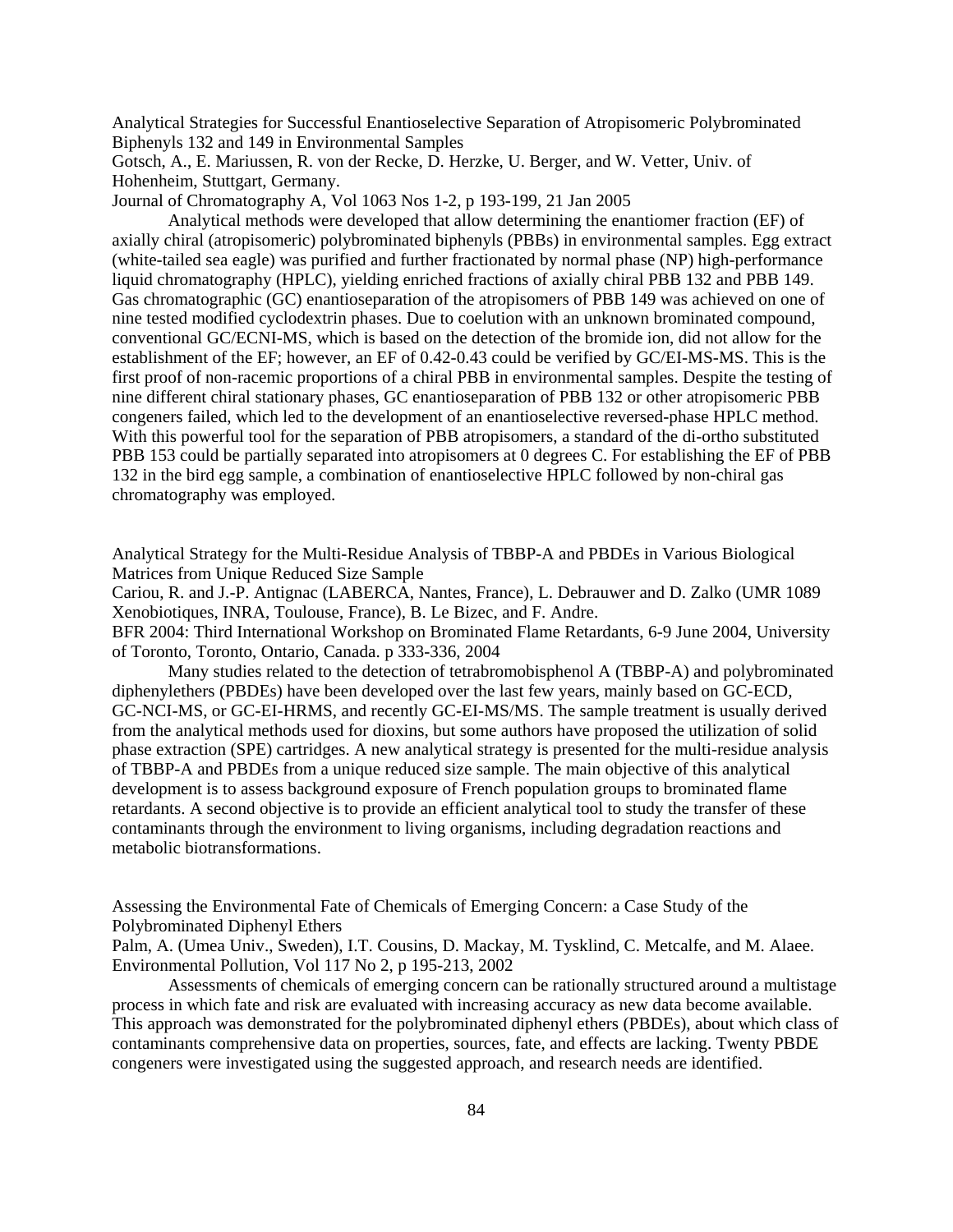Atmospheric Emissions of Polybrominated Diphenyl Ethers and Other Persistent Organic Pollutants During a Major Anthropogenic Combustion Event

Farrar, N.J., K.E. Smith, R.G. Lee, G.O. Thomas, A.J. Sweetman, and K.C. Jones, Lancaster Univ., Lancaster, UK.

Environmental Science & Technology, Vol 38 No 6, p 1681-1685, 15 Mar 2004

Air samples were taken for the analysis of persistent organic pollutants before, during, and after the national UK "Bonfire Festival" in November 2000. Ambient levels of polynuclear aromatic hydrocarbons (PAHs) increased sharply in response to the widespread diffusive combustion processes that occurred at the time. Polybrominated diphenyl ethers (PBDEs) also increased at the suburban sampling location, to a greater extent than the PAHs. The rise and fall in PBDE concentrations was rapid, coinciding closely with the PAH "combustion markers." These data provide evidence for a novel mechanism responsible for dissipation of PBDEs into the environment. The mixture of PBDEs in the air during the Bonfire Festival was enriched in higher brominated congeners (e.g., BDE-99, -153, and -154) compared to that in background air. The authors estimate the masses of compound classes that may have been emitted to the atmosphere during the festival.

Automated Rotary Valve Injection for Polybrominated Diphenyl Ethers in Gas Chromatography Bjorklund, J., P. Tollback, E. Dyremark, and C. Ostman.

Journal of Separation Science, Vol 26, p 594-600, 2003

A simple, automated rotary valve injector for gas chromatography was constructed and evaluated for injection of polybrominated diphenyl ethers (PBDEs) with molecular weights ranging from 485 to 949 Dalton. These congeners, particularly those with nine and ten bromine substituents, constitute a severe problem when a split/splitless vaporizing injector was used for gas chromatographic determination of PBDEs. Volumes up to 50 L were injected without the need for a solvent vapor exit. Discrimination of the high molecular weight BDE congeners with seven to ten bromine substituents was strongly reduced. The injector exhibited both high reproducibility and low carry-over effects. Average relative standard deviation of the absolute peak area was less than 3.5% and for the carryover it was less than 0.4%. The electron capture detector response factors remained constant independent of injection volume, allowing large volume injection to decrease sample concentration detection limits, which is an important feature in determination of high molecular weight PBDEs. A further advantage is that the rotary valve large volume injector facilitates on-line coupling of various cleanup systems to the gas chromatograph.

BFR 2004: The Third International Workshop on Brominated Flame Retardants, 6-9 June 2004, University of Toronto, Toronto, Ontario, Canada. Book of Abstracts

BFR 2004 is the third in a series of international workshops on brominated flame retardants. There has been a tremendous increase in the number of publications on BFRs in the environment since BFR 2001, indicating that the interest in BFRs as global environmental pollutants continues to grow. More information on the levels and trends of polybrominated diphenyl ethers (PBDEs, a sub-class of BFRs) in the environment is becoming available. The workshop includes presentations on all different brominated flame-retardants, addressing levels in the environment and the workplace, spatial and temporal trends, sources, transport mechanisms and pathways, toxicology, ecotoxicology, environmental fate and modeling, and human and environmental exposure. <http://www.bfr2004.com/>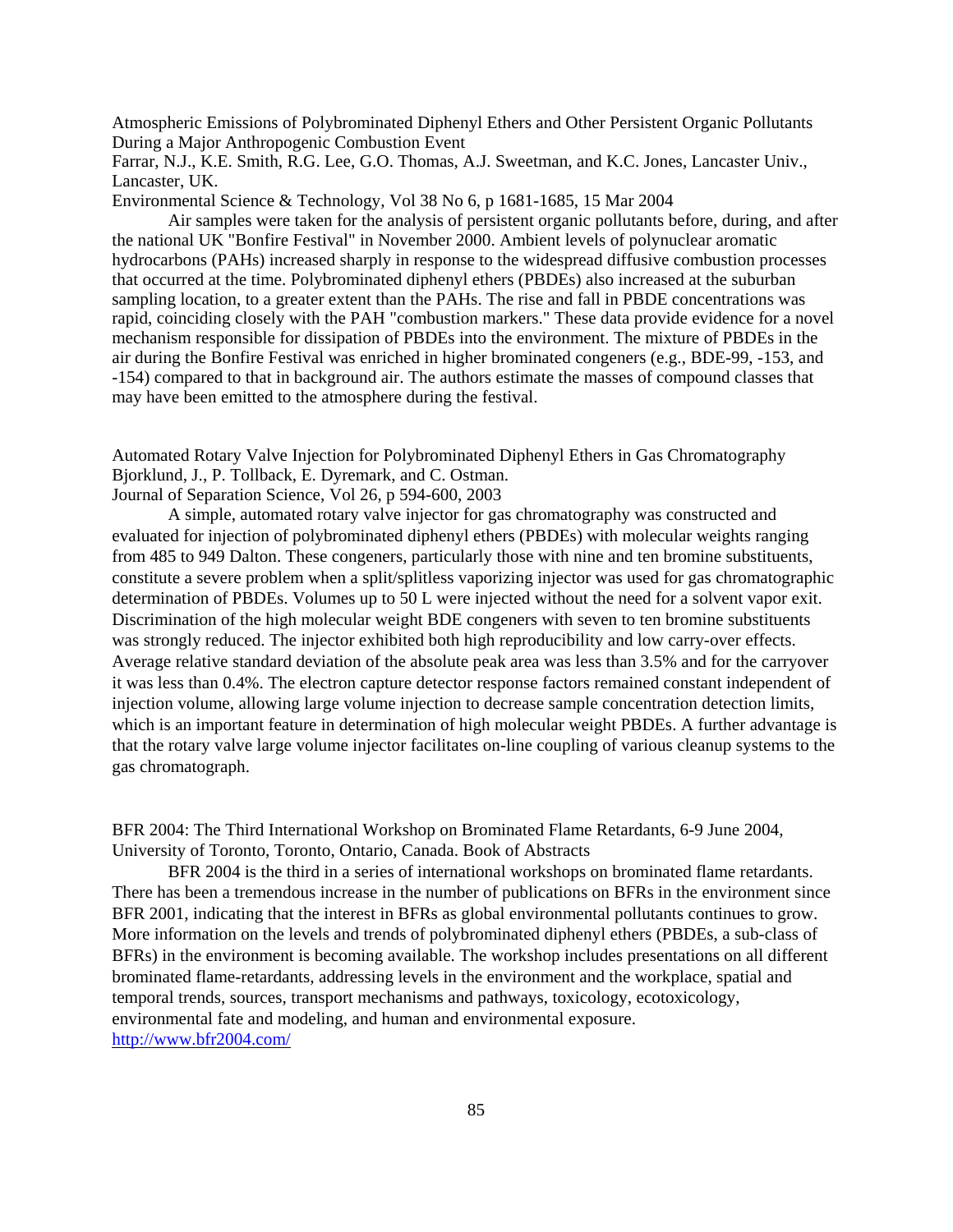BFR 2001: The Second International Workshop on Brominated Flame Retardants: Book of Abstracts University of Stockholm, Sweden, 2001

BFR 2001 is the second in a series of international workshops on brominated flame retardants. The workshop drew over 200 participants. The book of abstracts contains presentations on all different brominated flame-retardants, addressing levels in the environment and the workplace, spatial and temporal trends, sources, transport mechanisms and pathways, toxicology, ecotoxicology, environmental fate and modeling, and human and environmental exposure. <http://www.bfr2004.com/bfr2001.html>

Bio/Chemical Analysis of Dioxin-Like Compounds in Sediment Samples from Osaka Bay, Japan Takigami, H. (National Inst. for Environmental Studies, Tsukuba, Ibaraki, Japan), S. Sakai, and A. Brouwer.

Environmental Technology, Vol 26 No 4, p 459-469, Apr 2005

The biochemical investigation of sediments (six surface samples and one core sample) from Osaka Bay, Japan, was conducted to clarify the horizontal and vertical distribution profiles of persistent organic pollutants in the sediments. Concentrations of polychlorinated dibenzo-p-dioxins and dibenzofurans, polychlorinated biphenyls, polybrominated dibenzo-p-dioxins and dibenzofurans, and polybrominated diphenylethers were determined by chemical analysis and compared to bioassay results using H4IIE-luc/Dioxin Responsive-Chemical Activated LUciferase eXpression (DR-CALUX).

Brominated Flame Retardants: Commercially Available Analytical Standards Priest, B., Cambridge Isotope Laboratories, Andover, MA.

BFR 2001: The second international workshop on brominated flame retardants, Stockholm, Sweden. Book of Abstracts, p 120-121, 2001

Cambridge Isotope Laboratories has produced a series of analytical standards for bromated dioxins and furans, mixed bromo/chloro dioxins and furans, and cocktails of these compounds, both C-13-labeled and unlabeled. This presentation describes the development of these resources. [http://bfr2004.com/BFR2001\\_del2.pdf](http://bfr2004.com/BFR2001_del2.pdf)

Challenges of Gas Chromatography-High-Resolution Time-of-Flight Mass Spectrometry for Simultaneous Analysis of Polybrominated Diphenyl Ethers and Other Halogenated Persistent Organic Pollutants in Environmental Samples

Cajka, T., J. Hajslova, R. Kazda, and J. Poustka, Inst. of Chemical Technology, Prague, Czech Republic.

Journal of Separation Science, Vol 28 No 7, p 601-611, May 2005

The potential of a gas chromatographic method employing high-resolution time-of-flight (TOF) mass spectrometry was evaluated for detection of polybrominated diphenyl ethers (PBDEs) in the environmental matrices represented by fish and river sediment. Two ionization techniques were used: electron ionization (EI) and negative ion chemical ionization (NICI), the latter with methane as a reagent gas. While the lowest calibration levels obtained in El ranged from 1 to 5 pg, their values ranged between 10 to 250 fg in NICI mode. This enhancement in detectability of target analytes enabled identification/quantification of even minor PBDE congeners and supported improved characterization of particular sample contamination patterns. The method also allowed estimation of the PCB levels in examined samples. CB 153 was used as a contamination marker.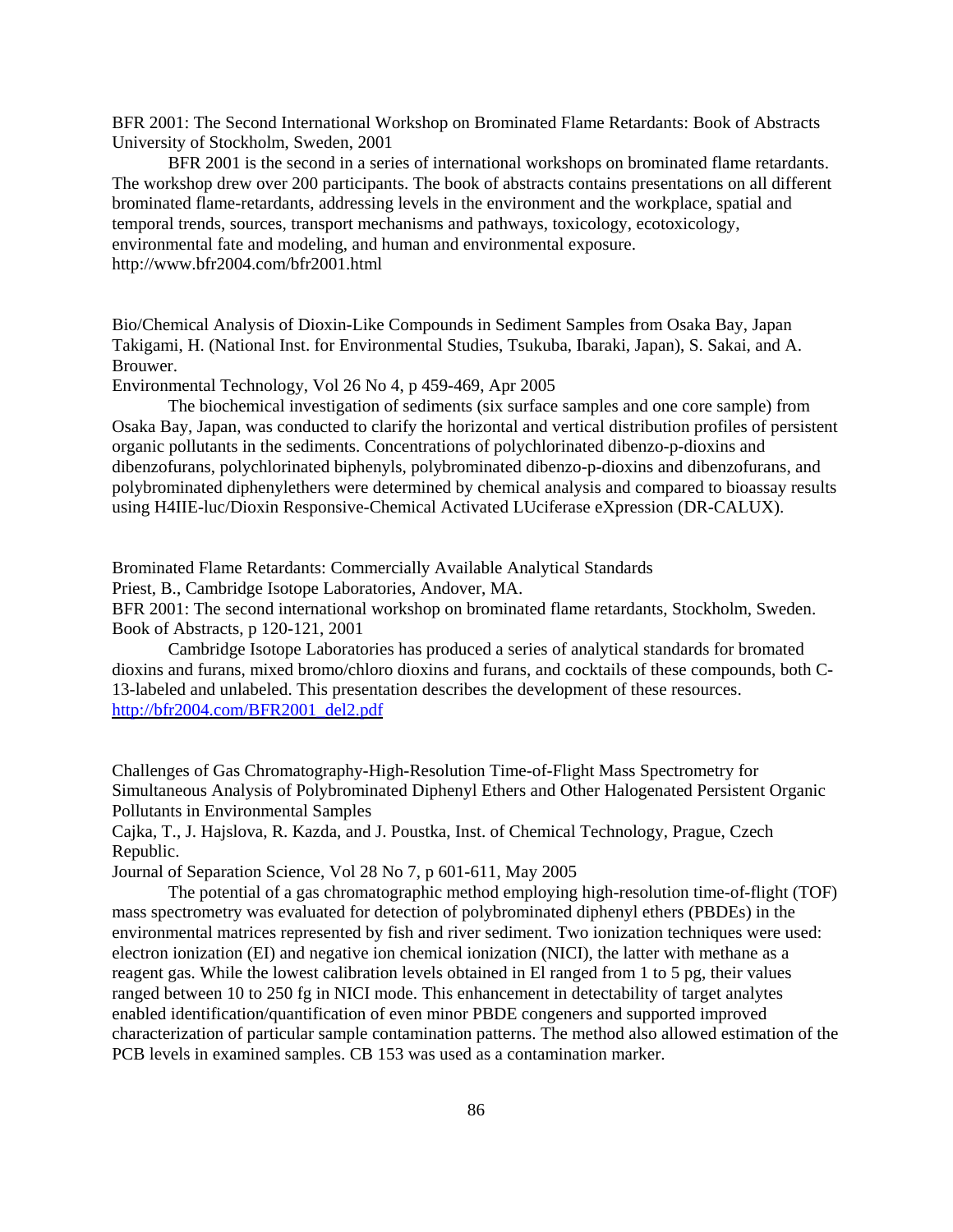Characterization of Five Technical Mixtures of Brominated Flame Retardants Huber, S. and K. Ballschmiter.

Fresenius' Journal of Analytical Chemistry, Vol 371 No 6, p 882-890, 2001

The main components of five technical mixtures of brominated flame retardants were identified by mass spectroscopy, H-NMR, IR spectroscopy, elementary analysis, and HRGC-MS, respectively. Gas chromatographic retention data of the various constituents were measured on standard GC columns. The data indicate that some of the brominated compounds interfere with PCBs and other halogenated pesticides in HRGC using the electron capture detector.

Characterizing the Origin and Long-Range Transport Behavior of Persistent Organic Pollutants in the North American Atmospheric Environment Using Passive Samplers Shen, Li, Ph,D. dissertation, University of Toronto (Canada).

University Microfilm, Pub No AAT NQ94263, ISBN: 0-612-94263-5, 235 pp, 2004

To investigate the origin and long-range transport behavior of persistent organic pollutants (POPs) in air, a novel passive air sampler (PAS) based on the polystyrene/divinylbenzene co-polymeric resin XAD was developed. The PAS was characterized by sorption measurements of chlorobenzenes onto XAD at various temperatures, wind tunnel experiments and computer simulations of the uptake kinetics, and field calibration experiments under Arctic and temperate conditions. The performance of this PAS was evaluated by comparing PAS-derived concentrations with those measured by conventional HiVol samplers. These studies demonstrated the usefulness of XAD-based PAS for atmospheric POP monitoring. A PAS network was established across North America, consisting of 40 stations covering 72 degrees of latitude (10 to 82 degrees N) from the Arctic to Costa Rica and 72 degrees of longitude (53 to 125 degrees W) from Newfoundland to Vancouver Island. Annually averaged air concentrations of organochlorine pesticides (OCPs), polychlorinated biphenyls (PCBs), and polybrominated diphenyl ethers (PBDEs) were determined in 2000/2001 at these stations, as was the enantiomeric composition of chiral OCPs.

Chromatographic and Ionization Properties of Polybrominated Diphenyl Ethers Using GC/High-Resolution MS with Metastable Atom Bombardment and Electron Impact Ionization Ikonomou, M.G. and S. Rayne, Fisheries and Oceans Canada, Sidney, British Columbia. Analytical Chemistry, Vol 74 No 20, p 5263-5272, 15 Oct 2002

The chromatographic and ionization properties of 35 polybrominated diphenyl ether (PBDE) congeners were investigated using GC/HRMS with metastable atom bombardment (MAB) and electron impact (EI) ionization. A multiple linear regression model based on bromine substitution patterns and MOPAC calculated physical properties was developed to predict relative GC retention times of individual PBDE congeners. Although five different sources of metastable rare gas atoms (He,  $N_2$ , Ar, Xe, and Kr) were investigated with MAB ionization, only MAB-N<sub>2</sub> provided adequate ionization efficiency and predictability. Because of reduced background noise to the MS detector, MAB-N<sub>2</sub> had a lower limit of detection for tetra- and penta-BDEs than EI, despite having a lower sensitivity. Multiple linear regression models representing the molecular ion response of PBDE congeners analyzed by GC/HRMS with MAB-N<sub>2</sub> and EI ionization were developed using the number and type of Br substituents and ionization potentials, showing a significantly higher level of predictability for the  $MAB-N<sub>2</sub>$  response model than for EI.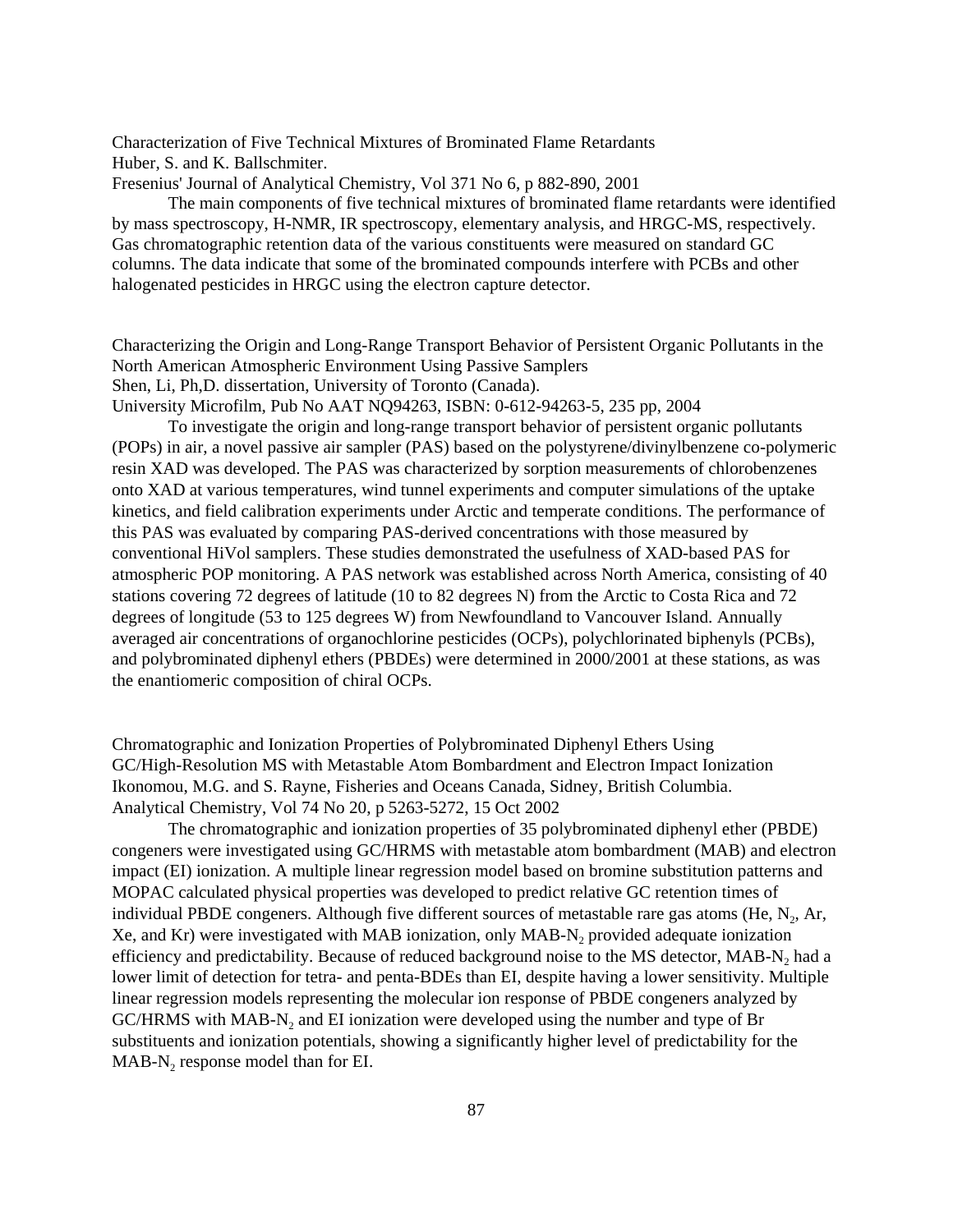Chromatographic Enrichment and Enantiomer Separation of Axially Chiral Polybrominated Biphenyls in a Technical Mixture

Berger, U., W. Vetter, A. Gotsch, and K. Kallenborn, Norwegian Institute for Air Research, Tromso. Journal of Chromatography A, Vol 973 Nos 1-2, p 123-133, 11 Oct 2002

In a study of the separation properties of different chromatographic methods regarding the enantioselective separation of axially chiral (atropisomeric) polybrominated biphenyls (PBB), the technical hexabromobiphenyl product Firemaster BP-6 was characterized by gas chromatography coupled to electron capture detection (GC/ECD) and electron-capture negative ion mass spectrometry (GC/ECNI-MS), as well as by liquid chromatographic fractionating on active carbon and celite. Twelve individual PBBs including potential atropisomeric PBBs were isolated from Firemaster BP-6 by reversed-phase high-performance liquid chromatography (HPLC) on three serially coupled octadecylsilane columns. Six of the 12 isolated PBBs were separated into atropisomers on a HPLC column containing permethylated beta-cyclodextrin on silica. Gas chromatographic enantiomer separation of PBBs is a very demanding task due to high elution temperatures; however, the use of a column coated with randomly modified

heptakis(6-O-tert.-butyldimethylsilyl-2,3-di-O-methyl)-beta-cyclodextrin in OV 1701 allowed the atropisomers of one tri-ortho substituted PBB congener (PBB 149) to be resolved.

Comparing Electron Ionization High-Resolution and Electron Capture Low-Resolution Mass Spectrometric Determination of Polybrominated Diphenyl Ethers in Plasma, Serum, and Milk Thomsen, C., L.S. Haug, H. Leknes, E. Lundanes, G. Becher, and G. Lindstrom, National Inst. of Public Health, Oslo, Norway.

Chemosphere, Vol 46 No 5, p 641-648, Feb 2002

Gas chromatography coupled to low-resolution mass spectrometry with electron capture negative ionization as detection mode (GC-LRMS (ECNI)) has been compared to gas chromatography coupled to high-resolution mass spectrometry using electron ionization as detection mode (GC-HRMS (EI)) for determination of polybrominated diphenyl ethers (PBDEs) in biological samples. When extracts of 5.0 g plasma, serum, and milk samples were analyzed using both methods, the systems were found to be equally well suited for determination of PBDEs in the biological samples, as well as in standard solutions, with respect to response, detection limits, and repeatability at the pg level.

Determination of 39 Polybrominated Diphenyl Ether Congeners in Sediment Samples Using Fast Selective Pressurized Liquid Extraction and Purification

de la Cal, A., E. Eljarrat, and D. Barcelo, IIQAB, CSIC, Barcelona, Spain.

Journal of Chromatography A, Vol 1021 No 1-2, p 165-173, 22 Dec 2003

A new pressurized liquid extraction (PLE) method that automatically and rapidly achieves quantitative and selective extraction of 39 polybrominated diphenyl ether (PBDE) congeners in sediment samples has been optimized. It consists of on-line cleanup by inclusion of sorbents in the extraction cell. Using sediment samples, the new method was compared with a conventional method based on Soxhlet extraction followed by solid-phase extraction (SPE) with cartridges. The instrumental determination was performed by GC-MS, using negative chemical ionization in the selected-ion monitoring mode. The detection limits obtained with the new developed method were between 1 and 46  $pg/g$  dry weight. The reduction in the sample preparation (extraction + cleanup) time (from days to 30 min) with an efficiency similar to that afforded by the conventional Soxhlet extraction-SPE cleanup technique indicates the suitability of this method.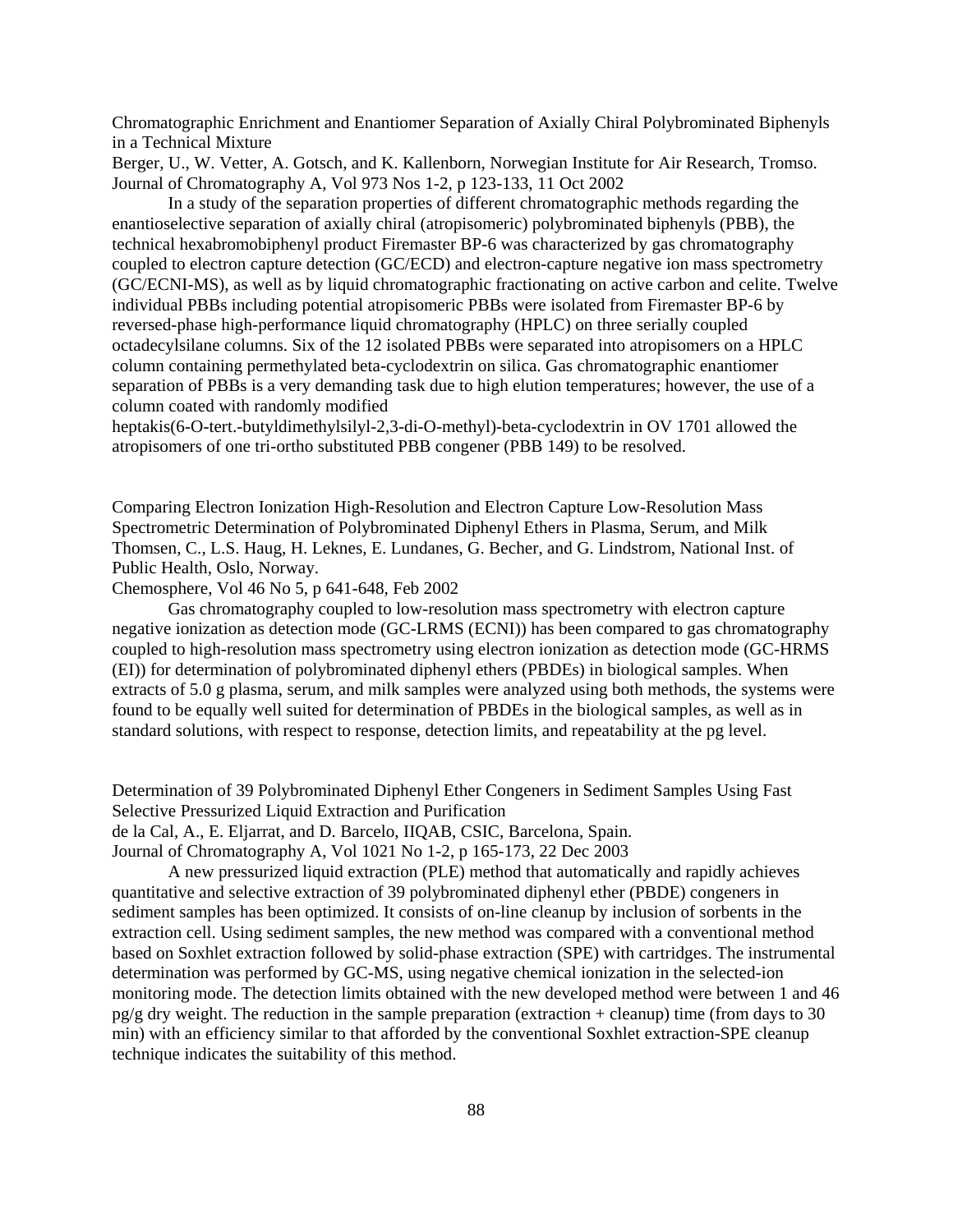Determination of Brominated Flame Retardants in Environmental Matrices

Alaee, M., D. Sergeant, J. Luross, and C. Cannon.

48th American Society for Mass Spectrometry Conference on Mass Spectrometry and Allied Topics, 11-15 June 2000, Long Beach, CA. Poster presentation TPH 263.

Brominated flame retardants were determined in freshwater and marine organisms and in wildlife by GC/MS with a high-resolution instrument. Whole fish were homogenized with sodium sulfate spiked with (13)C-labeled mixture of tetra- to octachlorodiphenyl ethers (PBDEs) and extracted. with dichloromethane. Extracts were delipidated by GPC and fractionated on deactivated silica gel. The fragmentation patterns were similar to those of PCBs. Relative response parameters within the same homologous group are similar, so the use of an ave. response factor gives a reasonable estimate. To minimize variations in the relative response factors, fragmentation patterns under FI conditions were investigated: PBDEs do not fragment and produce M+ exclusively. The levels and congeners found in wildlife and aquatic organisms are discussed.

Determination of Brominated Flame Retardants in Environmental Samples Hyotylainen, T. and K. Hartonen, Univ. of Helsinki, Helsinki, Finland TrAC Trends in Analytical Chemistry, Vol 21 No 1, p 13-30, Jan 2002

This article provides a brief overview of the analytical methodology used for the determination of brominated flame retardants (BFRs) in environmental samples and the levels of BFRs found in the samples.

Determination of Brominated Flame Retardants in Household Dust using GC/ECNI-MS Stapleton, Heather M., National Inst. of Standards and Technology. The 11th Annual Sigma Xi Postdoctoral Poster Presentation, 19 February 2004, National Institute of Standards and Technology.

Brominated flame retardants (BFRs) are chemical additives that are applied to many types of electronic equipment, such as TVs, computers, and circuit boards, as well as to many textiles and furniture products. These compounds are flame retardants: at high temperatures, bromide ions are liberated that quench and slow down the oxidative combustion reactions in fire. Polybrominated diphenyl ethers (PBDEs) are a specific class of BFRs. Three different mixtures of PBDEs are used commercially that vary by their degree of bromination. The European Union and the state of California have banned the use of two of the three commercial mixtures (pentaBDE and octaBDE) due to their persistent and bioaccumulative nature; however, the third commercial mixture, decaBDE, is still being used quite heavily. Recent studies have shown that 2,2',3,3',4,4',5,5',6,6'-decabromodiphenyl ether (BDE 209), the dominant compound in the decaBDE commercial mixture, can debrominate both biotically and abiotically. Debromination of this highly brominated congener can lead to the formation of numerous less brominated diphenyl ether isomers, an important point given recent observations of increased bioaccumulation with decreasing degree of bromination. BDE 209, the fully brominated diphenyl ether, can be difficult to measure accurately in environmental samples due to its instability at high temperatures. A method has been developed to quantify BDE 209 using GC/ECNI-MS with on-column injection. The method provides a more accurate and precise means for quantifying BDE 209 than more common methods employing split/splitless injections onto a GC capillary column. This method has been used to quantify PBDEs in candidate Standard Reference Material (SRM) 2585 (household dust) to examine the levels and distribution of BDE congeners. The results showed significant levels of PBDEs that are common components of both the pentaBDE and the decaBDE commercial mixtures. The BDE 209 concentration in this material was 3145 plus/minus 233 ug/kg dry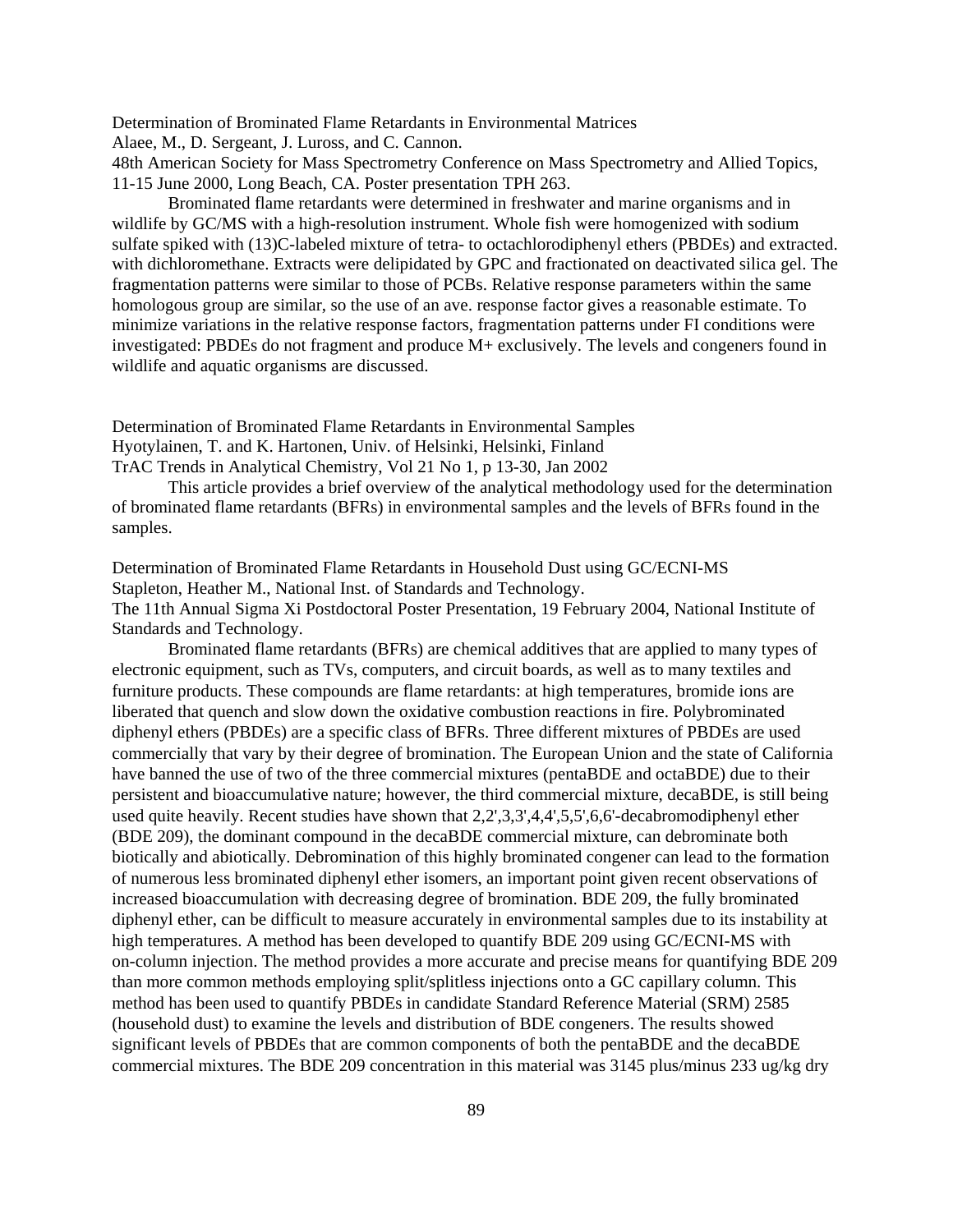mass, which is higher than levels reported in dust collected immediately following the collapse of the world trade center. Other BDE congeners that are not found in the commercial mixtures were detected in this material, which may indicate that debromination of PBDEs is occurring in households.

Determination of Brominated Flame Retardants, with Emphasis on Polybrominated Diphenyl Ethers (PBDEs) in Environmental and Human Samples: a Review

Covaci, A. (Univ. of Antwerp, Antwerpen Wilrijk, Belgium); S. Voorspoels and J. de Boer (Netherlands Inst. for Fisheries Research, IJmuiden, The Netherlands).

Environment International, Vol 29 No 6, p 735-756, Sep 2003

The authors review analytical methods for the determination of brominated flame retardants (BFRs), with a special emphasis on polybrominated diphenyl ethers (PBDEs). Descriptions and recommendations are provided of procedures that can be applied to the analysis of PBDEs and polybrominated biphenyls, and in some cases, hexabromocyclododecane (HBCD), in environmental and human samples. Several BFRs, such as tetrabromobisphenol-A (TBBP-A), BDE 209, and to some extent HBCD, may require a different approach, and specific advice on their analysis is given separately.

Determination of Decabromodiphenyl Ether in Sediments Using Selective Pressurized Liquid Extraction Followed by GC-NCI-MS

Eljarrat, E., A. de la Cal, and D. Barcelo, IIQAB, CSIC, Jordi Girona 18-26, 08034 Barcelona, Spain. Analytical and Bioanalytical Chemistry, Vol 378 No 3, p 610-614, Feb 2004

A method based on selective pressurized liquid extraction (SPLE) followed by gas chromatography-negative ion chemical ionization-mass spectrometry (GC-NICI-MS) has been evaluated for analysis of decabromodiphenyl ether (PBDE-209) in sediment samples. Instrument operating conditions, such as source temperature and system pressure, were optimized in the NICI-MS system, giving an instrumental detection limit of 2 pg. The limit of determination of the entire SPLE-GC-NICI-MS procedure was around 50 pg/g dry weight, with repeatability of replicates between 4 and 21% relative standard deviation. This paper describes application of the method to 13 different river and marine sediment samples collected in Spain, with results.

Determination of High Molecular Weight PBDE by Isotopic Dilution in ECNI-MS Bjorklund, J., P. Tollback, and C. Ostman, Stockholm Univ., Sweden. Organohalogen Compounds, Vol 61, p 163-166, 2003 [Dioxins 2003]

The separation and detection of polybrominated diphenyl ethers (PBDEs) is most commonly performed using gas chromatography (GC) with mass spectrometric detection (MS). High resolution MS (HRMS) operated in electron ionization (EI) mode offers a good sensitivity and the possibility to use (13)C-labeled standards for an accurate and precise determination of the BDE congeners utilizing isotopic dilution. For low resolution MS (LRMS), the most sensitive operational mode is electron capture negative ion (ECNI) monitoring the [79Br] and [81Br] fragments, but this mode generally provides little structural information about the compounds compared to EI. The authors propose (13)C-labeled BDE-209 as an internal surrogate standard and its application for quantification by isotopic dilution in LRMS ECNI.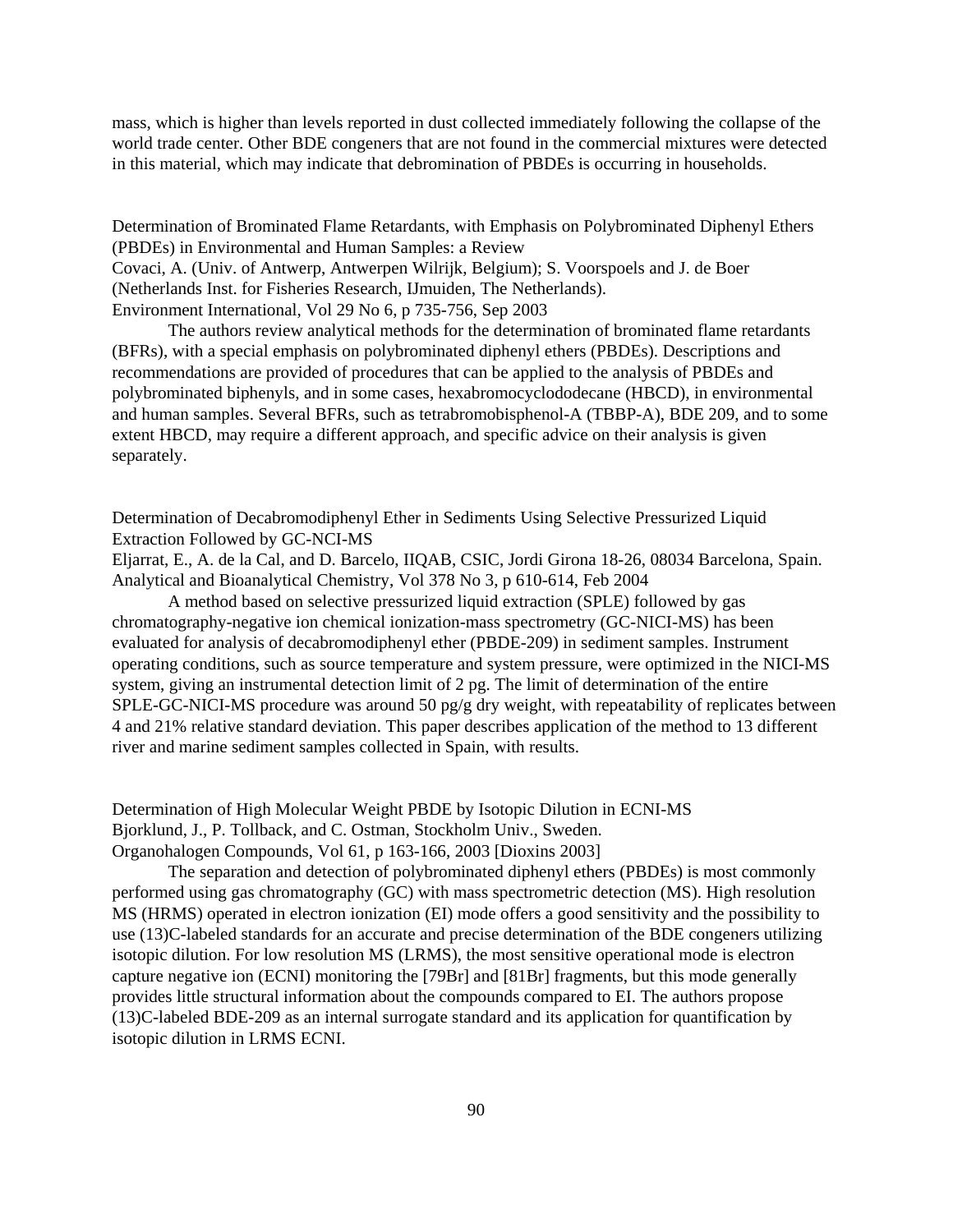Determination of Polybrominated Diphenyl Ethers and PBDD/Fs During the Recycling of High Impact Polystyrene Containing Decabromodiphenyl Ether and Antimony Oxide Hamm, Stephan, Matthias Strikkeling, Paul F. Ranken, Klaus P. Rothenbacher. Chemosphere, V 44(6), p 1353-60, 2001

During the recycling processing of a high-impact polystyrene plastic flame-retarded with decabromodiphenyl ether (DecaBDE) and antimony trioxide  $(Sb<sub>2</sub>O<sub>3</sub>)$ , the amount of debromination of the flame retardant and possible formation of PBDD/F was monitored. No indications of debromination were found. The concentrations of relevant PBDD/F congeners were at least one order of magnitude below the regulated limit values for PBDD/F (in Germany, 1 ppb for the sum of four congeners, 5 ppb for the sum of all eight regulated congeners). <http://www.bsef-site.com/newsmanager/uploads/article.pdf>

Determination of Polybrominated Diphenyl Ethers in Marine Biological Tissues Using Microwave-Assisted Extraction

Bayen, S. (National Univ. of Singapore), H.K. Lee, and J.P. Obbard.

Journal of Chromatography A, Vol 1035 No 2, p 291-294, 7 May 2004

The authors present the first validated method for the quantification of major PBDE congeners (47, 99, and 100) in marine biological tissues using microwave-assisted extraction (MAE). MAE was compared to Soxhlet extraction efficiency for PBDEs in the standard reference materials SRM2978 and SRM1588a and gave comparable results (<15% variation). Analytical accuracy, precision, limits of detection, and cleanup efficiency were evaluated for PBDE congeners, and empirical data justifies the use of MAE for the extraction and analysis of PBDEs in biological matrices. The recovery of polychlorinated biphenyls and various organochlorine pesticides has also been ascertained.

Determination of Polybrominated Diphenyl Ethers in Soil and Sediment from an Electronic Waste Recycling Facility

Wang, D. and Z. Cai (Hong Kong Baptist Univ., Hong Kong SAR, China); G. Jiang; A. Leung; M.H. Wong; W.K. Wong.

Chemosphere, Vol 60 No 6, p 810-816, Aug 2005

Soil and sediment collected in the vicinity of an open electronic waste disposal and recycling facility located in Guiyu, Guangdong, China, were analyzed for the levels of common polybrominated diphenyl ethers (PBDEs) using Soxhlet extraction and gas chromatography/mass spectrometry. The PBDEs were detected in the soil and sediment samples at levels of 0.26 to 824 ng/g (dry weight).

Determination of Polybrominated Diphenylethers (PBDE) in Sewage Sludge Originating from SEA Monitoring Network

Swiss Agency for the Environment, Forests and Landscape, 89 pp, 2004

The described study focuses on polybrominated diphenylethers (PBDE),

gammahexabromocyclododecane (gHBCD), tetrabromobisphenol A (TBBPA), and dimethylated TBBPA (mTBBPA) in sewage sludge originating from municipal waste water treatment plants of the SEA monitoring network. An analytical method was developed and improved for the analysis of PBDE in sewage sludge. It includes a Soxhlet extraction using an acetone/hexane mixture and several cleanup steps (sulphuric acid treatment, gel permeation chromatography, copper assisted silicagel chromatography). The final determination was performed by (MD)GC/ECD using different columns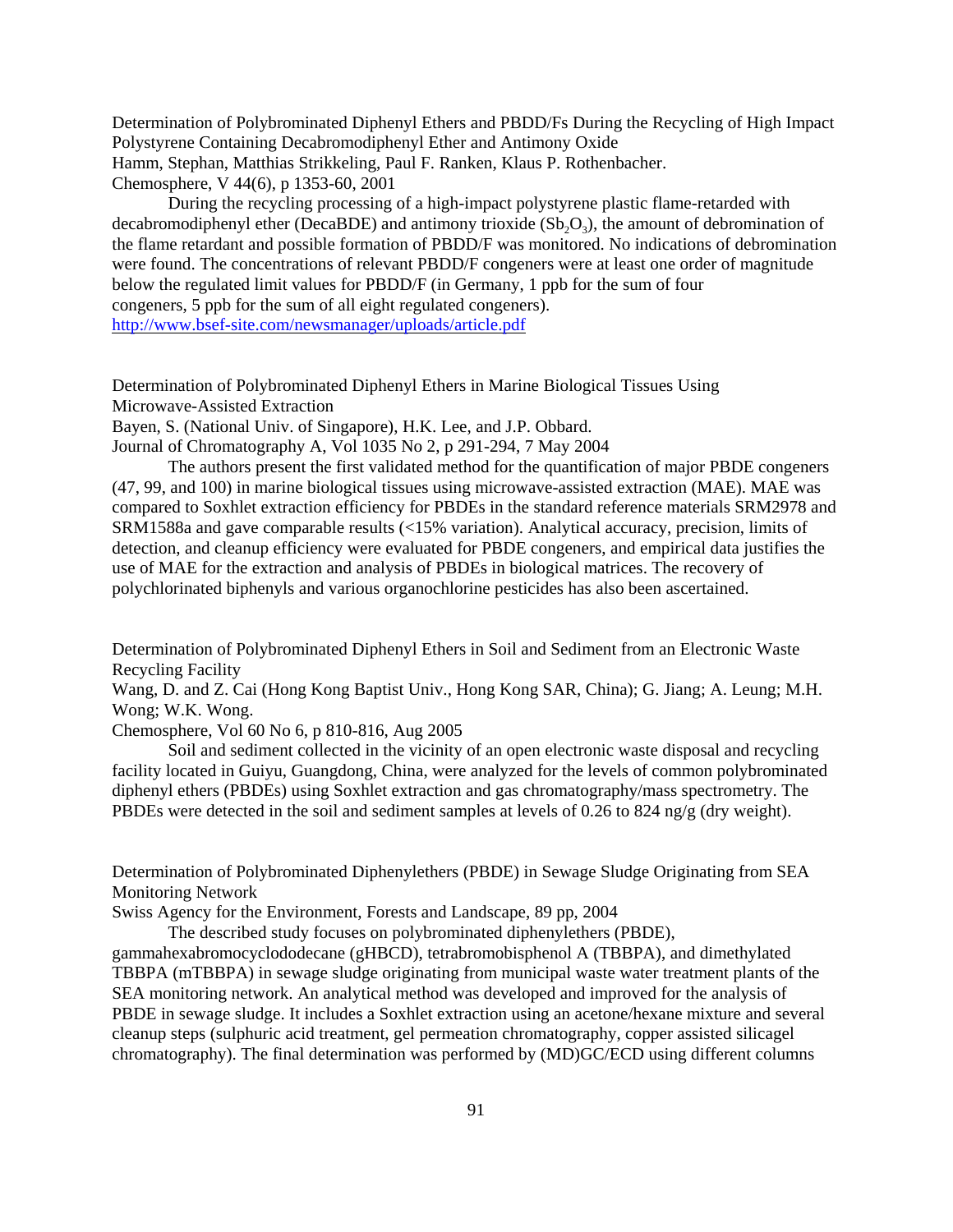to avoid interferences with PCB or pesticides. The recovery rates of this method was 58 % for TBBPA and ranged between 79 and 112% for all PBDEs. Accuracy was satisfactory with highest standard deviations found for BDE154 (90.3% +/- 11.0). Further adaptations of the method are needed for the analysis of BDE209, mTBBPA, TBBPA, and gHBCD. An interlaboratory test for analysis of PBDE using a sediment and sewage sludge sample showed good agreement with the results of the partner laboratories, except for BDE209.

[http://cecotox.epfl.ch/sea/inhalt/sites/projekte/pdf/B\\_PBDE\\_2004.pdf](http://cecotox.epfl.ch/sea/inhalt/sites/projekte/pdf/B_PBDE_2004.pdf)

Determination of Potential Sources of PCBs and PBDEs in Sediments of the Niagara River Samara, F., C.W. Tsai, and D.S. Aga, State Univ. of New York, Buffalo. Environmental Pollution, in press 2005

Sediments from Niagara River were analyzed for 14 congeners of polychlorinated biphenyls (PCBs) and 9 congeners of polybrominated diphenyl ethers (PBDEs) using accelerated solvent extraction and gas chromatography/mass spectrometry. All sites but one showed PBDE in sediments with total concentrations as high as  $148ng/g$ , suggesting that PBDE is becoming an important class of persistent organic pollutant. A land-use and coverage map was used to trace potential localized sources of PCB and PBDE contamination. The highest levels of PCBs and PBDEs were found in sediments collected from areas closest to the discharge locations of municipal wastewater treatment plants (WWTP) and local industries. This study indicates the importance of WWTP discharges as a potential source of PBDE contamination in the Great Lakes.

Development and Application of a Method for the Analysis of Brominated Flame Retardants by Fast Gas Chromatography with Inductively Coupled Plasma Mass Spectrometric Detection Vonderheide, Anne P., Maria Montes-Bayon, and Joseph A. Caruso.

Journal of Analytical Atomic Spectrometry, Vol 17 No 11 p 1480-1485, 2002

Inductively coupled plasma mass spectrometry (ICP-MS) coupled to gas chromatography (GC) in the form of fast gas chromatography has been explored as an option to shorten analysis times for polybrominated diphenyl ethers (PBDEs). A run time of 10 min was ultimately established. A new, commercially available interface has been achieved that requires heating the entire device at 325 degrees C to maintain the resolution between the species previously separated. The introduction of helium as an optional gas provides an increase in sensitivity; instrument detection limits within the low ppb level are demonstrated for all species examined. Rigorous control of the interface temperature seems to be required for analyzing the species with more than six bromine atoms per molecule. The method was applied to the analysis of sewage sludge samples, which revealed the presence of three of the most abundant PBDEs (BDE-47, BDE-99 and BDE-100).

Development of a Matrix Solid-Phase Dispersion Method for the Screening of Polybrominated Diphenyl Ethers and Polychlorinated Biphenyls in Biota Samples Using Gas Chromatography with Electron-Capture Detection

Martinez, A., M. Ramil, R. Montes, D. Hernanz, E. Rubi, I. Rodriguez, and R. Cela Torrijos, Univ. de Santiago de Compostela, Santiago de Compostela, Spain.

Journal of Chromatography A, Vol 1072 No 1, p 83-91, 22 Apr 2005

This paper presents a low-cost method for the screening of six polybrominated diphenyl ethers (PBDEs) and seven polychlorinated biphenyls (PCBs) in biological samples containing up to 100% fat.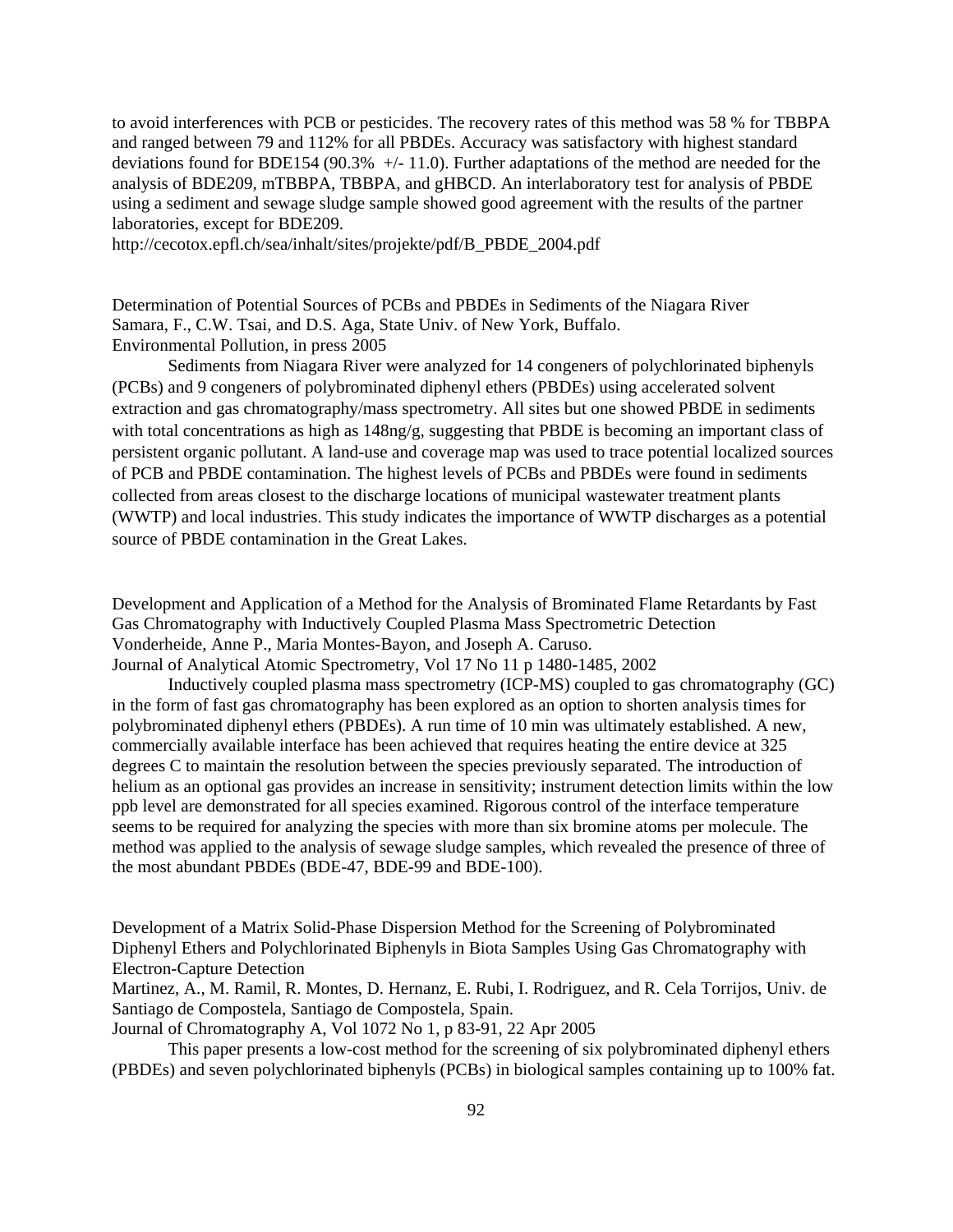Compounds are extracted from the sample and isolated from lipids using a matrix solid-phase dispersion (MSPD) cartridge and 20 ml of n-hexane as elution solvent. PBDEs and PCBs are fractionated on a second cartridge containing 2 g of a normal phase sorbent. The potential of neutral silica, Florisil, and basic alumina to separate PBDEs and PCBs in two independent fractions was evaluated, with the best results obtained using silica. The applicability of the method for the screening of PBDEs and PCBs in samples containing both groups of compounds has been demonstrated using spiked, certified, and real polluted samples from different biota materials.

Development of a Semi-Automated Comprehensive Extraction and Multiple Fractionation (S-ACEMF) Method. Part I: Evaluation of Different Solid Phase Sorbets and Optimization of Overall Recovery Sjodin, A., C.D. Sandau, M.D. Davis, A.L. Waterman, W. Roman, and D.G. Patterson, Centers for Disease Control and Prevention, Atlanta, GA.

PITTCON 2002, 17-22 March, Pittsburgh, Pennsylvania. Abstract 967.

A semi-automated extraction method developed to increase sample throughput employs solidphase extraction with automation on the RapidTrace(R) (Zymark Corporation). The methodology has been evaluated for polychlorinated biphenyls (PCBs), hydroxylated PCB metabolites, methylsulphonyl PCB metabolites, persistent pesticides, polychlorinated naphthalenes and polybrominated diphenyl ethers (PBDEs). Nine different sorbents from several manufacturers were evaluated: C18(R) (Varian Inc.), ENV(R) (Varian Inc.), NEXUS(R) (Varian Inc.), OASIS(R) (Waters Corporation), and Chromabond(R) (Macherey-Nagel). Cartridges of all sorbents were packed in-house to correspond to bed heights of 4, 12, 22 and 30mm, respectively, in 3ml cartridges. The weight of the sorbents used to obtain a certain bed height varied due to different densities of the sorbents. Duplicate samples were extracted for each bed height, using the RapidTrace(R), employing the same extraction procedure. The procedure included conditioning, application of sample, drying of cartridge, and elution of compounds of interest. All serum samples (2ml) were pretreated using the same methodology employing formic acid (2ml), sonication, and subsequent dilution with water (2ml). Sorbent heights were plotted against absolute recoveries for each sorbent and analyte. Recoveries for highly lipophilic compounds, such as decachlorobiphenyl (CB-209), were lower than recoveries for less chlorinated and less lipophilic compounds, such as 2,2,3,3',4,4'-hexachlorobiphenyl (CB- 153); however, recoveries increased for CB-209, to approximately 80% using a bed height of 30mm for most sorbents, illustrating the importance of these experiments for determining the amount of sorbent needed for efficient extraction.

Development of a Semi-Automated Comprehensive Extraction and Multiple Fractionation (S-ACEMF) Method. Part II: Isolation and Purification of PBDEs, Persistent Pesticides, PCBs and PCB Metabolites from Serum

Sandau, C.D., A. Sjodin, M.D. Davis, A.L. Waterman, W. Roman, and D.G. Patterson, Centers for Disease Control and Prevention, Atlanta, GA.

PITTCON 2002, 17-22 March, Pittsburgh, Pennsylvania. Abstract 968.

A new, comprehensive extraction method was coupled with a multiple fractionation method to allow the separation and quantitation of polybrominated diphenyl ethers (PBDEs), polychlorinated biphenyls (PCBs), persistent pesticides, halogenated phenolic compounds (including hydroxylated PCBs), and methylsulphonyl-PCBs (MSF-PCBs). Each of the fractions was isolated using specific interactions with different commercially available sorbents and semi-automated using the Zymark RapidTrace(R) system (Zymark Corporation). The serum extract from the polymeric extraction sorbent was reduced in volume and separated into two fractions on activated (100%) silica gel: non-polar compounds (F1) and polar compounds, which includes phenolic compounds, MSF-PCBs, and polar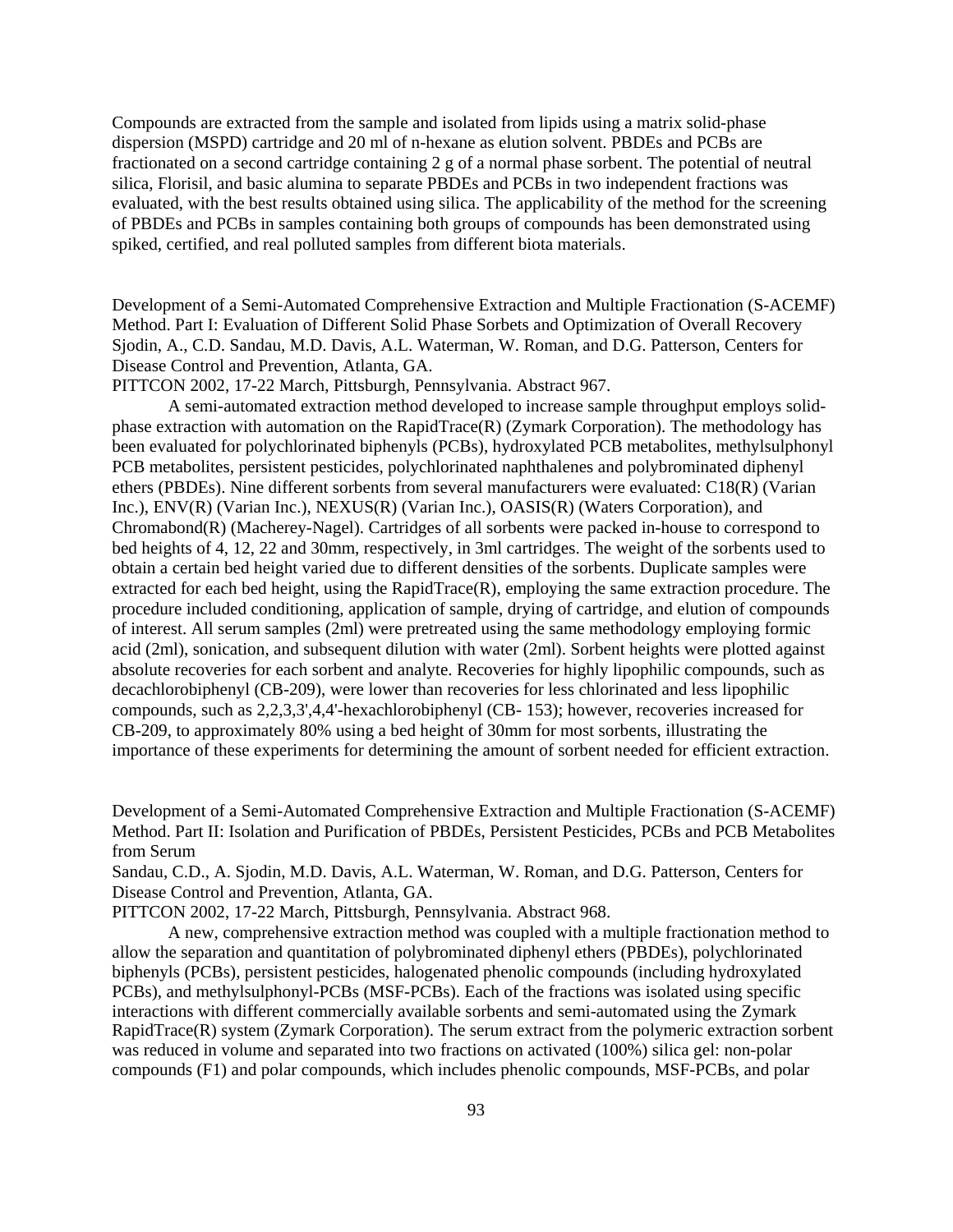pesticides (F2). Phenolic compounds in F2 were then derivatized to their methyl ethers and cleaned up further on silica/sulfuric acid columns to remove residual biogenics prior to mass spectral analysis. The non-polar fraction (F1) can be fractionated further on a carbon column to separate PCBs/persistent pesticides (F1a) from planar compounds, such as polychlorinated naphthalenes, dioxins, and furans (F1b). Both fractions were purified when necessary prior to gas chromatography-mass spectral analysis. The final semi-automated method is described, along with the application of the method to human serum and plasma. The Zymark RapidTrace(R) allowed semi-automation of a complex method that significantly increased throughput of samples and also increased the number of analytes monitored due to the fractionation techniques described above. The potential of this method to replace the current vacuum manifold methods and to expand to other classes of compounds, such as dioxins, furans, and polychlorinated naphthalenes, is also discussed.

Development of Analytical Method for PBDEs and PBDDs/DFs in Environmental Matrices and Some Chemical Formulations

Hanari, N. and T. Okazawa, K. Guruge, J. Falandysz, and N. Yamashita DIOXIN 2004: 24th International Symposium on Halogenated Environmental Organic Pollutants and Persistent Organic Pollutants (POPs), 6-10 September 2004, Berlin, Germany. Organohalogen Compounds, Vol 66, p 207-212, 2004

Some PDBE congeners are liable for debromination and photodegradation during chemical laboratory analysis. Co-occurrence of PBDDs/DFs and PBDEs also can cause interferences during quantitative analysis of PBDFs with high resolution GC/high resolution MS (HRGC/HRMS). This paper describes work toward a method of perfect separation of PBDDs/DFs from PBDEs and their congener-specific determination using HRGC/HRMS, as well as efforts to optimize quantification of BDE 209 in environmental samples.

<http://dioxin2004.abstract-management.de/pdf/p244.pdf>

Direct Measurement of Octanol/Water Partition Coefficients of Some Environmentally Relevant Brominated Diphenyl Ether Congeners

Braekevelt, E. (Dept. of Fisheries and Oceans, Freshwater Inst., Winnipeg, Manitoba, Canada); S.A. Tittlemier (Health Canada, Ottawa, ON); G.T. Tomy (Dept. of Fisheries and Oceans, Freshwater Inst., Winnipeg, Manitoba, Canada).

Chemosphere, Vol 51 No 7, p 563-567, May 2002

Octanol-water partition coefficients  $(K<sub>ow</sub>)$  of nine brominated diphenyl ether (BDE) congeners present in two technical mixtures were directly measured using a slow-stir technique. The directly determined  $K_{\text{ow}}$  values were generally lower than those calculated using fragment constant methods, particularly at higher levels of bromine substitution. The quasi-experimental approach of using fragment constants to modify a "backbone" compound of known  $K_{\text{OW}}$  was much more successful than using the fragment constants to "build" the entire molecule.

Evaluation of Four Capillary Columns for the Analysis of Organochlorine Pesticides, Polychlorinated Biphenyls, and Polybrominated Diphenyl Ethers in Human Serum for Epidemiologic Studies Rogers, E., M. Petreas, J.S. Park, G. Zhao, and M.J. Charles, Univ. of California, Davis. Journal of Chromatography B, Vol 813 Nos 1-2, p 269-285, 25 Dec 2004

The separation of organochlorine pesticides (OCPs), polychlorinated biphenyls (PCBs), and polybrominated diphenyl ether (PBDE) congeners was evaluated on four capillary columns. Based on performance, capacity, and cost, the RTX-5MS and the DB-XLB were selected for the analysis of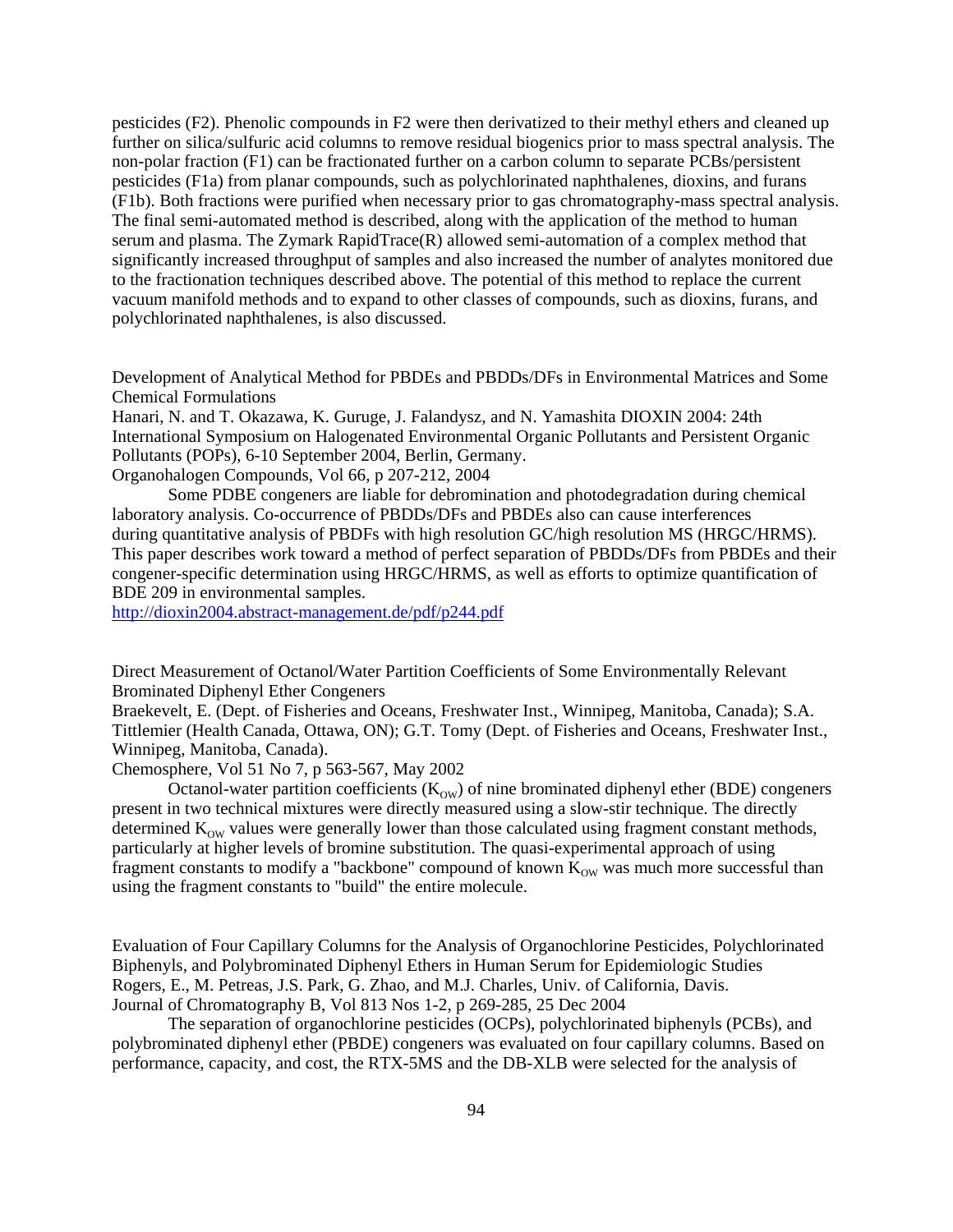human serum extracts by gas chromatography/electron-capture detection. In contrast to previous studies, the oven temperature program allows the separation of congeners not separated using other combinations of capillary columns, particularly PBDE-47 and PCB 180. The method enables determination of OCPs, PCBs, and PBDEs prevalent in a single extract of serum, which can save time in the analysis of large number of samples collected for epidemiologic studies.

Evaluation of the Gas Chromatographic Column System for the Determination of Polybrominated Diphenyl Ethers

Bjorklund, J., P. Tollback, and C. Ostman, Stockholm Univ., Sweden. Organohalogen Compounds, Vol 61, p 239-242, 2003

The fully brominated diphenyl ether, BDE-209 is one of the most commonly used PBDEs today due to pending regulations in the European Union regarding the technical PBDE mixtures with a lower degree of bromination. The physical and chemical properties of the BDE-209 put great demands on the analytical method, including sampling, extraction and cleanup, as well as the final chromatographic separation. The gas chromatographic separation of PBDE is often performed on two separate systems, one for the low molecular weight BDE congeners using a 30-60 m long column, while the analysis of the high molecular weight BDE-209 is performed on a shorter column (ca 10m). The authors evaluate a number of columns with different dimensions from different manufacturers with respect to the yield of the PBDE congeners with particular attention to the high molecular weight BDE congeners.

Evaluation of Gas Chromatographic Injection Techniques for PBDE

Tollback, P., J. Bjorklund, and C. Ostman.

Organohalogen compounds, Vol 61, p 49-52, 2003 [Dioxins 2003, Boston, MA]

Gas chromatography is presently the method of choice for the separation of polybrominated diphenyl ether (PBDE) due to high resolution and low detection limits using either the electron capture detector (ECD) or mass spectrometry (MS). Splitless is the most commonly used injection technique for GC separation of PBDE, though both the septum-equipped temperature-programmable injector (SPI) and the programmable temperature-vaporizing (PTV) injector, as well as on-column, have been used successfully. Large volume injections (LVI) using either the PTV in solvent elimination mode or the loop type interface have also been used. The injection of PBDE into the GC system is a critical and important part of the chromatographic analysis, hence careful selection and optimization the injection techniques must be performed to reduce the discrimination of these compounds. This paper contains evaluations and suggested optimizations of the most commonly used injection techniques for PBDE.

Gas Chromatography and Mass Spectrometry of Polybrominated Diphenyl Ethers Bjorklund, Jonas, Ph.D. thesis, Stockholm University, Sweden. ISBN 91-7265-563-1. 180 pp, 2003

The principal goal of the thesis work was to develop accurate and sensitive analytical methods for the determination of polybrominated diphenyl ethers (PBDEs). Initial lab studies indicated that specific problems associated with gas chromatographic analysis of these compounds needed to be addressed. A special emphasis has been placed on key stages of the gas chromatographic analysis of PBDEs, including the injection techniques, the chromatographic separation per se, and the modes of detection that can be used. A further objective has been to develop methods for the measurement of PBDEs in indoor air using personal exposure monitoring equipment. This work involved the exploration of large volume injection techniques and optimization of the sampling and sample cleanup procedures for indoor air samples. This thesis is intended to provide an overview of the procedures used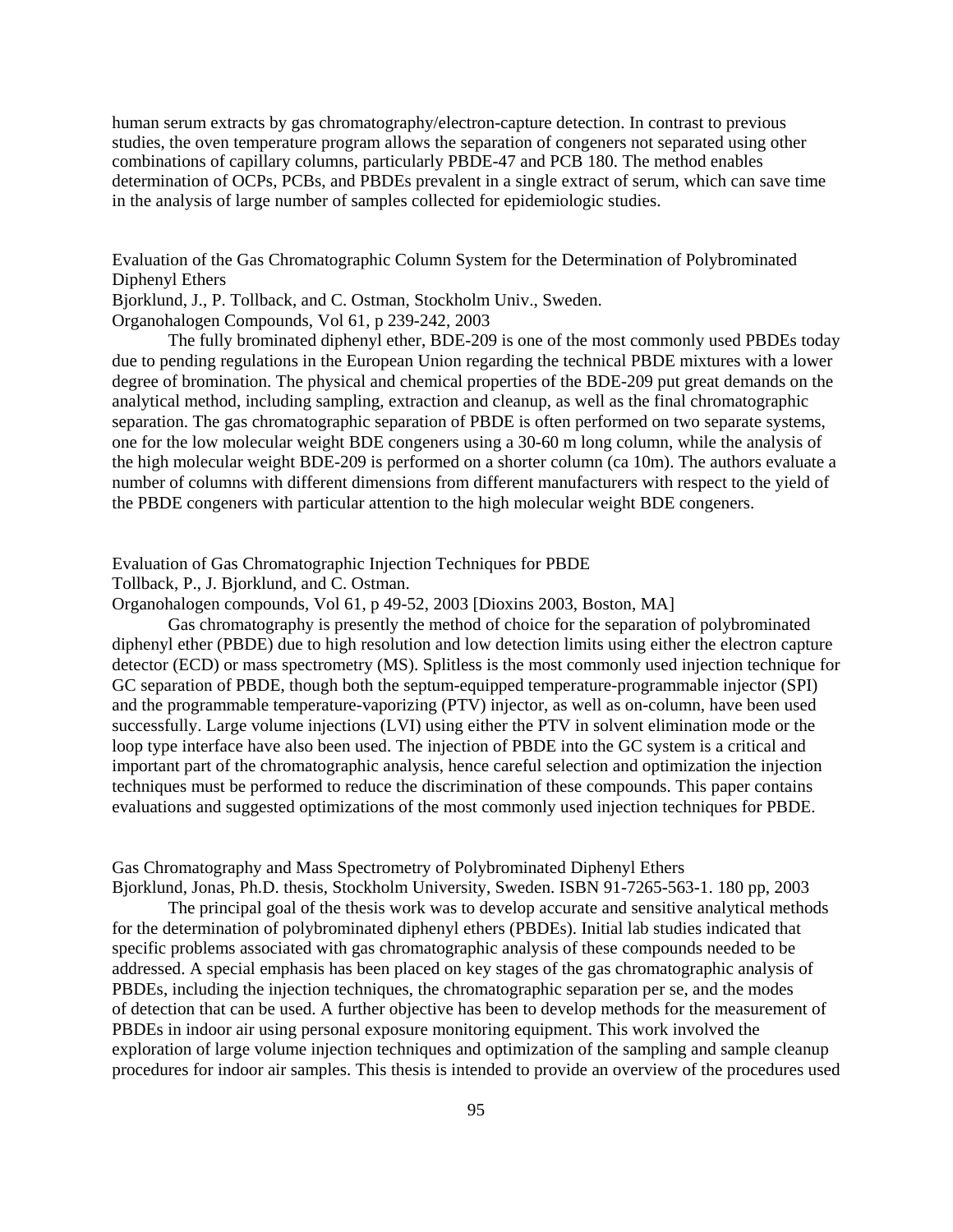in the analysis of PBDEs on gas chromatographic separation systems with the aim to improve the accuracy and reliability of determinations of PBDEs in the future by highlighting key aspects of the gas chromatographic analysis, including the high molecular weight congeners such as the decabrominated congener BDE-209.

<http://www.anchem.su.se/downloads/>diss\_pdf/j\_bjorklund\_diss2003.pdf

A Gas Chromatography/High-Resolution Mass Spectrometry (GC/HRMS) Method for Determination of Polybrominated Diphenyl Ethers in Fish

Alaee, M., D.B. Sergeant, M.G. Ikonomou, and J.M. Luross, Environment Canada, Burlington, ON. Chemosphere, Vol 44 No 6, p 1489-1495, Sep 2001

The mass spectroscopic (MS) evaluation of 23 brominated diphenyl ethers under electron ionization and electron capture negative ion conditions using magnetic sector and quadrupole mass spectrometers showed that high-resolution mass spectrometry (HRMS) under electron ionization conditions was the most reliable technique, with high selectivity and adequate sensitivity. The effectiveness of the method was evaluated by analyzing the occurrence of PBDEs in commercially available CRMs comprising Lake Ontario lake trout, Pacific herring, and sockeye salmon. Results indicate that the described method is reliable for determining PBDE concentrations in biological tissues.

Gas Chromatography/Ion Trap Mass Spectrometry Applied for the Determination of Polybrominated Diphenyl Ethers in Soil

Wang, D., Z. Cai, G. Jiang, M.H. Wong, and W.K. Wong, Hong Kong Baptist Univ., Hong Kong SAR, China.

Rapid Communications in Mass Spectrometry, Vol 19 No 2, p 83-89, 2005

A gas chromatography/ion trap mass spectrometry (GC/ITMS) method was developed for the determination of polybrominated diphenyl ethers (PBDEs). ITMS parameters were optimized to achieve the best sensitivity for the PBDE analysis. Tandem mass spectrometry, along with an isotope dilution internal standard method, was used for the quantitation. Chromatographic windows were developed for mono- to hepta-BDEs, depending on the retention times when using a 30-m GC column. A 15-m column was used to analyze deca-BDE. Environmental soil samples collected from an electronic waste recycling site were prepared by using Soxhlet extraction and column chromatographic cleanup. Average recoveries of 61-118% were obtained for the (13)C-labeled PBDE internal standards spiked in the samples prior to sample preparation. Method detection limits ranged from 0.013 to 0.25 ng/g for the PBDEs in soil.

## GCxGC-TOFMS and GCxGC-ECD OF PBDEs

Cochran, Jack (LECO Corporation, Las Vegas, NV); F.L. Dorman (Restek Corporation, Bellefonte, PA); E. Reiner, T. Kolic, and K. MacPherson (Ministry of the Environment, Toronto, ON). BFR 2004: Third International Workshop on Brominated Flame Retardants, 6-9 June 2004, University of Toronto, Toronto, Ontario, Canada. p 291-300, 2004

The polybrominated diphenyl ethers (PBDEs) used as flame-retardants are produced commercially as mixtures containing relatively few major congeners, and these are the ones often monitored in analytical schemes. Decabromodiphenyl ether (BDE 209) is the most widely used PBDE flame-retardant in the world; however, the high molecular weight, lack of volatility, and tendency to thermally degrade of this congener complicates the gas chromatography-mass spectrometry (GC-MS) analysis of PBDEs. In some labs, the analysis of BDE 209 is accomplished separately (using a shorter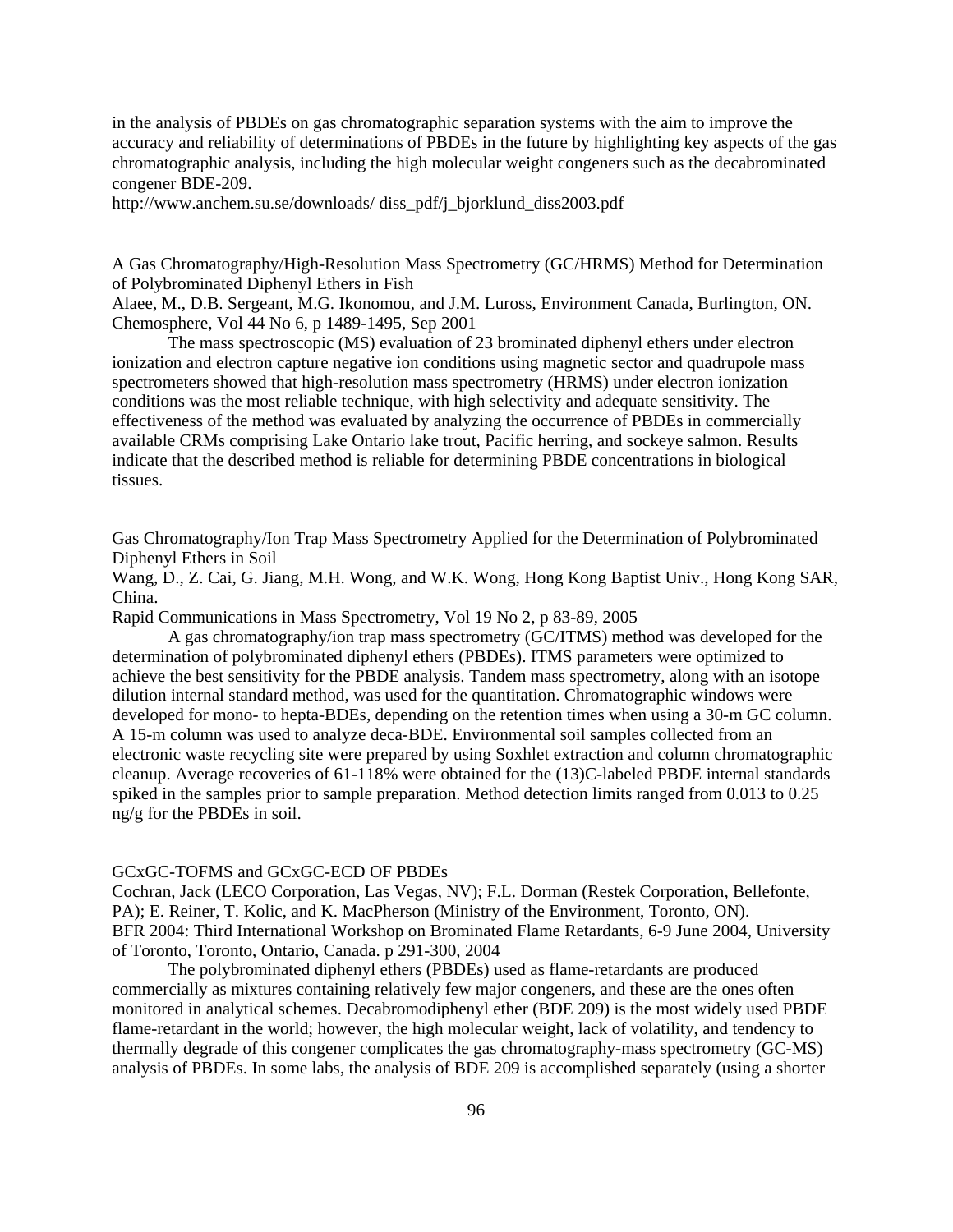GC column) from the other commonly analyzed tri- to heptabromo- BDEs. Vacuum-outlet GC with a 0.53mm column and TOFMS has recently been applied to the analysis of seventeen PBDEs in biosolids, including BDE 209, though the limit of detection for 209 was relatively high. A relatively new way to solve separation problems is to use comprehensive 2-D GC (GCxGC). GCxGC is a way to increase peak capacity by applying two independent separations to a sample in one analysis. Typically, GCxGC involves a serial column configuration (differing phases) separated by a thermal modulator. A separation is performed on the first column, and then effluent from the first column is continually (and quickly) focused and 'injected' onto the second column. By keeping the second column short, a series of high-speed chromatograms is generated, and the first column separation can be maintained. Separation results can be plotted as a retention plane, also known as a contour plot. Due to modulation, most GCxGC peaks are on the order of 100 to 500 ms wide, requiring a fast detector. When MS is used, only time-of-flight (TOF) has the necessary acquisition rates (hundreds of spectra/sec). The ability of the thermal modulator to narrow peaks (thereby increasing their height) prior to their detection also affords the ability to increase TOFMS sensitivity for all PBDEs, but especially the difficult 209 congener, without using a secondary column. In this case, only the first dimension column and the TOFMS provide selectivity from sample matrix components. A study was conducted to evaluate GCxGC-TOFMS for the analysis of PBDEs. Also investigated was the effect of thermal focusing on and reinjection to an uncoated, deactivated transfer line to the TOFMS to improve sensitivity for BDE 209. A new GCxGC-electron capture detector system was finally tested for PBDE analysis. <http://www.bfr2004.com/Table%20of%20Contents.pdf>

Group Separation of Organohalogenated Compounds by Means of Comprehensive Two-Dimensional Gas Chromatography

Korytar, P., P.E. Leonards, J. de Boer, and U.A. Brinkman, Netherlands Inst. for Fisheries Research, AB IJmuiden, The Netherlands.

Journal of Chromatography A, Vol 1086 Nos 1-2, p 29-44, 9 Sep 2005

Scientists evaluated separations of 12 compound classes by comprehensive 2-D gas chromatography. Polychlorinated biphenyls (PCBs), diphenyl ethers (PCDEs), naphthalenes (PCNs), dibenzothiophenes (PCDTs), dibenzo-p-dioxins (PCDDs), dibenzofurans (PCDFs), terphenyls (PCTs) and alkanes (PCAs), toxaphene, organohalogenated pesticides (OCPs), and polybrominated biphenyls (PBBs) and diphenyl ethers (PBDEs) were evaluated. Five column combinations were used to study, primarily, group-type separations, but attention was devoted also to within-class separation, especially for those classes not previously addressed in much detail (i.e., the PCNs, OCPs, PBBs and PCTs). The performance of each column is described. The DB-1 x VF-23ms column yielded excellent within-class separations, especially of non-aromatic compounds, viz. OCPs, toxaphene and PCAs. No group separation was observed here. The applicability of the approach was demonstrated for a sediment extract and a dust extract. In the sediment extract, PCDDs, PCDFs, PCAs, and PCNs were identified and their efficient separation was achieved. In the dust sample, separation of PCAs and PBDEs was achieved, and several new PBDE congeners were identified.

Influence of the Injection Technique and the Column System on Gas Chromatographic Determination of Polybrominated Diphenyl Ethers

Bjorklund, J., P. Tollback, C. Hiarne1, E. Dyremark, and C. Ostman, Stockholm Univ., Stockholm, Sweden.

Journal of Chromatography A, Vol 1041 Nos 1-2, p 201-210, 2 July 2004

Capillary columns, retention gaps, press-fit connectors, and different injection techniques were evaluated with respect to yield and repeatability in a gas chromatographic separation system used to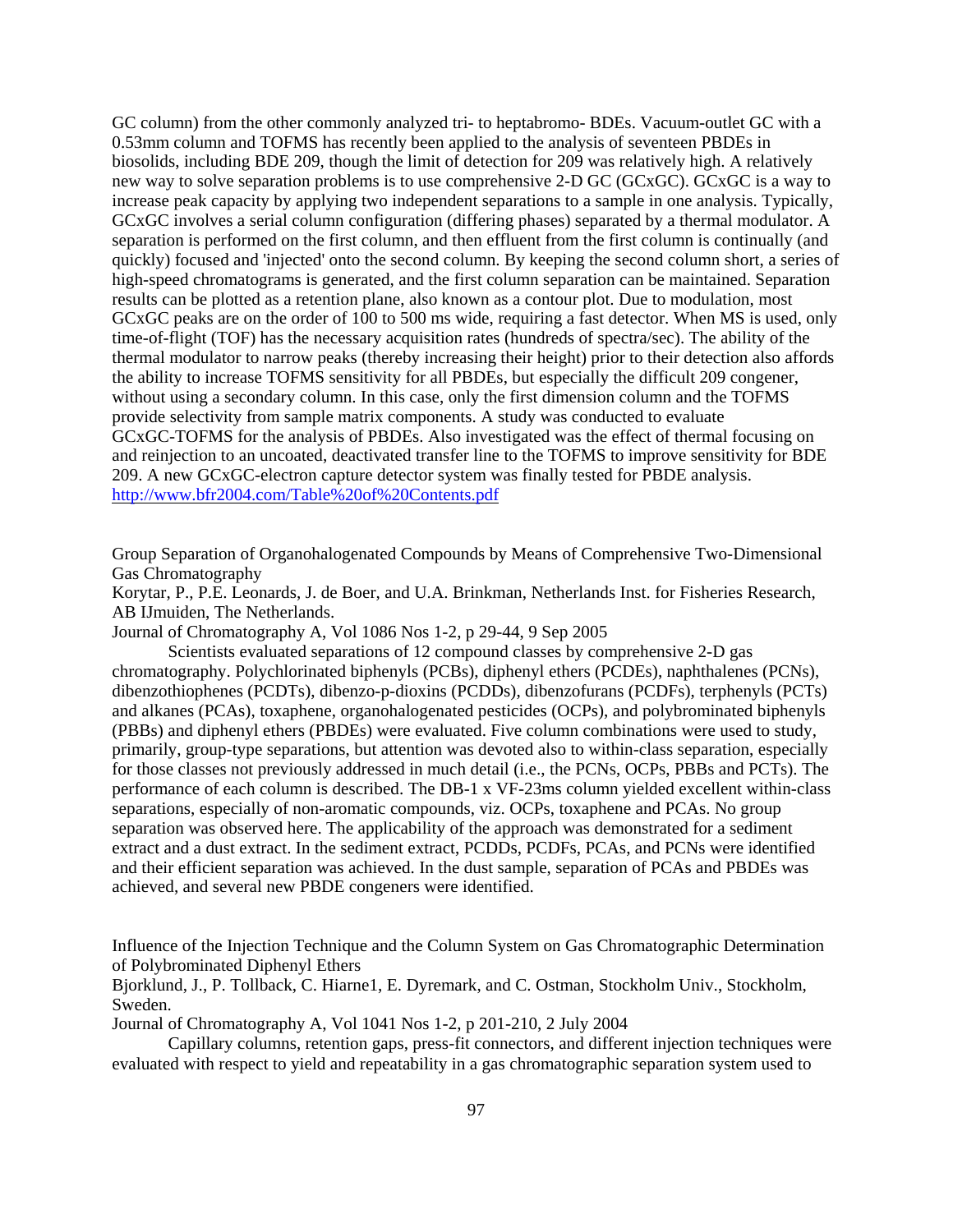determine polybrominated diphenyl ethers (PBDEs). The split/splitless injection was optimized and compared to on-column injection, the septum-equipped temperature-programmable injector, and the programmable temperature-vaporizing (PTV) injector. The results show large variations in the yield of PBDEs depending on the column and the injection systems, especially the high molecular weight BDE congeners, which can be subject to severe discrimination. Unfavorable conditions can lead to a complete loss of nona- and deca-substituted BDE congeners.

An Intercalibration Study on Organobromine Compounds in Japan: First Report on PBDEs, PBDDs/DFs and PXDDs/DFs

Takahashi, Shin and Shin-ichi Sakai (National Inst. for Environmental Studies, Tsukuba, Ibaraki, Japan); Isao Watanabe (Osaka Prefectural Inst. of Public Health, Higashinari-ku, Osaka, Japan). BFR 2004: Third International Workshop on Brominated Flame Retardants, 6-9 June 2004, University of Toronto, Toronto, Ontario, Canada. p 309-312, 2004

The Ministry of the Environment in Japan is working to promote studies on brominated dioxins and has conducted a pilot survey of occurrence in the environment. PBDDs/DFs and monobromo-polychloro dibenzo-p-dioxins and dibenzofurans (MoBPCDDs/DFs) were found in various environmental media with BFRs. Because commercially available standards for these compounds are still limited, 10 laboratories in Japan are participating in an intercalibration study to evaluate accuracy and reliability in the analysis of organobromine compounds. The study was initiated in April 2003. This presentation discusses the results of PBDEs, PBDD/DFs, and MoBPCDDs/DFs in 'Mixed Standard Solutions' and 'Air-Dried Sediment.'

<http://www.bfr2004.com/Table%20of%20Contents.pdf>

Is House Dust the Missing Exposure Pathway for PBDEs? An Analysis of the Urban Fate and Human Exposure to PBDEs

Jones-Otazo, H.A., J.P. Clarke, M.L. Diamond, J.A. Archbold, G. Ferguson, T. Harner, G.M. Richardson, J.J. Ryan, and B. Wilford, Univ. of Toronto, Toronto, ON, Canada. Environmental Science & Technology, Vol 39 No 14, p 5121-5130, 15 July 2005

Polybrominated diphenyl ether (PBDE) body burdens in North America are 20 times higher than those of Europeans. Investigators estimated emissions and fate of sigma PBDEs (minus BDE-209) in a 470 square km area of Toronto, Canada, using the Multi-media Urban Model (MUM-Fate). A combination of measured and modeled concentrations was used to estimate exposure to indoor and outdoor air, soil, dust, and food. Fate calculations indicate that 57 to 85% of PBDE emissions to the outdoor environment originate from within the city and that the dominant removal process is advection by air to downwind locations. Inadvertent ingestion of house dust is the largest contributor to exposure of toddlers through to adults and is thus the main exposure pathway for all life stages other than the infant. Infant consumption of human milk is the largest contributor to lifetime exposure. Inadvertent ingestion of dust is the main exposure pathway for a scenario of occupational exposure in a computer recycling facility and a fish eater. Ingestion of dust can lead to almost 100-fold higher exposure than "average" for a toddler with a high dust intake rate living in a home in which PBDE concentrations are elevated.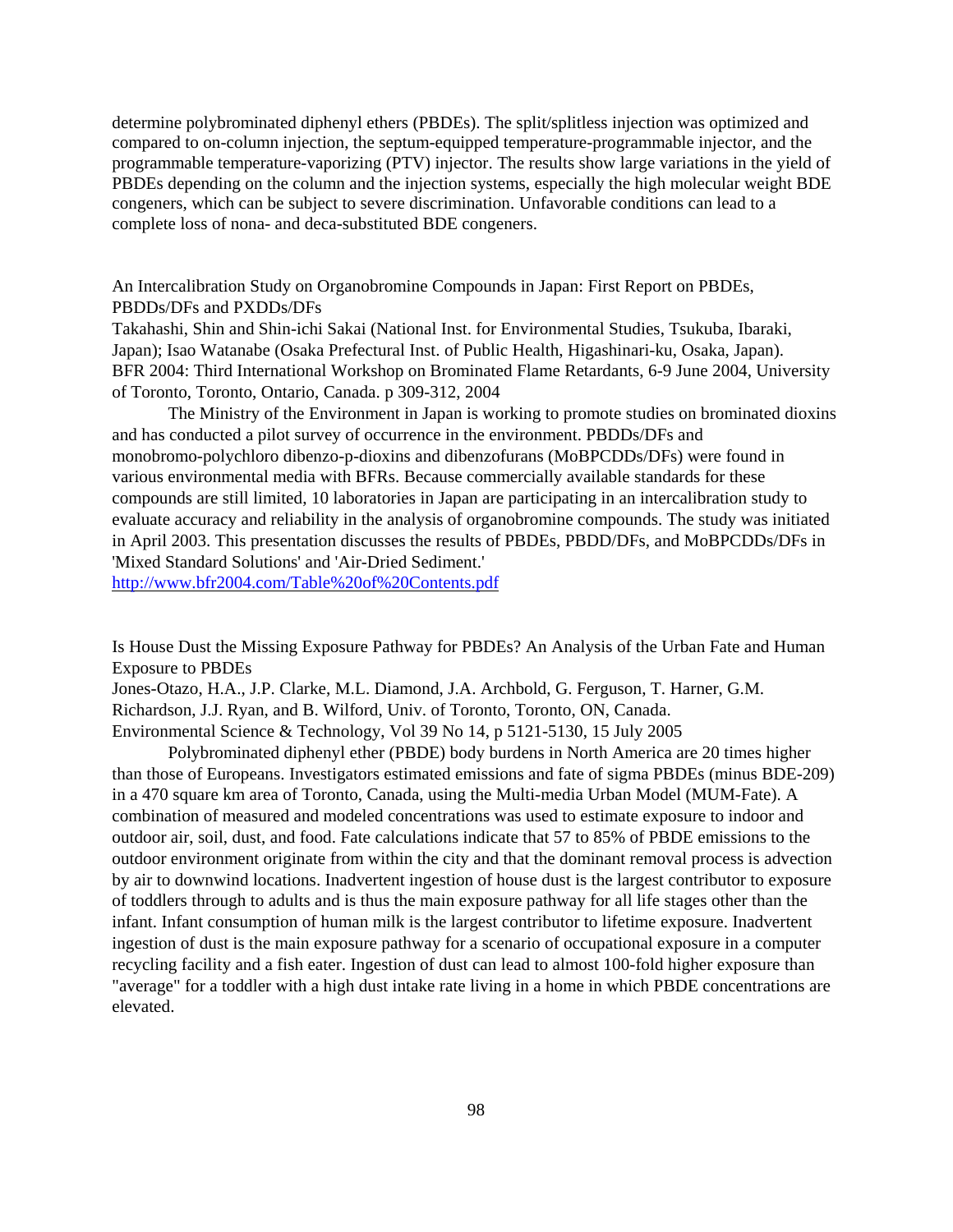Investigation of Photodegradation Products Generated after UV-Irradiation of Five Polybrominated Diphenyl Ethers Using Photo Solid-phase Microextraction Sanchez-Prado, L., M. Llompart, M. Lores, C. Garcia-Jares, and R. Cela. Journal of Chromatography A, Vol 1071 Nos 1-2, p 85-92, 15 Apr 2005

The photoinduced degradation of five polybrominated diphenyl ethers (PBDEs)—BDE-47, BDE-100, BDE-99, BDE-154 and BDE-153—was studied using solid-phase microextraction polydimethylsiloxane fibers as photolytic support. The PBDEs were extracted from aqueous solutions on SPME fibers that subsequently were exposed to UV irradiation for times ranging from 2 to 60 min. Photodegradation kinetics of the five PBDEs, tentative identification, photochemical behavior of the generated photoproducts, and photodegradation pathways were examined via on-fiber approach technique (photo-SPME) followed by gas chromatography/mass spectrometry analysis. Aqueous photodegradation studies also were performed and compared with photo-SPME. All the photoproducts detected in the aqueous experiments were previously found in the photo-SPME experiments. Reductive debromination by successive losses of bromine atoms was confirmed as the main photodegradation pathway of PBDEs. A large number of PBDEs were obtained as photoproducts of the five target analytes. This study shows the potential of photo-SPME to evaluate the photo-transformation of organic pollutants.

Large Volume Injection and Hyphenated Techniques for Gas Chromatographic Determination of PBDEs and Carbazoles in Air

Tollback, Petter, Ph.D. thesis, Stockholm University. ISBN: 91-7155-014-3, Paper V, 92 pp, 2005

This thesis is based on studies in which the suitability of various gas chromatography (GC) injection techniques was examined for the determination of polybrominated diphenyl ethers (PBDEs) and carbazoles, two groups of compounds that are thermally labile and/or have high boiling-points. For such substances, it is essential to introduce the samples into the GC system in an appropriate way to avoid degradation and other potential problems. In addition, different types of gas chromatographic column systems and mass spectrometric detectors were evaluated for the determination of PBDEs. Conventional injectors, such as splitless, on-column and programmed temperature vaporizing (PTV) injectors were evaluated and optimized for determination of PBDEs. The results show on-column injection to be the best option, providing low discrimination and high precision. The splitless injector is commonly used for 'dirty' samples; however, it is not suitable for determination of the high molecular weight congeners because it tends to discriminate against them and promote their degradation, leading to poor precision and accuracy. The PTV injector appears to be a more suitable alternative. The use of liners reduces problems associated with potential interferents such as polar compounds and lipids, and compared to the hot splitless injector, it provides gentler solvent evaporation, due to its temperature programming feature, leading to low discrimination and variance. Large-volume injections were utilized and optimized in the studies included in this thesis. With a loop-type injector/interface, large sample volumes can be injected on-column providing low risk of discrimination against compounds with low volatility. This injector was used for the determination of PBDEs in air and as an interface for the determination of carbazoles by LC-GC. The PTV can be used as a large volume injector, in so-called solvent vent mode. This technique was evaluated for the determination of PBDEs and as an interface for coupling dynamic sonication-assisted solvent extraction online to GC. The results show that careful optimization of the injection parameters is required, but also that the PTV is robust and yields reproducible results. A high molecular weight fragment at m/z 486/488 enables the use of (13)C-labeled BDE-209 as an internal surrogate standard.

[http://www.diva-portal.org/diva/getDocument?urn\\_nbn\\_se\\_su\\_diva-367-1\\_\\_fulltext.pdf](http://www.diva-portal.org/diva/getDocument?urn_nbn_se_su_diva-367-1__fulltext.pdf)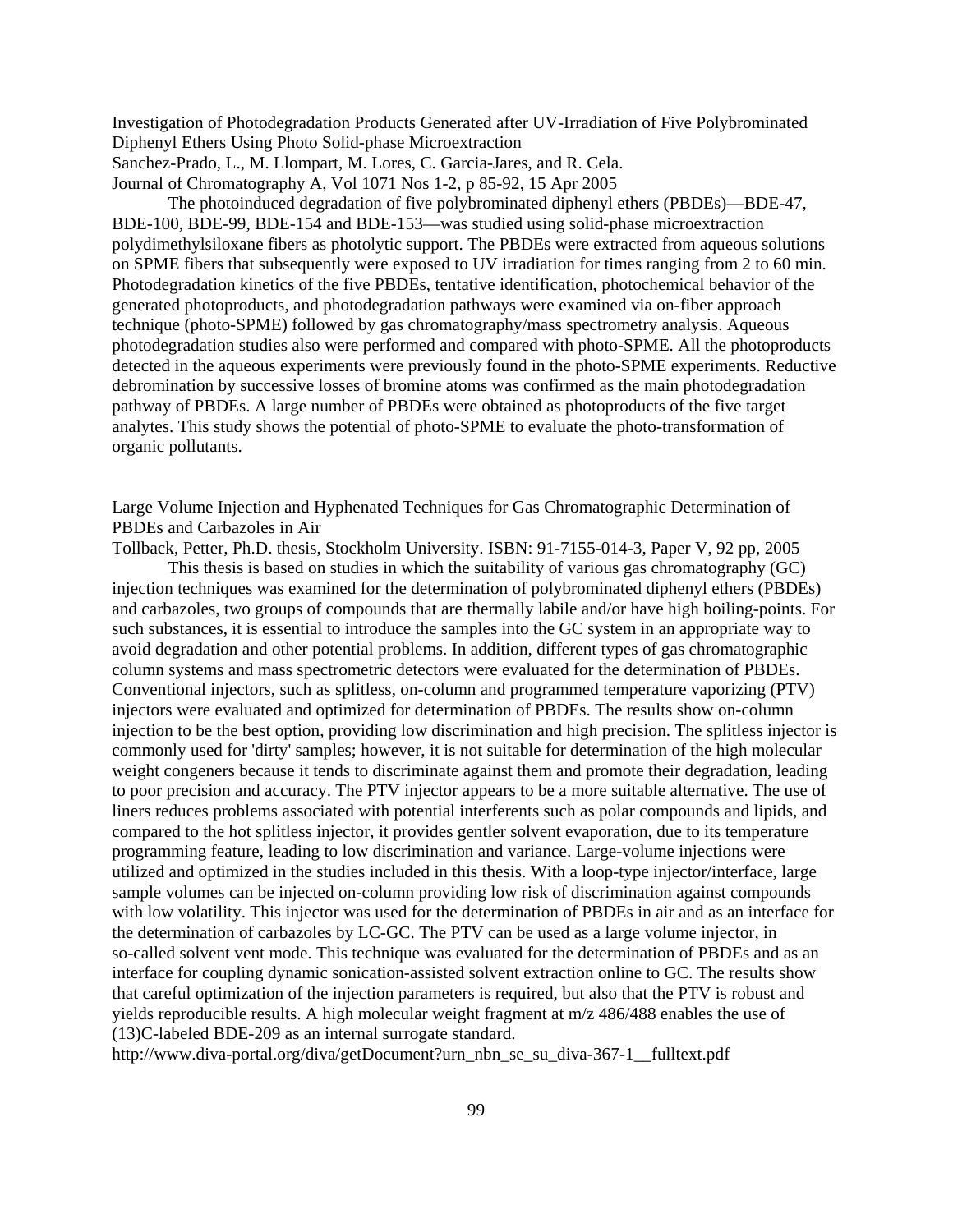Large Volume Injection GC-MS in Electron Capture Negative Ion Mode Utilizing Isotopic Dilution for the Determination of Polybrominated Diphenyl Ethers in Air Bjorklund, J., P. Tollback, and C. Ostman, Stockholm Univ., Sweden. Journal of Separation Science, Vol 26, p 1104-1110, 2003

The authors present a large volume injection GC-MS method for the determination of polybrominated diphenyl ethers (PBDEs). A loop-type injection system with an early solvent vapor exit has been constructed and evaluated. Sample volumes up to 500 lL can be injected with high reproducibility and low carry-over. The peak distortion problem associated with this kind of injection system is discussed and solutions suggested. 13C-labeled BDE-209 is introduced as an internal surrogate standard for the determination of high molecular weight PBDEs in low-resolution mass spectrometry electron capture negative ionization mode. The complete method was applied to air samples from an electronic waste dismantling facility, collected with personal exposure measurement equipment. Nine BDE congeners were identified and quantified.

Large-Volume Programmed-Temperature Vaporiser Injection for Fast Gas Chromatography with Electron Capture and Mass Spectrometric Detection of Polybrominated Diphenyl Ethers Tollback, P., J. Bjorklund, and C. Ostman, Stockholm Univ., Sweden. Journal of Chromatography A 991, 241-253, 2003

A large volume injection fast-GC/MS method has been developed, optimized, and evaluated for the determination of polybrominated diphenyl ethers, including the decabrominated diphenyl ether (BDE-209). The programmed-temperature vaporizer injection parameters, temperature programming of the GC oven, and the physical dimensions of the narrow bore GC column were investigated to find the optimal operating conditions for the analysis. The yield of the PBDEs and particularly BDE-209 can vary significantly depending on parameter settings. Volumes up to 125 uL were successfully injected and a fast GC separation was performed, with retention times as short as 6.4 min for the last eluting compound, BDE-209. The technique is illustrated via analysis of an air sample collected at an electronics dismantling facility. Low-resolution mass spectrometry in electron capture negative ion mode was used for detection. Nine BDE congeners, including BDE-209, were identified and quantified.

Mass Spectrometric Characteristics of Decabromodiphenyl Ether and the Application of Isotopic Dilution in the Electron Capture Negative Ionization Mode for the Analysis of Polybrominated Diphenyl Ethers

Bjorklund, J., P. Tollback, and C. Ostman, Stockholm Univ., Sweden.

Journal of Mass Spectrometry, Vol 38 No 4, p 394-400, Apr 2003

This paper describes in detail the mass spectrometric properties of (12)C-and (13)C-labeled decabromodiphenyl ether (BDE-209) in the low-resolution mass spectrometry electron capture negative ionization mode (ECNI-MS). These properties are compared with those of polybrominated diphenyl ethers (PBDEs) with a lower degree of bromination. The mass spectrometric properties of BDE-209 make it possible to apply (13)C-labeled BDE-209 as an internal surrogate standard for the determination of BDE-209 by isotopic dilution. A combination of the  $[Br]$ (-) and  $[C(6)Br(5)O]$ (-) fragment ions is proposed for the detection with ECNI-MS in the selected ion monitoring mode to increase selectivity, sensitivity, and accuracy in the determination of BDE-209 together with other PBDEs. The authors also explain the importance of optimizing the instrument parameters to obtain optimal response from the mass spectrometer in the analysis of PBDEs.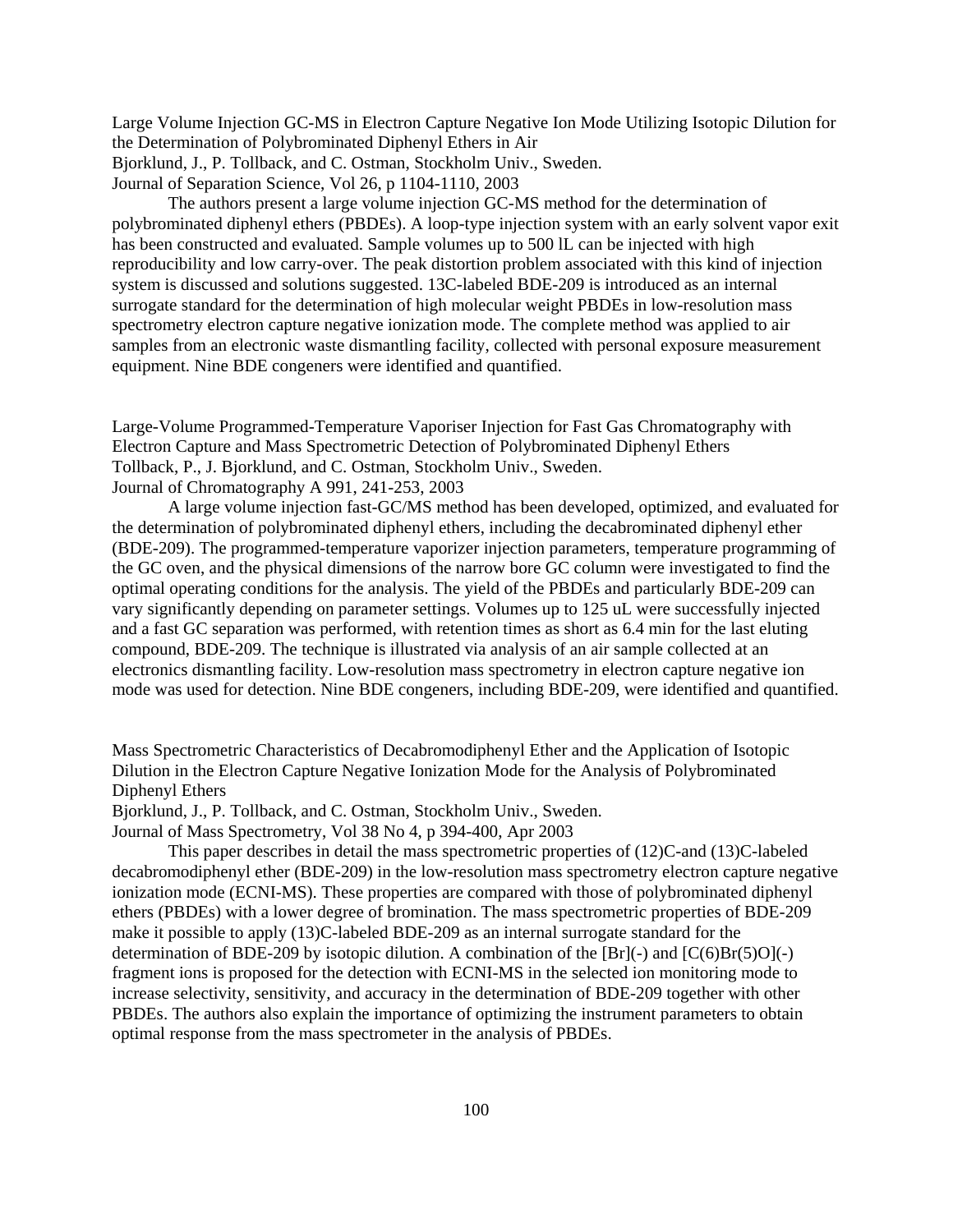Measurement of Henry's Law Constants of Seven Polybrominated Diphenyl Ether (PBDE) Congeners as a Function of Temperature

Cetin, Banu and Mustafa Odabasi, Dokuz Eylul Univ., Izmir, Turkey.

Atmospheric Environment, Vol 39 No 29, p 5273-5280, Sep 2005

The Henry's law constant is an important parameter in predicting the transport, behavior, and fate of semivolatile organic compounds in the environment, and it is required to model the chemical transfer between air and water. Henry's law constants for 7 polybrominated diphenyl ether (PBDE) congeners (BDE 28, 47, 99, 100, 153, 154, and 209) were experimentally determined between 5 and 40 degrees C using a gas-stripping technique. Dimensionless Henry's law constants of PBDEs increase with temperature more than 15 times (15.3 times for BDE 100 and 34.1 times for BDE 99) over the studied temperature range. The gas phase overall mass transfer coefficients  $(K<sub>o</sub>)$  for 7 PBDE congeners calculated for a moderate wind speed  $(3 \text{ m/s})$  and a temperature of 25 degrees  $\overline{C}$  ranged between 0.17 and 0.27 cm/s. Calculated resistances indicated that only the mass transfer of BDE 28 (which has a relatively higher Henry's constant value) is controlled by both air- and water-side resistance. Mass transfer is controlled by air-side resistance for the remaining congeners.

Measurement of Selected Polybrominated Diphenyl Ethers, Polybrominated and Polychlorinated Biphenyls, and Organochlorine Pesticides in Human Serum and Milk Using Comprehensive Two-Dimensional Gas Chromatography Isotope Dilution Time-of-Flight Mass Spectrometry Focant, J.F., A. Sjodin, W.E. Turner, and D.G. Patterson Jr., Centers for Disease Control and Prevention, Atlanta, GA.

Analytical Chemistry, Vol 76 No 21, p 6313-6320, 1 Nov 2004

This paper presents a new method using comprehensive 2-D gas chromatography and isotope dilution time-of-flight mass spectrometry (GCxGC-IDTOFMS) for the simultaneous measurement of selected polychlorinated biphenyls (PCBs), organochlorine pesticides, and brominated flame retardants. In contrast to the reference methods based on classical GC/MS, a single injection of the extract containing all compounds of interest results in accurate identification and quantification. Using GCxGC ensures the chromatographic separation of most compounds, and TOFMS allows mass spectral deconvolution of coeluting compounds as well as the use of (13)C-labeled internal standards for quantification. Isotope ratio measurements of the most intense ions for both native and labels ensure the required specificity. The use of this new method with an automated sample preparation procedure developed at the Centers for Disease Control and Prevention for the analysis of human serum and milk compared favorably to conventional isotope-dilution 1-D gas chromatography-high-resolution mass spectrometry (GC-IDHRMS) for the human serum and milk pools tested.

Measurements of Octanol-Air Partition Coefficients  $(K<sub>OA</sub>)$  for Polybrominated Diphenyl Ethers (PBDEs): Predicting Partitioning in the Environment

Harner, T., Environment Canada, Toronto.

BFR 2001: The Second International Workshop on Brominated Flame Retardants, Stockholm, Sweden. Book of Abstracts, p 46-49, 2001

Octanol-air partition coefficients  $(K<sub>OA</sub>)$  are reported for 13 polybrominated diphenyl ethers (PBDEs) over a range of temperatures. Examples are given of how  $K_{OA}$  can be used to describe the partitioning of PBDEs between air and environmental organic phases, such as aerosols and soil. [http://www.bfr2004.com/BFR2001\\_del2.pdf](http://www.bfr2004.com/BFR2001_del2.pdf)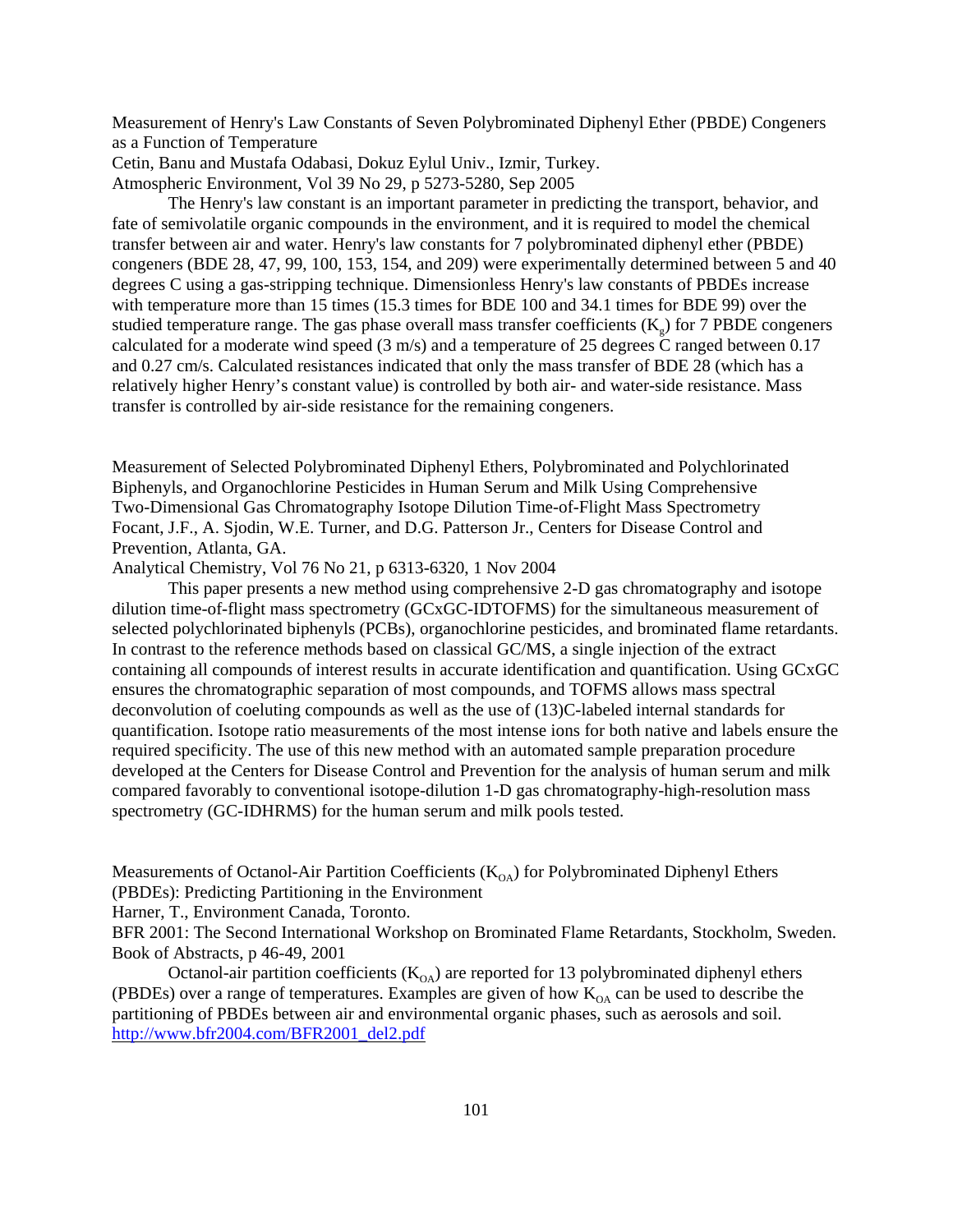Modelling the Environmental Fate of the Polybrominated Diphenyl Ethers Gouin, T. and T. Harner, Trent Univ., Peterborough, ON, Canada. Environment International, Vol 29 No 6, p 717-724, Sep 2003

Internally consistent physical-chemical property data are presented for five representative polybrominated diphenyl ether (PBDE) congeners--PBDE-15, -28, -47, -99, -153—and used in a multimedia modeling approach. Results of the Level II model indicate that PBDEs will largely partition to organic carbon in soil and sediment and that their persistence will be strongly influenced by degradation rates in these media. TaPL3 model estimates of their characteristic travel distance suggest limited long-range atmospheric transport potential. PBDEs are shown to be sensitive to seasonally and diurnally fluctuating temperatures. When vegetation is included in the model, 50% of the total mass of PBDE-47 deposited to vegetation returns to the atmosphere, suggesting that it may migrate through a series of deposition/volatilization hops. Future research needs include a better understanding of air-surface exchange (particularly to foliage) and measurements of degradation rates in soil, sediment, and vegetation.

Modified Clean-Up for PBDD, PBDF and PBDE with an Active Carbon Colum—Its Application to Sediments

Choi, J.W., J. Onodera, K. Kitamura, S. Hashimoto, H. Ito, N. Suzuki, S. Sakai, and M. Morita, National Inst. for Environmental Studies, Tsukuba-Shi, Ibaraki, Japan. Chemosphere, Vol 53 No 6, p 637-643, Nov 2003

A cleanup method for polybrominated dibenzo-p-dioxins (PBDDs), dibenzofurans (PBDFs) and diphenyl ethers (PBDEs) was modified using combinations of multi-layered silica gel, Florisil and active carbon columns. By using active carbon column chromatography in the final procedure, PBDEs were well separated from PBDD/Fs in an elution test with reference standards. The method was applied to sediment samples taken from industrialized areas in Japan. The presence of PBDEs did not interfere with the quantification of PBDD/Fs.

Multi-Residue Screening of Chlorinated and Brominated Compounds from Aquaculture Samples Using Matrix Solid-Phase Dispersion/Gas Chromatography/Mass Spectrometry Carro, A.M., R.A. Lorenzo, F. Fernandez, R. Rodil, and R. Cela, Univ. de Santiago de Compostela, Santiago de Compostela, Spain.

Journal of Chromatography A, Volume 1071, Issues 1-2, p 93-98, 15 April 2005

This paper describes an effective multiresidual method for the trace analysis of 15 compounds from a diverse group of pesticides, polybrominated diphenyl ethers (PBDEs), polychlorinated biphenyls (PCBs) and polybrominated biphenyls (PBBs) in aquaculture feed. The analytical procedure is based on the matrix solid-phase dispersion (MSPD) of feed sample and subsequent elution with hexane. The MSPD process was evaluated using an asymmetrical experimental design. The results suggest that the operational MSPD conditions are elution with pressure, 1 g of C18, basic alumina as adsorbent, and 30 ml of hexane. The overall method including MSPD procedure and GC coupled to mass spectrometry (MS/MS) has been applied to several samples of aquaculture feed and marine species. Application of the method to reference material from the International Atomic Energy Agency (IAEA-406) showed good agreement to the referenced values.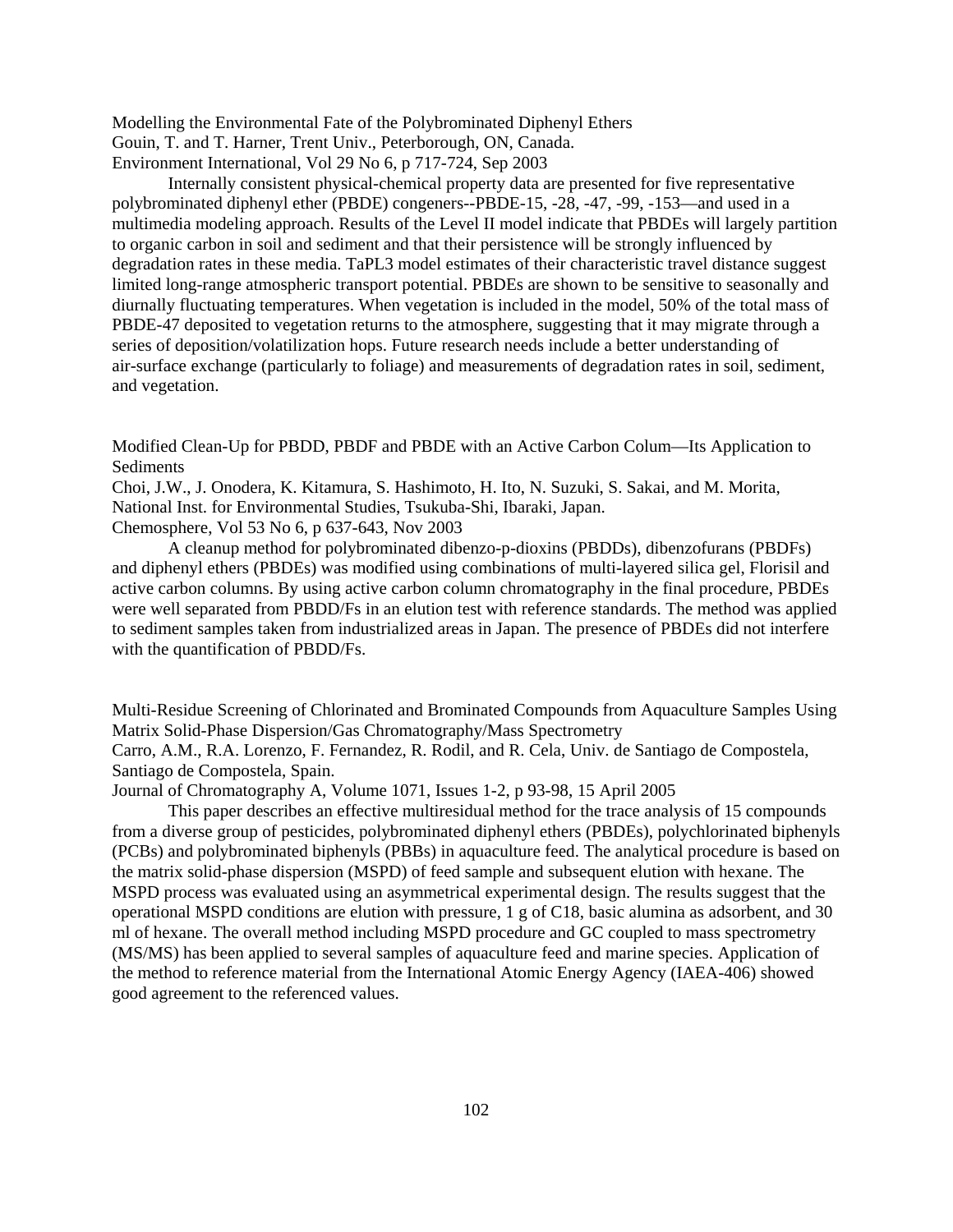Non-Destructive Rapid Analysis of Brominated Flame Retardants in Electrical and Electronic Equipment Using Raman Spectroscopy

Kikuchi, Sonoko (Fujitsu Analysis Laboratory Ltd., Kawasaki, Japan); K. Kawauchi and S. Ooki; M. Kurosawa and H. Hisashi; T. Yagishita.

Analytical Sciences, Vol 20, p 1111-1112, Aug 2004

Investigators analyzed the brominated flame retardant, polybromodiphenyl ethers (PBDEs), using Raman spectroscopy without any preparation. The analysis detection limit was about 100 ppm, and the analysis took about 1 minute; the conventional method of solvent extraction using gas chromatography/mass spectroscopy takes 50 hours. [http://wwwsoc.nii.ac.jp/jsac/analsci/pdfs/a20\\_1111.pdf](http://wwwsoc.nii.ac.jp/jsac/analsci/pdfs/a20_1111.pdf)

Occurrence and Analysis of Polybrominated Diphenyl Ether in Sludge by Gas Chromatography Tandem Mass Spectrometry

Benanou, D. and V. Boireau, Anjou-Recherche Veolia Water.

PITTCON 2004, 7-12 March 2004, Chicago, Illinois.

There are no or few data concerning the presence of polybrominated diphenyl ethers (PBDEs) in sludges, particularly those used for agricultural landfilling The presented method describes the analysis of six PBDE congeners (47, 99, 100, 153, 154, and 183) in sludge by gas chromatography-tandem mass spectrometry. PBDEs are extracted from sludge with the SOXTEC technique. The extract is then purified on Florisil solid phase and spiked with labeled compounds just prior to analysis. Fragmentation of each congener is optimized to obtain the best sensitivity. The method was validated, obtaining a quantification limit of 5 ng/g for each compound, and used to investigate the occurrence of PBDE in over 25 French sludges.

Optimization of Congener-Specific Analysis of 40 Polybrominated Diphenyl Ethers by Gas Chromatography/Mass Spectrometry

Eljarrat, E., S. Lacorte, D. Barcelo, IIQAB, CSIC, Barcelona, Spain.

Journal of Mass Spectrometry, Vol 37 No 1, p 76-84, Jan 2002

Two different mass spectrometry approaches—negative chemical ionization (NCI-MS) and electron ionization (EI-MS)—were used in the analysis by gas chromatography of 40 different congeners of polybrominated diphenyl ethers (PBDEs) containing 1-7 bromine atoms. Operating parameters such as electron energy and source temperature were optimized to obtain the maximum sensitivity in the EI-MS study. The effects of the moderating gas (methane or ammonia), source temperature, and system pressure were studied for NCI-MS analyses. When the quality parameters of the two approaches tested were compared, NCI-MS gave detection limits between 30 fg and 1.72 pg, whereas EI-MS has detection limits between 0.53 and 32.09 pg. The main advantage of EI-MS is that it provides better structural information; it also allows the use of an isotope dilution method for quantification, making the analysis more reliable at trace levels.

Optimization of Quadrupole Ion Storage Mass Spectrometric Conditions for the Analysis of Selected Polybrominated Diphenyl Ethers: Comparative Approach with Negative Chemical Ionization and Electron Impact Mass Spectrometry

Larrazabal, D., M. Angeles Martinez, E. Eljarrat, D. Barcelo, and B. Fabrellas, CIEMAT, Madrid, Spain.

Journal of Mass Spectrometry, Vol 39 No 10, p 1168-1175, Oct 2004

Gas chromatography coupled to quadrupole ion storage mass spectrometry (QISTMS) operating in the non-resonant mode is presented as an innovative approach for the analysis of selected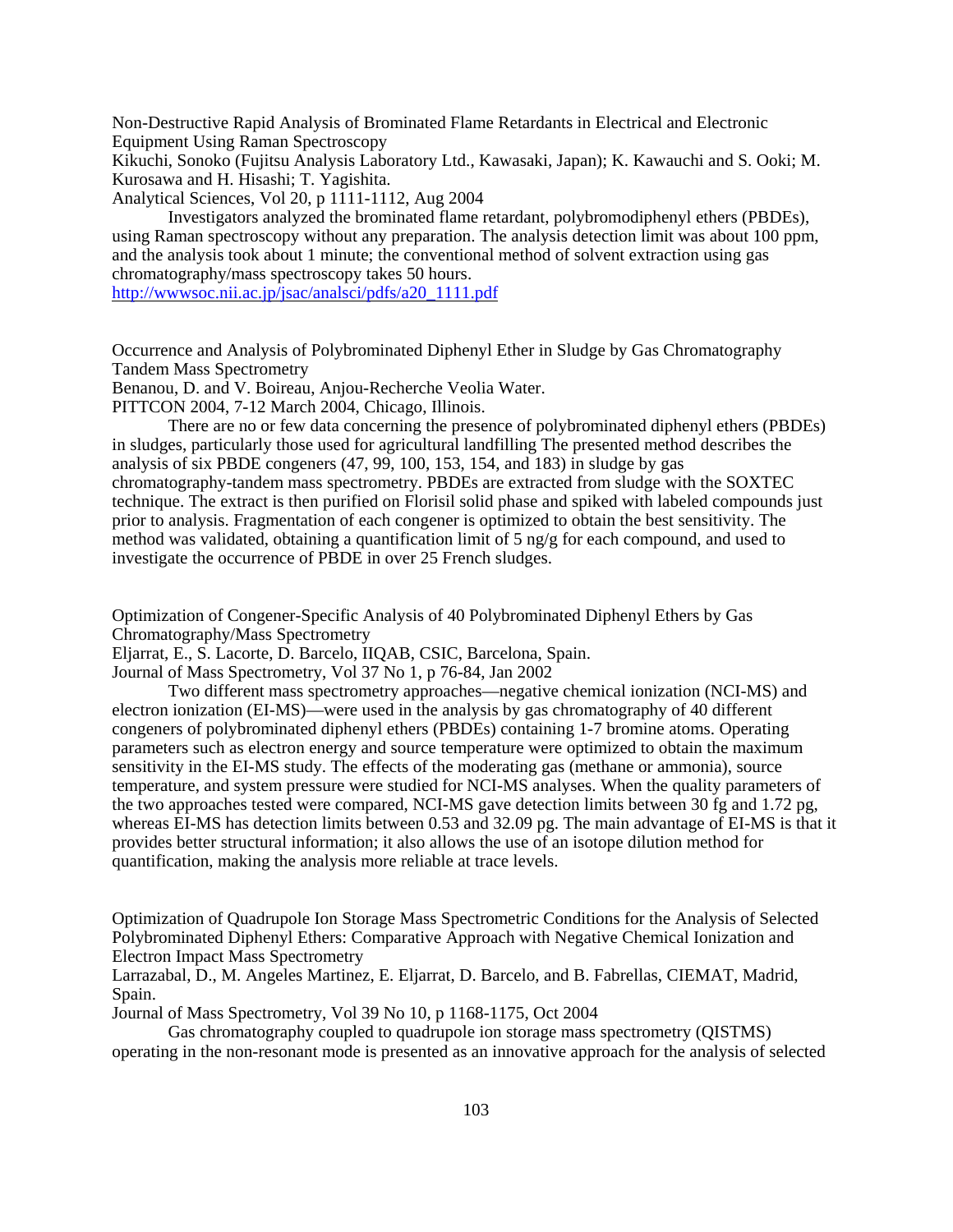polybrominated diphenyl ethers (PBDEs). Although reductions in complexity and time needed for optimization are achieved in comparison with the resonant option, precise adjustment of the mass spectrometric conditions is required. The reliability of the method was confirmed using standard solutions. Detection limits ranged from 62 to 621 fg, providing sensitivity similar to that of negative chemical ionization (NCIMS) and greater than that of electron ionization mass spectrometry. The applicability of the QISTMS method to real samples and matrix effects was evaluated through the analysis of some PBDE congeners in a sewage sludge sample from a Spanish wastewater treatment plant. Comparable results were obtained using QISTMS and NCIMS. The authors conclude that QISTMS performed in the non-resonant mode may constitute a low-cost, rapid, and reliable alternative to high-resolution devices for the analysis of selected PBDEs in environmental samples.

Optimization of Solid-Phase Microextraction for the Gas Chromatography/Mass Spectrometry Analysis of Persistent Organic Pollutants

Gago-Martinez, A. (Univ. de Vigo, Vigo, Spain), M.J. Nogueiras, S. Rellan, J. Prado, M.F. Alpendurada, and W. Vetter.

Journal of AOAC International, Vol 87 No 4, p 1021-1027, July-Aug 2004

Solid-phase microextraction (SPME) has been applied as an alternative for the selective extraction of 3 polybrominated diphenyl ethers (PBDEs): 2,2',4,4'-tetrabromodiphenyl ether (PBDE-47); 2,2',4,4',5-pentabromodiphenyl ether (PBDE-99); and 2,2',4,4',6-pentabromodiphenyl ether (PBDE-100), as well as the alkylphenols 4-tert-OP and 4-NP, prior to their analysis by gas chromatography/mass spectrometry (GC/MS). The technique is simple, cost-effective, and time-saving, as well as being solvent-free. Different fiber coatings and the main parameters affecting the extraction procedure were evaluated to optimize the conditions for efficient extraction of the studied compounds. The results showed a good linearity in the range of concentrations investigated, and adequate relative standard deviation values were found according to the range accepted for SPME. Recovery values ranged from 78 to 108%, and good detection and quantitation limits at ppt levels were obtained for both methods, allowing the determination of the selected compounds in samples at trace levels.

An Optimized Method for the Analysis of Brominated Diphenyl Ethers (BDEs) by Dual Column GC/High Resolution Magnetic Sector Mass Spectrometry

Krumwiede, D., J. Griep-Raming, and H. Muenster, Thermo Electron Corp., Bremen, Germany. BFR 2004: Third International Workshop on Brominated Flame Retardants, 6-9 June 2004, University of Toronto, Toronto, Ontario, Canada. p 345-350, 2004

The mass spectrometric analysis of brominated diphenyl ethers (BDEs) by high resolution magnetic sector mass spectrometry is complicated by a variety of factors. (1) A high mass range from m/z 248 (mono-BDE) to m/z 960 (deca-BDE) is required, therefore demanding a reference compound that provides sufficient intensity on high m/z ions. (2) Large electric jumps are necessary, which demands stable and rugged electric mass calibration. (3) Deca-BDE, being thermally labile, requires optimized chromatographic methods. The first and second complication can be overcome by the correct selection of instrument parameters and by proper selection of the reference compound. The most severe complication is the thermal lability of deca-BDE, which decomposes during GC analysis. Optimized chromatographic parameters (e.g., a very short GC column) are needed to achieve good sensitivity for deca-BDE. Unfortunately, such chromatographic parameters usually sacrifice separation efficiency for the other congeners. The authors present an optimized method for the analysis of BDEs that provides good separation for mono- to nona-BDE, as well as optimized sensitivity for deca-BDE. <http://www.bfr2004.com/Table%20of%20Contents.pdf>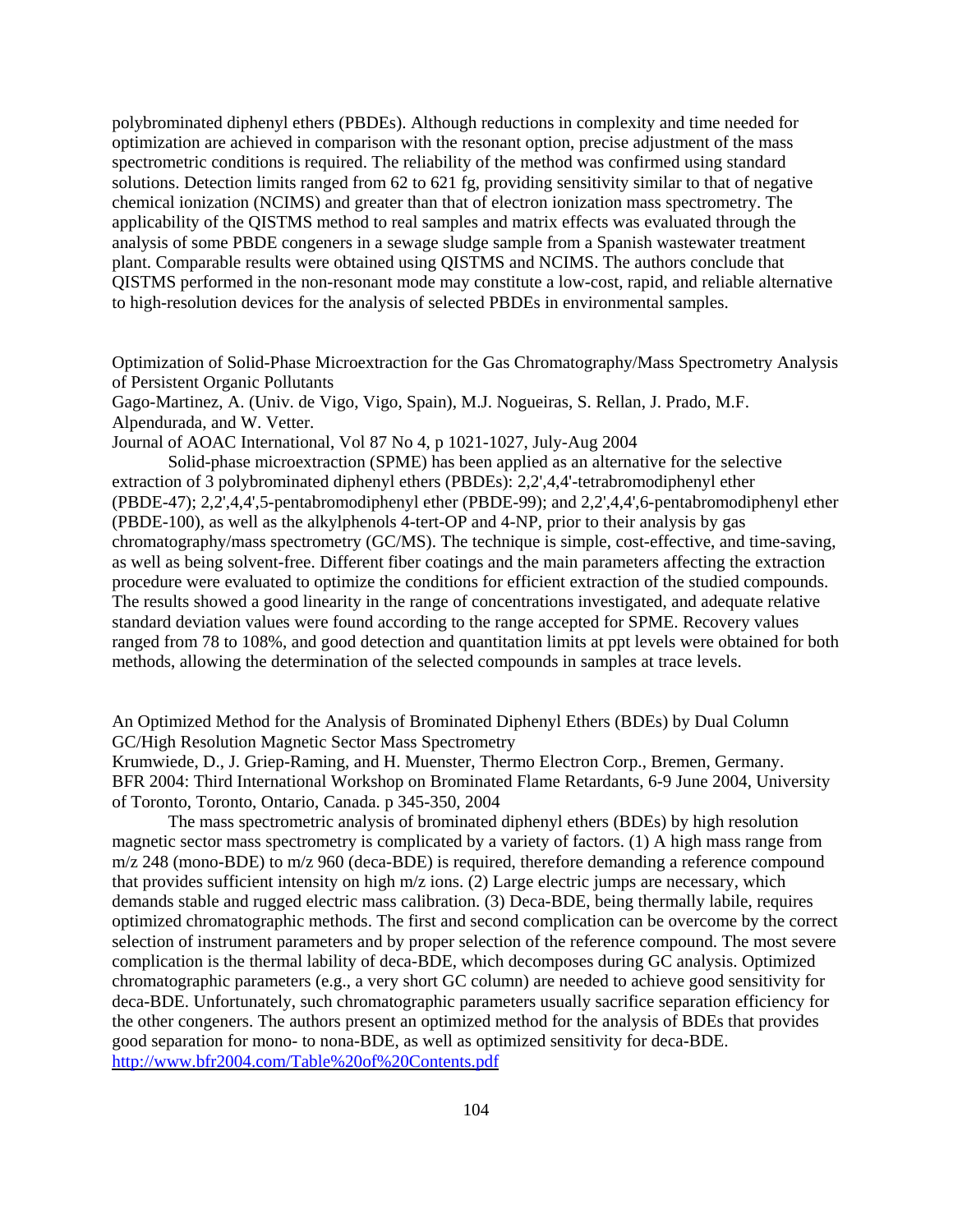An Overview of Brominated Flame Retardants in the Environment de Wit, C.A., Inst. of Applied Environmental Research (ITM), Stockholm Univ., Sweden. Chemosphere, Vol 46 No 5, p 583-624, Feb 2002

The author reviews the current state of knowledge and recommends areas for further research to improve future monitoring and risk assessment efforts with regard to brominated flame retardant (BFR) chemicals, particularly polybrominated diphenyl ethers (PBDEs), tetrabromobisphenol A (TBBPA) and hexabromocyclododecane (HBCD).

Passive Air Sampling of PCBs, PBDEs, and Organochlorine Pesticides Across Europe Jaward, F.M., N.J. Farrar, T. Harner, A.J. Sweetman, and K.C. Jones, Lancaster Univ., Lancaster, UK. Environmental Science & Technology, Vol 38 No 1, p 34-41, 1 Jan 2004

Concurrently sampled ambient air data for a range of persistent organic pollutants at the continental scale were achieved using a passive air sampling system deploying polyurethane foam disks. The disks were prepared in one laboratory, sealed to prevent contamination, sent out by courier to volunteers participating in different countries, exposed for 6 weeks, collected, resealed, and returned to the laboratory for analysis. Samplers were deployed at remote/rural/urban locations in 22 European countries and analyzed for PCBs, a range of organochlorine pesticides (HCB, alpha-HCH, gamma-HCH, ppDDT, ppDDE), and PBDEs. Calculated air concentrations were in line with those obtained by conventional active air sampling techniques. The geographical pattern of all compounds reflected suspected regional emission patterns and highlighted localized hotspots. PCB and PBDE levels varied by over 2 orders of magnitude; the highest values were detected in areas of high usage and were linked to urbanized areas.

Passive Sampler Derived Air Concentrations of PBDEs Along an Urban Rural Transect: Spatial And Temporal Trends

Harner, T. and M. Shoeib (Environment Canada, Toronto, ON); M. Diamond and M. Ikonomou; G. Stern.

BFR 2004: Third International Workshop on Brominated Flame Retardants, 6-9 June 2004, University of Toronto, Toronto, Ontario, Canada, p 121-124, 2004

Passive air sampling campaigns can help to address questions regarding sources of persistent organic pollutants (POPs), their spatial pattern, and chemical signature. Passive samplers consisting of polyurethane foam (PUF) disks were deployed at seven sites along an urban-rural transect in Toronto to assess spatial and temporal trends of polybrominated diphenyl ethers. The levels and patterns of PBDEs along the transect will be compared to other classes of POPs to gain insight into their fate and transport. Results will also be compared to levels of PBDEs in indoor air, which is believed to be the key source to the outside.

<http://www.bfr2004.com/Table%20of%20Contents.pdf>

Passive Sampling Survey of Polybrominated Diphenyl Ether Flame Retardants in Indoor and Outdoor Air in Ottawa, Canada: Implications for Sources and Exposure

Wilford, B.H. (Environment Canada, Toronto, Ontario, Canada), T. Harner, J. Zhu, M. Shoeib, and K.C. Jones.

Environmental Science & Technology, Vol 38 No 20, p 5312-5318, 15 Oct 2004

In an investigation of general population exposure to polybrominated diphenyl ethers (PBDEs), air was sampled in 74 randomly selected homes in Ottawa, Canada, and at seven outdoor sites during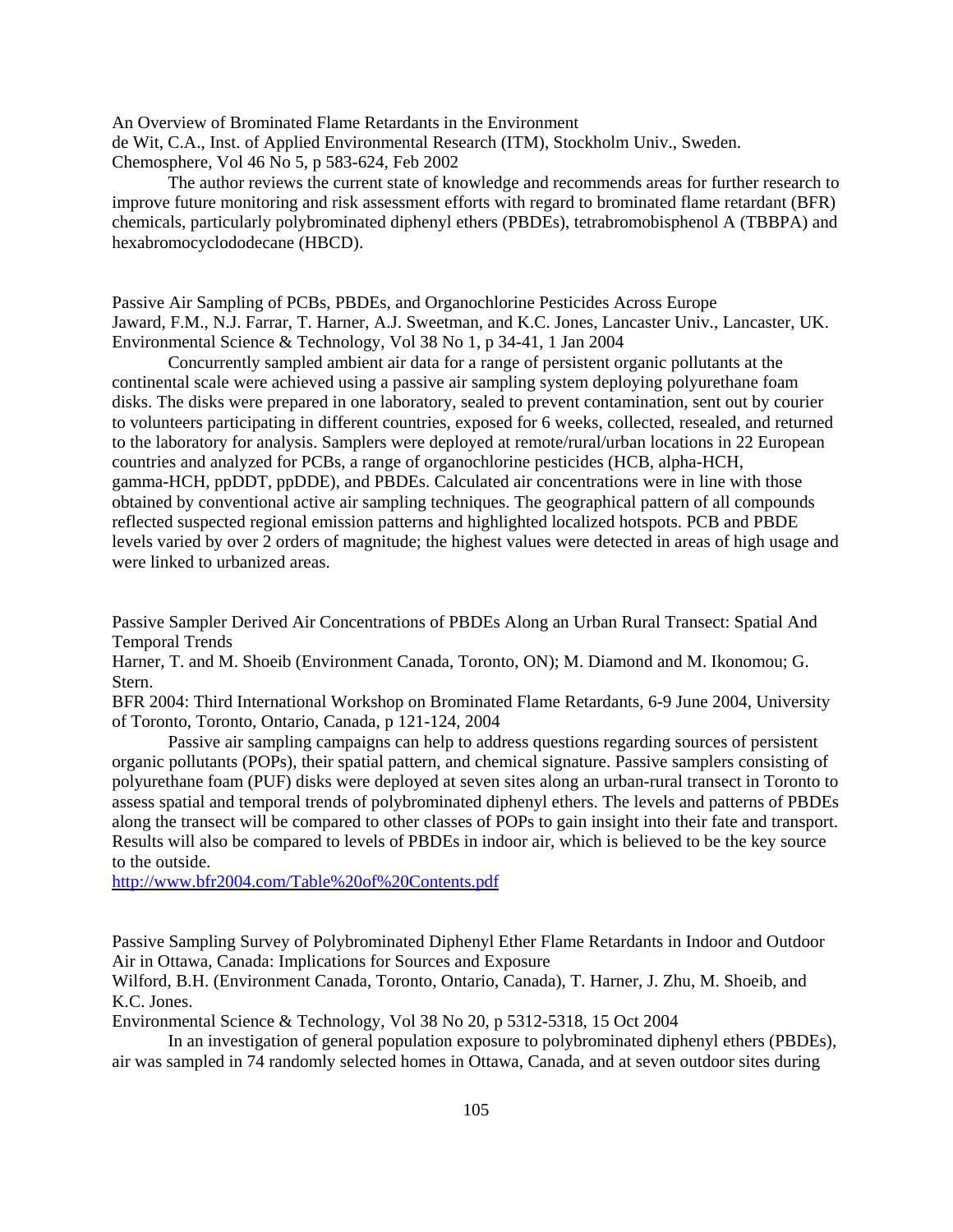the winter of 2002/2003, using polyurethane foam (PUF) disk passive air samplers. The passive sampling rate (2.5 cubic m/day) was determined in a pilot study employing active and passive samplers side-by-side at selected indoor locations. This paper describes the results.

Personal Air Sampling and Analysis of Polybrominated Diphenyl Ethers and Other Bromine Containing Compounds at an Electronic Recycling Facility in Sweden Pettersson-Julander, A. (Orebro Univ., Orebro, Sweden), B. van Bavel, M. Engwall, and H. Westberg. Journal of Environmental Monitoring, Vol 6 No 11, p 874-880, Nov 2004

To evaluate exposure to brominated flame retardants within an electronic recycling facility, personal air was monitored during a 2-year period. A total of 22 polybrominated diphenyl ethers (PBDEs) and 2 other bromine-containing organic compounds were analyzed and evaluated in 17 personal air samples. The most abundant congeners of PBDE were 209 and 183, indicating the use of the commercial octaBDE mixture, followed by PBDEs 99 and 47. The second most abundant peak in the chromatogram from all samples was identified as 1,2-bis(2,4,6-tribromophenyoxy)ethane (BTBPE) in the concentration range. The workers represented three different categories: dismantlers, other workers, and unexposed, with significant differences among the dismantlers and the unexposed categories for certain PBDE congeners. Air concentrations of PBDEs and BTBPE in the breathing zone were negatively correlated to the amount of recycled material. The exposure to brominated flame retardants varied within the electronic facility. Further research is needed to evaluate how the exposure differs with different products being dismantled as well as how the bioavailability of the different BFRs to humans is related to particle exposure. Commented upon in Journal of Environmental Monitoring, 2005 June;7(6):643; author reply p 644.

Photolytic Debromination of Decabromodiphenyl Ether (BDE 209) Soderstrom, G., U. Sellstrom, C.A. de Wit, and M. Tysklind, Umea Univ., Umea, Sweden. Environmental Science & Technology, Vol 38 No 1, p 127-132, 1 Jan 2004

The photolytic debromination of DecaBDE was investigated to study the formation of lower brominated diphenyl ethers. The time course of photolysis of DecaBDE was studied in toluene, on silica gel, sand, sediment, and soil using artificial sunlight and on the natural matrices (sediment, soil, sand) also using natural sunlight. DecaBDE was photolytically labile and formed debromination products in all matrices studied, forming nona- to tetraBDEs, as well as some PBDFs. The half-lives in toluene and on silica gel were less than 15 min, and half-lives on other matrices ranged between 40 and 200 h. No differences were seen in the debromination pattern of BDE congeners sequentially formed in the different matrices or under different light conditions, but the debromination rates were strongly dependent on the matrix, with longer half-lives on natural matrices than artificial ones.

Polybrominated Diphenyl Ether Congeners and Toxaphene in Selected Marine Standard Reference Materials

Kucklick, J.R. (National Inst. of Standards and Technology, Charleston, SC), K.J. Tuerk, S.S. Vander Pol, M.M. Schantz, and S.A. Wise.

Analytical and Bioanalytical Chemistry, Vol 378 No 5, p 1147-1151, Mar 2004

The National Institute of Standards and Technology has quantified polybrominated diphenyl ether (PBDE) congeners and toxaphene in several available Standard Reference Materials (SRMs) using methods of gas chromatography with electron impact mass spectrometry (GC-EI-MS) and GC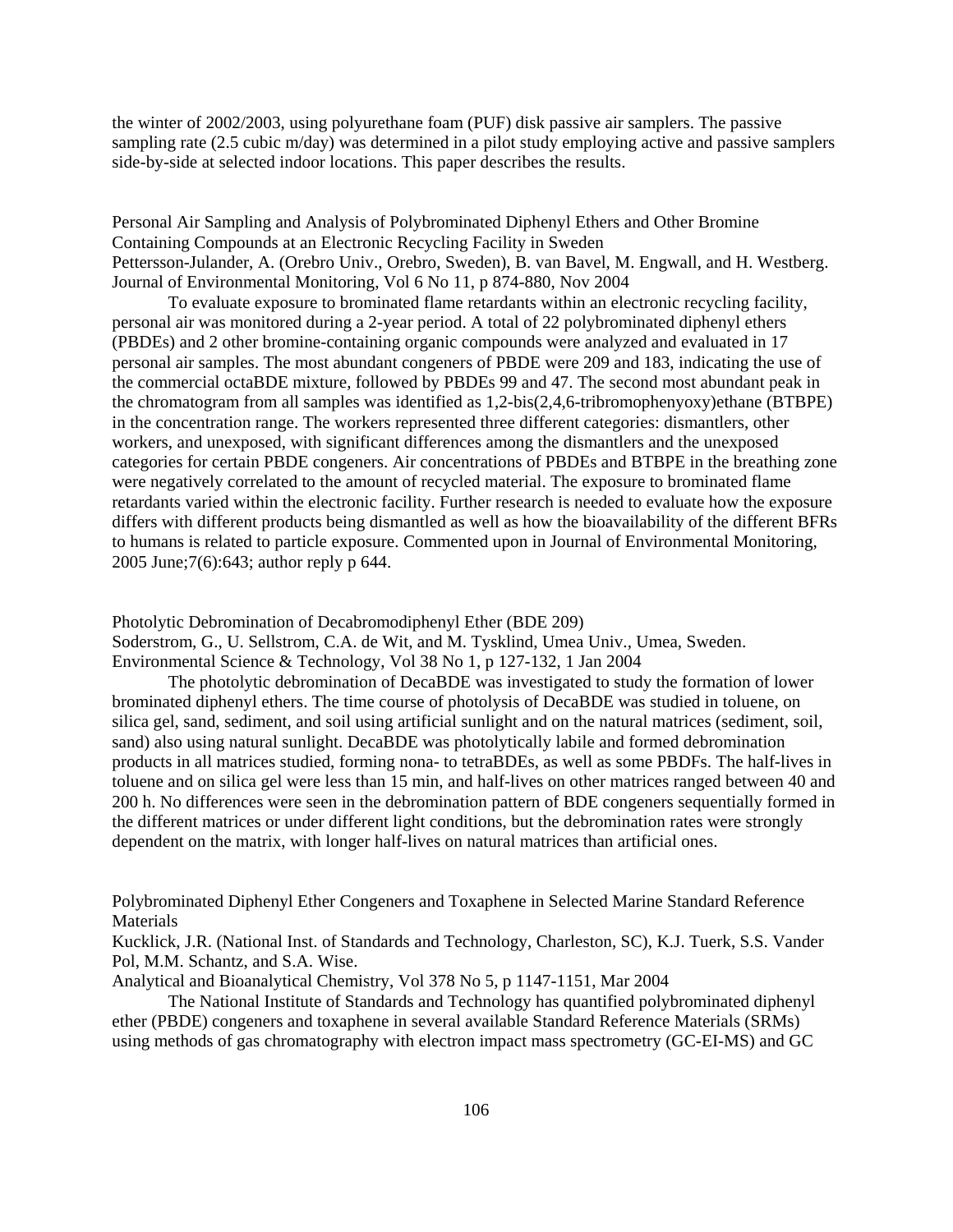negative chemical ionization (NCI) MS, respectively. This paper describes the determination of the values for PBDEs and toxaphene selected marine SRMs; while not certified, the results of these studies indicate that the SRMs will be suitable control materials for PBDE and toxaphene analyses.

Polybrominated Diphenyl Ether Residue Analysis Method for Fish Tissues from Remote, High Elevation Ecosystems

Ackerman, L.K., G.R. Wilson, and S.L. Simonich, Oregon State Univ., Corvallis. BFR 2004: Third International Workshop on Brominated Flame Retardants, 6-9 June 2004, University of Toronto, Toronto, Ontario, Canada. p 341-344, 2004

This work discusses initial efforts to test whether polybrominated diphenyl ethers (PBDEs) are being atmospherically deposited in remote high elevation ecosystems, and if so whether or not they might pose a risk to these remote ecosystems. A 5-year, multi-agency program is underway in high elevation national park sites across the western continental United States and Alaska to sample fish, sediment, lake water, snow, and certain ecosystem characteristics from 15 isolated high altitude lake ecosystems to test for evidence of accumulation of airborne contaminants (including PBDEs) and any potential ecological threat. A new method has been developed for sensitive isotope dilution analysis of PBDEs in environmental extracts using less expensive, low-resolution GC-MS instruments, coupled with whole fish tissue sample preparation methods to achieve a single method for the analysis of 38 PBDE congeners and at least 40 other semivolatile organic compounds, including PCBs, PAHs, and pesticides. This paper describes the research plan, the methods developed to measure PBDEs in these ecosystems, and the initial results of such tests.

<http://www.bfr2004.com/Table%20of%20Contents.pdf>

Potential Chlorinated and Brominated Interferences on the Polybrominated Diphenyl Ether Determinations by Gas Chromatography-Mass Spectrometry Eljarrat, E., A. de la Cal, and D. Barcelo, IIQAB, CSIC, Barcelona, Spain.

Journal of Chromatography A, Vol 1008 No 2, p 181-192, 8 Aug 2003

The analysis of polybrominated diphenyl ether (PBDE) congeners by GC-MS was studied in terms of potential interferences. The authors studied the presence of potential interferences in negative ion chemical ionization (NICI-MS) and electron ionization (EI-MS) instrument techniques, principally those corresponding to different chlorinated (PCBs, PCNs, etc.) and brominated compounds (PBBs, MeO-PBDEs, TBBPA, etc.). The two ionization modes are subject to different types of interferences. In general, EI-MS is affected by chlorinated interferences, especially PCBs. NICI-MS eliminated chlorinated interferences but presented different brominated interferences, well resolved with the EI-MS approach.

Predicting Gas Chromatographic Retention Times for the 209 Polybrominated Diphenyl Ether Congeners

Rayne, S. and M.G. Ikonomou, Univ. of Victoria, Victoria, BC.

Journal of Chromatography A, Vol 1016 No 2, p 235-248, 24 Oct 2003

A gas chromatographic relative retention time model was developed to predict retention times of the 209 individual polybrominated diphenyl ether (PBDE) congeners. Using the available 46 PBDE standards with mono- to deca-bromination, a multiple linear regression equation was implemented to predict the RRTs of the remaining 163 PBDE congeners. Molecular descriptors in the model included the number of ortho-, meta-, and para-bromine substituents, the semi-empirically calculated dipole moment, and the natural logarithm of molecular weight. A high level of predictability was obtained from the model.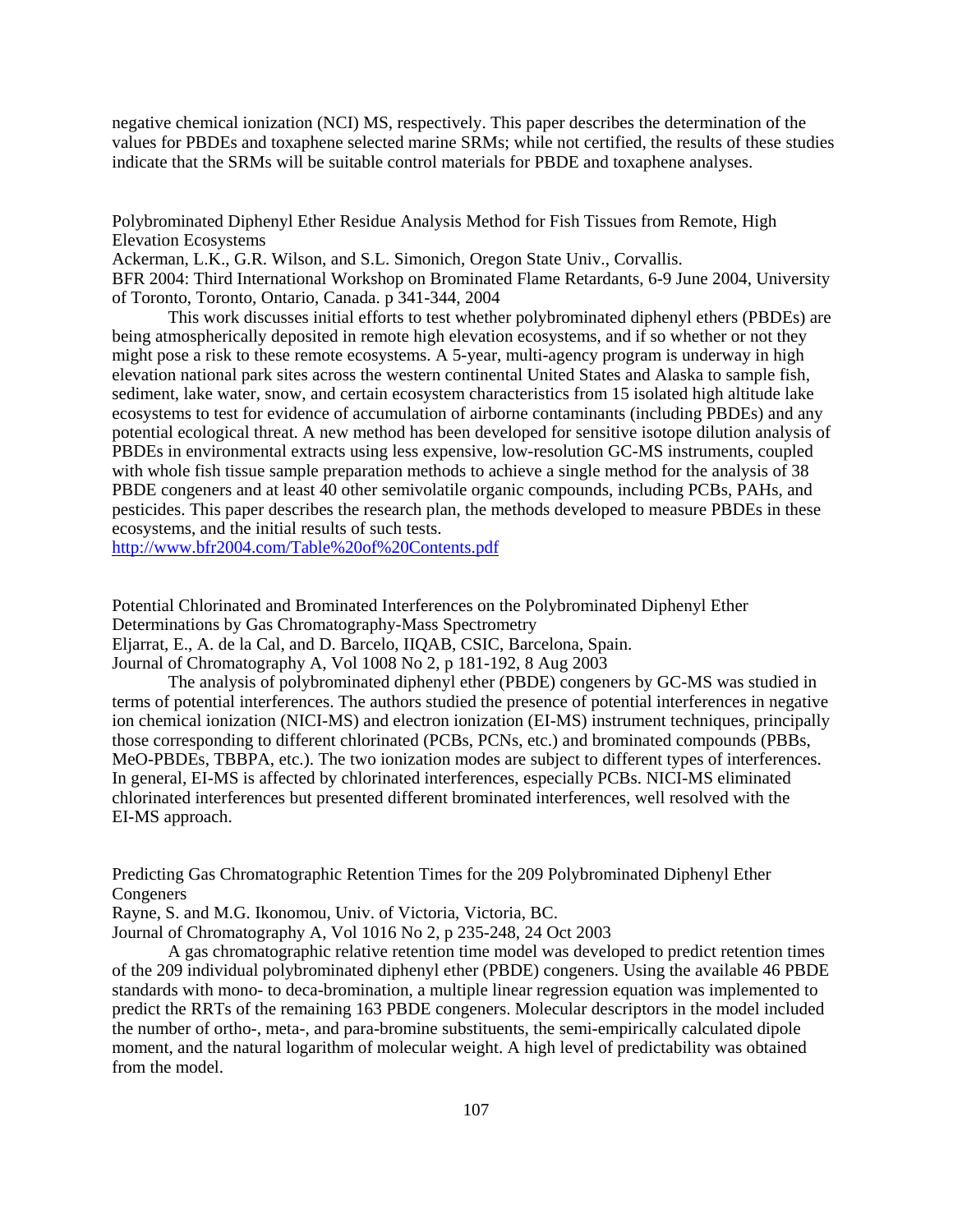Predicting Gas Chromatographic Retention Times of 209 Polybrominated Diphenyls (PBBs) [sic] for Different Temperature Programs

Zhao, H.X. (Chinese Acad. of Sciences, Dalian, P. R. China), Q. Zhang, X.Y. Xue, X.M. Liang, and A. Kettrup.

Analytical & Bioanalytical Chemistry, Vol 382 No 5, p 1304-1310, July 2005

A method has been developed to predict the retention times of the 209 individual polybrominated diphenyl congeners for different temperature programs. The retention equations of five PBBs in gas chromatography (GC) were used to evaluate the properties of the regression coefficients A and B. The quantitative relationships between the A and B values of PCBs and those of PBBs were found. The A, B values of any PBB can be predicted by using the A, B values of the PCB according to these relationships. Using these predicted A and B values, the retention times of all PBBs can be predicted.

Prediction of Vapour Pressures for Halogenated Diphenyl Ether Congeners from Molecular Descriptors Oberg, T.G., T. Oberg Konsult AB, Lyckeby, Sweden.

Environmental Science and Pollution Research International, Vol 9 No 6, p 405-411, 2002 This paper describes an undertaking to characterize halogenated diphenyl ethers using computationally derived descriptors and develop calibration models for the vapor pressure from published experimental data. All congeners of polychlorinated diphenyl ethers (PCDEs) and polybrominated diphenyl ethers (PBDEs) were characterized by 795 molecular descriptors, and two principal components could account for about two thirds of the variance within each group. Bilinear calibration models were developed that could explain 99.4% of the variance in the external validation test sets. Vapor pressures were subsequently predicted for all congeners that were adequately described by these calibration models. The type and number of halogen atoms in the molecule were the main factors influencing the vapor pressures of halogen substituted diphenyl ethers, but variation in substitution pattern was also a significant factor. The work showed that molecular descriptor patterns of halogenated aromatic compounds such as diphenyl ethers can be described and interpreted using principal component analysis. The major sources of variation in the descriptor spaces for PCDEs and PBDEs are the same as those contributing to the differences in vapor pressure, similar to what has previously been reported for PCBs.

Pressurized Hot Water Extraction Coupled Online with Liquid Chromatography-Gas Chromatography for the Determination of Brominated Flame Retardants in Sediment Samples Kuosmanen, K., T. Hyotylainen, K. Hartonen, and M.-L. Riekkola, Univ. of Helsinki, Finland. Journal of Chromatography A, Vol 943 No 1, p 113-122, 11 Jan 2002

Pressurized hot water extraction (PHWE) was coupled online with liquid chromatography-gas chromatography (LC-GC) to determine brominated flame retardants in sediment samples. After extraction with pressurized hot water, the analytes were adsorbed in a solid-phase trap, then the trap was dried with nitrogen, and the analytes were eluted to the LC column, where the extract was cleaned, concentrated, and fractionated before transfer to the GC system. The fraction containing the brominated flame retardants was transferred to the GC system via an on-column interface.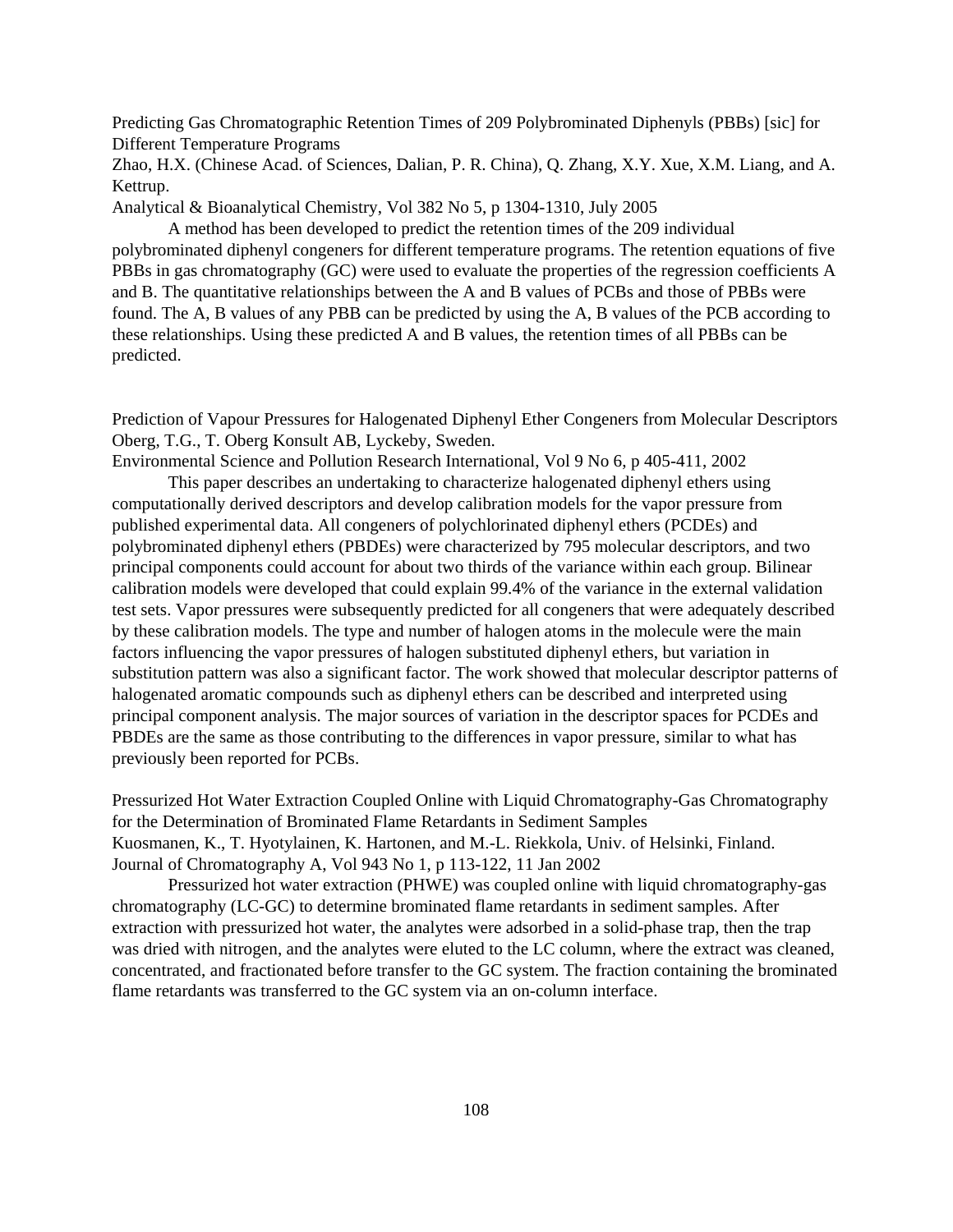Probing New Approaches Using Atmospheric Pressure Photo Ionization for the Analysis of Brominated Flame Retardants and Their Related Degradation Products by Liquid Chromatography-Mass Spectrometry

Debrauwer, L. (UMR 1089 Xenobiotiques, Toulouse, France), A. Riu, M. Jouahri, E. Rathahao, I. Jouanin, J.P. Antignac, R. Cariou, B. Le Bize, and D. Zalko. Journal of Chromatography A, Vol 1082 No 1, p 98-109, 29 July 2005

Atmospheric pressure photo-ionization has been evaluated for the analysis of brominated flame retardants and their related degradation products by LC-MS. Degradation mixtures obtained from the photochemical degradation of tetrabromobisphenol A and decabromodiphenylether were used as model systems for the assessment of the developed methodology. The investigators found that the application of LC-MS by means of atmospheric pressure photo-ionization to the analysis of aromatic brominated flame retardants and their degradation products proved to be particularly useful for the characterization and structural identification of some compounds that are not amenable to GC-MS.

Qualitative Evaluation of Thermal Desorption-Programmable Temperature

Vaporization-Comprehensive Two-Dimensional Gas Chromatography-Time-of-Flight Mass

Spectrometry for the Analysis of Selected Halogenated Contaminants

Focant, J.F., A. Sjodin, and D.G. Patterson Jr., Centers for Disease Control and Prevention, Atlanta, GA.

Journal of Chromatography A, Vol 1019 No 1-2, p 143-156, 26 Nov 2003

Scientists have optimized the separation of 38 toxic and predominant polychlorinated biphenyl (PCB) congeners, 11 persistent halogenated pesticides, 1 brominated biphenyl (BB), and 8 polybrominated diphenyl ethers (PBDEs) using comprehensive 2-D gas chromatography coupled to time-of-flight mass spectrometry (GC x GC-TOFMS). A thermal desorption-programmable temperature vaporization (TD-PTV) step was used for the injection. Of the 58 compounds investigated, only one pair of PCBs was not resolved. All other analytes were either baseline separated into the chromatographic plane or were virtually separated using the deconvolution capability of the TOFMS.

Quantitative Analysis of 39 Polybrominated Diphenyl Ethers by Isotope Dilution GC/Low-Resolution MS

Ackerman, L.K., G.R. Wilson, and S.L. Simonich, Oregon State Univ., Corvallis.

Analytical Chemistry, Vol 77 No 7, p 1979-1987, 1 Apr 2005

In the development of a GC/low-resolution MS method for the quantitative isotope dilution analysis of 39 mono- to heptabrominated diphenyl ethers, the effects of two different ionization sources, electron impact (EI) and electron capture negative ionization (ECNI), were investigated, along with the effects of their parameters on production of high-mass fragment ions specific to PBDEs. Electron energy had the largest impact on PBDE high-mass fragment ion abundance for both the ECNI and EI sources. By monitoring high-mass fragment ions of PBDEs under optimized ECNI source conditions, quantitative isotope dilution analysis of 39 PBDEs was conducted using nine  $(13)C(12)$ labeled PBDEs on a low-resolution MS with low picogram to femtogram instrument detection limits.

Quantitative Structure-Property Relationships for Vapor Pressures of Polybrominated Diphenyl Ethers Chen, J.W. (Dalian Univ. of Technology, Dalian, People's Republic of China), P. Yang, S. Chen, X. Quan, X. Yuan, K.W. Schramm, and A. Kettrup.

SAR & QSAR in Environmental Research, Vol 14 No 2, p 97-111, Apr 2003

The authors developed quantitative structure/property relationship models for subcooled liquid vapor pressures (LVP) of polybrominated diphenyl ether (PBDE) congeners by the use of partial least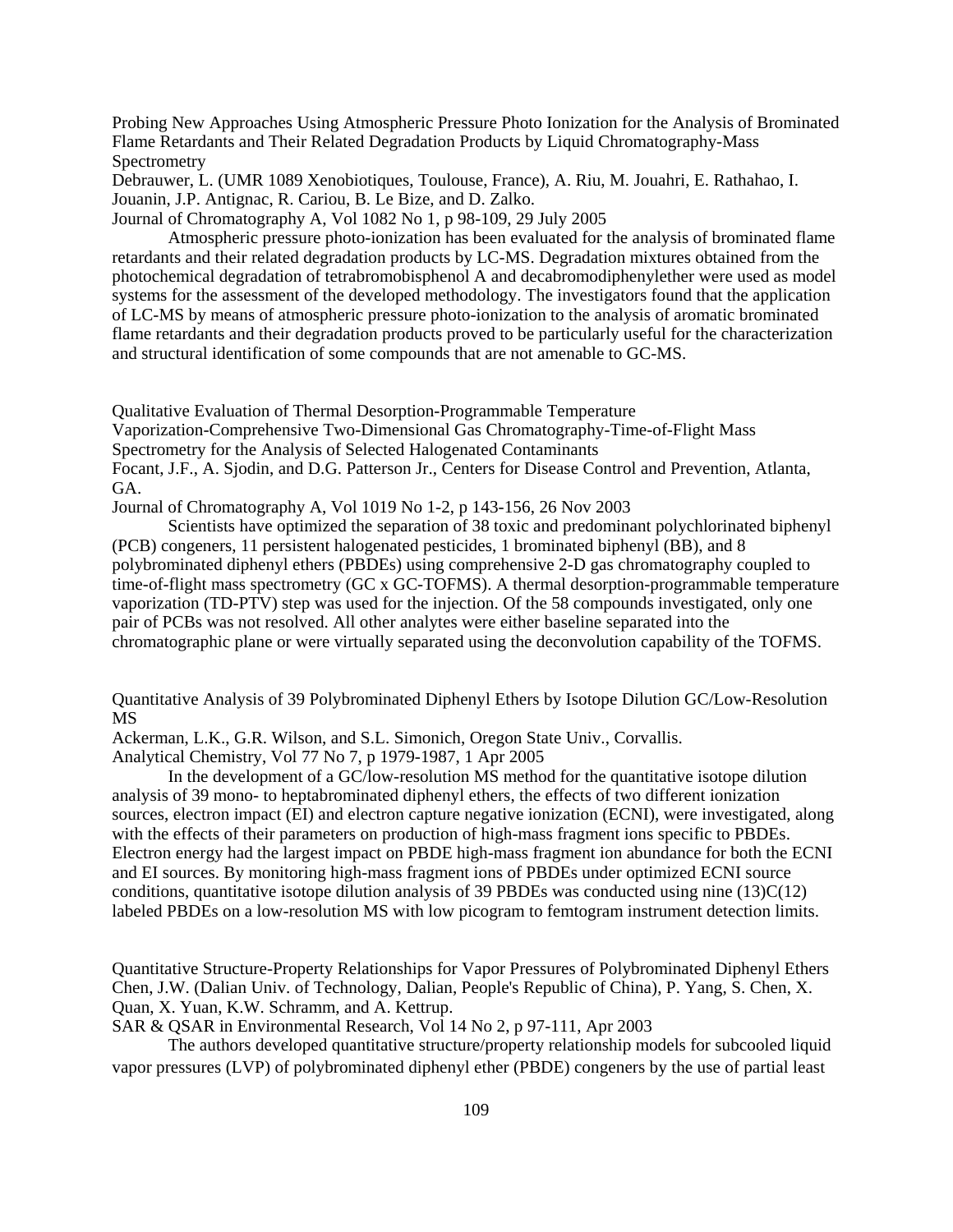squares regression based on quantum chemical descriptors. The Q2cum value of the optimal model obtained is as high as 0.993, indicating good predictive ability and model robustness. Though disagreements were observed between the predicted log LVP values and the log LVP values of validation set, the model can nonetheless be used for estimating LVP of other PBDE congeners.

Radiocarbon Content of Synthetic and Natural Semi-Volatile Halogenated Organic Compounds Reddy, C.M., L. Xu, T.I. Eglinton, J.P. Boon, and D.J. Faulkner, Woods Hole Oceanographic Inst., MA.

Environmental Pollution, Vol 120 No 2, p 163-168, 2002

Some halogenated organic compounds, such as PCBs, PCDDs, and PBDEs, have been suggested to have natural sources, but separating these compounds from their commercially synthesized counterparts is difficult. Most synthetic compounds are manufactured from petrochemicals (which are (14)C-free), and natural compounds should have "modern" or "contemporary" C-14 levels. Researchers undertook a baseline study to measure, for the first time, the C-14 abundance in commercial PCB and PBDE mixtures, various organochlorine pesticides, and one natural product, 2-(3',5'-dibromo-2'-methoxyphenoxy)-3,5-dibromoanisole, which is similar in structure to a PBDE. All of the synthetic compounds were (14)C-free except for the pesticide toxaphene, which had a modern C-14 abundance, as did the brominated natural compound. These results suggest that measuring the C-14 content of halogenated organic compounds may be useful in establishing whether organic compounds encountered in the environment have natural or synthetic origins (or both), provided that any synthetic counterparts derive from petrochemical feedstock.

Rapid Identification of RoHS-relevant Flame Retardants from Polymer Housings by Ultrasonic Extraction and RP-HPLC/UV

Pohlein, M., A.S. Llopis, M. Wolf, and R. van Eldik, Univ. of Erlangen-Nuremberg, Erlangen, Germany.

Journal of Chromatography A, Vol 1066 Nos 1-2, p 111-117, 25 Feb 2005

The Restriction of Hazardous Substances (RoHS) Directive is a complex piece of environmental legislation that encompasses huge volumes of equipment across 25 European Union member countries. RoHS will affect each and every electronics manufacturer directly or indirectly, regardless of geographical location or the equipment they produce. A rapid method has been developed for the extraction and identification of RoHS-relevant organic flame retardants in polymer material. Extraction is carried out using ultrasonic supported solvent extraction (USSE) and isopropanol. HPLC separation is achieved using a reversed-phase phenylhexyl-modified column and methanol, containing 2-aminoethanol-buffered alkaline water. The analytes are identified by scanning UV detection and comparison with a spectra reference library. The method was used to extract and identify polymer additives in TV and PC monitor housings, with an overall runtime of less than 10 minutes for extraction and chromatographic analysis. The limits of detection comply with the recommendations set by the German draft law.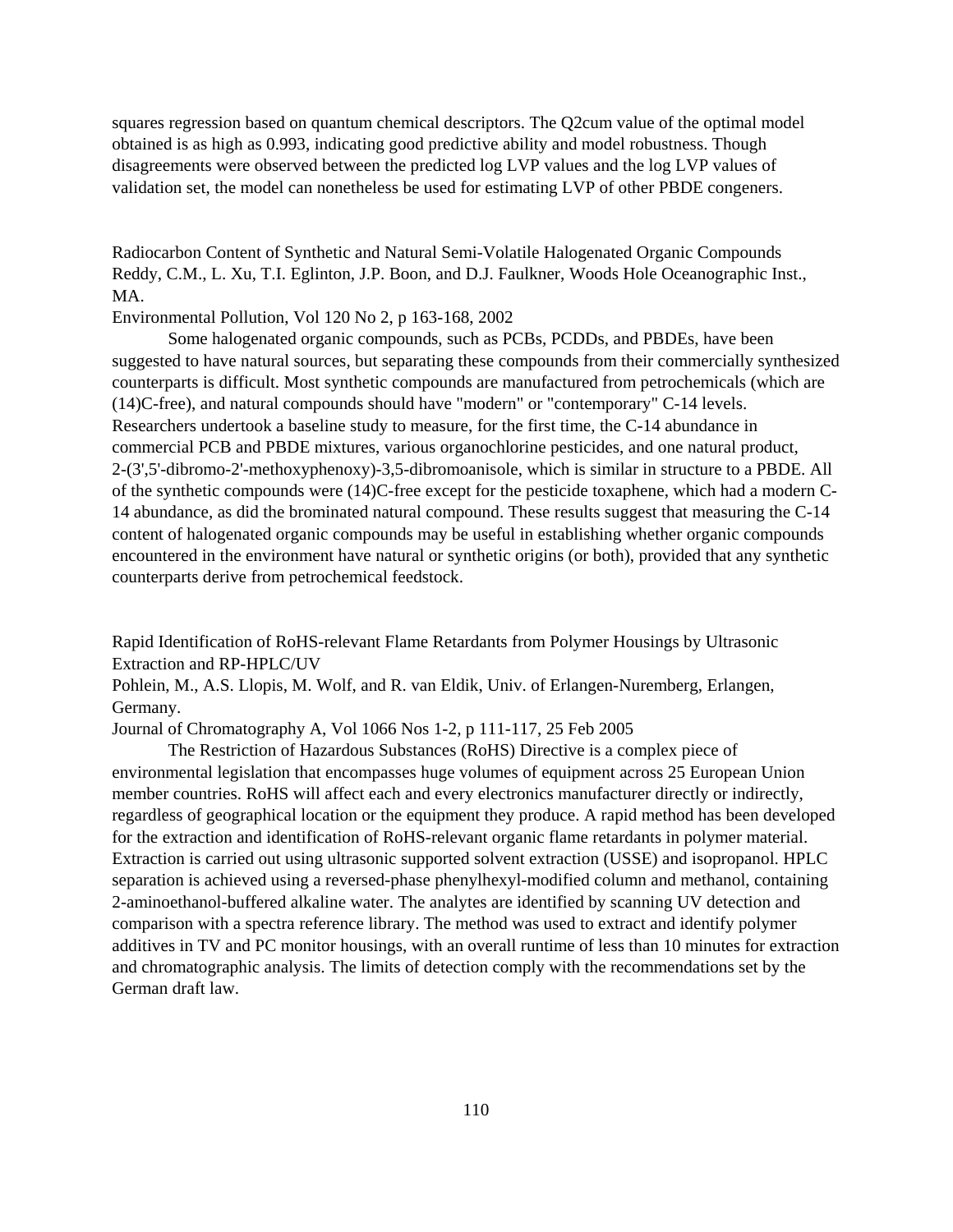Rapid, Sensitive Detection of Polybrominated Diphenyl Ethers by Gas Chromatography Coupled to ICP-MS

Wilbur, Steven M. and Emmett Soffey, Agilent Technologies Inc., Bellevue WA. BFR 2004: Third International Workshop on Brominated Flame Retardants, 6-9 June 2004, University of Toronto, Toronto, Ontario, Canada. p 371-374, 2004

The authors examine suitability of GC-ICP-MS for the detection and quantification of PBDEs in standards and mixtures containing PCBs. Figures of merit include detection limits and response factors for various PBDE congeners, linear range, and chromatographic conditions and retention times. <http://www.bfr2004.com/Table%20of%20Contents.pdf>

Recommendations for Monitoring of Polybrominated Diphenyl Ethers in the Canadian Environment Alaee, M., National Water Research Inst., Burlington, ON, Canada.

Environmental Monitoring and Assessment, Vol 88 Nos 1-3, p 327-341, Oct-Nov 2003

Recent data on temporal trends strongly suggest that the concentrations of polybrominated diphenyl ethers (PBDEs) are on the rise in the Canadian environment. A key challenge currently facing Canada and other countries concerns how best to measure these chemicals in different matrices, such as air, surface waters, suspended sediments, soil, sediment, fish, marine mammals, and bird eggs. The author reviews several analytical methods cited in the scientific literature for determining PBDE concentrations in different abiotic and biological matrices. Critical criteria required for accurate determination of PBDEs in complex environmental matrices are discussed, including instrument sensitivity, reliability, potential interferences, and the need for specialized instrumentation for the determination of compounds up to 975 Daltons. While the review identifies no single analytical method that meets all the criteria, GC/HRMS-based methods amenable to isotope dilution techniques warrant further refinement, and may represent the best tools for future environmental monitoring programs.

Reconstructing Source Polybrominated Diphenyl Ether Congener Patterns from Semipermeable Membrane Devices in the Fraser River, British Columbia, Canada: Comparison to Commercial **Mixtures** 

Rayne, S. and M.G. Ikonomou, Univ. of Victoria, British Columbia, Canada.

Environmental Toxicology and Chemistry, Vol 21 No 11, p 2292-2300, Nov 2002

Semipermeable membrane devices (SPMDs) were placed in the Fraser River near Vancouver, British Columbia, Canada, in late summer of 1996, and SPMD samples were subsequently analyzed for a suite of 36 polybrominated diphenyl ether (PBDE) congeners, plus all homologue groups from monothrough hexa-brominated. Observed congener patterns differed significantly from that of the commercial penta- and octa-BDE mixtures. A reconstruction approach was developed based on an aquatic transport model. It utilized published octanol-water partition coefficients, calculated SPMD uptake rates, and predicted water concentrations by using the EcoFate multimedia mass balance aquatic simulation model for the 13 major PBDE congeners. Composite technical mixtures were created by combining commercial penta-BDE mixtures with commercial octa-BDE mixtures in their relative 2000 North American production volumes. The reconstructed SPMD patterns more closely approximated the composite technical mixtures and suggest that PBDEs in such an industrial region arise primarily from penta- and octa-BDE source mixtures.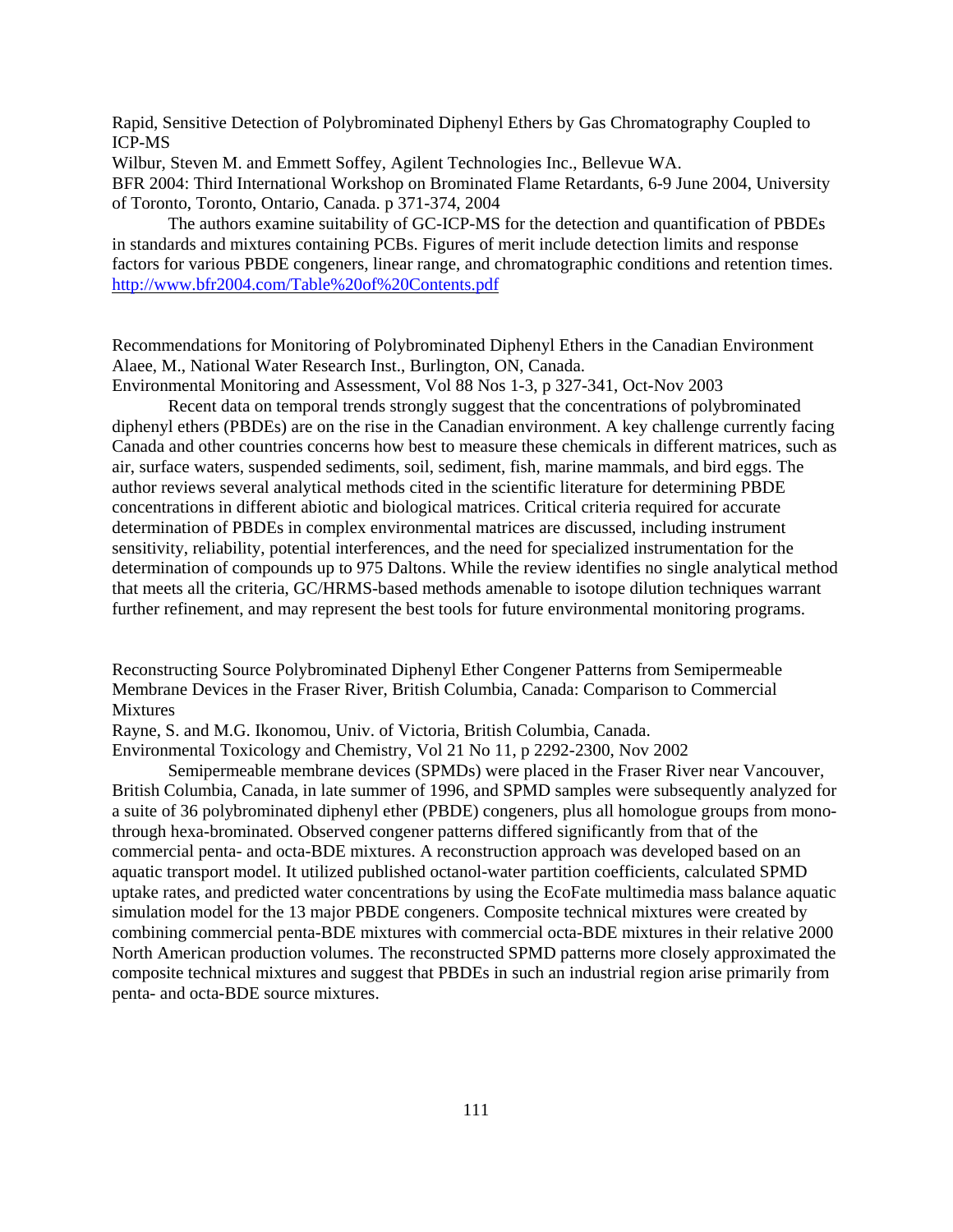Relatively Rapid Detection of Polybrominated Diphenyl Ethers Using Element Selective GC Detection Rice, Gary, Tom Chen, and Kara Paulus, College of William and Mary, Williamsburg, VA. PITTCON 2002, 17-22 March, Pittsburgh, Pennsylvania. Abstract 1636P.

Polybrominated diphenyl ethers (PBDEs) are widely used as fire retardants in a variety of polymeric materials. Degradation of materials such as polyurethane foams used in the furniture industry has led to a rapid increase in the detection of PBDEs from the analysis of sediments, recycled sewage sludge, and fish tissues. Accurate quantitation using conventional GC detectors such as electron capture or coulometric detectors can be difficult due to the co-elution of polychlorinated biphenyls (PCBs) that are persistently present in environmental sampling. This work describes the utilization of an element selective helium discharge detector (HDD) for the detection and determination of PBDEs in the presence of PCBs and other species that are normally present in difficult sample matrices such as fish tissues, sediments, and recycled sewage sludges. Relatively few PBDE congeners are typically observed in environmental samples, thus significantly shorter GC columns (15m) with much thinner liquid phases (0.1 um) can be used. The 209-PBDE congeners can be eluted in less than twenty minutes with complete resolution of all other PBDE congeners in the mixtures. Relatively good baseline stability is maintained throughout the chromatograms even at the high temperatures required to elute the highly brominated congeners. This is in contrast to analysis times of over two hours that may be necessary using conventional detectors in order to physically separate the specific PCB and PBDE compounds. Quantification of the PBDEs can readily be accomplished using a single internal standard such as hexabromobenzene since the derived signal is only dependent on the amount of halogen present and not structure (extensive response factor calibrations are typically required for conventional halogen selective detectors). Peak to signal ratios obtained from the most abundant 47-PBDE congener via separations using conventional detectors can also be used to generate a response profile for the HDD as well. Absolute detection limits on the order of 50-100 ppb per congener are achievable. Preliminary results from the analysis of fish, sediments, and recycled sludge materials indicates that conventional GC detection methods result in some BDEs not being detected at all (due to overlap with PCBs), resulting in values being low by as much as 300% from values obtained using bromine selective detection.

Retention-Time Database of 126 Polybrominated Diphenyl Ether Congeners and Two Bromkal Technical Mixtures on Seven Capillary Gas Chromatographic Columns Korytar, P., A. Covaci, J. de Boer, A. Gelbin, and U.A. Brinkman, Netherlands Inst. for Fisheries Research, Wageningen UR, The Netherlands.

Journal of Chromatography A, Vol 1065 No 2, p 239-249, 18 Feb 2005

The elution order of 126 polybrominated diphenyl ethers (PBDE) was determined for seven different gas chromatographic (GC) stationary phases. The resulting database facilitates selection of the most suitable GC columns for developing a quantitative, congener-specific PBDE analysis and the testing of retention prediction algorithms based on structure relationships of GC phases and congener substitution patterns. The researchers also investigated co-elutions of the principal PBDE congeners with other PBDEs and/or with other brominated flame retardants, as well as the composition of two Bromkal mixtures (70-5DE and 79-8DE).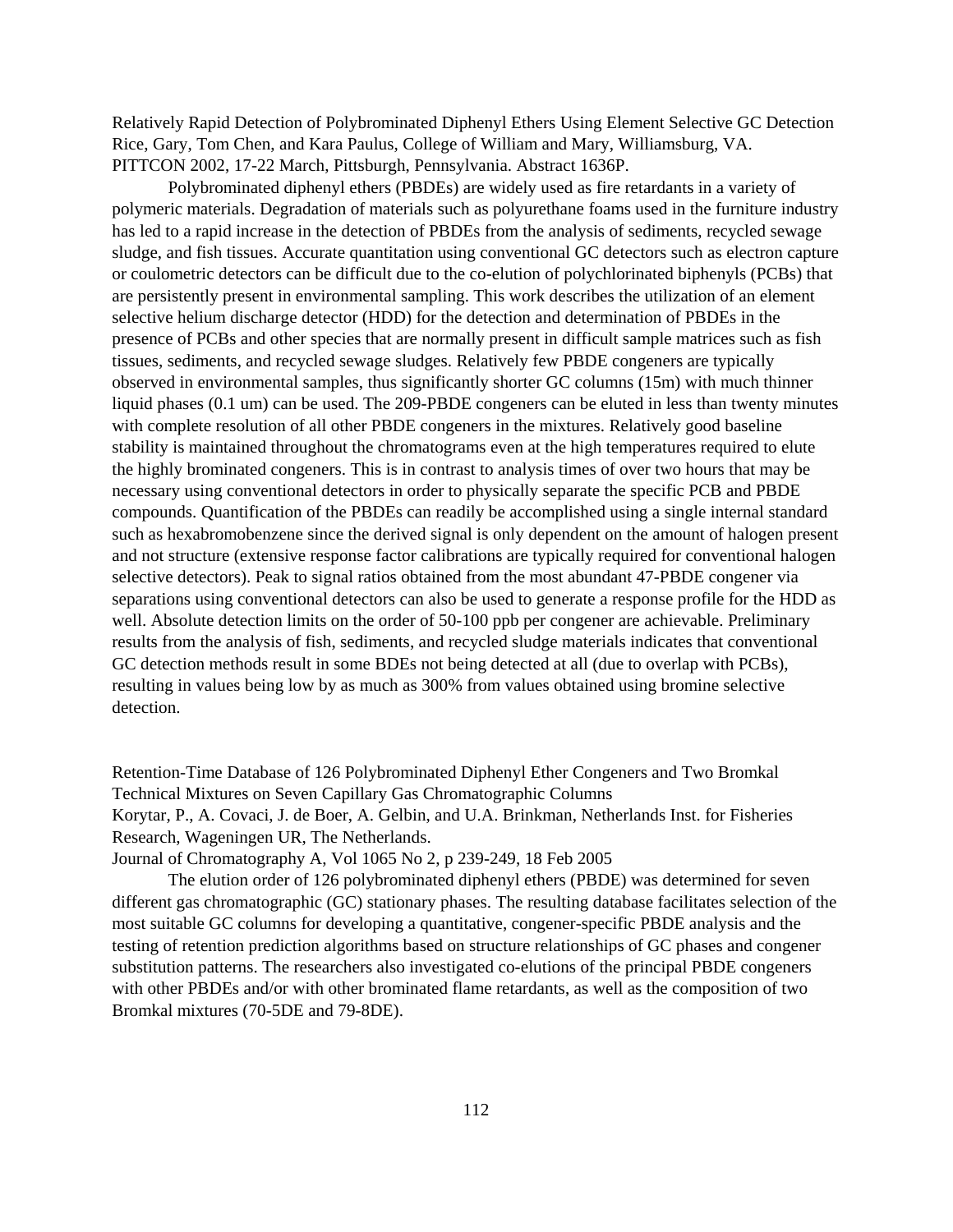Sample Preparation and Analysis of Brominated Flame Retardants (BFR) in Environmental Samples Enge, Ellen Katrin, Martin Schlabach, and Espen Mariussen, Norwegian Inst. for Air Research. Poster presentation 13, 2004

The BFRs have very different structures and characteristics. The most commonly used BFRs are the brominated diphenylethers, hexabromocyclododecane, and tetrabromobisphenol-A. This poster presents a method for separation and identification of several BFRs in different types of samples (biological samples, soils, sediments, sewage, and water) that is suitable for all levels of contamination and has proven useful for locating sources of

contamination. The findings have shown various accumulative properties for different isomers. <http://www.nilu.no/data/inc/leverfil.cfm?id=8007&type=6>

Screening of Halogenated Aromatic Compounds in Some Raw Material Lots for an Aluminium Recycling Plant

Sinkkonen, S., J. Paasivirta, M. Lahtipera, and A. Vattulainen, Univ. of Jyvaskyla, Jyvaskyla, Finland. Environment International, Vol 30 No 3, p 363-366, May 2004

Four samples of scrap raw materials for an aluminium recycling plant were screened for the occurrence of persistent halogenated aromatic compounds. The samples contained waste from handling of electric and electronic plastics, filter dust from electronic crusher, cyclone dust from electronic crusher, and light fluff from a car shredder. Polybrominated diphenyl ethers (PBDE) were identified in all samples, primarily decabromo- and pentabromodiphenyl ethers. Concentrations of other halogenated organics (e.g., PCBs, polychlorinated naphthalenes, and nona- to undecachlorinated terphenyls) in some of the scrap samples were remarkably high.

Selective Extraction of Trace Levels of Polychlorinated and Polybrominated Contaminants by Supercritical Fluid-Solid-Phase Microextraction and Determination by Gas Chromatography/Mass Spectrometry: Application to Aquaculture Fish Feed and Cultured Marine Species Rodil, R., A.M. Carro, R.A. Lorenzo, and R. Cela Torrijos. Analytical Chemistry, Vol 77 No 7, p 2259-2265, 1 Apr 2005

A new analytical approach based on simultaneous supercritical fluid extraction-sample cleanup, followed by solid-phase microextraction-gas chromatography/mass spectrometry (SFE-SPME-GC/MS/MS) has been developed as a tool for the determination of 15 organohalogenated compounds in aquaculture feed at very low levels. The procedure provides an excellent linearity, detection, and quantification limits (below 10 pg/g) for most of the analytes investigated. The procedure was applied to the analysis of aquaculture feed and cultured marine species and tested for accuracy against IAEA 406 reference material.

Semiautomated High-Throughput Extraction and Cleanup Method for the Measurement of Polybrominated Diphenyl Ethers and Polybrominated and Polychlorinated Biphenyls in Breast Milk Sjodin, A., E.E. McGahee III, J.F. Focant, R.S. Jones, C.R. Lapeza, Y. Zhang, D.G. Patterson Jr., Centers for Disease Control and Prevention, Atlanta, GA. Analytical Chemistry, Vol 76 No 15, p 4508-14, 1 Aug 2004

A semiautomated extraction and cleanup method has been developed to measure eight polybrominated diphenyl ethers (PBDEs), 2,2',4,4',5,5'-hexabromobiphenyl (BB-153), and 2,2',4,4',5,5'-hexachlorobiphenyl (CB-153). The method employs solid-phase dispersion on diatomaceous earth in a solid-phase extraction cartridge followed by automated addition of internal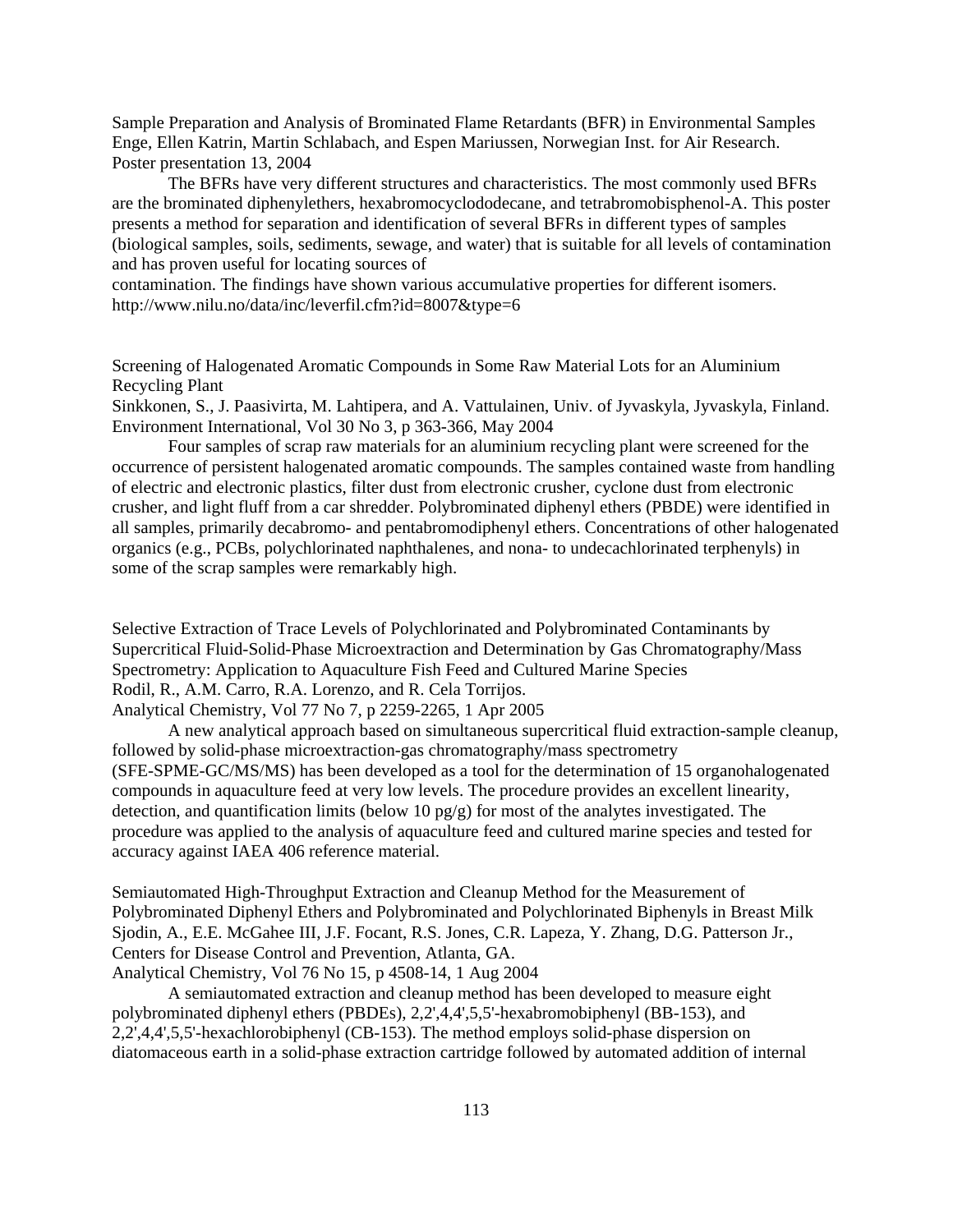standards ((13)C-labeled). Extraction is performed using an automated modular solid-phase extraction system. The extraction procedure includes drying the sample on diatomaceous earth by pressurized nitrogen and eluting target analytes and lipids with dichloromethane. Lipid content is determined gravimetrically. Final analytical determination of target analytes was performed by gas chromatography-isotope dilution high-resolution mass spectrometry.

Study of Kovats Retention Indices of Polybrominated Diphenyl Ethers

Kozloski, Richard P., Anke Gelbin, and Russ Cooper, AccuStandard, Inc., New Haven, CT. BFR 2004: Third International Workshop on Brominated Flame Retardants, 6-9 June 2004, University of Toronto, Toronto, Ontario, Canada. p 359-362, 2004

This paper describes an effort to chromatograph and measure the retention time of over 130 different polybrominated diphenyl ethers (PBDEs) congeners to obtain their Kovats retention indices and thereby predict absolute and relative retention data for those PBDE congeners not yet commercially available to the scientific community.

<http://www.bfr2004.com/Table%20of%20Contents.pdf>

A Study of the Analysis of Polybrominated Diphenyl Ether Flame Retardants by GC-MSMS Worrall, K. and A. Newton (Waters Corporation, Manchester, UK); B. Van Bavel, A. Pettersson, and G. Lindstrom (Orebro Univ., Örebro, Sweden); E. Reiner, K. MacPherson, and T. Kolic (Ontario Ministry of Environment, Toronto, ON, Canada); N. Ordsmith, S. Catterall, and K. Hall (Hall Analytical, Manchester, UK).

BFR 2004: Third International Workshop on Brominated Flame Retardants, 6-9 June 2004, University of Toronto, Toronto, Ontario, Canada. p 317-320, 2004

Current analytical techniques for polybrominated diphenyl ether (PBDE) flame retardants analysis generally involve the use of HRGC/HRMS, a costly technique requiring highly trained operators. Methods have recently been published using single quadrupole GC-MS, or GC-MS/MS (ion trap). This paper describes an investigation of the suitability of a GC-triple-quadrupole instrument for the analysis of PBDEs, monitoring compound-specific fragmentation patterns with the use of multiple reaction monitoring acquisitions.

<http://www.bfr2004.com/Table%20of%20Contents.pdf>

Synthesis of Fluorinated Polybrominated Diphenylethers (F-PBDEs) as Reference Standards for Environmental Analysis

Liu, H., A. Skalvoll, G.S. Reijerink, G. Luthe, and J.E. Johansen, Chiron AS, Trondheim, Norway. BFR 2004: Third International Workshop on Brominated Flame Retardants, 6-9 June 2004, University of Toronto, Toronto, Ontario, Canada. p 321-324, 2004

Efficient PBDE analysis has been hampered by a lack of practical and cost-efficient standards. Chiron AS is working to develop efficient methods of large-scale PBDE synthesis for toxicological studies, as well as to search for better and more efficient internal standards for PBDE analysis. PBDE analysis is complicated due to the large number of bromine isomers, in particular for the higher brominated members. Previous work showed that mono-fluorination of PAH leads to small but detectable differences, which is extremely useful in analytical contexts. This paper describes an investigation of the mono- and di-fluoroPBDEs (F-PBDEs) as possible internal standards as an alternative to more traditional and costly alternatives, such as C-13 labeling. <http://www.bfr2004.com/Table%20of%20Contents.pdf>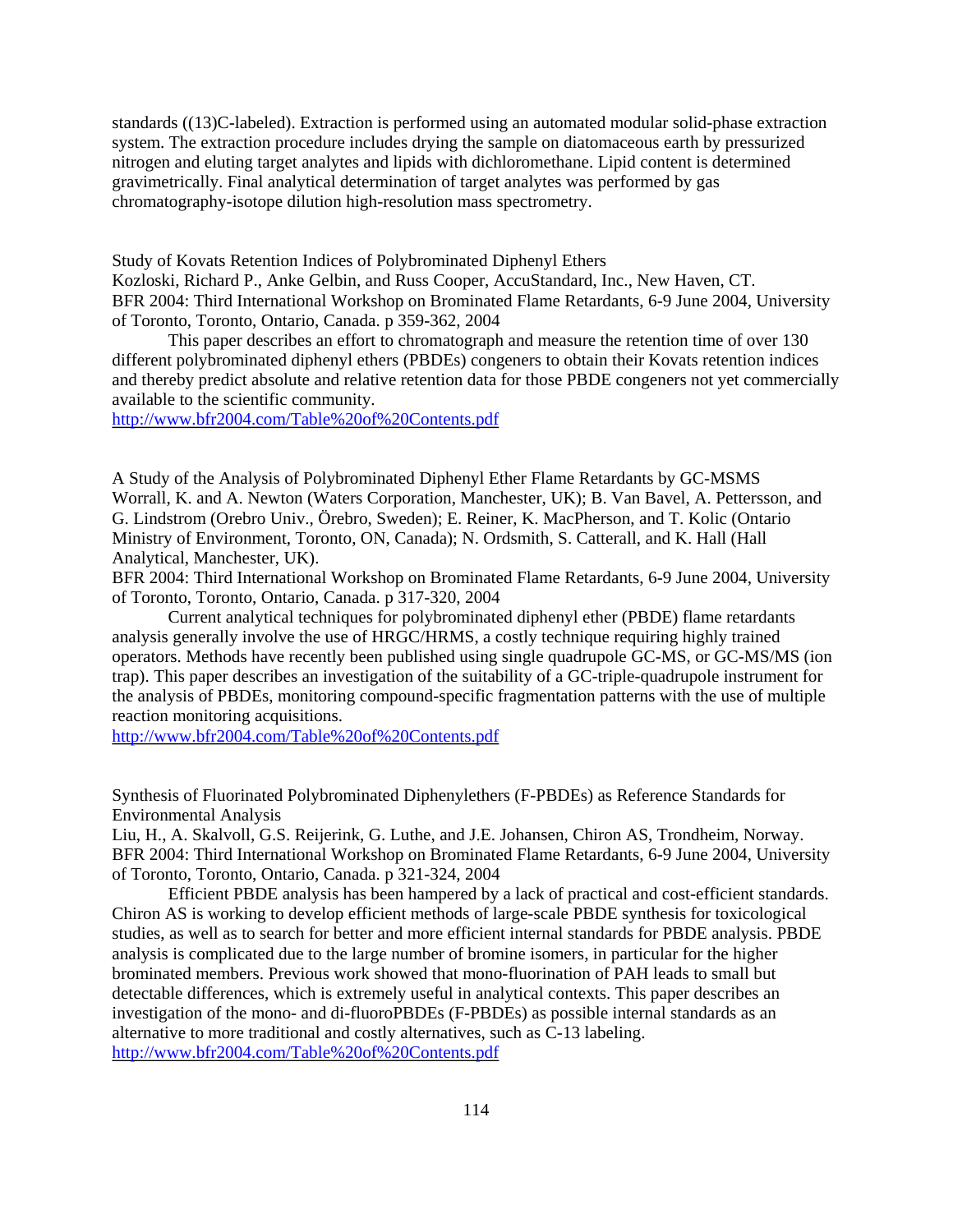Toxicological Profile for Polybrominated Biphenyls and Polybrominated Diphenyl Ethers (PBBs and PBDEs), Chapter 9: Analytical Methods

Agency for Toxic Substances and Disease Registry, p 467-478, Sep 2004

Discusses analytical methods for biological materials and environmental samples. <http://www.atsdr.cdc.gov/toxprofiles/tp68.html>

Tracking Polybrominated Diphenyl Ether Releases in a Wastewater Treatment Plant Effluent, Palo Alto, California

North, K.D., City of Palo Alto, Environmental Compliance Division, CA. Environmental Science & Technology, Vol 38 No 17, p 4484-4488, 1 Sep 2004

Wastewater treatment plants are one source of polybrominated diphenyl ethers (PBDEs) to the environment through discharge of treated effluent and land application of sewage sludge. Effluent and sludge collected and analyzed for PBDEs at a wastewater treatment plant in California showed that the total concentration of PBDEs ranged from 4 to 29,000 pg/L in discharged effluent and from 61 to 1440 ug/kg dry wt in the sludge. The congeners with the highest abundance in sludge were BDE-47, BDE-99, and BDE-209, while in treated effluent BDE-47 and BDE-99 were the most abundant. The sum of the major congeners in the penta-formulation (BDE-47, 99, 100, 153, and 154) comprises 88% of the total PBDEs in the effluent, while BDE-209 is only 6%. The loading analysis indicates that the total PBDE concentration loaded to the San Francisco Estuary through effluent discharge from this wastewater treatment plant is 2 lb/year.

Two Approaches for Extraction and Analysis of Brominated Flame Retardants (BFR) and Their Degradation Products in Recycled Polymers and BFR Containing Water Gallet, G., G. Perez, and S. Karlsson.

BFR 2001: The Second International Workshop on Brominated Flame Retardants, Stockholm, Sweden. Book of Abstracts, p 67-69, 2001

The authors were able to develop a fast method (microwave-assisted extraction combined with liquid chromatography) for identifying and quantifying TBBPA, oligomeric epoxy with TBBPA, DBDPE, DBB, and brominated trimethylphenyl Indan in recycled ABS and PS. In a second step the influence of water and pH on the degradation products of TBBPA, DBB, and DBDPE was followed by solid phase microextraction/gas chromatography-mass spectrometry. TBBPA was the most sensitive flame retardant toward aging. Five degradation products, including Bromophenol, 2,4 dibromophenol and 2,4,6 tribromophenol, were successfully identified.

[http://bfr2004.com/BFR2001\\_del2.pdf](http://bfr2004.com/BFR2001_del2.pdf)

Vapor Pressures, Aqueous Solubilities, and Henry's Law Constants of Some Brominated Flame Retardants

Tittlemier, S.A., T. Halldorson, G.A. Stern, and G.T. Tomy.

Environmental Toxicology and Chemistry, Vol 21 No 9, p 1804-1810, 2002

The subcooled liquid vapor pressures and aqueous solubilities were determined and Henry's law constants were estimated for a number of brominated flame retardants (BFRs) at 25 degrees C. A simple four-compartment equilibrium distribution model suggested that the majority of BFRs being released into the environment would reside in soil and sediment and have localized distributions. The model also suggested that lower brominated congeners tend to be somewhat more mobile. Degradative debromination reactions that yield these congeners would mobilize them environmentally and ultimately affect the fate and distribution of BFRs.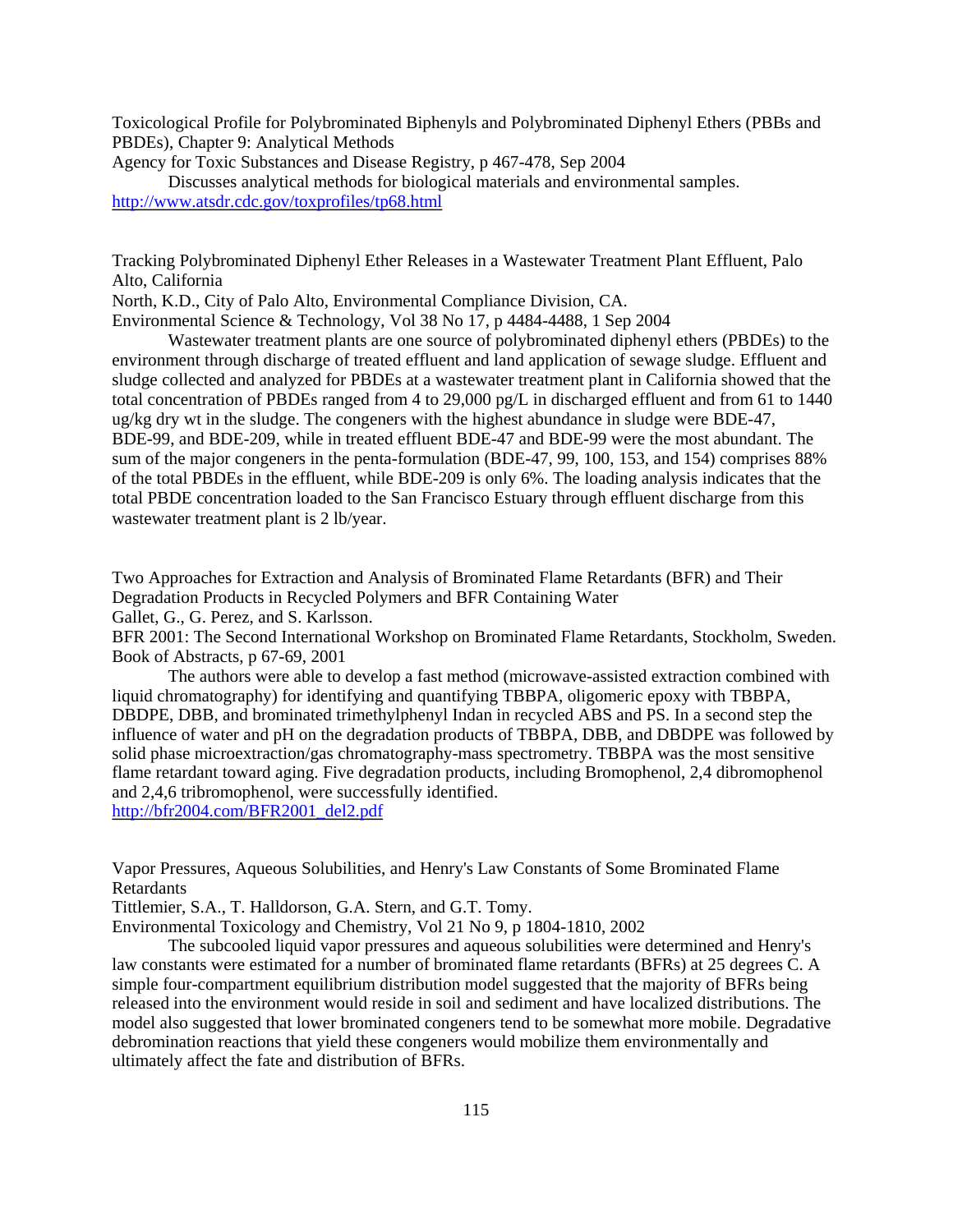Vapor Pressures of Six Brominated Diphenyl Ether Congeners

Tittlemier, S.A. and G.T. Tomy, Carleton Univ., Ottawa, ON, Canada.

Environmental Toxicology and Chemistry, Vol 20 No 1, p 146-148, Jan 2001

Subcooled liquid vapor pressures (PLo) of six polybrominated diphenyl ether (PBDE) congeners containing three to seven bromine atoms were determined using the gas chromatograph retention time technique. The first such data for individual PBDE congeners shows that PLo would vary four orders of magnitude over environmentally relevant temperatures.

Vapor Pressures of the Polybrominated Diphenyl Ethers

Wong, A. (Univ. of Toronto at Scarborough), Y.D. Lei, M. Alaee, and F. Wania. Journal of Chemical Engineering Data, Vol 46 No 2, p 239-242, 2001

The supercooled liquid vapor pressures of 23 polybrominated diphenyl ether congeners were determined as a function of temperature with a gas chromatographic retention time technique. Using a Junge-Pankow approach, the fraction of chemical adsorbed to aerosols as a function of temperature was estimated for three congeners and used to speculate on the likely environmental behavior of these chemicals.

<http://publish.uwo.ca/~awong37/pubs/jced2001.pdf>

Variability of Concentrations of Polybrominated Diphenyl Ethers and Polychlorinated Biphenyls in Air: Implications for Monitoring, Modeling and Control

Gouin, T., T. Harner, G.L. Daly, F. Wania, D. Mackay, and K.C. Jones.

Atmospheric Environment, Vol 39 No 1, p 151-166, Jan 2005

Organic compounds with high octanol-air partition coefficients, such as polybrominated diphenyl ethers (PBDEs) and polychlorinated biphenyls (PCBs), exhibit seasonally variable air concentrations, especially during early spring, shortly after snow melt and before bud-burst when levels are elevated. This variability can complicate the interpretation of monitoring data designed to assess year-to-year changes. The authors suggest that relatively simple dynamic multimedia mass balance models can assist interpretation by factoring out variability attributable to temperature and other seasonal effects, as well as identifying likely contaminant sources. They illustrate this approach with a study of high-volume air samples collected from January to June, 2002 at a rural location in southern Ontario. The data were interpreted using simulation results from a fate model, including a seasonally variable forest canopy and snow pack, suggesting that the primary source is urban and that the "spring pulse" is the result of several interacting factors. The contaminants are believed to be efficiently deposited in winter, accumulate in the snow pack, and released to terrestrial surfaces upon snow melt in spring. Warmer temperatures cause volatilization and a rise in air concentrations until uptake in emerging foliage leads to a decline in late spring. Implications for monitoring are discussed.

## 1,2,3-TRICHLOROPROPANE (TCP)

1,2,3-Trichloropropane: Notification Level & Monitoring Results California Department of Health Services, Aug 2005

The California DHS drinking water notification level for 1,2,3-TCP, first established in 1999, is 0.005 micrograms per liter. In 2001, to obtain information about the presence of 1,2,3-TCP in drinking water sources, DHS adopted a regulation that included it as an unregulated contaminant for which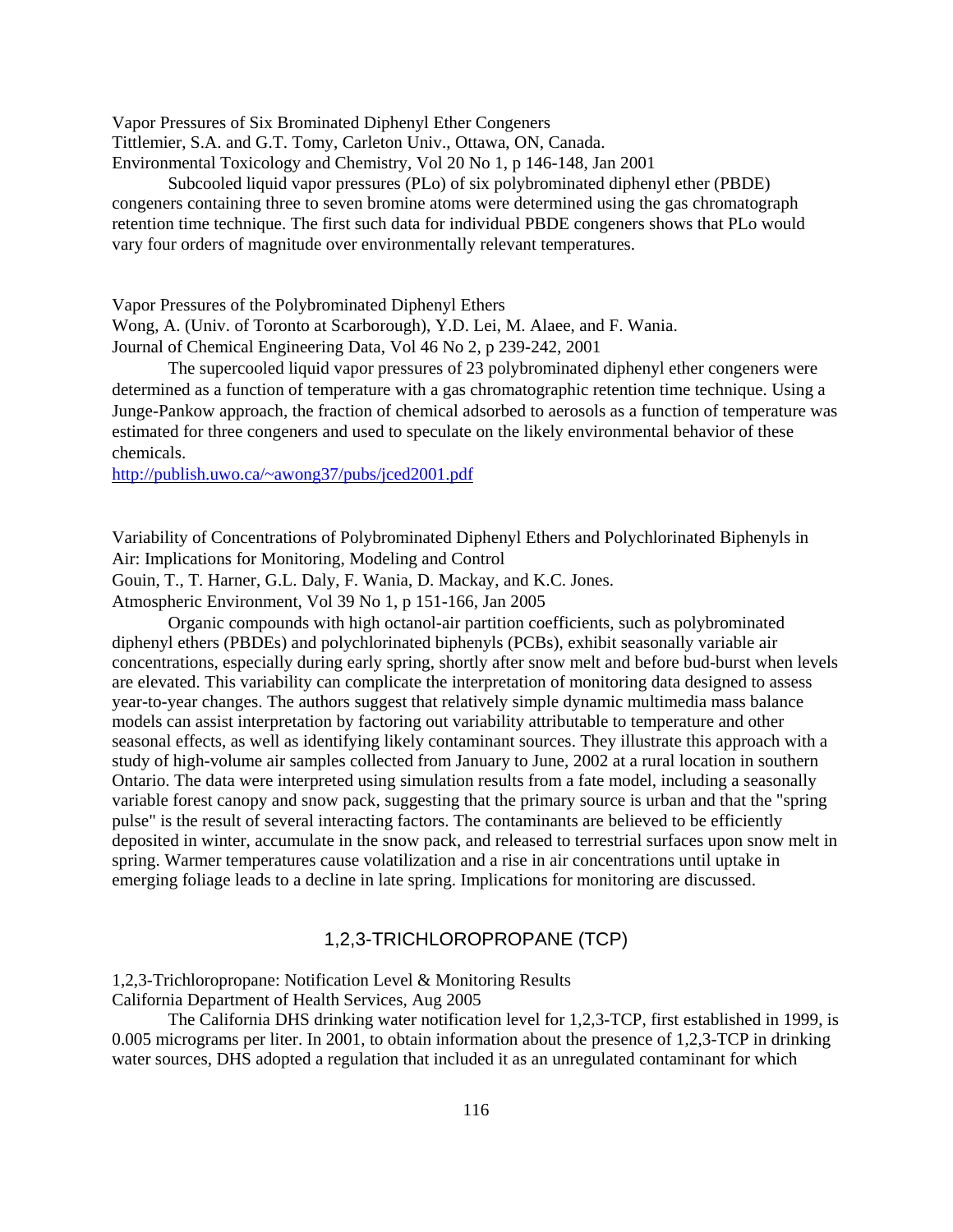monitoring is required. For this monitoring, DHS developed protocols for analytical methods for 1,2,3-TCP at levels comparable to the notification level of 0.005 ug/L. <http://www.dhs.ca.gov/ps/ddwem/chemicals/123tcp/notificationlevel.htm>

Analysis of Volatile Organic Compounds, Using the Purge and Trap Injector Coupled to a Gas Chromatograph/Ion-Trap Mass Spectrometer: Review of the Results in Dutch Surface Water of the Rhine, Meuse, Northern Delta Area and Westerscheldt, over the Period 1992-1997 Miermans, C.J.H., L.E. van der Velde, and P.C.M. Frintrop. Chemosphere, Vol 40 No 1, p 39-48, 2000

Liquid-liquid extraction and isolation with resins give poor recoveries for volatile organic compounds (VOCs). The authors developed a method to analyze VOCs with purge and trap injection (PTI) coupled to a chromatograph/ion trap mass spectrometer. Volatile compounds are purged from the sample by carrier gas flow and transported through a condenser to a cooled trap. The bulk of liquid matrix is condensed in the condenser, while volatile compounds are left unaffected. The compounds of interest (including 1,2,3-trichloropropane) are trapped at a low temperature by liquid nitrogen in the cooled trap of fused silica. Injection takes place by flash heating of the trap. The detection limits of the volatile compounds are in the range of 0.001-0.04 ug/L, in full spectrum mode. This paper reviews the results in Dutch surface water of the Rhine, Meuse, Northern Delta Area, and Westerscheldt over the period 1992-1997. This method is very useful for monitoring compounds over such a period of time.

Chemical Sampling Information: 1,2,3-Trichloropropane

U.S. Department of Labor, Occupational Safety & Health Administration, May 2000 This page identifies the OSHA primary and secondary sampling/analytical methods for TCP. [http://www.osha.gov/dts/chemicalsampling/data/CH\\_273200.html](http://www.osha.gov/dts/chemicalsampling/data/CH_273200.html) 

Concise International Chemical Assessment Document 56: 1,2,3-Trichloropropane: 3. Analytical **Methods** 

World Health Organization, Geneva, 2003

Analysis of 1,2,3-trichloropropane in air usually involves sorption of the chlorinated alkane onto a solid matrix, followed by thermal or solvent desorption prior to gas chromatography/flame ionization detection (GC/FID), gas chromatography/photoionization detection/electrolytic conductivity detection (GC/PID/ELCD), or gas chromatography/mass spectrometry (GC/MS). Yamamoto et al. (1998), using GC with ELCD, reported a detection limit of about 2 mg/cubic m. Peng & Batterman (2000) as well as Bonvalot et al. (2000), employing GC/MS, reported a method detection limit of 0.04 ug/cubic m. Pankow et al. (1998), also using GC/MS, reported a detection limit of about 30 ug/cubic m. Both Brock & Carroll (1985) and Bouhamra et al. (1997) analyzed air samples by similar techniques, but without specifying detection limits. For water, purge and trap techniques followed by gas chromatography/electron capture detection (GC/ECD) or GC/MS are generally employed. Bauer (1981a) reported a detection limit of 0.07 ug/L, Zebarth et al. (1998) determined a limit of quantification of 0.1 ug/L, and Miermans et al. (2000) obtained a limit of detection of 0.0004 ug/L. Yoshikawa et al. (1998) employed a similar system, although detection limits were not specified. Sediment was analyzed by GC/ECD after nitrogen blow-out, adsorption, and solvent elution, with a detection limit of 1 ug/kg (LWA, 1989). For the detection of 1,2,3-trichloropropane in sediments, Kawata et al. (1997) used GC/MS for head space analysis after thermal equilibration, obtaining a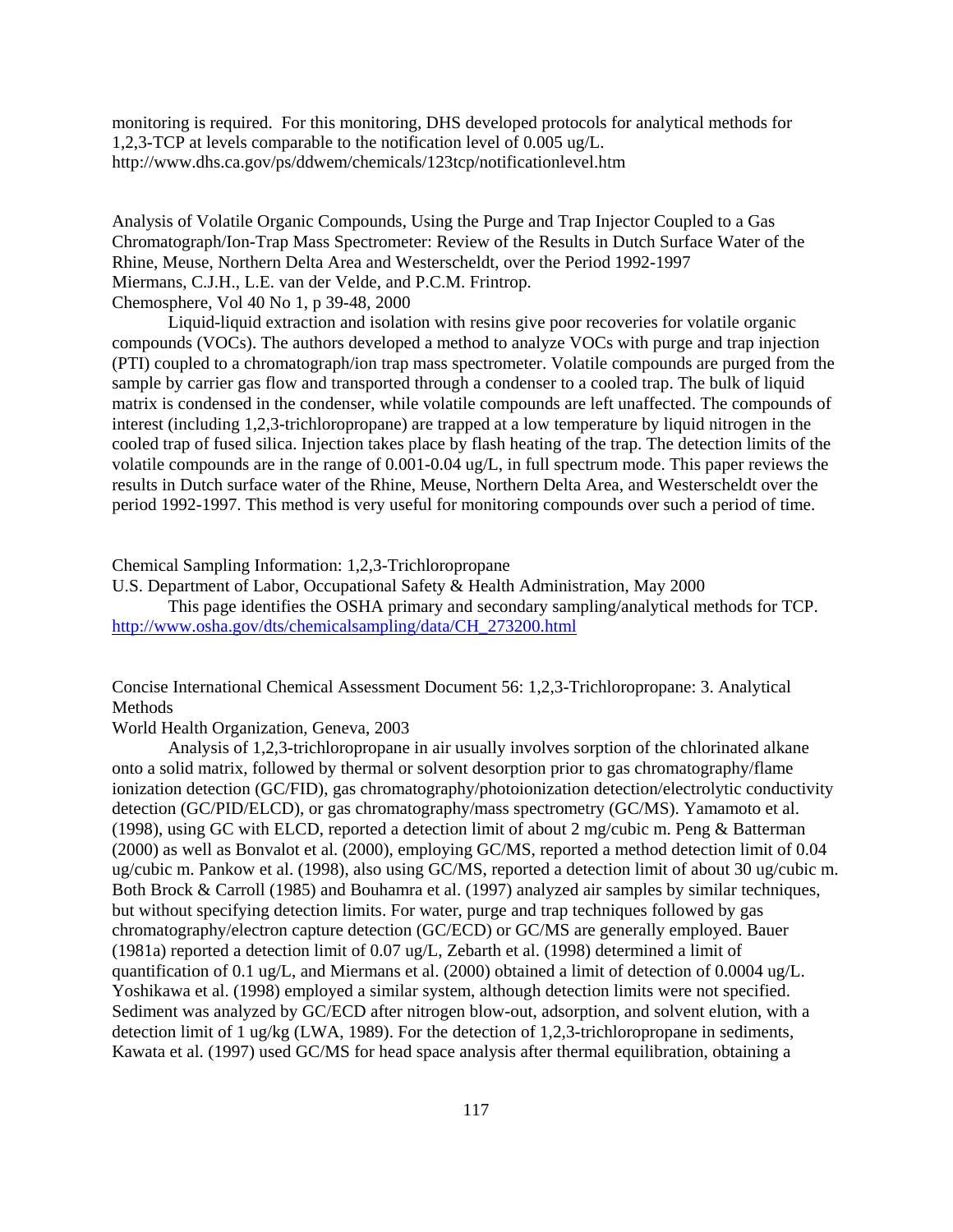detection limit of 1 ng/g, while Zebarth et al. (1998) employed head space GC/ELCD, with a limit of detection of 0.2 ug/kg. Bauer (1981a) determined the presence of 1,2,3-trichloropropane in human tissue samples after blow-out and sorption techniques by GC/ECD, with a detection limit of 13 ug/kg.

Continuous Determination of Volatile Organic Compounds in the Atmosphere by an Automated Gas Chromatographic System

Yamamoto, N., H. Okayasu, T. Hiraiwa, S. Murayama, T. Maeda, M. Morita, and K. Suzuki. Journal of Chromatography A, Vol 819 Nos 1-2, p 177-186, 1998

A fully automated gas chromatographic system has been developed for quick and continuous determination of trace levels of 54 selected volatile organic compounds (VOCs) in the atmosphere. The method is based on the preconcentration of an air sample using a multibed collection tube (Carbotrap B, Carboxen 1000, Carboxen 1001) at ambient temperature by thermal desorption, and analysis of the VOCs using a capillary gas chromatograph equipped with a photoionization detector and an electrolytic conductivity detector connected in series. The detection limit of 0.01 ppb for each compound (including 1,2,3-trichloropropane) was obtained using a 1-liter air sample.

Determination of 1,2,3-Trichloropropane in Drinking Water by Continuous Liquid-Liquid Extraction and Gas Chromatography/Mass Spectrometry

Okamoto, H.S., J. Dhoot, and S.K. Perera (eds.).

California Department of Health Services, 8 pp, Feb 2002

This method can be used to determine 1,2,3-trichloropropane (TCP), CAS No. 96-18-4, in water at concentrations below the quantifiable ranges of U.S. EPA methods 504.1, 551.1, and 524.2. A 1-liter sample is extracted for approximately 16 hours (overnight) with methylene chloride using a continuous liquid- liquid extractor. After extraction the methylene chloride extract is isolated, dried, then concentrated to 1 ml and analyzed by GC/MS. TCP is identified by matching the retention time and mass fragment ions from the sample with those of the reference standard. Quantitation is performed by the isotopic dilution procedure. 1,2,3-trichloropropane-D5 (TCP-D5) is used as the internal standard, which is added to the samples and standards, such that the final concentrations in the sample extracts and standards are the same. The California Drinking Water Action Level for 1,2,3-TCP is at <http://www.dhs.cahwnet.gov/ps/ddwem/chemicals/123tcp/actionlevel.htm> <http://www.dhs.ca.gov/ps/ddwem/chemicals/unregulated/TCPbyLLE-GCMS.pdf>

Determination of a Wide Range of Volatile Organic Compounds in Ambient Air Using Multisorbent Adsorption/Thermal Desorption and Gas Chromatography/Mass Spectrometry Pankow, J.F., W. Luo, L.M. Isabelle, D.A. Bender, and R.J. Baker. Analytical Chemistry, Vol 70 No 24, p 5213-5221, 1998

Adsorption/thermal desorption with multisorbent air-sampling cartridges was developed for the determination of 87 method analytes, including halogenated alkanes, halogenated alkenes, ethers, alcohols, nitriles, esters, ketones, aromatics, a disulfide, and a furan. The volatilities of the compounds ranged from that of dichlorofluoromethane to that of 1,2,3-trichlorobenzene. The eight most volatile compounds were determined using a 1.5-L air sample and a sample cartridge containing 50 mg of Carbotrap B and 280 mg of Carboxen 1000; the remaining 79 compounds were determined using a 5-L air sample and a cartridge containing 180 mg of Carbotrap B and 70 mg of Carboxen 1000. Analysis and detection were by gas chromatography/mass spectrometry. The minimum detectable level (MDL)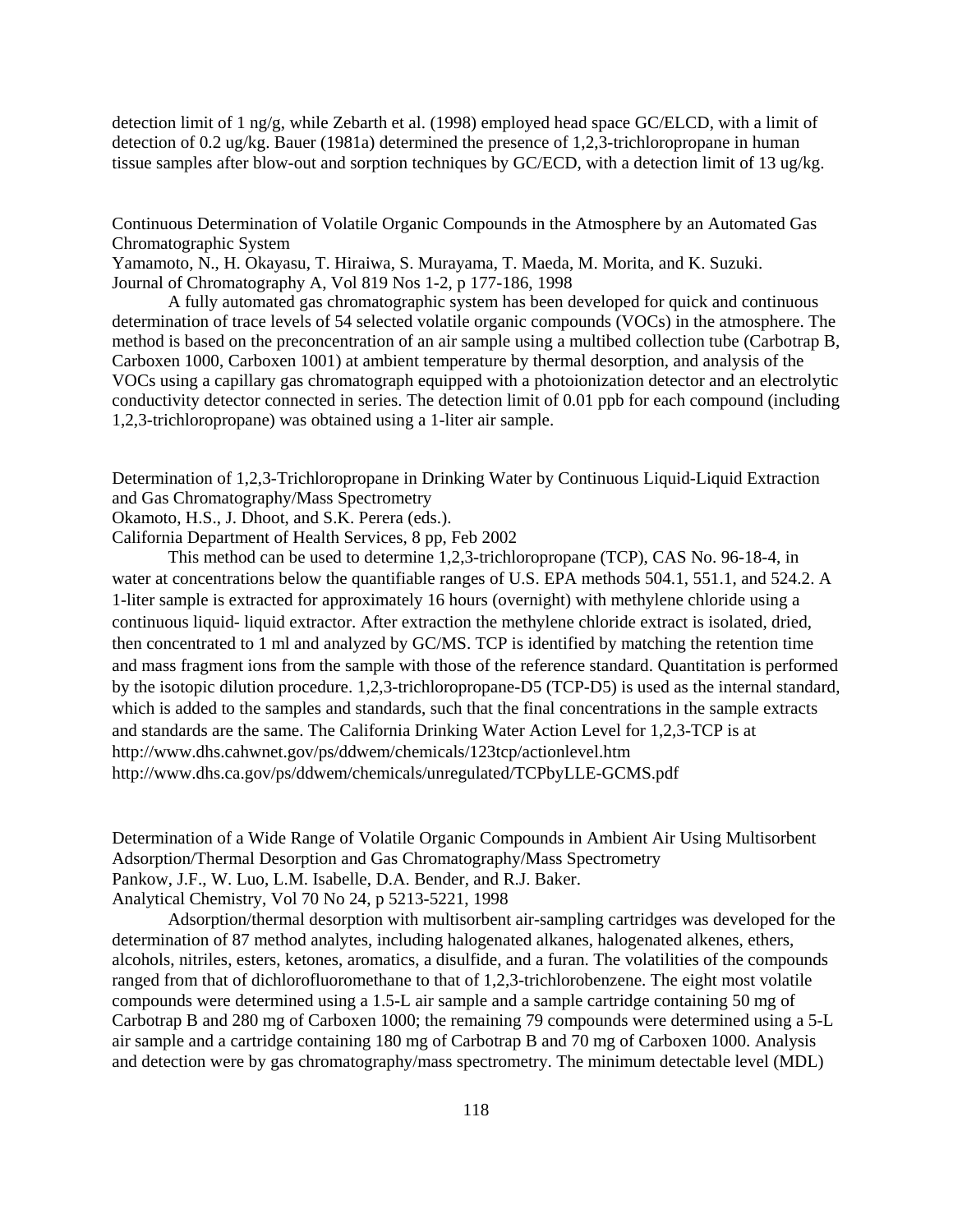concentration values ranged from 0.01 parts per billion by volume (ppbv) for chlorobenzene to 0.4 ppbv for bromomethane; most of the MDL values were in the range 0.02 to 0.06 ppbv. A detection limit of about 30 ug/cubic m was reported for 1,2,3-trichloropropane. No breakthrough was detected with the prescribed sample volumes. Analyte stability on the cartridges was very good. Excellent recoveries were obtained with independent check standards. This paper describes the method and results of its application to ambient atmospheric sampling conducted in New Jersey from April to December 1997.

Groundwater Contamination by Chlorinated Hydrocarbon Impurities Present in Soil Fumigant Formulations

Zebarth, B.J., S.Y. Szeto, B. Hii, H. Liebscher, and G. Grove.

Water Quality Research Journal of Canada, Vol 33 No 1, p 31-50, 1998

After the groundwater of the Abbotsford aquifer was found to be contaminated with 1,2-dichloropropane (1,2-DCP), investigators looked for other chlorinated hydrocarbon compounds present in fumigant formulations containing 1,2-DCP. Widespread contamination of 1,2,2-trichloropropane (1,2,2-TCP) was measured consistent with a non-point source. 1,2,2-TCP concentration generally decreased with depth, suggesting a surface source. The investigators quantified localized contamination by 1,2,3-trichloropropane, 2,3-dichloropropene and 1,3-dichloropropane and found it to be associated with higher concentrations of 1,2-DCP, suggesting contamination by these compounds may have been from the same fumigant sources. The lack of a decrease in the concentration of most of these compounds over time suggests that the measured contamination will persist for some time.

Method 504.1: 1,2-Dibromoethane (EDB), 1,2-Dibromo-3-Chloro-Propane (DBCP), and 1,2,3-Trichloropropane (123TCP) in Water by Microextraction and Gas Chromatography, Revision 1.1 Munch, J.W. (ed.).

U.S. EPA, National Exposure Research Laboratory, Cincinnati, OH. 20 pp, 1995

Thirty-five ml of sample are extracted with 2 ml of hexane. Two  $\mu$ l of the extract are then injected into a gas chromatograph equipped with a linearized electron capture detector for separation and detection. Analytes are quantitated using procedural standard calibration. The extraction and analysis time is 30 to 50 minutes per sample depending upon the analytical conditions chosen. Confirmatory evidence should be obtained for all positive results. These data may be obtained by using retention data from a dissimilar column, or when concentrations are sufficiently high by GC/MS. Purge and trap techniques using Methods 502.2 or 524.2 may also be used. Confirmation of all positive results of EDB are especially important, because of the potential for misidentification of dibromochloromethane (DBCM) as EDB.

[http://www.accustandard.com/asi/pdfs/epa\\_methods/504\\_1.pdf?PHPSESSID=6604a8b07877d0ca824d](http://www.accustandard.com/asi/pdfs/epa_methods/504_1.pdf?PHPSESSID=6604a8b07877d0ca824d) d7349082e6cd

Method 1003: Hydrocarbons, Halogenated

NIOSH Manual of Analytical Methods, 7 pp, Mar 2003 (Issue 3)

This method can be used for simultaneous determination of two or more of the analytes of interest (i.e., benzyl chloride, bromoform, carbon tetrachloride, chlorobenzene, chlorobromomethane, chloroform, o-dichlorobenzene, p-dichlorobenzene, 1,1-dichloroethane, 1,2-dichloroethylene, ethylene dichloride, hexachloroethane, 1,1,1-trichloroethane, tetrachloroethene, 1,1,2-trichloroethane, and